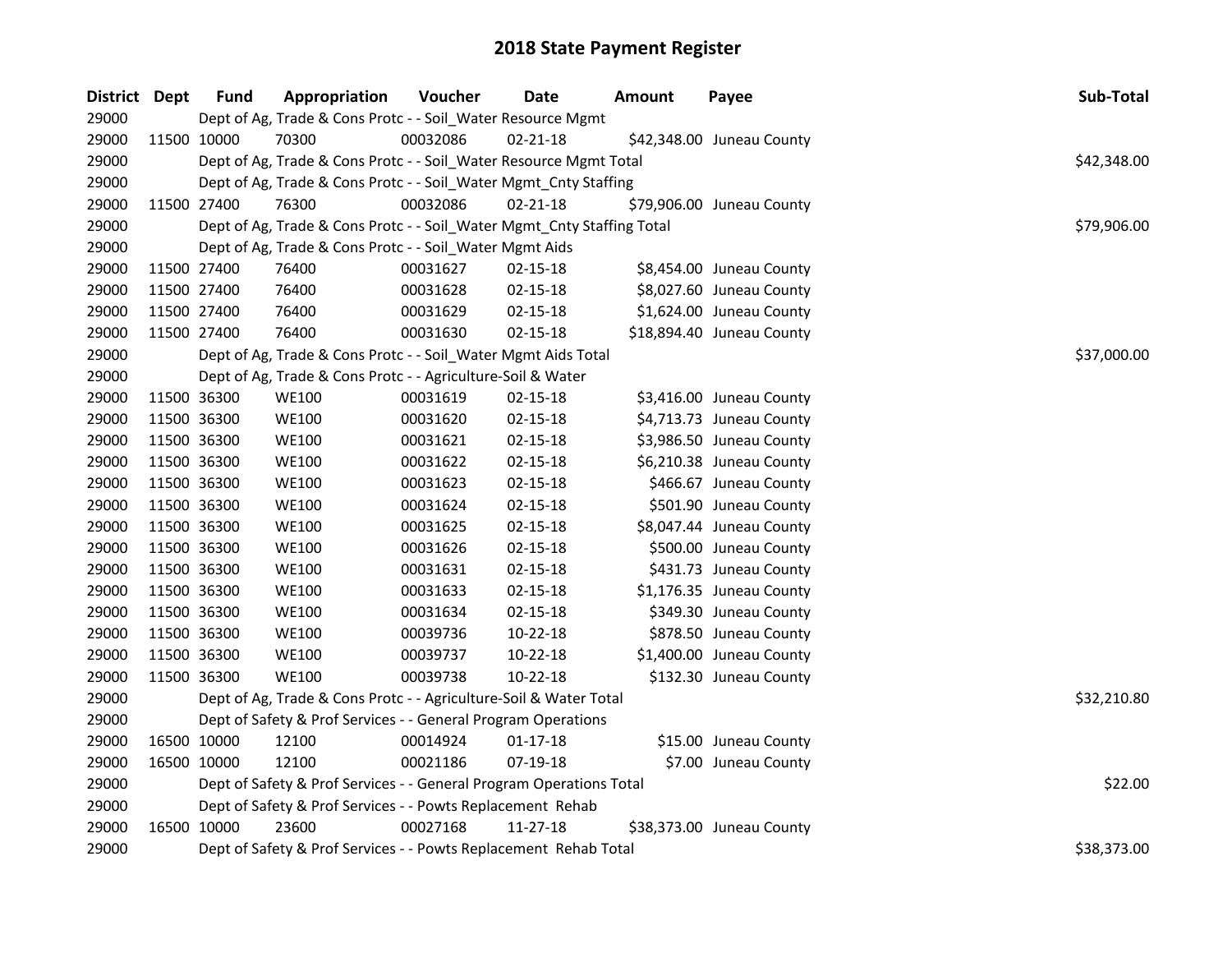| District Dept |             | <b>Fund</b> | Appropriation                                                         | Voucher  | Date           | <b>Amount</b> | Payee                    | Sub-Total  |  |  |  |
|---------------|-------------|-------------|-----------------------------------------------------------------------|----------|----------------|---------------|--------------------------|------------|--|--|--|
| 29000         |             |             | Wisconsin Historical Society - - General Program Operations-Prf       |          |                |               |                          |            |  |  |  |
| 29000         | 24500 10000 |             | 14100                                                                 | 00019189 | 09-20-18       |               | \$30.00 Juneau County    |            |  |  |  |
| 29000         |             |             | Wisconsin Historical Society - - General Program Operations-Prf Total |          |                |               |                          | \$30.00    |  |  |  |
| 29000         |             |             | Dept of Natural Resources - - Gen Program Ops-State Funds             |          |                |               |                          |            |  |  |  |
| 29000         |             | 37000 21200 | 16100                                                                 | 00219862 | 03-14-18       |               | \$439.37 Juneau County   |            |  |  |  |
| 29000         |             | 37000 21200 | 16100                                                                 | 00222888 | 03-28-18       |               | \$726.37 Juneau County   |            |  |  |  |
| 29000         |             | 37000 21200 | 16100                                                                 | 00241128 | 06-07-18       |               | \$113.51 Juneau County   |            |  |  |  |
| 29000         |             |             | Dept of Natural Resources - - Gen Program Ops-State Funds Total       |          |                |               |                          | \$1,279.25 |  |  |  |
| 29000         |             |             | Dept of Natural Resources - - Gen Program Ops-State Funds-Fr          |          |                |               |                          |            |  |  |  |
| 29000         |             | 37000 21200 | 16600                                                                 | 00204745 | 01-04-18       |               | \$11.43 Juneau County    |            |  |  |  |
| 29000         |             |             | Dept of Natural Resources - - Gen Program Ops-State Funds-Fr Total    |          |                |               |                          | \$11.43    |  |  |  |
| 29000         |             |             | Dept of Natural Resources - - Gen Program Ops-State Snow Trl          |          |                |               |                          |            |  |  |  |
| 29000         |             | 37000 21200 | 17400                                                                 | 00251858 | 07-27-18       |               | \$3,733.65 Juneau County |            |  |  |  |
| 29000         |             |             | Dept of Natural Resources - - Gen Program Ops-State Snow Trl Total    |          |                |               |                          | \$3,733.65 |  |  |  |
| 29000         |             |             | Dept of Natural Resources - - General Program Operations --           |          |                |               |                          |            |  |  |  |
| 29000         |             | 37000 21200 | 25400                                                                 | 00211974 | 02-05-18       |               | \$7.80 Juneau County     |            |  |  |  |
| 29000         |             | 37000 21200 | 25400                                                                 | 00216055 | 03-02-18       |               | \$9.54 Juneau County     |            |  |  |  |
| 29000         |             | 37000 21200 | 25400                                                                 | 00218749 | 03-07-18       |               | \$1,380.00 Juneau County |            |  |  |  |
| 29000         |             | 37000 21200 | 25400                                                                 | 00222802 | 03-30-18       |               | \$8.55 Juneau County     |            |  |  |  |
| 29000         |             | 37000 21200 | 25400                                                                 | 00225580 | 04-30-18       |               | \$9.24 Juneau County     |            |  |  |  |
| 29000         |             | 37000 21200 | 25400                                                                 | 00240087 | 06-01-18       |               | \$8.28 Juneau County     |            |  |  |  |
| 29000         |             | 37000 21200 | 25400                                                                 | 00244468 | 06-29-18       |               | \$6.96 Juneau County     |            |  |  |  |
| 29000         |             | 37000 21200 | 25400                                                                 | 00249896 | $07 - 11 - 18$ |               | \$390.00 Juneau County   |            |  |  |  |
| 29000         |             | 37000 21200 | 25400                                                                 | 00255021 | 07-30-18       |               | \$6.36 Juneau County     |            |  |  |  |
| 29000         |             | 37000 21200 | 25400                                                                 | 00259200 | 08-16-18       |               | \$365.82 Juneau County   |            |  |  |  |
| 29000         |             | 37000 21200 | 25400                                                                 | 00262476 | 08-28-18       |               | \$6.00 Juneau County     |            |  |  |  |
| 29000         |             | 37000 21200 | 25400                                                                 | 00268787 | 09-28-18       |               | \$6.06 Juneau County     |            |  |  |  |
| 29000         |             | 37000 21200 | 25400                                                                 | 00277286 | 11-05-18       |               | \$6.00 Juneau County     |            |  |  |  |
| 29000         |             | 37000 21200 | 25400                                                                 | 00282172 | 11-30-18       |               | \$6.00 Juneau County     |            |  |  |  |
| 29000         |             | 37000 21200 | 25400                                                                 | 00282759 | 12-06-18       |               | \$270.00 Juneau County   |            |  |  |  |
| 29000         |             | 37000 21200 | 25400                                                                 | 00286115 | 12-19-18       |               | \$930.00 Juneau County   |            |  |  |  |
| 29000         |             |             | Dept of Natural Resources - - General Program Operations -- Total     |          |                |               |                          | \$3,416.61 |  |  |  |
| 29000         |             |             | Dept of Natural Resources - - Gpo -Federal Funds                      |          |                |               |                          |            |  |  |  |
| 29000         |             | 37000 21200 | 38100                                                                 | 00222216 | 03-23-18       |               | \$4,751.54 Juneau County |            |  |  |  |
| 29000         |             |             | Dept of Natural Resources - - Gpo -Federal Funds Total                |          |                |               |                          | \$4,751.54 |  |  |  |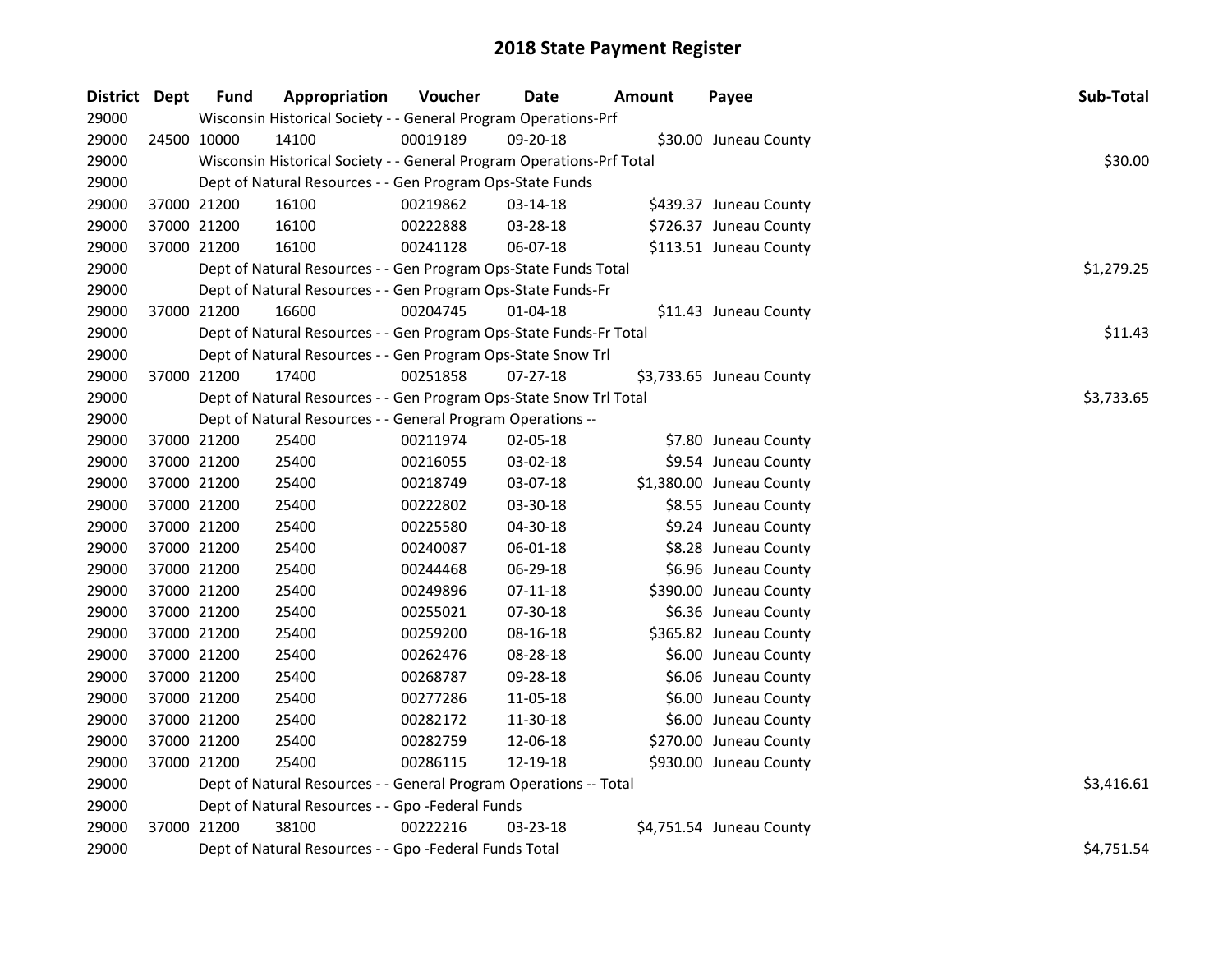| District Dept | <b>Fund</b> | Appropriation                                                      | Voucher  | <b>Date</b>    | <b>Amount</b> | Payee                     | Sub-Total   |
|---------------|-------------|--------------------------------------------------------------------|----------|----------------|---------------|---------------------------|-------------|
| 29000         |             | Dept of Natural Resources - - Recreation Aids- Utility Terra       |          |                |               |                           |             |
| 29000         | 37000 21200 | 54700                                                              | 00281039 | 11-23-18       |               | \$7,050.00 Juneau County  |             |
| 29000         |             | Dept of Natural Resources - - Recreation Aids- Utility Terra Total |          |                |               |                           | \$7,050.00  |
| 29000         |             | Dept of Natural Resources - - Venison Processing                   |          |                |               |                           |             |
| 29000         | 37000 21200 | 54900                                                              | 00223047 | 04-19-18       |               | \$3,950.00 Juneau County  |             |
| 29000         |             | Dept of Natural Resources - - Venison Processing Total             |          |                |               |                           | \$3,950.00  |
| 29000         |             | Dept of Natural Resources - - Enf A - Boating Enforcement          |          |                |               |                           |             |
| 29000         | 37000 21200 | 55000                                                              | 00222216 | 03-23-18       |               | \$10,425.25 Juneau County |             |
| 29000         |             | Dept of Natural Resources - - Enf A - Boating Enforcement Total    |          |                |               |                           | \$10,425.25 |
| 29000         |             | Dept of Natural Resources - - Enf A - Atv & Utv Enforcement        |          |                |               |                           |             |
| 29000         | 37000 21200 | 55100                                                              | 00268013 | 09-27-18       |               | \$10,913.03 Juneau County |             |
| 29000         |             | Dept of Natural Resources - - Enf A - Atv & Utv Enforcement Total  |          |                |               |                           | \$10,913.03 |
| 29000         |             | Dept of Natural Resources - - Wildlife Damage Claims & Abat        |          |                |               |                           |             |
| 29000         | 37000 21200 | 55300                                                              | 00223047 | $04 - 19 - 18$ |               | \$2,753.26 Juneau County  |             |
| 29000         |             | Dept of Natural Resources - - Wildlife Damage Claims & Abat Total  |          |                |               |                           | \$2,753.26  |
| 29000         |             | Dept of Natural Resources - - Ra- Fish, WI & Forestry              |          |                |               |                           |             |
| 29000         | 37000 21200 | 56400                                                              | 00228622 | $04 - 19 - 18$ |               | \$834.26 Juneau County    |             |
| 29000         |             | Dept of Natural Resources - - Ra- Fish, WI & Forestry Total        |          |                |               |                           | \$834.26    |
| 29000         |             | Dept of Natural Resources - - Resaids - Forest Croplnd & Mfl       |          |                |               |                           |             |
| 29000         | 37000 21200 | 56600                                                              | 00267468 | 09-17-18       |               | \$20,934.36 Juneau County |             |
| 29000         |             | Dept of Natural Resources - - Resaids - Forest CropInd & Mfl Total |          |                |               |                           | \$20,934.36 |
| 29000         |             | Dept of Natural Resources - - Resaids - Cnty Forst & Admin         |          |                |               |                           |             |
| 29000         | 37000 21200 | 57200                                                              | 00216330 | $02 - 26 - 18$ |               | \$55,085.50 Juneau County |             |
| 29000         |             | Dept of Natural Resources - - Resaids - Cnty Forst & Admin Total   |          |                |               |                           | \$55,085.50 |
| 29000         |             | Dept of Natural Resources - - Ra- Snowmobile Trail Areas           |          |                |               |                           |             |
| 29000         | 37000 21200 | 57500                                                              | 00280991 | 11-23-18       |               | \$36,480.00 Juneau County |             |
| 29000         |             | Dept of Natural Resources - - Ra- Snowmobile Trail Areas Total     |          |                |               |                           | \$36,480.00 |
| 29000         |             | Dept of Natural Resources - - Resaids - Pymt In Lieu Tax Fed       |          |                |               |                           |             |
| 29000         | 37000 21200 | 58400                                                              | 00270434 | $10 - 01 - 18$ |               | \$522.00 Juneau County    |             |
| 29000         |             | Dept of Natural Resources - - Resaids - Pymt In Lieu Tax Fed Total |          |                |               |                           | \$522.00    |
| 29000         |             | Dept of Natural Resources - - Petrostorage Envr Remd Awards        |          |                |               |                           |             |
| 29000         | 37000 27200 | 66700                                                              | 00233426 | 05-03-18       |               | \$1,296.12 Juneau County  |             |
| 29000         | 37000 27200 | 66700                                                              | 00234348 | 05-09-18       |               | \$1,425.06 Juneau County  |             |
| 29000         | 37000 27200 | 66700                                                              | 00248480 | 06-29-18       |               | \$146.58 Juneau County    |             |
| 29000         | 37000 27200 | 66700                                                              | 00256390 | 08-01-18       |               | \$10,599.67 Juneau County |             |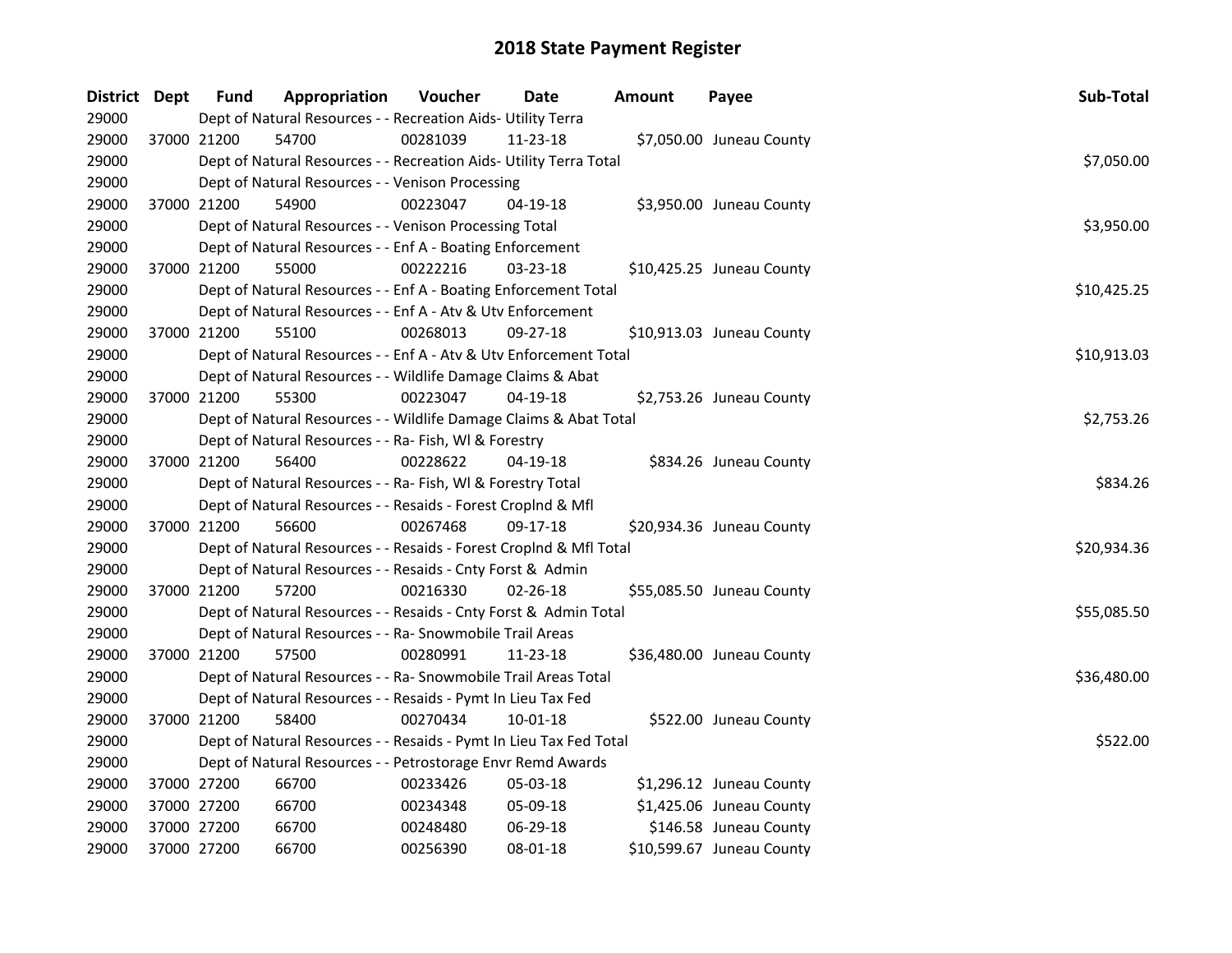| District Dept |             | <b>Fund</b> | Appropriation                                                      | Voucher  | <b>Date</b>    | Amount | Payee                      | Sub-Total    |
|---------------|-------------|-------------|--------------------------------------------------------------------|----------|----------------|--------|----------------------------|--------------|
| 29000         |             | 37000 27200 | 66700                                                              | 00259619 | 08-21-18       |        | \$3,715.18 Juneau County   |              |
| 29000         | 37000 27200 |             | 66700                                                              | 00264333 | 09-04-18       |        | \$546.00 Juneau County     |              |
| 29000         | 37000 27200 |             | 66700                                                              | 00274907 | 10-25-18       |        | \$2,071.66 Juneau County   |              |
| 29000         | 37000 27200 |             | 66700                                                              | 00283853 | 12-10-18       |        | \$875.07 Juneau County     |              |
| 29000         |             | 37000 27200 | 66700                                                              | 00286354 | 12-19-18       |        | \$6,288.59 Juneau County   |              |
| 29000         |             |             | Dept of Natural Resources - - Petrostorage Envr Remd Awards Total  |          |                |        |                            | \$26,963.93  |
| 29000         |             |             | Dept of Natural Resources - - Gpo - Environmental Fund             |          |                |        |                            |              |
| 29000         |             | 37000 27400 | 27500                                                              | 00208680 | $01-19-18$     |        | \$30.00 Juneau County      |              |
| 29000         |             |             | Dept of Natural Resources - - Gpo - Environmental Fund Total       |          |                |        |                            | \$30.00      |
| 29000         |             |             | Dept of Natural Resources - - Fin Asst For Responsible Units       |          |                |        |                            |              |
| 29000         |             | 37000 27400 | 67000                                                              | 00234881 | 05-15-18       |        | \$4,733.41 Juneau County   |              |
| 29000         |             |             | Dept of Natural Resources - - Fin Asst For Responsible Units Total |          |                |        |                            | \$4,733.41   |
| 29000         |             |             | WI Dept of Transportation - - Eldly&Disa Co/Aid Sf                 |          |                |        |                            |              |
| 29000         |             | 39500 21100 | 16800                                                              | 00238274 | 04-04-18       |        | \$81,824.00 Juneau County  |              |
| 29000         |             |             | WI Dept of Transportation - - Eldly&Disa Co/Aid Sf Total           |          |                |        |                            | \$81,824.00  |
| 29000         |             |             | WI Dept of Transportation - - County Forest Aids                   |          |                |        |                            |              |
| 29000         |             | 39500 21100 | 17000                                                              | 00223730 | 02-21-18       |        | \$1,744.42 Juneau County   |              |
| 29000         |             |             | WI Dept of Transportation - - County Forest Aids Total             |          |                |        |                            | \$1,744.42   |
| 29000         |             |             | WI Dept of Transportation - - Hwy Sfty Loc Aid Ffd                 |          |                |        |                            |              |
| 29000         |             | 39500 21100 | 18500                                                              | 00232331 | 03-21-18       |        | \$989.28 Juneau County     |              |
| 29000         | 39500 21100 |             | 18500                                                              | 00262132 | 06-14-18       |        | \$1,040.17 Juneau County   |              |
| 29000         | 39500 21100 |             | 18500                                                              | 00295916 | 09-13-18       |        | \$618.05 Juneau County     |              |
| 29000         |             | 39500 21100 | 18500                                                              | 00309617 | $10 - 16 - 18$ |        | \$1,358.00 Juneau County   |              |
| 29000         |             |             | WI Dept of Transportation - - Hwy Sfty Loc Aid Ffd Total           |          |                |        |                            | \$4,005.50   |
| 29000         |             |             | WI Dept of Transportation - - Trans Aids To Co.-Sf                 |          |                |        |                            |              |
| 29000         |             | 39500 21100 | 19000                                                              | 00203641 | $01 - 02 - 18$ |        | \$226,268.28 Juneau County |              |
| 29000         | 39500 21100 |             | 19000                                                              | 00267849 | 07-02-18       |        | \$452,536.56 Juneau County |              |
| 29000         |             | 39500 21100 | 19000                                                              | 00301901 | 10-01-18       |        | \$226,268.30 Juneau County |              |
| 29000         |             |             | WI Dept of Transportation - - Trans Aids To Co.-Sf Total           |          |                |        |                            | \$905,073.14 |
| 29000         |             |             | WI Dept of Transportation - - Loc Trns Facl Implfd                 |          |                |        |                            |              |
| 29000         |             | 39500 21100 | 27600                                                              | 00333506 | 12-19-18       |        | \$26,662.53 Juneau County  |              |
| 29000         |             |             | WI Dept of Transportation - - Loc Trns Facl Implfd Total           |          |                |        |                            | \$26,662.53  |
| 29000         |             |             | WI Dept of Transportation - - Loc Rd Imp Prg St Fd                 |          |                |        |                            |              |
| 29000         |             | 39500 21100 | 27800                                                              | 00278468 | 07-25-18       |        | \$5,094.01 Juneau County   |              |
| 29000         |             | 39500 21100 | 27800                                                              | 00335147 | 12-27-18       |        | \$41,169.45 Juneau County  |              |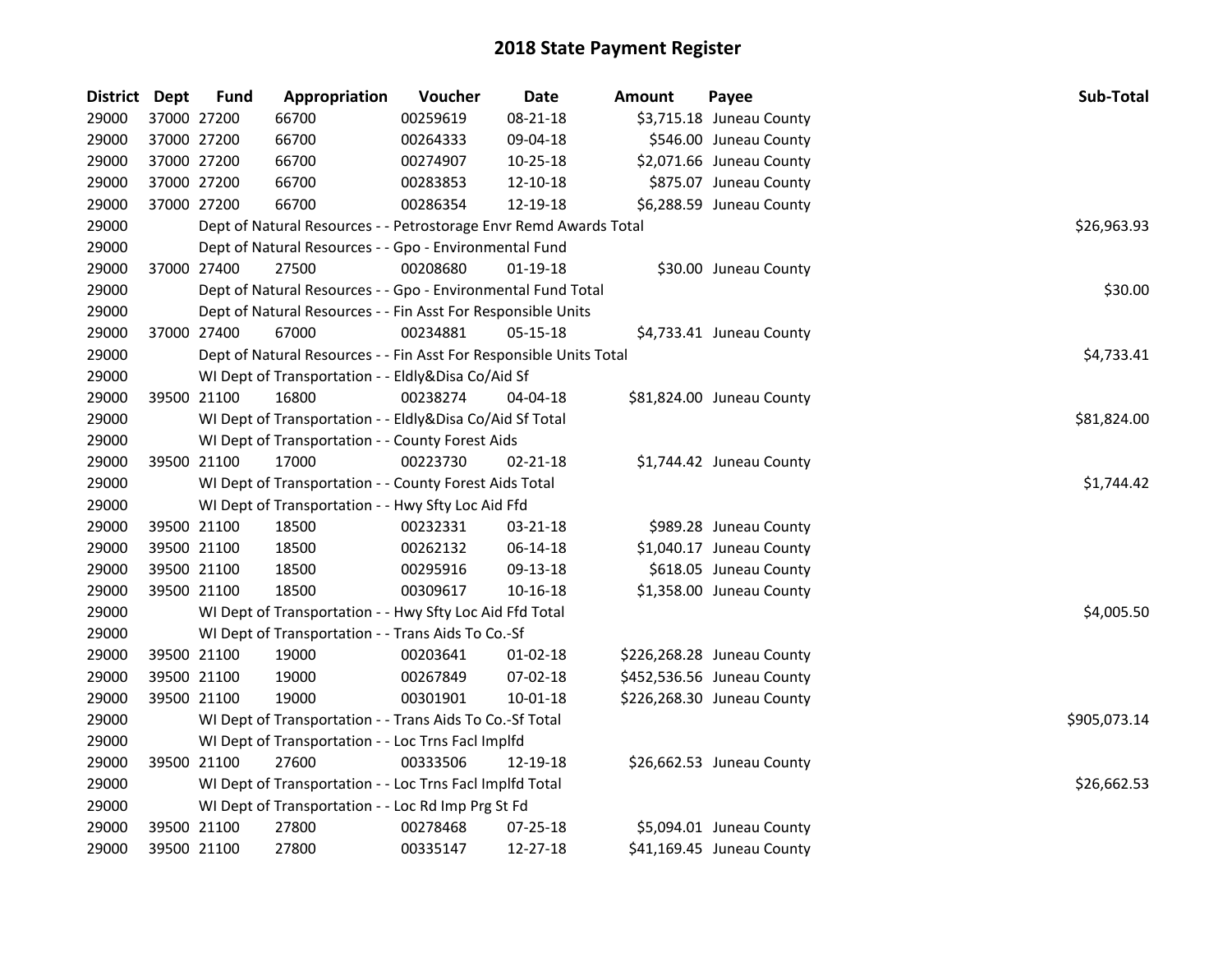| District | <b>Dept</b> | Fund        | Appropriation                                            | Voucher  | <b>Date</b>    | Amount | Payee                      | Sub-Total    |
|----------|-------------|-------------|----------------------------------------------------------|----------|----------------|--------|----------------------------|--------------|
| 29000    |             |             | WI Dept of Transportation - - Loc Rd Imp Prg St Fd Total |          |                |        |                            | \$46,263.46  |
| 29000    |             |             | WI Dept of Transportation - - Loc Trns Facl Impffd       |          |                |        |                            |              |
| 29000    |             | 39500 21100 | 28600                                                    | 00333506 | 12-19-18       |        | \$164,421.55 Juneau County |              |
| 29000    |             |             | WI Dept of Transportation - - Loc Trns Facl Impffd Total |          |                |        |                            | \$164,421.55 |
| 29000    |             |             | WI Dept of Transportation - - St Hwy Rehab, Sf           |          |                |        |                            |              |
| 29000    |             | 39500 21100 | 36300                                                    | 00231693 | 04-06-18       |        | \$25.00 Juneau County      |              |
| 29000    |             | 39500 21100 | 36300                                                    | 00241012 | 04-19-18       |        | \$100.00 Juneau County     |              |
| 29000    |             | 39500 21100 | 36300                                                    | 00253717 | 05-18-18       |        | \$25.00 Juneau County      |              |
| 29000    |             | 39500 21100 | 36300                                                    | 00278550 | 08-08-18       |        | \$25.00 Juneau County      |              |
| 29000    |             | 39500 21100 | 36300                                                    | 00299160 | 09-28-18       |        | \$480.00 Juneau County     |              |
| 29000    |             | 39500 21100 | 36300                                                    | 00311187 | 10-31-18       |        | \$60.00 Juneau County      |              |
| 29000    |             | 39500 21100 | 36300                                                    | 00311189 | 10-26-18       |        | \$150.00 Juneau County     |              |
| 29000    |             | 39500 21100 | 36300                                                    | 00315598 | 11-09-18       |        | \$120.00 Juneau County     |              |
| 29000    |             | 39500 21100 | 36300                                                    | 00315603 | 11-08-18       |        | \$60.00 Juneau County      |              |
| 29000    |             | 39500 21100 | 36300                                                    | 00315605 | 11-08-18       |        | \$90.00 Juneau County      |              |
| 29000    |             | 39500 21100 | 36300                                                    | 00321525 | 11-23-18       |        | \$30.00 Juneau County      |              |
| 29000    |             | 39500 21100 | 36300                                                    | 00324805 | 11-21-18       |        | \$21.00 Juneau County      |              |
| 29000    |             | 39500 21100 | 36300                                                    | 00324807 | 11-28-18       |        | \$30.00 Juneau County      |              |
| 29000    |             |             | WI Dept of Transportation - - St Hwy Rehab, Sf Total     |          |                |        |                            | \$1,216.00   |
| 29000    |             |             | WI Dept of Transportation - - Hwy Mgmt & Opers Sf        |          |                |        |                            |              |
| 29000    |             | 39500 21100 | 36500                                                    | 00218915 | 02-05-18       |        | \$2,696.58 Juneau County   |              |
| 29000    |             | 39500 21100 | 36500                                                    | 00223398 | 02-21-18       |        | \$545.58 Juneau County     |              |
| 29000    |             | 39500 21100 | 36500                                                    | 00225917 | 02-28-18       |        | \$11,795.26 Juneau County  |              |
| 29000    |             | 39500 21100 | 36500                                                    | 00232717 | 03-23-18       |        | \$15,740.72 Juneau County  |              |
| 29000    |             | 39500 21100 | 36500                                                    | 00253745 | 05-16-18       |        | \$8,507.68 Juneau County   |              |
| 29000    |             | 39500 21100 | 36500                                                    | 00255526 | 05-22-18       |        | \$19,258.29 Juneau County  |              |
| 29000    |             | 39500 21100 | 36500                                                    | 00255533 | 05-22-18       |        | \$31,775.03 Juneau County  |              |
| 29000    |             | 39500 21100 | 36500                                                    | 00275182 | $07 - 12 - 18$ |        | \$27,340.04 Juneau County  |              |
| 29000    |             | 39500 21100 | 36500                                                    | 00286890 | 08-15-18       |        | \$4,776.21 Juneau County   |              |
| 29000    |             | 39500 21100 | 36500                                                    | 00292448 | 08-31-18       |        | \$59,564.99 Juneau County  |              |
| 29000    |             | 39500 21100 | 36500                                                    | 00306750 | 11-08-18       |        | \$102,587.54 Juneau County |              |
| 29000    |             | 39500 21100 | 36500                                                    | 00327058 | 11-28-18       |        | \$65,829.59 Juneau County  |              |
| 29000    |             |             | WI Dept of Transportation - - Hwy Mgmt & Opers Sf Total  |          |                |        |                            | \$350,417.51 |
| 29000    |             |             | WI Dept of Transportation - - Routine Maint Sf           |          |                |        |                            |              |
| 29000    |             | 39500 21100 | 36800                                                    | 00207074 | 01-03-18       |        | \$194,441.44 Juneau County |              |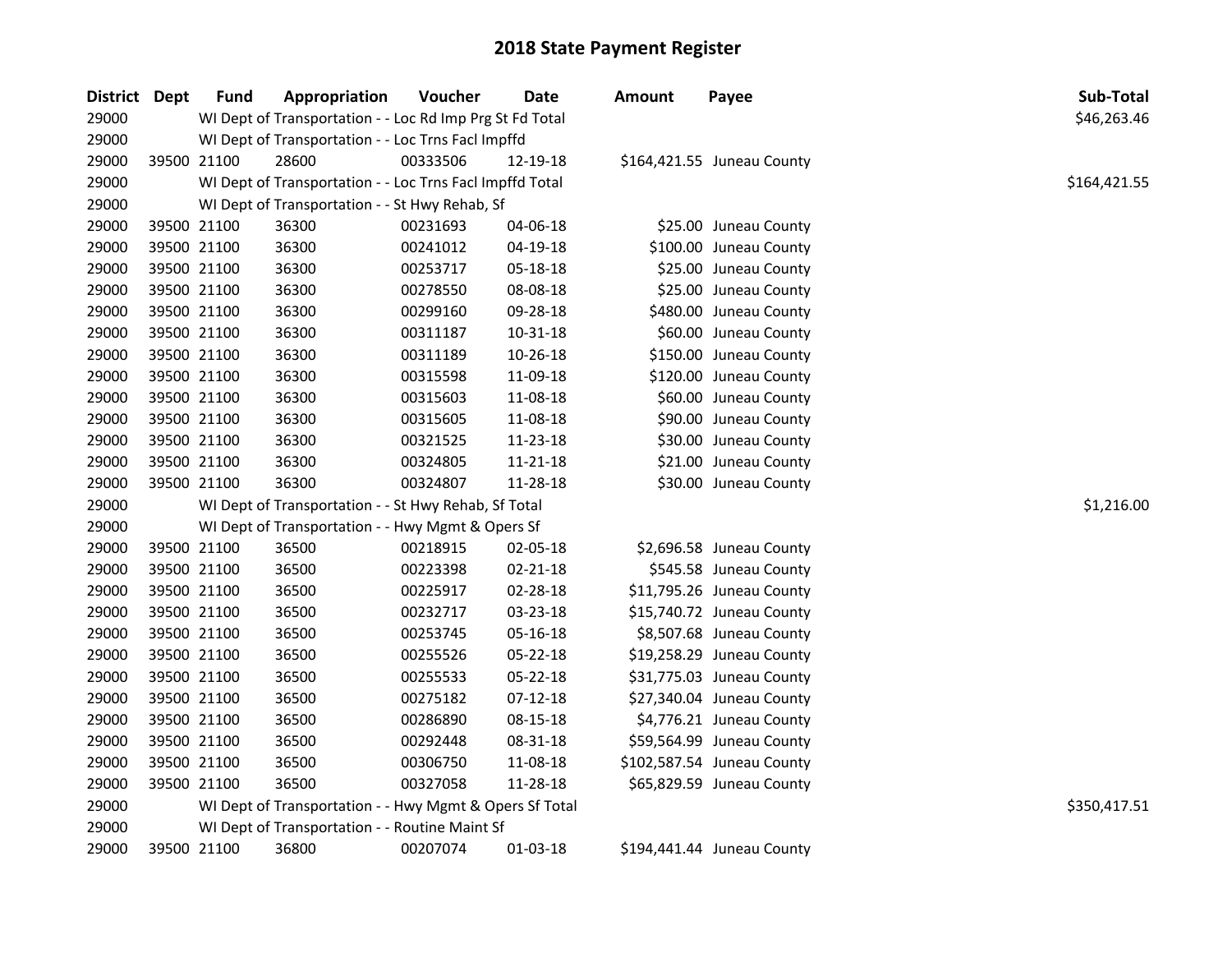| <b>District</b> | Dept        | Fund | Appropriation                                                      | Voucher  | <b>Date</b>    | <b>Amount</b> | Payee                      | Sub-Total      |
|-----------------|-------------|------|--------------------------------------------------------------------|----------|----------------|---------------|----------------------------|----------------|
| 29000           | 39500 21100 |      | 36800                                                              | 00207075 | $01-03-18$     |               | \$1,810.73 Juneau County   |                |
| 29000           | 39500 21100 |      | 36800                                                              | 00218915 | 02-05-18       |               | \$158,809.37 Juneau County |                |
| 29000           | 39500 21100 |      | 36800                                                              | 00225917 | 02-28-18       |               | \$278,761.21 Juneau County |                |
| 29000           | 39500 21100 |      | 36800                                                              | 00232717 | 03-23-18       |               | \$6,942.46 Juneau County   |                |
| 29000           | 39500 21100 |      | 36800                                                              | 00253745 | 05-16-18       |               | \$258,744.73 Juneau County |                |
| 29000           | 39500 21100 |      | 36800                                                              | 00255526 | 05-22-18       |               | \$226,215.24 Juneau County |                |
| 29000           | 39500 21100 |      | 36800                                                              | 00255533 | 05-22-18       |               | \$133,071.47 Juneau County |                |
| 29000           | 39500 21100 |      | 36800                                                              | 00275182 | $07 - 12 - 18$ |               | \$298,326.11 Juneau County |                |
| 29000           | 39500 21100 |      | 36800                                                              | 00286890 | 08-15-18       |               | \$77,273.99 Juneau County  |                |
| 29000           | 39500 21100 |      | 36800                                                              | 00290379 | 08-24-18       |               | \$27,485.38 Juneau County  |                |
| 29000           | 39500 21100 |      | 36800                                                              | 00292448 | 08-31-18       |               | \$16,866.08 Juneau County  |                |
| 29000           | 39500 21100 |      | 36800                                                              | 00306750 | 11-08-18       |               | \$51,730.50 Juneau County  |                |
| 29000           | 39500 21100 |      | 36800                                                              | 00312312 | 10-18-18       |               | \$355.19 Juneau County     |                |
| 29000           | 39500 21100 |      | 36800                                                              | 00327058 | 11-28-18       |               | \$21,646.38 Juneau County  |                |
| 29000           |             |      | WI Dept of Transportation - - Routine Maint Sf Total               |          |                |               |                            | \$1,752,480.28 |
| 29000           |             |      | WI Dept of Transportation - - Hwy Mgmt & Opers Ff                  |          |                |               |                            |                |
| 29000           | 39500 21100 |      | 38500                                                              | 00223398 | $02 - 21 - 18$ |               | \$2,182.33 Juneau County   |                |
| 29000           |             |      | WI Dept of Transportation - - Hwy Mgmt & Opers Ff Total            |          |                |               |                            | \$2,182.33     |
| 29000           |             |      | Department of Corrections - - General Program Operations           |          |                |               |                            |                |
| 29000           | 41000 10000 |      | 10100                                                              | 00182300 | $01 - 18 - 18$ |               | \$23.00 Juneau County      |                |
| 29000           | 41000 10000 |      | 10100                                                              | 00210473 | 05-23-18       |               | \$2,700.00 Juneau County   |                |
| 29000           | 41000 10000 |      | 10100                                                              | 00255295 | 12-18-18       |               | \$1,375.41 Juneau County   |                |
| 29000           |             |      | Department of Corrections - - General Program Operations Total     |          |                |               |                            | \$4,098.41     |
| 29000           |             |      | Department of Corrections - - Institutional Repair And Maint       |          |                |               |                            |                |
| 29000           | 41000 10000 |      | 11000                                                              | 00178990 | 01-02-18       |               | \$1,391.52 Juneau County   |                |
| 29000           | 41000 10000 |      | 11000                                                              | 00194929 | 03-15-18       |               | \$109.96 Juneau County     |                |
| 29000           | 41000 10000 |      | 11000                                                              | 00199883 | 04-05-18       |               | \$865.34 Juneau County     |                |
| 29000           | 41000 10000 |      | 11000                                                              | 00212454 | 06-01-18       |               | \$310.42 Juneau County     |                |
| 29000           |             |      | Department of Corrections - - Institutional Repair And Maint Total |          |                |               |                            | \$2,677.24     |
| 29000           |             |      | Department of Corrections - - Corrections Contracts And Agre       |          |                |               |                            |                |
| 29000           | 41000 10000 |      | 11400                                                              | 00183990 | 01-23-18       |               | \$42,917.64 Juneau County  |                |
| 29000           | 41000 10000 |      | 11400                                                              | 00185905 | 02-02-18       |               | \$9,056.96 Juneau County   |                |
| 29000           | 41000 10000 |      | 11400                                                              | 00191901 | 03-01-18       |               | \$7,719.00 Juneau County   |                |
| 29000           | 41000 10000 |      | 11400                                                              | 00192283 | 03-01-18       |               | \$40,499.02 Juneau County  |                |
| 29000           | 41000 10000 |      | 11400                                                              | 00197431 | 03-23-18       |               | \$8,130.68 Juneau County   |                |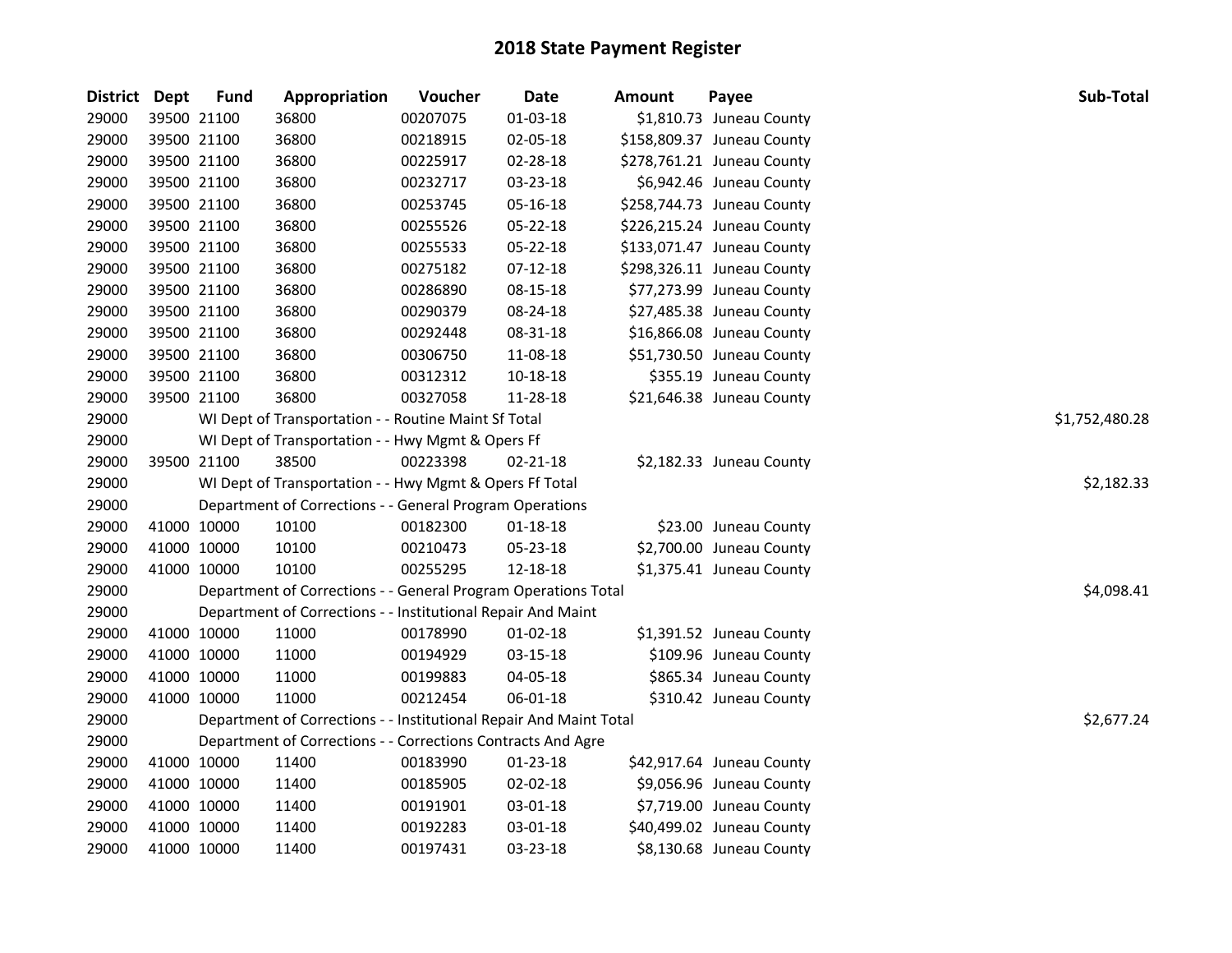| District Dept |             | <b>Fund</b> | Appropriation                                                      | Voucher  | Date           | <b>Amount</b> | Payee                                                                                                         | Sub-Total    |
|---------------|-------------|-------------|--------------------------------------------------------------------|----------|----------------|---------------|---------------------------------------------------------------------------------------------------------------|--------------|
| 29000         |             | 41000 10000 | 11400                                                              | 00198112 | 03-27-18       |               | \$42,351.58 Juneau County                                                                                     |              |
| 29000         |             | 41000 10000 | 11400                                                              | 00204767 | 04-26-18       |               | \$7,410.24 Juneau County                                                                                      |              |
| 29000         |             | 41000 10000 | 11400                                                              | 00204919 | 04-26-18       |               | \$46,108.16 Juneau County                                                                                     |              |
| 29000         |             | 41000 10000 | 11400                                                              | 00209701 | 05-17-18       |               | \$45,336.26 Juneau County                                                                                     |              |
| 29000         | 41000 10000 |             | 11400                                                              | 00212268 | 05-31-18       |               | \$2,470.08 Juneau County                                                                                      |              |
| 29000         |             | 41000 10000 | 11400                                                              | 00216091 | 06-18-18       |               | \$42,042.82 Juneau County                                                                                     |              |
| 29000         |             | 41000 10000 | 11400                                                              | 00218709 | 07-02-18       |               | \$2,984.68 Juneau County                                                                                      |              |
| 29000         |             | 41000 10000 | 11400                                                              | 00220829 | $07-10-18$     |               | \$9,417.18 Juneau County                                                                                      |              |
| 29000         |             | 41000 10000 | 11400                                                              | 00221958 | 07-13-18       |               | \$40,807.78 Juneau County                                                                                     |              |
| 29000         | 41000 10000 |             | 11400                                                              | 00228340 | 08-13-18       |               | \$44,564.36 Juneau County                                                                                     |              |
| 29000         | 41000 10000 |             | 11400                                                              | 00231366 | 08-28-18       |               | \$13,842.74 Juneau County                                                                                     |              |
| 29000         | 41000 10000 |             | 11400                                                              | 00237215 | 10-19-18       |               | \$10,034.70 Juneau County                                                                                     |              |
| 29000         | 41000 10000 |             | 11400                                                              | 00237752 | 09-28-18       |               | \$41,785.52 Juneau County                                                                                     |              |
| 29000         |             | 41000 10000 | 11400                                                              | 00245422 | 10-30-18       |               | \$41,785.52 Juneau County                                                                                     |              |
| 29000         |             | 41000 10000 | 11400                                                              | 00246431 | 11-07-18       |               | \$6,072.28 Juneau County                                                                                      |              |
| 29000         |             | 41000 10000 | 11400                                                              | 00251924 | 11-29-18       |               | \$6,689.80 Juneau County                                                                                      |              |
| 29000         |             | 41000 10000 | 11400                                                              | 00252298 | 11-30-18       |               | \$46,777.14 Juneau County                                                                                     |              |
| 29000         |             | 41000 10000 | 11400                                                              | 00255337 | 12-28-18       |               | \$46,314.00 Juneau County                                                                                     |              |
| 29000         |             |             | Department of Corrections - - Corrections Contracts And Agre Total |          |                |               |                                                                                                               | \$605,118.14 |
| 29000         |             |             |                                                                    |          |                |               | Department of Corrections - - Reimbursing Counties For Probation, Extended Supervision And Parole Holds       |              |
| 29000         |             | 41000 10000 | 11600                                                              | 00246259 | $11 - 02 - 18$ |               | \$23,659.20 Juneau County                                                                                     |              |
| 29000         |             |             |                                                                    |          |                |               | Department of Corrections - - Reimbursing Counties For Probation, Extended Supervision And Parole Holds Total | \$23,659.20  |
| 29000         |             |             | Department of Corrections - - Probation, Parole And Extended       |          |                |               |                                                                                                               |              |
| 29000         | 41000 10000 |             | 18700                                                              | 00246259 | 11-02-18       |               | \$1,780.80 Juneau County                                                                                      |              |
| 29000         |             |             | Department of Corrections - - Probation, Parole And Extended Total |          |                |               |                                                                                                               | \$1,780.80   |
| 29000         |             |             | Department of Health Services - - State/Federal Aids               |          |                |               |                                                                                                               |              |
| 29000         |             | 43500 10000 | 00000                                                              | 90808    | 01-02-18       |               | \$68,360.00 Juneau County                                                                                     |              |
| 29000         |             | 43500 10000 | 00000                                                              | 90809    | 02-01-18       |               | \$45,923.00 Juneau County                                                                                     |              |
| 29000         |             | 43500 10000 | 00000                                                              | 90810    | 03-01-18       |               | \$307,065.00 Juneau County                                                                                    |              |
| 29000         |             | 43500 10000 | 00000                                                              | 90811    | 03-02-18       |               | \$48,904.00 Juneau County                                                                                     |              |
| 29000         | 43500 10000 |             | 00000                                                              | 90812    | 04-02-18       |               | \$204,885.00 Juneau County                                                                                    |              |
| 29000         |             | 43500 10000 | 00000                                                              | 90813    | 05-01-18       |               | \$73.00 Juneau County                                                                                         |              |
| 29000         | 43500 10000 |             | 00000                                                              | 90814    | 06-01-18       |               | \$399,830.00 Juneau County                                                                                    |              |
| 29000         |             | 43500 10000 | 00000                                                              | 90815    | 06-12-18       |               | \$7,904.00 Juneau County                                                                                      |              |
| 29000         | 43500 10000 |             | 00000                                                              | 90900    | 07-02-18       |               | \$837,413.00 Juneau County                                                                                    |              |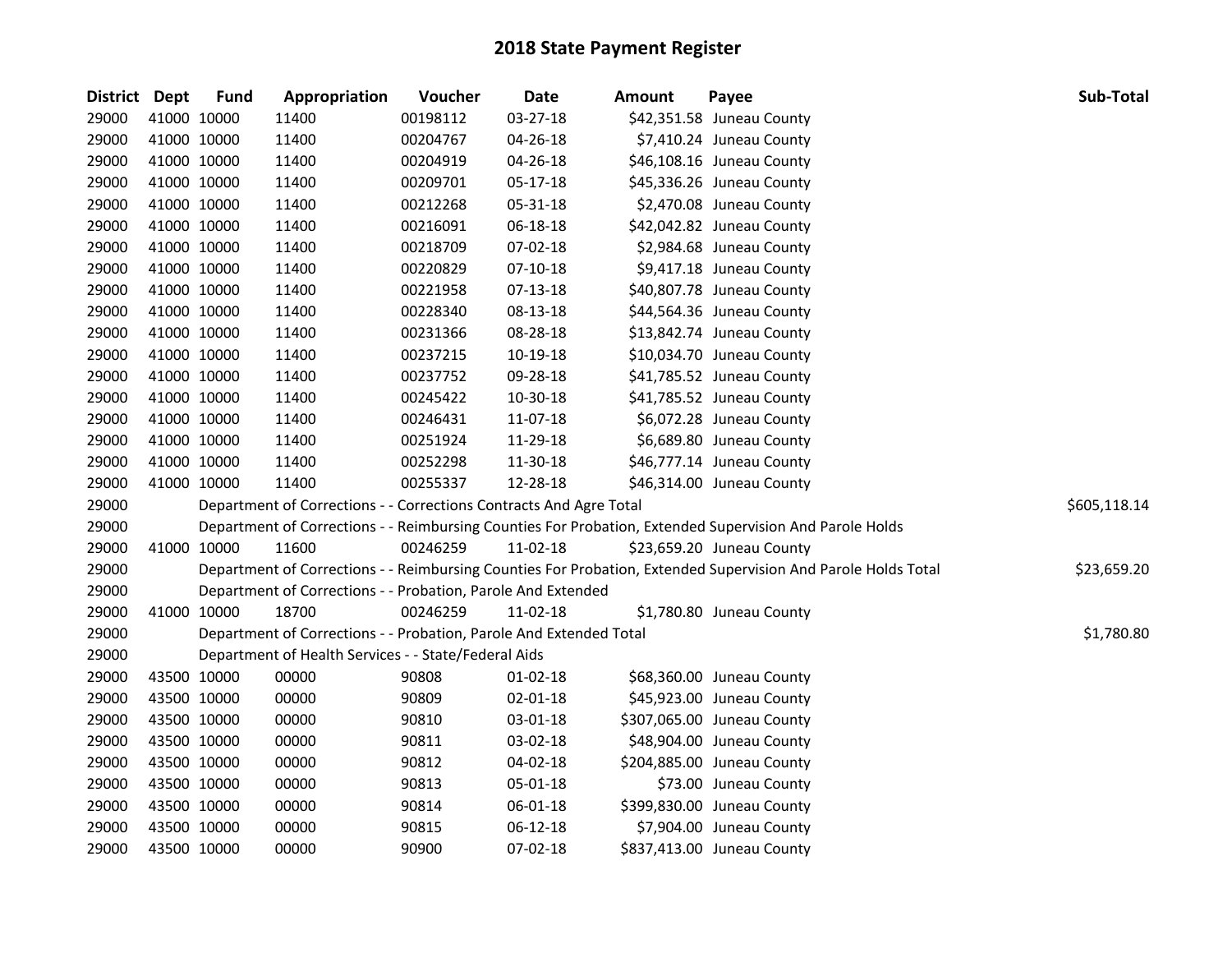| District Dept |             | <b>Fund</b> | Appropriation                                                          | Voucher    | <b>Date</b> | <b>Amount</b> | Payee                      | Sub-Total      |
|---------------|-------------|-------------|------------------------------------------------------------------------|------------|-------------|---------------|----------------------------|----------------|
| 29000         |             | 43500 10000 | 00000                                                                  | 90901      | 08-01-18    |               | \$334,090.00 Juneau County |                |
| 29000         | 43500 10000 |             | 00000                                                                  | 90902      | 09-04-18    |               | \$228,234.00 Juneau County |                |
| 29000         |             | 43500 10000 | 00000                                                                  | 90903      | 10-01-18    |               | \$159,279.00 Juneau County |                |
| 29000         | 43500 10000 |             | 00000                                                                  | 90904      | 11-01-18    |               | \$280,412.00 Juneau County |                |
| 29000         | 43500 10000 |             | 00000                                                                  | 90905      | 12-03-18    |               | \$232,824.00 Juneau County |                |
| 29000         |             |             | Department of Health Services - - State/Federal Aids Total             |            |             |               |                            | \$3,155,196.00 |
| 29000         |             |             | Department of Health Services - - Federal Block Grant Operations       |            |             |               |                            |                |
| 29000         | 43500 10000 |             | 19000                                                                  | 00235205   | $10-10-18$  |               | \$2,000.00 Juneau County   |                |
| 29000         |             |             | Department of Health Services - - Federal Block Grant Operations Total |            |             |               |                            | \$2,000.00     |
| 29000         |             |             | Department of Health Services - - Sand Ridge Secure Treatment Ce       |            |             |               |                            |                |
| 29000         |             | 43500 10000 | 20300                                                                  | 00197356   | 04-04-18    |               | \$1,313.55 Juneau County   |                |
| 29000         | 43500 10000 |             | 20300                                                                  | 00200081   | 04-27-18    |               | \$240.00 Juneau County     |                |
| 29000         | 43500 10000 |             | 20300                                                                  | 00201906   | 05-03-18    |               | \$9.75 Juneau County       |                |
| 29000         | 43500 10000 |             | 20300                                                                  | 00224410   | 08-17-18    |               | \$173.00 Juneau County     |                |
| 29000         | 43500 10000 |             | 20300                                                                  | 00243634   | 11-08-18    |               | \$2,420.00 Juneau County   |                |
| 29000         |             |             | Department of Health Services - - Sand Ridge Secure Treatment Ce Total | \$4,156.30 |             |               |                            |                |
| 29000         |             |             | Department of Health Services - - General Program Operations           |            |             |               |                            |                |
| 29000         | 43500 10000 |             | 40100                                                                  | 00185293   | 02-07-18    |               | \$1.00 Juneau County       |                |
| 29000         | 43500 10000 |             | 40100                                                                  | 00185294   | 02-07-18    |               | \$15.00 Juneau County      |                |
| 29000         | 43500 10000 |             | 40100                                                                  | 00194017   | 03-22-18    |               | \$15.00 Juneau County      |                |
| 29000         | 43500 10000 |             | 40100                                                                  | 00207779   | 05-23-18    |               | \$1.50 Juneau County       |                |
| 29000         | 43500 10000 |             | 40100                                                                  | 00230593   | 09-05-18    |               | \$1.50 Juneau County       |                |
| 29000         | 43500 10000 |             | 40100                                                                  | 00236510   | 10-03-18    |               | \$1.50 Juneau County       |                |
| 29000         | 43500 10000 |             | 40100                                                                  | 00243696   | 11-07-18    |               | \$15.00 Juneau County      |                |
| 29000         |             |             | Department of Health Services - - General Program Operations Total     |            |             |               |                            | \$50.50        |
| 29000         |             |             | Department of Health Services - - Medical Assistance State Admin       |            |             |               |                            |                |
| 29000         | 43500 10000 |             | 44000                                                                  | 00185293   | 02-07-18    |               | \$1.00 Juneau County       |                |
| 29000         | 43500 10000 |             | 44000                                                                  | 00185294   | 02-07-18    |               | \$15.00 Juneau County      |                |
| 29000         | 43500 10000 |             | 44000                                                                  | 00194017   | 03-22-18    |               | \$15.00 Juneau County      |                |
| 29000         | 43500 10000 |             | 44000                                                                  | 00207779   | 05-23-18    |               | \$1.50 Juneau County       |                |
| 29000         |             | 43500 10000 | 44000                                                                  | 00230593   | 09-05-18    |               | \$1.50 Juneau County       |                |
| 29000         | 43500 10000 |             | 44000                                                                  | 00236510   | 10-03-18    |               | \$1.50 Juneau County       |                |
| 29000         | 43500 10000 |             | 44000                                                                  | 00243696   | 11-07-18    |               | \$15.00 Juneau County      |                |
| 29000         |             |             | Department of Health Services - - Medical Assistance State Admin Total |            |             |               |                            | \$50.50        |
| 29000         |             |             | Department of Health Services - - Administrative And Support-Fis       |            |             |               |                            |                |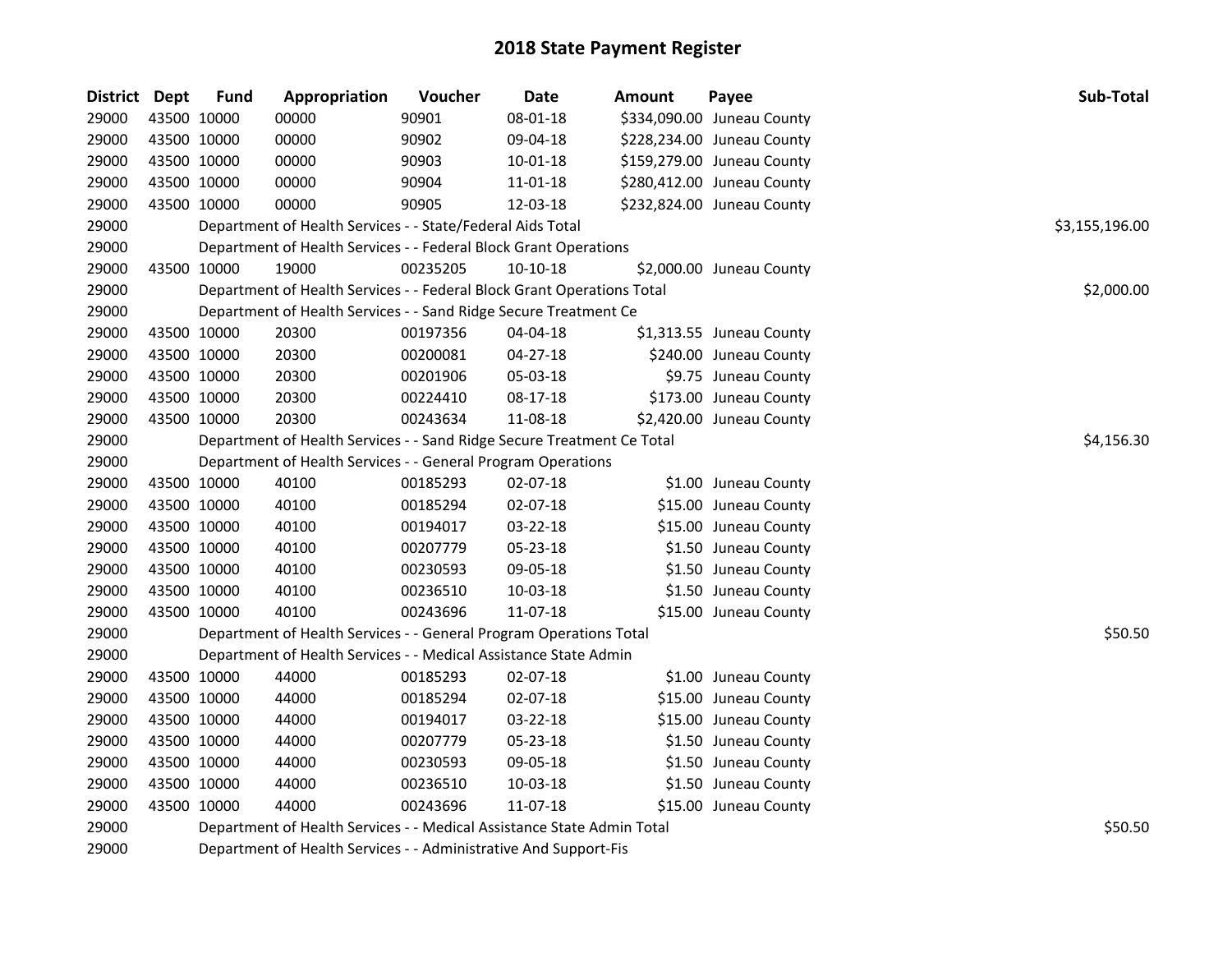| District Dept | <b>Fund</b> | Appropriation                                                          | Voucher  | <b>Date</b>    | <b>Amount</b> | Payee                      | Sub-Total |          |
|---------------|-------------|------------------------------------------------------------------------|----------|----------------|---------------|----------------------------|-----------|----------|
| 29000         | 43500 10000 | 82100                                                                  | 00190909 | 03-06-18       |               | \$5.00 Juneau County       |           |          |
| 29000         | 43500 10000 | 82100                                                                  | 00250498 | 12-11-18       |               | \$5.00 Juneau County       |           |          |
| 29000         |             | Department of Health Services - - Administrative And Support-Fis Total |          |                |               |                            |           | \$10.00  |
| 29000         |             | Dept of Children and Families - - Fees For Administrative Servic       |          |                |               |                            |           |          |
| 29000         | 43700 10000 | 23100                                                                  | 00033794 | $01 - 19 - 18$ |               | \$40.00 Juneau County      |           |          |
| 29000         | 43700 10000 | 23100                                                                  | 00038253 | 04-18-18       |               | \$35.00 Juneau County      |           |          |
| 29000         | 43700 10000 | 23100                                                                  | 00042316 | $07-17-18$     |               | \$40.00 Juneau County      |           |          |
| 29000         | 43700 10000 | 23100                                                                  | 00045782 | 10-18-18       |               | \$30.00 Juneau County      |           |          |
| 29000         |             | Dept of Children and Families - - Fees For Administrative Servic Total |          |                |               |                            |           | \$145.00 |
| 29000         |             | Dept of Children and Families - - General Aids                         |          |                |               |                            |           |          |
| 29000         | 43700 10000 | 99000                                                                  | 00033198 | 01-05-18       |               | \$20,239.64 Juneau County  |           |          |
| 29000         | 43700 10000 | 99000                                                                  | 00034110 | 01-30-18       |               | \$38,220.61 Juneau County  |           |          |
| 29000         | 43700 10000 | 99000                                                                  | 00034307 | 02-05-18       |               | \$12,358.16 Juneau County  |           |          |
| 29000         | 43700 10000 | 99000                                                                  | 00034364 | 02-05-18       |               | \$3,179.00 Juneau County   |           |          |
| 29000         | 43700 10000 | 99000                                                                  | 00034851 | 02-20-18       |               | \$716.66 Juneau County     |           |          |
| 29000         | 43700 10000 | 99000                                                                  | 00035004 | 02-21-18       |               | \$45.54 Juneau County      |           |          |
| 29000         | 43700 10000 | 99000                                                                  | 00035107 | 02-21-18       |               | \$62.94 Juneau County      |           |          |
| 29000         | 43700 10000 | 99000                                                                  | 00035237 | $02 - 22 - 18$ |               | \$87.20 Juneau County      |           |          |
| 29000         | 43700 10000 | 99000                                                                  | 00035640 | 03-05-18       |               | \$104,837.23 Juneau County |           |          |
| 29000         | 43700 10000 | 99000                                                                  | 00036172 | 03-22-18       |               | \$30,133.42 Juneau County  |           |          |
| 29000         | 43700 10000 | 99000                                                                  | 00037081 | 04-03-18       |               | \$90,670.40 Juneau County  |           |          |
| 29000         | 43700 10000 | 99000                                                                  | 00037567 | 04-05-18       |               | \$33,080.67 Juneau County  |           |          |
| 29000         | 43700 10000 | 99000                                                                  | 00037619 | 04-06-18       |               | \$3,051.80 Juneau County   |           |          |
| 29000         | 43700 10000 | 99000                                                                  | 00038802 | 04-30-18       |               | \$80,167.74 Juneau County  |           |          |
| 29000         | 43700 10000 | 99000                                                                  | 00039178 | 05-07-18       |               | \$93,568.79 Juneau County  |           |          |
| 29000         | 43700 10000 | 99000                                                                  | 00040598 | 06-05-18       |               | \$24,717.97 Juneau County  |           |          |
| 29000         | 43700 10000 | 99000                                                                  | 00040650 | 06-05-18       |               | \$21,025.44 Juneau County  |           |          |
| 29000         | 43700 10000 | 99000                                                                  | 00041620 | 06-29-18       |               | \$11,584.00 Juneau County  |           |          |
| 29000         | 43700 10000 | 99000                                                                  | 00041779 | 07-05-18       |               | \$32,913.79 Juneau County  |           |          |
| 29000         | 43700 10000 | 99000                                                                  | 00042793 | 07-30-18       |               | \$76,472.63 Juneau County  |           |          |
| 29000         | 43700 10000 | 99000                                                                  | 00042999 | 08-02-18       |               | \$2,253.00 Juneau County   |           |          |
| 29000         | 43700 10000 | 99000                                                                  | 00043089 | 08-06-18       |               | \$19,656.05 Juneau County  |           |          |
| 29000         | 43700 10000 | 99000                                                                  | 00043375 | 08-14-18       |               | \$18,410.00 Juneau County  |           |          |
| 29000         | 43700 10000 | 99000                                                                  | 00043967 | 08-29-18       |               | \$244,948.00 Juneau County |           |          |
| 29000         | 43700 10000 | 99000                                                                  | 00044052 | 08-30-18       |               | \$21,927.00 Juneau County  |           |          |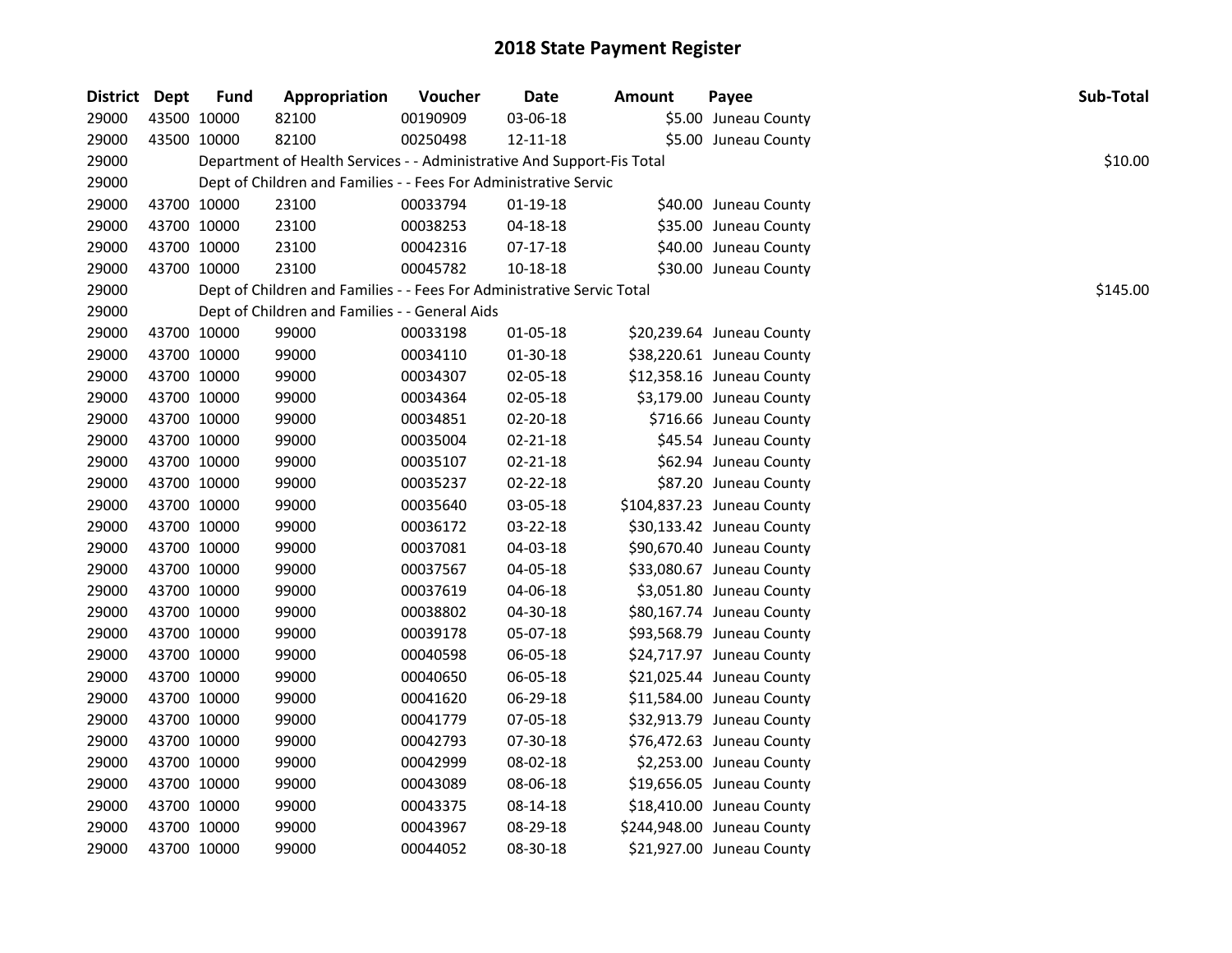| <b>District</b> | Dept        | <b>Fund</b> | Appropriation                                                     | Voucher  | <b>Date</b> | <b>Amount</b> | Payee                     | Sub-Total      |
|-----------------|-------------|-------------|-------------------------------------------------------------------|----------|-------------|---------------|---------------------------|----------------|
| 29000           |             | 43700 10000 | 99000                                                             | 00044163 | 09-05-18    |               | \$47,294.15 Juneau County |                |
| 29000           |             | 43700 10000 | 99000                                                             | 00045371 | 10-05-18    |               | \$36,789.13 Juneau County |                |
| 29000           |             | 43700 10000 | 99000                                                             | 00046190 | 10-30-18    |               | \$19,225.49 Juneau County |                |
| 29000           | 43700 10000 |             | 99000                                                             | 00046433 | 10-31-18    |               | \$38,554.09 Juneau County |                |
| 29000           | 43700 10000 |             | 99000                                                             | 00046504 | 11-05-18    |               | \$92,972.50 Juneau County |                |
| 29000           |             | 43700 10000 | 99000                                                             | 00046567 | 11-05-18    |               | \$3,252.00 Juneau County  |                |
| 29000           |             | 43700 10000 | 99000                                                             | 00046693 | 11-09-18    |               | \$18,620.83 Juneau County |                |
| 29000           | 43700 10000 |             | 99000                                                             | 00047483 | 12-03-18    |               | \$2,636.67 Juneau County  |                |
| 29000           | 43700 10000 |             | 99000                                                             | 00047561 | 12-05-18    |               | \$24,479.41 Juneau County |                |
| 29000           | 43700 10000 |             | 99000                                                             | 00048166 | 12-27-18    |               | \$91.46 Juneau County     |                |
| 29000           |             |             | Dept of Children and Families - - General Aids Total              |          |             |               |                           | \$1,268,243.41 |
| 29000           |             |             | Dept of Workforce Development - - Ui Admin Fed                    |          |             |               |                           |                |
| 29000           |             | 44500 10000 | 15100                                                             | 00142145 | 01-03-18    |               | \$40.00 Juneau County     |                |
| 29000           |             | 44500 10000 | 15100                                                             | 00146825 | 02-02-18    |               | \$25.00 Juneau County     |                |
| 29000           |             | 44500 10000 | 15100                                                             | 00152410 | 03-02-18    |               | \$30.00 Juneau County     |                |
| 29000           | 44500 10000 |             | 15100                                                             | 00157722 | 04-03-18    |               | \$35.00 Juneau County     |                |
| 29000           |             | 44500 10000 | 15100                                                             | 00163040 | 05-02-18    |               | \$40.00 Juneau County     |                |
| 29000           |             | 44500 10000 | 15100                                                             | 00168116 | 06-04-18    |               | \$35.00 Juneau County     |                |
| 29000           |             | 44500 10000 | 15100                                                             | 00173119 | 07-03-18    |               | \$45.00 Juneau County     |                |
| 29000           |             | 44500 10000 | 15100                                                             | 00178364 | 08-02-18    |               | \$10.00 Juneau County     |                |
| 29000           |             | 44500 10000 | 15100                                                             | 00183422 | 09-05-18    |               | \$20.00 Juneau County     |                |
| 29000           | 44500 10000 |             | 15100                                                             | 00188568 | 10-02-18    |               | \$25.00 Juneau County     |                |
| 29000           |             | 44500 10000 | 15100                                                             | 00194631 | 11-02-18    |               | \$5.00 Juneau County      |                |
| 29000           | 44500 10000 |             | 15100                                                             | 00199612 | 12-04-18    |               | \$20.00 Juneau County     |                |
| 29000           |             |             | Dept of Workforce Development - - Ui Admin Fed Total              |          |             |               |                           | \$330.00       |
| 29000           |             |             | Dept of Workforce Development - - Title Ib Aids State Gpr         |          |             |               |                           |                |
| 29000           | 44500 10000 |             | 50900                                                             | 00159968 | 04-19-18    |               | \$6.60 Juneau County      |                |
| 29000           | 44500 10000 |             | 50900                                                             | 00181686 | 08-31-18    |               | \$1.49 Juneau County      |                |
| 29000           | 44500 10000 |             | 50900                                                             | 00200146 | 12-13-18    |               | \$5.54 Juneau County      |                |
| 29000           |             |             | Dept of Workforce Development - - Title Ib Aids State Gpr Total   |          |             |               |                           | \$13.63        |
| 29000           |             |             | Dept of Workforce Development - - Title Ib Aids Federal Prf       |          |             |               |                           |                |
| 29000           |             | 44500 10000 | 54400                                                             | 00159968 | 04-19-18    |               | \$24.40 Juneau County     |                |
| 29000           | 44500 10000 |             | 54400                                                             | 00181686 | 08-31-18    |               | \$5.51 Juneau County      |                |
| 29000           | 44500 10000 |             | 54400                                                             | 00200146 | 12-13-18    |               | \$20.46 Juneau County     |                |
| 29000           |             |             | Dept of Workforce Development - - Title Ib Aids Federal Prf Total |          |             |               |                           | \$50.37        |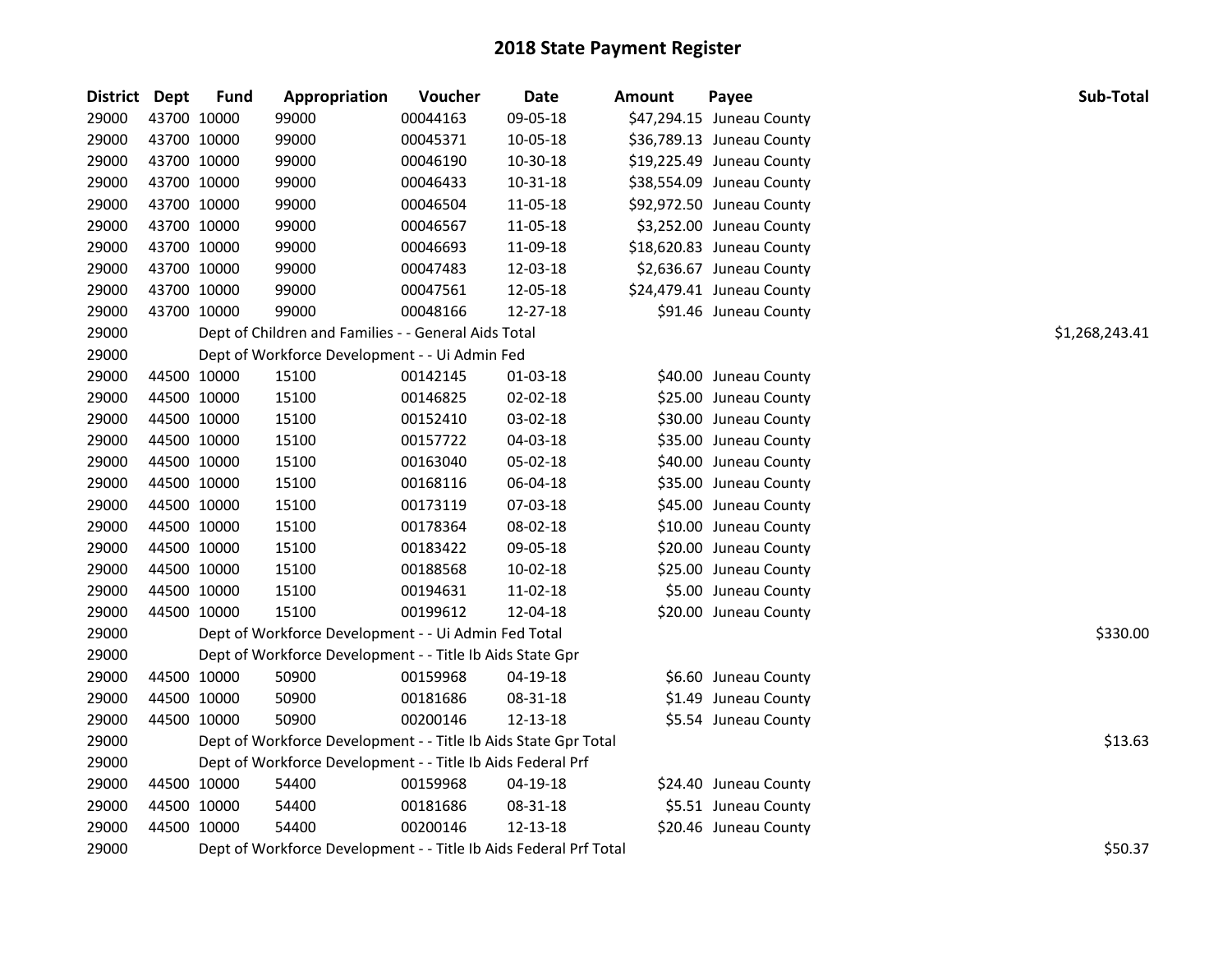| District Dept |             | <b>Fund</b> | Appropriation                                                         | Voucher  | <b>Date</b>    | Amount | Payee                     | Sub-Total   |
|---------------|-------------|-------------|-----------------------------------------------------------------------|----------|----------------|--------|---------------------------|-------------|
| 29000         |             |             | Dept of Workforce Development - - Wc Ops Uninsured Emplyr Admin       |          |                |        |                           |             |
| 29000         | 44500 22700 |             | 17700                                                                 | 00149220 | $02 - 14 - 18$ |        | \$10.00 Juneau County     |             |
| 29000         | 44500 22700 |             | 17700                                                                 | 00149222 | $02 - 14 - 18$ |        | \$25.00 Juneau County     |             |
| 29000         |             | 44500 22700 | 17700                                                                 | 00149227 | $02 - 14 - 18$ |        | \$5.00 Juneau County      |             |
| 29000         | 44500 22700 |             | 17700                                                                 | 00195365 | 11-07-18       |        | \$10.00 Juneau County     |             |
| 29000         | 44500 22700 |             | 17700                                                                 | 00195367 | 11-07-18       |        | \$5.00 Juneau County      |             |
| 29000         |             |             | Dept of Workforce Development - - Wc Ops Uninsured Emplyr Admin Total | \$55.00  |                |        |                           |             |
| 29000         |             |             | Department of Justice - - Crime Laboratories, Dna                     |          |                |        |                           |             |
| 29000         |             | 45500 10000 | 22100                                                                 | 00048986 | 07-19-18       |        | \$660.00 Juneau County    |             |
| 29000         |             |             | Department of Justice - - Crime Laboratories, Dna Total               |          |                |        |                           | \$660.00    |
| 29000         |             |             | Department of Justice - - Law Enforcement Train, Local                |          |                |        |                           |             |
| 29000         |             | 45500 10000 | 23100                                                                 | 00053328 | 10-18-18       |        | \$6,720.00 Juneau County  |             |
| 29000         |             |             | Department of Justice - - Law Enforcement Train, Local Total          |          |                |        |                           | \$6,720.00  |
| 29000         |             |             | Department of Justice - - County-Tribal Programs, Local               |          |                |        |                           |             |
| 29000         | 45500 10000 |             | 26300                                                                 | 00040153 | 01-08-18       |        | \$33,885.00 Juneau County |             |
| 29000         |             |             | Department of Justice - - County-Tribal Programs, Local Total         |          |                |        |                           | \$33,885.00 |
| 29000         |             |             | Department of Justice - - Crime Victim Witness Assist                 |          |                |        |                           |             |
| 29000         | 45500 10000 |             | 53200                                                                 | 00043050 | 03-06-18       |        | \$16,586.74 Juneau County |             |
| 29000         | 45500 10000 |             | 53200                                                                 | 00049109 | 07-19-18       |        | \$14,650.98 Juneau County |             |
| 29000         |             |             | Department of Justice - - Crime Victim Witness Assist Total           |          |                |        |                           | \$31,237.72 |
| 29000         |             |             | Department of Justice - - Federal Aid, Victim Assistance              |          |                |        |                           |             |
| 29000         |             | 45500 10000 | 54200                                                                 | 00054755 | 11-05-18       |        | \$9,914.05 Juneau County  |             |
| 29000         |             |             | Department of Justice - - Federal Aid, Victim Assistance Total        |          |                |        |                           | \$9,914.05  |
| 29000         |             |             | Department of Military Affairs - - Army Repair And Maintenance        |          |                |        |                           |             |
| 29000         | 46500 10000 |             | 10200                                                                 | 00053804 | 12-28-18       |        | \$53.55 Juneau County     |             |
| 29000         | 46500 10000 |             | 10200                                                                 | 00053805 | 12-28-18       |        | \$359.30 Juneau County    |             |
| 29000         |             |             | Department of Military Affairs - - Army Repair And Maintenance Total  |          |                |        |                           | \$412.85    |
| 29000         |             |             | Department of Military Affairs - - Federal Aid-Service Contracts      |          |                |        |                           |             |
| 29000         | 46500 10000 |             | 14100                                                                 | 00039137 | 02-14-18       |        | \$1,357.47 Juneau County  |             |
| 29000         | 46500 10000 |             | 14100                                                                 | 00041415 | 04-06-18       |        | \$567.56 Juneau County    |             |
| 29000         | 46500 10000 |             | 14100                                                                 | 00041506 | 04-06-18       |        | \$9,530.97 Juneau County  |             |
| 29000         | 46500 10000 |             | 14100                                                                 | 00041507 | 04-06-18       |        | \$7,513.35 Juneau County  |             |
| 29000         | 46500 10000 |             | 14100                                                                 | 00045351 | 06-22-18       |        | \$2,525.73 Juneau County  |             |
| 29000         | 46500 10000 |             | 14100                                                                 | 00053804 | 12-28-18       |        | \$160.65 Juneau County    |             |
| 29000         | 46500 10000 |             | 14100                                                                 | 00053805 | 12-28-18       |        | \$1,077.93 Juneau County  |             |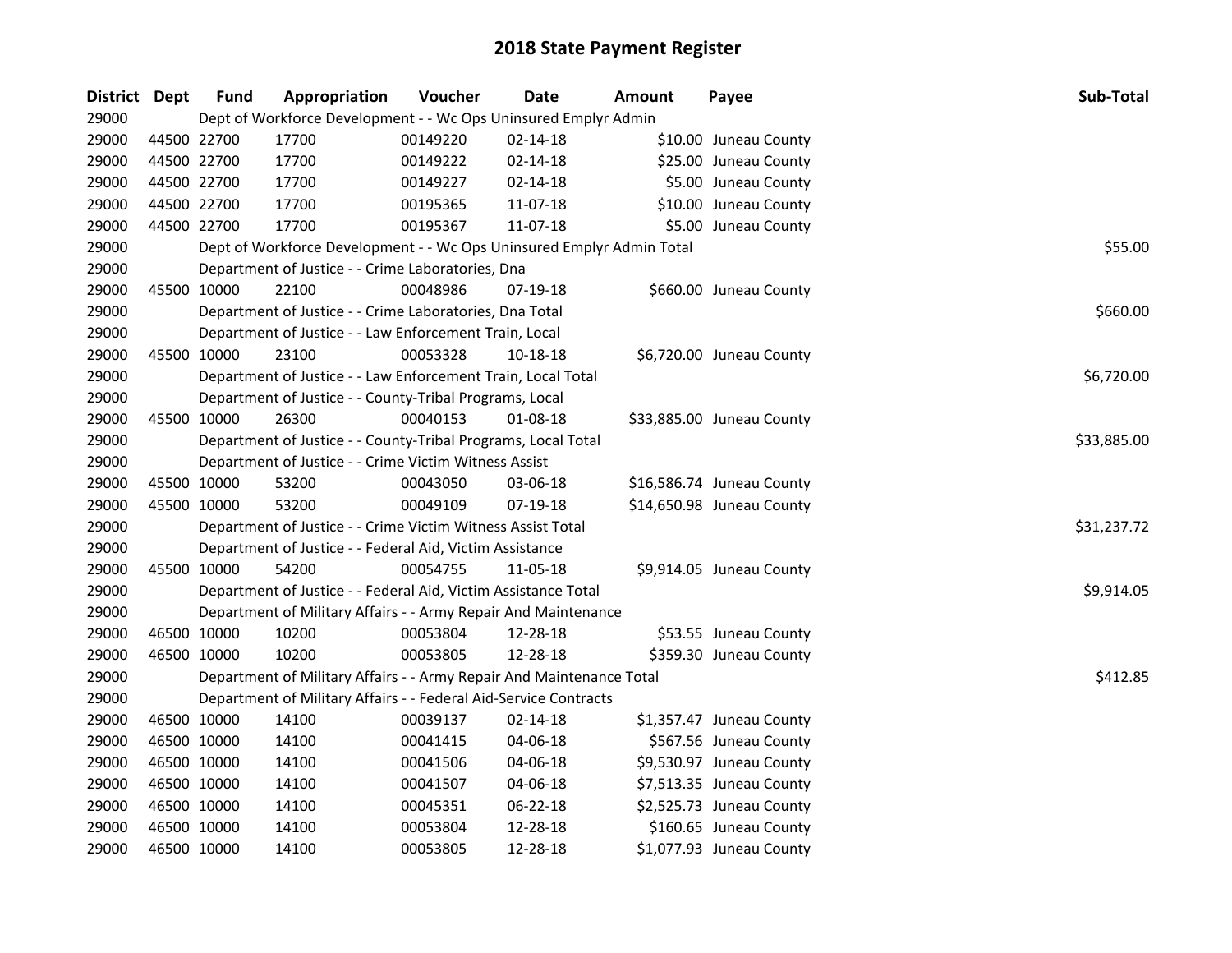| District Dept | <b>Fund</b> | Appropriation                                                           | Voucher  | <b>Date</b>    | Amount | Payee                     | Sub-Total   |
|---------------|-------------|-------------------------------------------------------------------------|----------|----------------|--------|---------------------------|-------------|
| 29000         |             | Department of Military Affairs - - Federal Aid-Service Contracts Total  |          |                |        |                           | \$22,733.66 |
| 29000         |             | Department of Military Affairs - - Emergency Response Equipment         |          |                |        |                           |             |
| 29000         | 46500 10000 | 30800                                                                   | 00037285 | $01 - 18 - 18$ |        | \$7,808.00 Juneau County  |             |
| 29000         |             | Department of Military Affairs - - Emergency Response Equipment Total   |          |                |        |                           | \$7,808.00  |
| 29000         |             | Department of Military Affairs - - Local Emer Planning Grants           |          |                |        |                           |             |
| 29000         | 46500 10000 | 33700                                                                   | 00045715 | $07 - 02 - 18$ |        | \$5,928.29 Juneau County  |             |
| 29000         |             | Department of Military Affairs - - Local Emer Planning Grants Total     |          |                |        |                           | \$5,928.29  |
| 29000         |             | Department of Military Affairs - - Federal Aid, Local Assistance        |          |                |        |                           |             |
| 29000         | 46500 10000 | 34200                                                                   | 00037128 | $01-17-18$     |        | \$30,000.00 Juneau County |             |
| 29000         | 46500 10000 | 34200                                                                   | 00038079 | 01-30-18       |        | \$15,294.62 Juneau County |             |
| 29000         | 46500 10000 | 34200                                                                   | 00048190 | 08-29-18       |        | \$16,990.21 Juneau County |             |
| 29000         |             | Department of Military Affairs - - Federal Aid, Local Assistance Total  |          |                |        |                           | \$62,284.83 |
| 29000         |             | Department of Military Affairs - - Federal Aid, Homeland Security       |          |                |        |                           |             |
| 29000         | 46500 10000 | 35000                                                                   | 00053010 | 12-13-18       |        | \$13,899.84 Juneau County |             |
| 29000         |             | Department of Military Affairs - - Federal Aid, Homeland Security Total |          |                |        |                           | \$13,899.84 |
| 29000         |             | Department of Military Affairs - - St Emerg Response Bd Grant Pif       |          |                |        |                           |             |
| 29000         | 46500 27200 | 36400                                                                   | 00038195 | $01-30-18$     |        | \$5,278.40 Juneau County  |             |
| 29000         |             | Department of Military Affairs - - St Emerg Response Bd Grant Pif Total |          |                |        |                           | \$5,278.40  |
| 29000         |             | Department of Veterans Affairs - - Grants To Counties                   |          |                |        |                           |             |
| 29000         | 48500 15200 | 12700                                                                   | 00043037 | $02 - 16 - 18$ |        | \$1,000.00 Juneau County  |             |
| 29000         |             | Department of Veterans Affairs - - Grants To Counties Total             |          |                |        |                           | \$1,000.00  |
| 29000         |             | Department of Veterans Affairs - - County Grants                        |          |                |        |                           |             |
| 29000         | 48500 58200 | 26700                                                                   | 00043037 | $02 - 16 - 18$ |        | \$4,500.00 Juneau County  |             |
| 29000         |             | Department of Veterans Affairs - - County Grants Total                  |          |                |        |                           | \$4,500.00  |
| 29000         |             | Department of Veterans Affairs - - County Grants                        |          |                |        |                           |             |
| 29000         | 48500 58300 | 37000                                                                   | 00043037 | 02-16-18       |        | \$4,500.00 Juneau County  |             |
| 29000         |             | Department of Veterans Affairs - - County Grants Total                  |          |                |        |                           | \$4,500.00  |
| 29000         |             | Department of Administration - - Federal Aid, Local Assistance          |          |                |        |                           |             |
| 29000         | 50500 10000 | 15500                                                                   | 00070012 | $01 - 16 - 18$ |        | \$8,256.91 Juneau County  |             |
| 29000         | 50500 10000 | 15500                                                                   | 00072684 | $02 - 14 - 18$ |        | \$4,081.21 Juneau County  |             |
| 29000         | 50500 10000 | 15500                                                                   | 00076263 | 03-28-18       |        | \$4,567.84 Juneau County  |             |
| 29000         | 50500 10000 | 15500                                                                   | 00077663 | $04 - 16 - 18$ |        | \$4,750.71 Juneau County  |             |
| 29000         | 50500 10000 | 15500                                                                   | 00079096 | 04-30-18       |        | \$5,496.69 Juneau County  |             |
| 29000         | 50500 10000 | 15500                                                                   | 00081316 | 05-29-18       |        | \$5,131.33 Juneau County  |             |
| 29000         | 50500 10000 | 15500                                                                   | 00085074 | 07-16-18       |        | \$5,848.76 Juneau County  |             |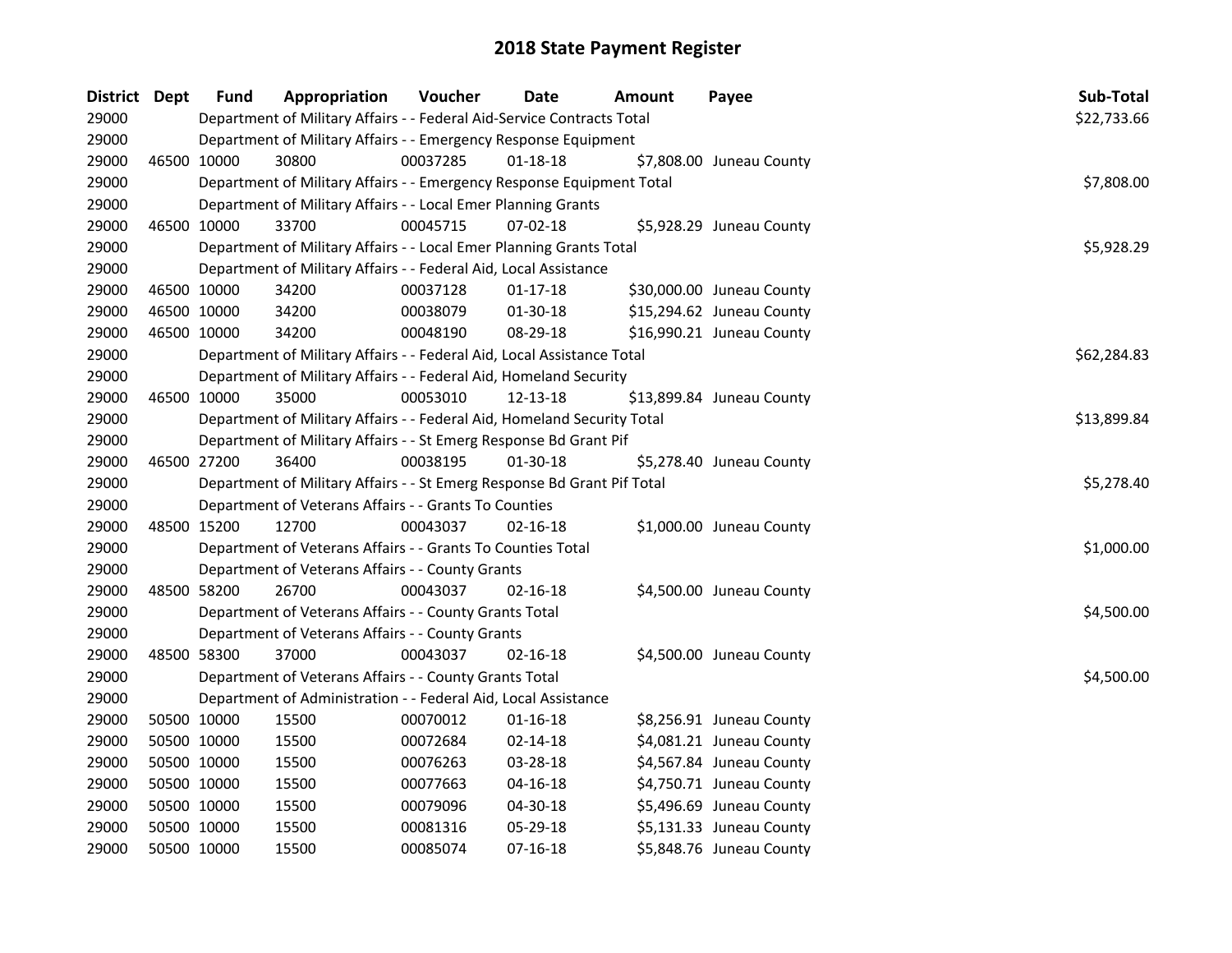| District | Dept        | <b>Fund</b> | Appropriation                                                        | Voucher  | <b>Date</b>    | Amount | Payee                     | Sub-Total   |
|----------|-------------|-------------|----------------------------------------------------------------------|----------|----------------|--------|---------------------------|-------------|
| 29000    | 50500 10000 |             | 15500                                                                | 00087431 | 08-28-18       |        | \$5,859.64 Juneau County  |             |
| 29000    | 50500 10000 |             | 15500                                                                | 00088334 | 09-14-18       |        | \$3,282.62 Juneau County  |             |
| 29000    | 50500 10000 |             | 15500                                                                | 00090345 | 10-15-18       |        | \$4,012.48 Juneau County  |             |
| 29000    | 50500 10000 |             | 15500                                                                | 00091265 | 10-29-18       |        | \$4,259.38 Juneau County  |             |
| 29000    | 50500 10000 |             | 15500                                                                | 00092879 | 11-28-18       |        | \$7,856.09 Juneau County  |             |
| 29000    |             |             | Department of Administration - - Federal Aid, Local Assistance Total |          |                |        |                           | \$63,403.66 |
| 29000    |             |             | Department of Administration - - Federal Aid, Local Assistance       |          |                |        |                           |             |
| 29000    | 50500 10000 |             | 74300                                                                | 00069151 | $01 - 11 - 18$ |        | \$65,256.00 Juneau County |             |
| 29000    | 50500 10000 |             | 74300                                                                | 00069336 | $01 - 11 - 18$ |        | \$21,838.00 Juneau County |             |
| 29000    | 50500 10000 |             | 74300                                                                | 00069861 | 01-18-18       |        | \$25,540.00 Juneau County |             |
| 29000    | 50500 10000 |             | 74300                                                                | 00072886 | 02-23-18       |        | \$11,261.00 Juneau County |             |
| 29000    | 50500 10000 |             | 74300                                                                | 00075148 | 03-22-18       |        | \$5,029.00 Juneau County  |             |
| 29000    | 50500 10000 |             | 74300                                                                | 00075642 | 03-29-18       |        | \$17,229.00 Juneau County |             |
| 29000    | 50500 10000 |             | 74300                                                                | 00076159 | 04-05-18       |        | \$5,539.00 Juneau County  |             |
| 29000    | 50500 10000 |             | 74300                                                                | 00077066 | 04-13-18       |        | \$15,412.00 Juneau County |             |
| 29000    | 50500 10000 |             | 74300                                                                | 00077444 | 04-18-18       |        | \$7,410.00 Juneau County  |             |
| 29000    | 50500 10000 |             | 74300                                                                | 00079015 | 05-09-18       |        | \$15,633.00 Juneau County |             |
| 29000    | 50500 10000 |             | 74300                                                                | 00079749 | 05-17-18       |        | \$10,647.00 Juneau County |             |
| 29000    | 50500 10000 |             | 74300                                                                | 00080004 | 05-17-18       |        | \$60,191.00 Juneau County |             |
| 29000    | 50500 10000 |             | 74300                                                                | 00080967 | 06-07-18       |        | \$5,021.00 Juneau County  |             |
| 29000    | 50500 10000 |             | 74300                                                                | 00081954 | 06-13-18       |        | \$12,350.00 Juneau County |             |
| 29000    | 50500 10000 |             | 74300                                                                | 00082479 | 06-19-18       |        | \$36,506.00 Juneau County |             |
| 29000    | 50500 10000 |             | 74300                                                                | 00083926 | 07-03-18       |        | \$62,592.00 Juneau County |             |
| 29000    | 50500 10000 |             | 74300                                                                | 00085537 | 07-31-18       |        | \$6,513.00 Juneau County  |             |
| 29000    | 50500 10000 |             | 74300                                                                | 00085575 | 07-31-18       |        | \$20,818.00 Juneau County |             |
| 29000    | 50500 10000 |             | 74300                                                                | 00086005 | 08-10-18       |        | \$45,025.00 Juneau County |             |
| 29000    | 50500 10000 |             | 74300                                                                | 00086324 | 08-16-18       |        | \$24,470.00 Juneau County |             |
| 29000    | 50500 10000 |             | 74300                                                                | 00086741 | 08-21-18       |        | \$31,552.00 Juneau County |             |
| 29000    | 50500 10000 |             | 74300                                                                | 00087052 | 08-30-18       |        | \$49,010.00 Juneau County |             |
| 29000    | 50500 10000 |             | 74300                                                                | 00087055 | 08-30-18       |        | \$31,733.00 Juneau County |             |
| 29000    | 50500 10000 |             | 74300                                                                | 00087457 | 09-05-18       |        | \$26,051.00 Juneau County |             |
| 29000    | 50500 10000 |             | 74300                                                                | 00088573 | 09-21-18       |        | \$15,640.00 Juneau County |             |
| 29000    | 50500 10000 |             | 74300                                                                | 00089148 | 10-02-18       |        | \$43,740.00 Juneau County |             |
| 29000    | 50500 10000 |             | 74300                                                                | 00089681 | $10-10-18$     |        | \$36,308.00 Juneau County |             |
| 29000    | 50500 10000 |             | 74300                                                                | 00090074 | $10-17-18$     |        | \$20,748.00 Juneau County |             |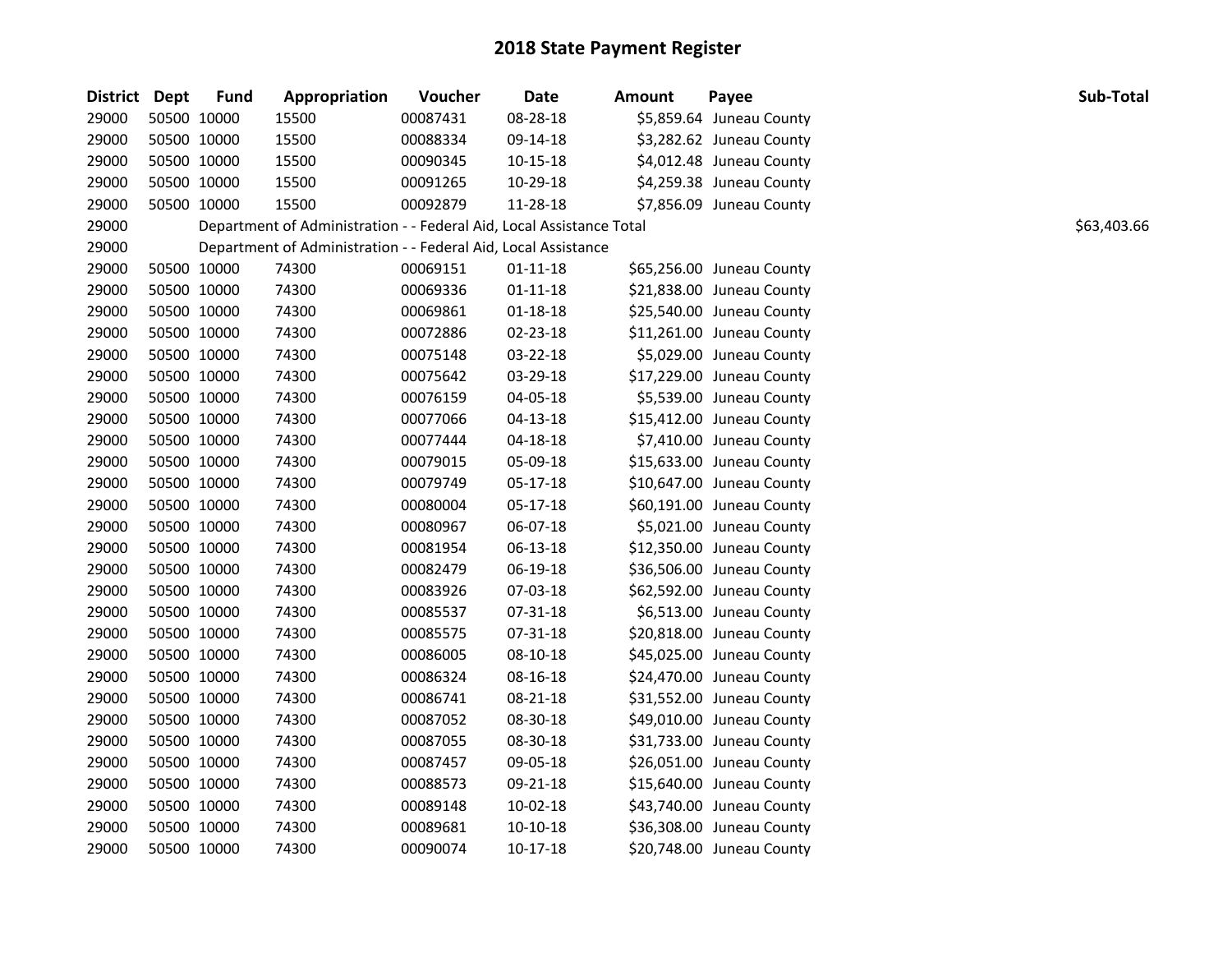| District Dept |             | <b>Fund</b> | Appropriation                                                         | Voucher  | <b>Date</b>    | <b>Amount</b> | Payee                     | Sub-Total      |
|---------------|-------------|-------------|-----------------------------------------------------------------------|----------|----------------|---------------|---------------------------|----------------|
| 29000         | 50500 10000 |             | 74300                                                                 | 00090448 | 10-23-18       |               | \$34,155.00 Juneau County |                |
| 29000         | 50500 10000 |             | 74300                                                                 | 00090790 | 10-30-18       |               | \$21,620.00 Juneau County |                |
| 29000         | 50500 10000 |             | 74300                                                                 | 00090791 | 10-30-18       |               | \$19,500.00 Juneau County |                |
| 29000         | 50500 10000 |             | 74300                                                                 | 00091296 | 11-05-18       |               | \$54,100.00 Juneau County |                |
| 29000         | 50500 10000 |             | 74300                                                                 | 00091297 | 11-05-18       |               | \$15,747.00 Juneau County |                |
| 29000         | 50500 10000 |             | 74300                                                                 | 00091298 | 11-05-18       |               | \$52,142.00 Juneau County |                |
| 29000         | 50500 10000 |             | 74300                                                                 | 00091662 | 11-13-18       |               | \$9,564.78 Juneau County  |                |
| 29000         | 50500 10000 |             | 74300                                                                 | 00091771 | 11-19-18       |               | \$12,687.00 Juneau County |                |
| 29000         | 50500 10000 |             | 74300                                                                 | 00091942 | 11-19-18       |               | \$6,198.42 Juneau County  |                |
| 29000         | 50500 10000 |             | 74300                                                                 | 00092464 | 12-03-18       |               | \$54,903.00 Juneau County |                |
| 29000         | 50500 10000 |             | 74300                                                                 | 00093135 | 12-10-18       |               | \$7,570.38 Juneau County  |                |
| 29000         | 50500 10000 |             | 74300                                                                 | 00093191 | 12-17-18       |               | \$7,294.00 Juneau County  |                |
| 29000         | 50500 10000 |             | 74300                                                                 | 00093641 | 12-20-18       |               | \$12,230.75 Juneau County |                |
| 29000         | 50500 10000 |             | 74300                                                                 | 00093878 | 12-20-18       |               | \$8,053.84 Juneau County  |                |
| 29000         | 50500 10000 |             | 74300                                                                 | 00093882 | 12-20-18       |               | \$35,316.00 Juneau County |                |
| 29000         |             |             | Department of Administration - - Federal Aid, Local Assistance Total  |          |                |               |                           | \$1,080,144.17 |
| 29000         |             |             | Department of Administration - - Low-Income Assistance Grants         |          |                |               |                           |                |
| 29000         | 50500 23500 |             | 37100                                                                 | 00070012 | $01-16-18$     |               | \$6,906.43 Juneau County  |                |
| 29000         | 50500 23500 |             | 37100                                                                 | 00072684 | 02-14-18       |               | \$7,336.23 Juneau County  |                |
| 29000         | 50500 23500 |             | 37100                                                                 | 00076263 | 03-28-18       |               | \$944.28 Juneau County    |                |
| 29000         | 50500 23500 |             | 37100                                                                 | 00077663 | 04-16-18       |               | \$1,021.88 Juneau County  |                |
| 29000         | 50500 23500 |             | 37100                                                                 | 00081316 | 05-29-18       |               | \$501.80 Juneau County    |                |
| 29000         | 50500 23500 |             | 37100                                                                 | 00085074 | $07 - 16 - 18$ |               | \$1,268.26 Juneau County  |                |
| 29000         | 50500 23500 |             | 37100                                                                 | 00087431 | 08-28-18       |               | \$5,466.32 Juneau County  |                |
| 29000         | 50500 23500 |             | 37100                                                                 | 00088334 | 09-14-18       |               | \$5,608.52 Juneau County  |                |
| 29000         | 50500 23500 |             | 37100                                                                 | 00090345 | 10-15-18       |               | \$3,618.55 Juneau County  |                |
| 29000         | 50500 23500 |             | 37100                                                                 | 00091265 | 10-29-18       |               | \$1,345.73 Juneau County  |                |
| 29000         | 50500 23500 |             | 37100                                                                 | 00092879 | 11-28-18       |               | \$3,009.90 Juneau County  |                |
| 29000         |             |             | Department of Administration - - Low-Income Assistance Grants Total   |          |                |               |                           | \$37,027.90    |
| 29000         |             |             | Department of Administration - - Land Information Program; Loca       |          |                |               |                           |                |
| 29000         | 50500 26900 |             | 17300                                                                 | 00072919 | 02-22-18       |               | \$1,000.00 Juneau County  |                |
| 29000         | 50500 26900 |             | 17300                                                                 | 00075516 | 03-20-18       |               | \$57,352.00 Juneau County |                |
| 29000         | 50500 26900 |             | 17300                                                                 | 00079343 | 05-04-18       |               | \$25,000.00 Juneau County |                |
| 29000         | 50500 26900 |             | 17300                                                                 | 00088079 | 09-11-18       |               | \$25,000.00 Juneau County |                |
| 29000         |             |             | Department of Administration - - Land Information Program; Loca Total |          |                |               |                           | \$108,352.00   |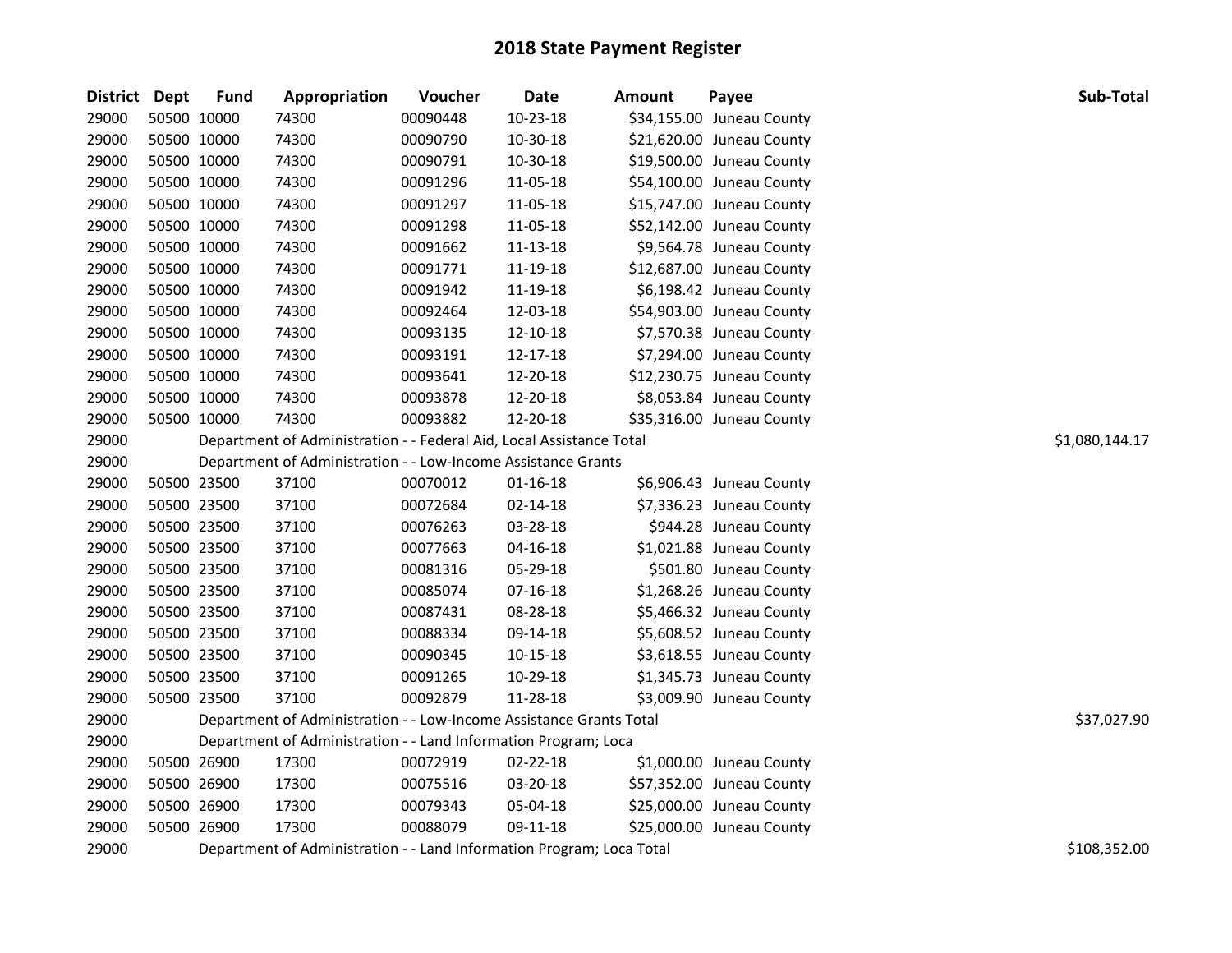| District Dept |             | <b>Fund</b> | Appropriation                                                          | Voucher  | Date           | <b>Amount</b> | Payee                  | Sub-Total |
|---------------|-------------|-------------|------------------------------------------------------------------------|----------|----------------|---------------|------------------------|-----------|
| 29000         |             |             | Commissioners of Public Lands - - Trust Lands And Investments --       |          |                |               |                        |           |
| 29000         |             | 50700 10000 | 12800                                                                  | 00002097 | 10-09-18       |               | \$30.00 Juneau County  |           |
| 29000         |             |             | Commissioners of Public Lands - - Trust Lands And Investments -- Total |          |                |               |                        | \$30.00   |
| 29000         |             |             | Public Defender Board - - Trial Representation                         |          |                |               |                        |           |
| 29000         |             | 55000 10000 | 10300                                                                  | 00159968 | 09-17-18       |               | \$30.00 Juneau County  |           |
| 29000         |             | 55000 10000 | 10300                                                                  | 00165050 | 10-31-18       |               | \$30.00 Juneau County  |           |
| 29000         |             |             | Public Defender Board - - Trial Representation Total                   |          |                |               |                        | \$60.00   |
| 29000         |             |             | Public Defender Board - - Private Bar Reimbursement                    |          |                |               |                        |           |
| 29000         |             | 55000 10000 | 10400                                                                  | 00158326 | 08-29-18       |               | \$1.40 Juneau County   |           |
| 29000         |             |             | Public Defender Board - - Private Bar Reimbursement Total              |          |                |               |                        | \$1.40    |
| 29000         |             |             | Public Defender Board - - Transcript, Discovery And Int                |          |                |               |                        |           |
| 29000         |             | 55000 10000 | 10600                                                                  | 00123437 | 01-09-18       |               | \$260.00 Juneau County |           |
| 29000         |             | 55000 10000 | 10600                                                                  | 00123984 | $01 - 16 - 18$ |               | \$19.80 Juneau County  |           |
| 29000         | 55000 10000 |             | 10600                                                                  | 00123985 | 01-16-18       |               | \$78.70 Juneau County  |           |
| 29000         |             | 55000 10000 | 10600                                                                  | 00126240 | 01-30-18       |               | \$510.00 Juneau County |           |
| 29000         |             | 55000 10000 | 10600                                                                  | 00126241 | 01-30-18       |               | \$12.26 Juneau County  |           |
| 29000         | 55000 10000 |             | 10600                                                                  | 00131610 | 03-07-18       |               | \$47.30 Juneau County  |           |
| 29000         |             | 55000 10000 | 10600                                                                  | 00133999 | 03-26-18       |               | \$275.00 Juneau County |           |
| 29000         |             | 55000 10000 | 10600                                                                  | 00135359 | 04-04-18       |               | \$14.09 Juneau County  |           |
| 29000         |             | 55000 10000 | 10600                                                                  | 00135553 | 04-04-18       |               | \$725.00 Juneau County |           |
| 29000         | 55000 10000 |             | 10600                                                                  | 00136725 | $04 - 11 - 18$ |               | \$126.70 Juneau County |           |
| 29000         | 55000 10000 |             | 10600                                                                  | 00138169 | 04-23-18       |               | \$395.00 Juneau County |           |
| 29000         | 55000 10000 |             | 10600                                                                  | 00143533 | 05-23-18       |               | \$38.16 Juneau County  |           |
| 29000         | 55000 10000 |             | 10600                                                                  | 00143561 | 05-23-18       |               | \$545.00 Juneau County |           |
| 29000         | 55000 10000 |             | 10600                                                                  | 00147985 | 06-22-18       |               | \$455.00 Juneau County |           |
| 29000         | 55000 10000 |             | 10600                                                                  | 00150622 | 07-09-18       |               | \$8.60 Juneau County   |           |
| 29000         | 55000 10000 |             | 10600                                                                  | 00152554 | 07-19-18       |               | \$129.40 Juneau County |           |
| 29000         |             | 55000 10000 | 10600                                                                  | 00152555 | 07-19-18       |               | \$320.00 Juneau County |           |
| 29000         |             | 55000 10000 | 10600                                                                  | 00154423 | 07-31-18       |               | \$15.00 Juneau County  |           |
| 29000         |             | 55000 10000 | 10600                                                                  | 00157470 | 08-21-18       |               | \$0.40 Juneau County   |           |
| 29000         |             | 55000 10000 | 10600                                                                  | 00159543 | 09-04-18       |               | \$175.00 Juneau County |           |
| 29000         |             | 55000 10000 | 10600                                                                  | 00160386 | 09-11-18       |               | \$3.80 Juneau County   |           |
| 29000         | 55000 10000 |             | 10600                                                                  | 00162900 | 09-26-18       |               | \$410.00 Juneau County |           |
| 29000         |             | 55000 10000 | 10600                                                                  | 00164748 | $10 - 15 - 18$ |               | \$15.00 Juneau County  |           |
| 29000         |             | 55000 10000 | 10600                                                                  | 00167493 | 11-07-18       |               | \$160.00 Juneau County |           |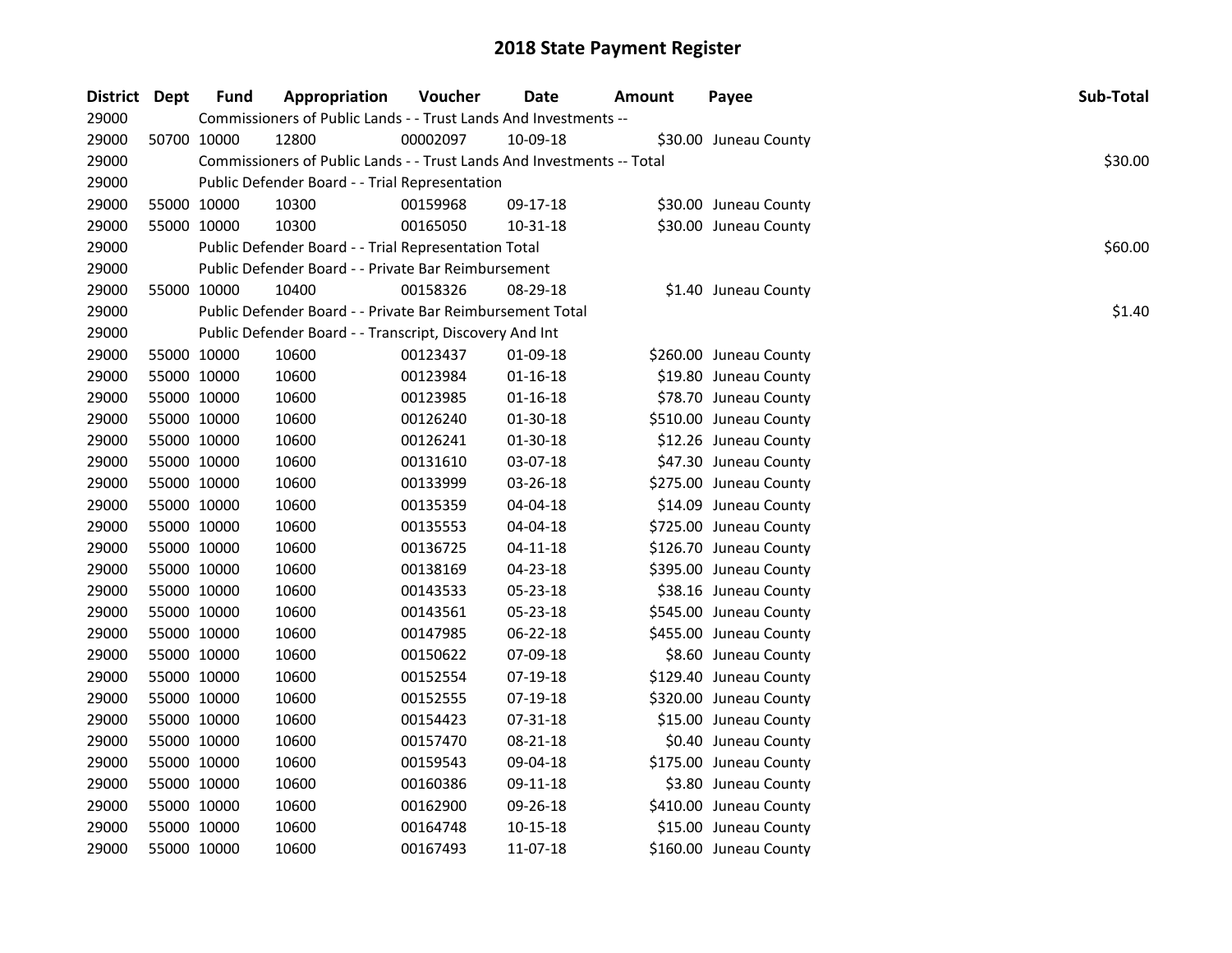| District Dept |             | <b>Fund</b> | Appropriation                                                    | Voucher    | Date           | <b>Amount</b> | Payee                      | Sub-Total    |
|---------------|-------------|-------------|------------------------------------------------------------------|------------|----------------|---------------|----------------------------|--------------|
| 29000         | 55000 10000 |             | 10600                                                            | 00167494   | 11-07-18       |               | \$2.00 Juneau County       |              |
| 29000         | 55000 10000 |             | 10600                                                            | 00171536   | 12-06-18       |               | \$419.00 Juneau County     |              |
| 29000         |             |             | Public Defender Board - - Transcript, Discovery And Int Total    |            |                |               |                            | \$5,160.21   |
| 29000         |             |             | Department of Revenue - - General Program Operations             |            |                |               |                            |              |
| 29000         | 56600 10000 |             | 10100                                                            | 00082328   | $01 - 16 - 18$ |               | \$510.00 Juneau County     |              |
| 29000         | 56600 10000 |             | 10100                                                            | 00086763   | 02-22-18       |               | \$210.50 Juneau County     |              |
| 29000         | 56600 10000 |             | 10100                                                            | 00086768   | $02 - 22 - 18$ |               | \$210.50 Juneau County     |              |
| 29000         | 56600 10000 |             | 10100                                                            | 00098799   | 05-17-18       |               | \$150.00 Juneau County     |              |
| 29000         | 56600 10000 |             | 10100                                                            | 00106142   | 07-19-18       |               | \$465.00 Juneau County     |              |
| 29000         | 56600 10000 |             | 10100                                                            | 00106669   | 08-10-18       |               | \$210.50 Juneau County     |              |
| 29000         | 56600 10000 |             | 10100                                                            | 00108118   | 08-31-18       |               | \$210.50 Juneau County     |              |
| 29000         | 56600 10000 |             | 10100                                                            | 00109280   | 09-14-18       |               | \$210.50 Juneau County     |              |
| 29000         | 56600 10000 |             | 10100                                                            | 00110985   | 09-21-18       |               | \$75.00 Juneau County      |              |
| 29000         | 56600 10000 |             | 10100                                                            | 00114078   | 11-09-18       |               | \$75.00 Juneau County      |              |
| 29000         | 56600 10000 |             | 10100                                                            | 00116681   | 12-28-18       |               | \$210.50 Juneau County     |              |
| 29000         |             |             | Department of Revenue - - General Program Operations Total       | \$2,538.00 |                |               |                            |              |
| 29000         |             |             | Circuit Courts - - Circuit Court Costs                           |            |                |               |                            |              |
| 29000         | 62500 10000 |             | 10500                                                            | 00000494   | 01-09-18       |               | \$62,418.00 Juneau County  |              |
| 29000         | 62500 10000 |             | 10500                                                            | 00000968   | 08-24-18       |               | \$100,313.08 Juneau County |              |
| 29000         | 62500 10000 |             | 10500                                                            | 00001028   | 09-07-18       |               | \$274.98 Juneau County     |              |
| 29000         |             |             | Circuit Courts - - Circuit Court Costs Total                     |            |                |               |                            | \$163,006.06 |
| 29000         |             |             | Circuit Courts - - Court Interpreters                            |            |                |               |                            |              |
| 29000         | 62500 10000 |             | 12100                                                            | 00001116   | 10-23-18       |               | \$64.99 Juneau County      |              |
| 29000         |             |             | Circuit Courts - - Court Interpreters Total                      |            |                |               |                            | \$64.99      |
| 29000         |             |             | Shared Revenue and Tax Relief - - County And Municipal Aid       |            |                |               |                            |              |
| 29000         | 83500 10000 |             | 10500                                                            | 00033403   | 07-23-18       |               | \$140,930.00 Juneau County |              |
| 29000         | 83500 10000 |             | 10500                                                            | 00036289   | 11-19-18       |               | \$798,603.32 Juneau County |              |
| 29000         |             |             | Shared Revenue and Tax Relief - - County And Municipal Aid Total |            |                |               |                            | \$939,533.32 |
| 29000         |             |             | Shared Revenue and Tax Relief - - Exempt Computer Aid            |            |                |               |                            |              |
| 29000         | 83500 10000 |             | 10900                                                            | 00029898   | 07-23-18       |               | \$10,278.91 Juneau County  |              |
| 29000         |             |             | Shared Revenue and Tax Relief - - Exempt Computer Aid Total      |            |                |               |                            | \$10,278.91  |
| 29000         |             |             | Shared Revenue and Tax Relief - - Utility Aid                    |            |                |               |                            |              |
| 29000         | 83500 10000 |             | 11000                                                            | 00033403   | 07-23-18       |               | \$22,626.95 Juneau County  |              |
| 29000         | 83500 10000 |             | 11000                                                            | 00036289   | 11-19-18       |               | \$122,004.45 Juneau County |              |
| 29000         |             |             | Shared Revenue and Tax Relief - - Utility Aid Total              |            |                |               |                            | \$144,631.40 |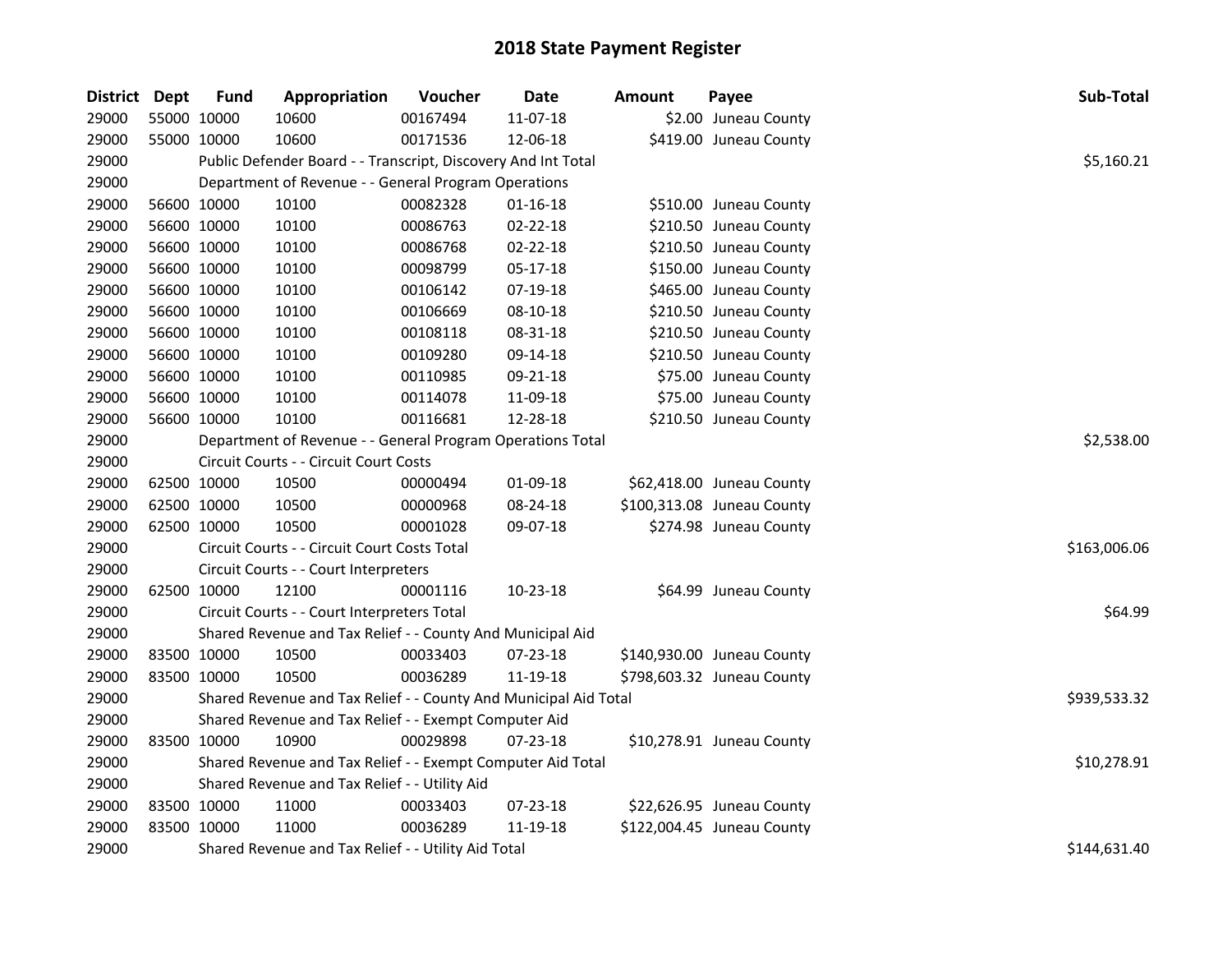| District Dept |             | <b>Fund</b> | Appropriation                                                         | Voucher  | Date           | <b>Amount</b> | Pavee                        | Sub-Total       |
|---------------|-------------|-------------|-----------------------------------------------------------------------|----------|----------------|---------------|------------------------------|-----------------|
| 29000         |             |             | Shared Revenue and Tax Relief - - School Lvy Tx/First Dollar Cr       |          |                |               |                              |                 |
| 29000         |             | 83500 10000 | 30200                                                                 | 00029615 | 07-23-18       |               | \$944,991.74 Juneau County   |                 |
| 29000         |             | 83500 10000 | 30200                                                                 | 00029763 | $07 - 23 - 18$ |               | \$3,988,032.60 Juneau County |                 |
| 29000         |             |             | Shared Revenue and Tax Relief - - School Lvy Tx/First Dollar Cr Total |          |                |               |                              | \$4,933,024.34  |
| 29000         |             |             | Shared Revenue and Tax Relief - - Lottery & Gaming Credit             |          |                |               |                              |                 |
| 29000         | 83500 52100 |             | 36300                                                                 | 00027130 | $03 - 26 - 18$ |               | \$825,001.38 Juneau County   |                 |
| 29000         |             |             | Shared Revenue and Tax Relief - - Lottery & Gaming Credit Total       |          |                |               |                              | \$825,001.38    |
| 29000 Total   |             |             |                                                                       |          |                |               |                              | \$17,350,702.88 |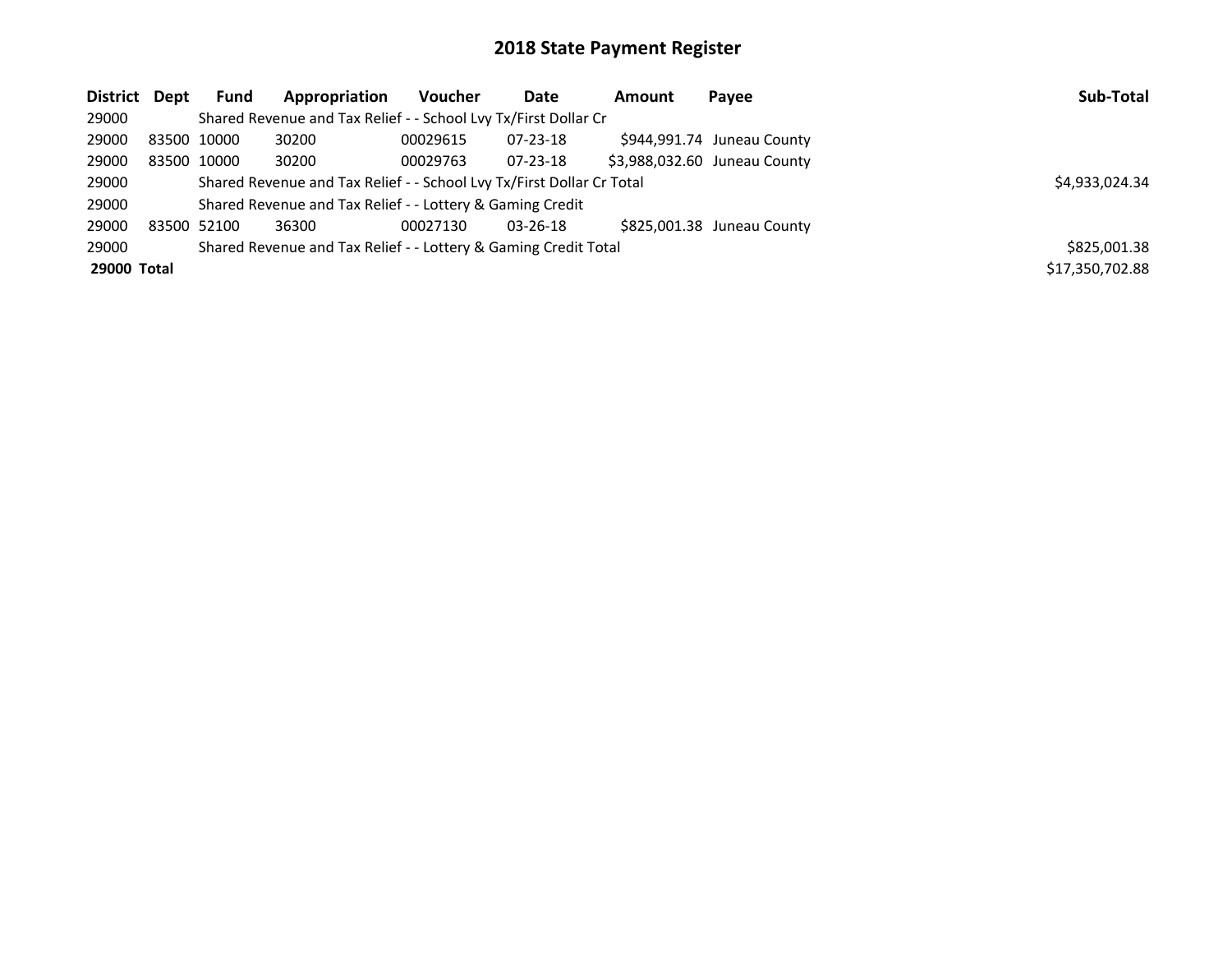| <b>District</b> | Dept        | <b>Fund</b> | Appropriation                                                      | Voucher     | <b>Date</b>    | <b>Amount</b> | Payee                       | Sub-Total    |
|-----------------|-------------|-------------|--------------------------------------------------------------------|-------------|----------------|---------------|-----------------------------|--------------|
| 29002           |             |             | Dept of Safety & Prof Services - - Fire Dues Distribution          |             |                |               |                             |              |
| 29002           | 16500 10000 |             | 22500                                                              | 00024272    | 07-24-18       |               | \$4,062.25 Town Of Armenia  |              |
| 29002           |             |             | Dept of Safety & Prof Services - - Fire Dues Distribution Total    |             |                |               |                             | \$4,062.25   |
| 29002           |             |             | Dept of Natural Resources - - Aids In Lieu Of Taxes - Gener        |             |                |               |                             |              |
| 29002           | 37000 10000 |             | 50300                                                              | 00211897    | 02-02-18       |               | \$14,587.99 Town Of Armenia |              |
| 29002           | 37000 10000 |             | 50300                                                              | 00211898    | $02 - 02 - 18$ |               | \$9,003.26 Town Of Armenia  |              |
| 29002           | 37000 10000 |             | 50300                                                              | 00230401    | 04-20-18       |               | \$305.08 Town Of Armenia    |              |
| 29002           |             |             | Dept of Natural Resources - - Aids In Lieu Of Taxes - Gener Total  | \$23,896.33 |                |               |                             |              |
| 29002           |             |             | Dept of Natural Resources - - General Program Operations --        |             |                |               |                             |              |
| 29002           |             | 37000 21200 | 25400                                                              | 00243558    | $06-15-18$     |               | \$285.00 Town Of Armenia    |              |
| 29002           |             |             | Dept of Natural Resources - - General Program Operations -- Total  |             |                |               |                             | \$285.00     |
| 29002           |             |             | Dept of Natural Resources - - Resaids - Cnty Forst, Cl & Mfl       |             |                |               |                             |              |
| 29002           | 37000 21200 |             | 57100                                                              | 00247599    | 06-28-18       |               | \$2,772.81 Town Of Armenia  |              |
| 29002           |             |             | Dept of Natural Resources - - Resaids - Cnty Forst, Cl & Mfl Total |             |                |               |                             | \$2,772.81   |
| 29002           |             |             | Dept of Natural Resources - - Fin Asst For Responsible Units       |             |                |               |                             |              |
| 29002           | 37000 27400 |             | 67000                                                              | 00235342    | 05-11-18       |               | \$1,657.05 Town Of Armenia  |              |
| 29002           |             |             | Dept of Natural Resources - - Fin Asst For Responsible Units Total | \$1,657.05  |                |               |                             |              |
| 29002           |             |             | WI Dept of Transportation - - Trns Aids To Mnc.-Sf                 |             |                |               |                             |              |
| 29002           | 39500 21100 |             | 19100                                                              | 00204424    | $01 - 02 - 18$ |               | \$67,136.87 Town Of Armenia |              |
| 29002           | 39500 21100 |             | 19100                                                              | 00234933    | 04-02-18       |               | \$67,136.87 Town Of Armenia |              |
| 29002           | 39500 21100 |             | 19100                                                              | 00268632    | 07-02-18       |               | \$67,136.87 Town Of Armenia |              |
| 29002           | 39500 21100 |             | 19100                                                              | 00302684    | $10 - 01 - 18$ |               | \$67,136.88 Town Of Armenia |              |
| 29002           |             |             | WI Dept of Transportation - - Trns Aids To Mnc.-Sf Total           |             |                |               |                             | \$268,547.49 |
| 29002           |             |             | Shared Revenue and Tax Relief - - County And Municipal Aid         |             |                |               |                             |              |
| 29002           | 83500 10000 |             | 10500                                                              | 00033376    | 07-23-18       |               | \$2,179.63 Town Of Armenia  |              |
| 29002           | 83500 10000 |             | 10500                                                              | 00036262    | 11-19-18       |               | \$12,351.26 Town Of Armenia |              |
| 29002           |             |             | Shared Revenue and Tax Relief - - County And Municipal Aid Total   |             |                |               |                             | \$14,530.89  |
| 29002           |             |             | Shared Revenue and Tax Relief - - Exempt Computer Aid              |             |                |               |                             |              |
| 29002           | 83500 10000 |             | 10900                                                              | 00030642    | $07 - 23 - 18$ |               | \$4.06 Town Of Armenia      |              |
| 29002           |             |             | Shared Revenue and Tax Relief - - Exempt Computer Aid Total        |             |                |               |                             | \$4.06       |
| 29002           |             |             | Shared Revenue and Tax Relief - - Utility Aid                      |             |                |               |                             |              |
| 29002           | 83500 10000 |             | 11000                                                              | 00033376    | $07 - 23 - 18$ |               | \$351.48 Town Of Armenia    |              |
| 29002           | 83500 10000 |             | 11000                                                              | 00036262    | 11-19-18       |               | \$420.39 Town Of Armenia    |              |
| 29002           |             |             | Shared Revenue and Tax Relief - - Utility Aid Total                |             |                |               |                             | \$771.87     |
| 29002 Total     |             |             |                                                                    |             |                |               |                             | \$316,527.75 |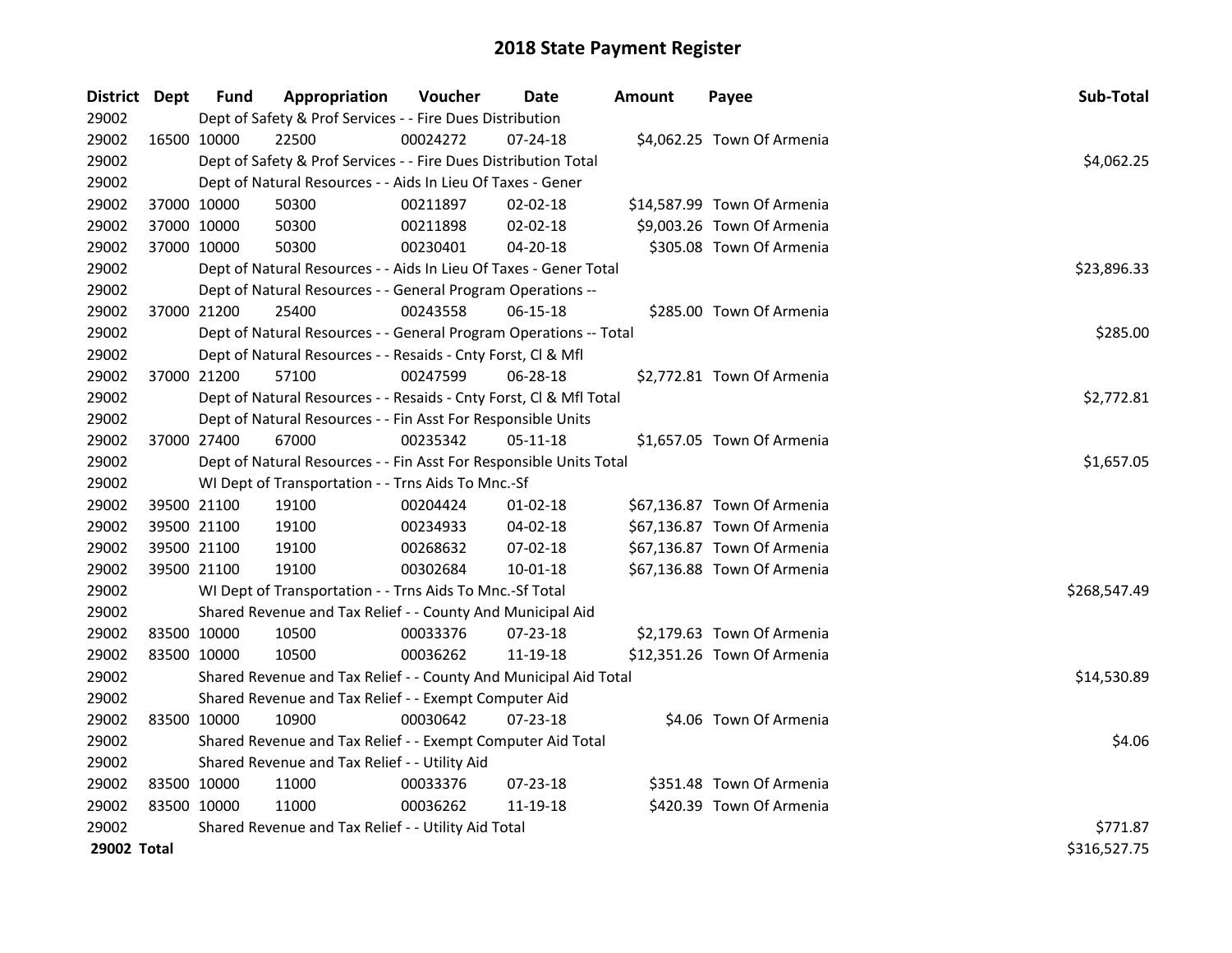| <b>District</b> | Dept | <b>Fund</b>                                                 | Appropriation                                                        | Voucher  | Date           | <b>Amount</b> | Payee                          | Sub-Total    |
|-----------------|------|-------------------------------------------------------------|----------------------------------------------------------------------|----------|----------------|---------------|--------------------------------|--------------|
| 29004           |      |                                                             | Dept of Safety & Prof Services - - Fire Dues Distribution            |          |                |               |                                |              |
| 29004           |      | 16500 10000                                                 | 22500                                                                | 00024273 | $07 - 25 - 18$ |               | \$2,297.72 Town Of Clearfield  |              |
| 29004           |      |                                                             | Dept of Safety & Prof Services - - Fire Dues Distribution Total      |          |                |               |                                | \$2,297.72   |
| 29004           |      |                                                             | Dept of Natural Resources - - Resaids - Cnty Forst, CI & Mfl         |          |                |               |                                |              |
| 29004           |      | 37000 21200                                                 | 57100                                                                | 00247600 | $06 - 28 - 18$ |               | \$1,884.85 Town Of Clearfield  |              |
| 29004           |      |                                                             | Dept of Natural Resources - - Resaids - Cnty Forst, CI & Mfl Total   |          |                |               |                                | \$1,884.85   |
| 29004           |      |                                                             | WI Dept of Transportation - - Trns Aids To Mnc.-Sf                   |          |                |               |                                |              |
| 29004           |      | 39500 21100                                                 | 19100                                                                | 00204425 | $01 - 02 - 18$ |               | \$26,858.33 Town Of Clearfield |              |
| 29004           |      | 39500 21100                                                 | 19100                                                                | 00234934 | $04 - 02 - 18$ |               | \$26,858.33 Town Of Clearfield |              |
| 29004           |      | 39500 21100                                                 | 19100                                                                | 00268633 | $07 - 02 - 18$ |               | \$26,858.33 Town Of Clearfield |              |
| 29004           |      | 39500 21100                                                 | 19100                                                                | 00302685 | 10-01-18       |               | \$26,858.34 Town Of Clearfield |              |
| 29004           |      |                                                             | WI Dept of Transportation - - Trns Aids To Mnc.-Sf Total             |          |                |               |                                | \$107,433.33 |
| 29004           |      |                                                             | Department of Administration - - Hy Trans Ln Annual Impact Fee       |          |                |               |                                |              |
| 29004           |      | 50500 10000                                                 | 17400                                                                | 00078634 | $05-01-18$     |               | \$6,521.00 Town Of Clearfield  |              |
| 29004           |      |                                                             | Department of Administration - - Hv Trans Ln Annual Impact Fee Total |          |                |               |                                | \$6,521.00   |
| 29004           |      |                                                             | Shared Revenue and Tax Relief - - County And Municipal Aid           |          |                |               |                                |              |
| 29004           |      | 83500 10000                                                 | 10500                                                                | 00033377 | $07 - 23 - 18$ |               | \$1,697.25 Town Of Clearfield  |              |
| 29004           |      | 83500 10000                                                 | 10500                                                                | 00036263 | 11-19-18       |               | \$9,617.75 Town Of Clearfield  |              |
| 29004           |      |                                                             | Shared Revenue and Tax Relief - - County And Municipal Aid Total     |          |                |               |                                | \$11,315.00  |
| 29004           |      |                                                             | Shared Revenue and Tax Relief - - Exempt Computer Aid                |          |                |               |                                |              |
| 29004           |      | 83500 10000                                                 | 10900                                                                | 00030643 | $07 - 23 - 18$ |               | \$16.24 Town Of Clearfield     |              |
| 29004           |      | Shared Revenue and Tax Relief - - Exempt Computer Aid Total |                                                                      |          |                |               |                                |              |
| 29004 Total     |      |                                                             |                                                                      |          |                |               |                                | \$129,468.14 |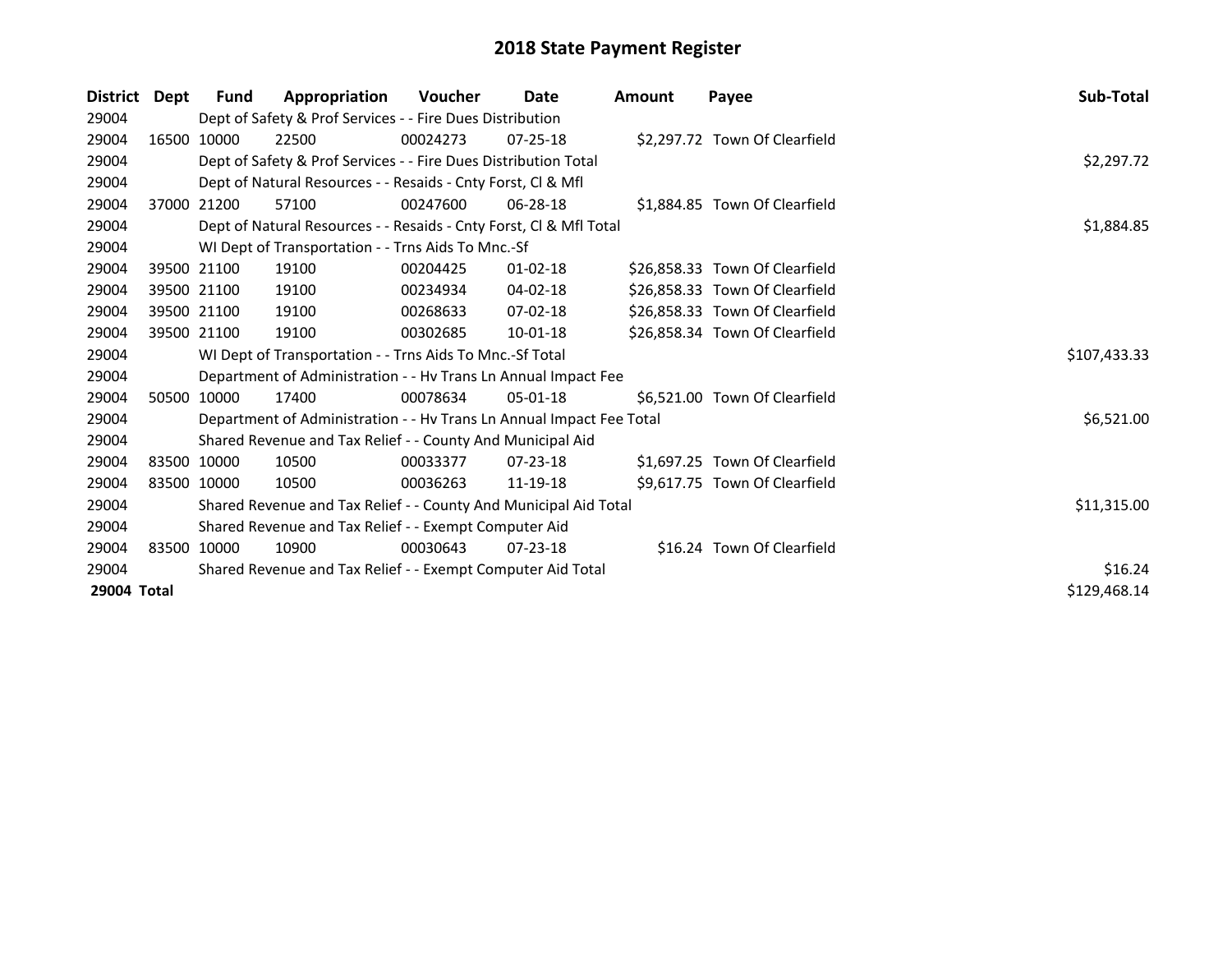| District Dept |             | <b>Fund</b> | Appropriation                                                          | Voucher      | <b>Date</b>    | Amount | Payee                      | Sub-Total    |
|---------------|-------------|-------------|------------------------------------------------------------------------|--------------|----------------|--------|----------------------------|--------------|
| 29006         |             |             | Dept of Safety & Prof Services - - Fire Dues Distribution              |              |                |        |                            |              |
| 29006         | 16500 10000 |             | 22500                                                                  | 00024274     | $07 - 24 - 18$ |        | \$781.42 Town Of Cutler    |              |
| 29006         |             |             | Dept of Safety & Prof Services - - Fire Dues Distribution Total        |              |                |        |                            | \$781.42     |
| 29006         |             |             | Dept of Natural Resources - - Aids In Lieu Of Taxes - Gener            |              |                |        |                            |              |
| 29006         | 37000 10000 |             | 50300                                                                  | 00229266     | 04-20-18       |        | \$374.91 Town Of Cutler    |              |
| 29006         |             |             | Dept of Natural Resources - - Aids In Lieu Of Taxes - Gener Total      |              |                |        |                            | \$374.91     |
| 29006         |             |             | Dept of Natural Resources - - Resaids - Cnty Forst, Cl & Mfl           |              |                |        |                            |              |
| 29006         |             | 37000 21200 | 57100                                                                  | 00247601     | 06-28-18       |        | \$1,039.67 Town Of Cutler  |              |
| 29006         |             |             | Dept of Natural Resources - - Resaids - Cnty Forst, Cl & Mfl Total     |              |                |        |                            | \$1,039.67   |
| 29006         |             |             | Dept of Natural Resources - - Aids In Lieu Of Taxes - Sum S            |              |                |        |                            |              |
| 29006         | 37000 21200 |             | 57900                                                                  | 00229265     | 04-20-18       |        | \$8,880.41 Town Of Cutler  |              |
| 29006         |             |             | Dept of Natural Resources - - Aids In Lieu Of Taxes - Sum S Total      |              |                |        |                            | \$8,880.41   |
| 29006         |             |             | WI Dept of Transportation - - Trns Aids To Mnc.-Sf                     |              |                |        |                            |              |
| 29006         |             | 39500 21100 | 19100                                                                  | 00204426     | 01-02-18       |        | \$30,531.71 Town Of Cutler |              |
| 29006         | 39500 21100 |             | 19100                                                                  | 00234935     | 04-02-18       |        | \$30,531.71 Town Of Cutler |              |
| 29006         | 39500 21100 |             | 19100                                                                  | 00268634     | 07-02-18       |        | \$30,531.71 Town Of Cutler |              |
| 29006         | 39500 21100 |             | 19100                                                                  | 00302686     | 10-01-18       |        | \$30,531.74 Town Of Cutler |              |
| 29006         |             |             | WI Dept of Transportation - - Trns Aids To Mnc.-Sf Total               |              |                |        |                            | \$122,126.87 |
| 29006         |             |             | Department of Military Affairs - - Disaster Recovery Aid               |              |                |        |                            |              |
| 29006         | 46500 10000 |             | 30500                                                                  | 00042474     | 05-03-18       |        | \$8,371.63 Town Of Cutler  |              |
| 29006         | 46500 10000 |             | 30500                                                                  | 00043652     | 05-31-18       |        | \$10,140.62 Town Of Cutler |              |
| 29006         |             |             | Department of Military Affairs - - Disaster Recovery Aid Total         |              |                |        |                            | \$18,512.25  |
| 29006         |             |             | Department of Military Affairs - - Federal Aid, Local Assistance       |              |                |        |                            |              |
| 29006         | 46500 10000 |             | 34200                                                                  | 00040325     | 03-16-18       |        | \$60,843.74 Town Of Cutler |              |
| 29006         | 46500 10000 |             | 34200                                                                  | 00042474     | 05-03-18       |        | \$50,229.77 Town Of Cutler |              |
| 29006         |             |             | Department of Military Affairs - - Federal Aid, Local Assistance Total | \$111,073.51 |                |        |                            |              |
| 29006         |             |             | Shared Revenue and Tax Relief - - County And Municipal Aid             |              |                |        |                            |              |
| 29006         | 83500 10000 |             | 10500                                                                  | 00033378     | 07-23-18       |        | \$2,120.85 Town Of Cutler  |              |
| 29006         | 83500 10000 |             | 10500                                                                  | 00036264     | 11-19-18       |        | \$12,018.12 Town Of Cutler |              |
| 29006         |             |             | Shared Revenue and Tax Relief - - County And Municipal Aid Total       |              |                |        |                            | \$14,138.97  |
| 29006 Total   |             |             |                                                                        |              |                |        |                            | \$276,928.01 |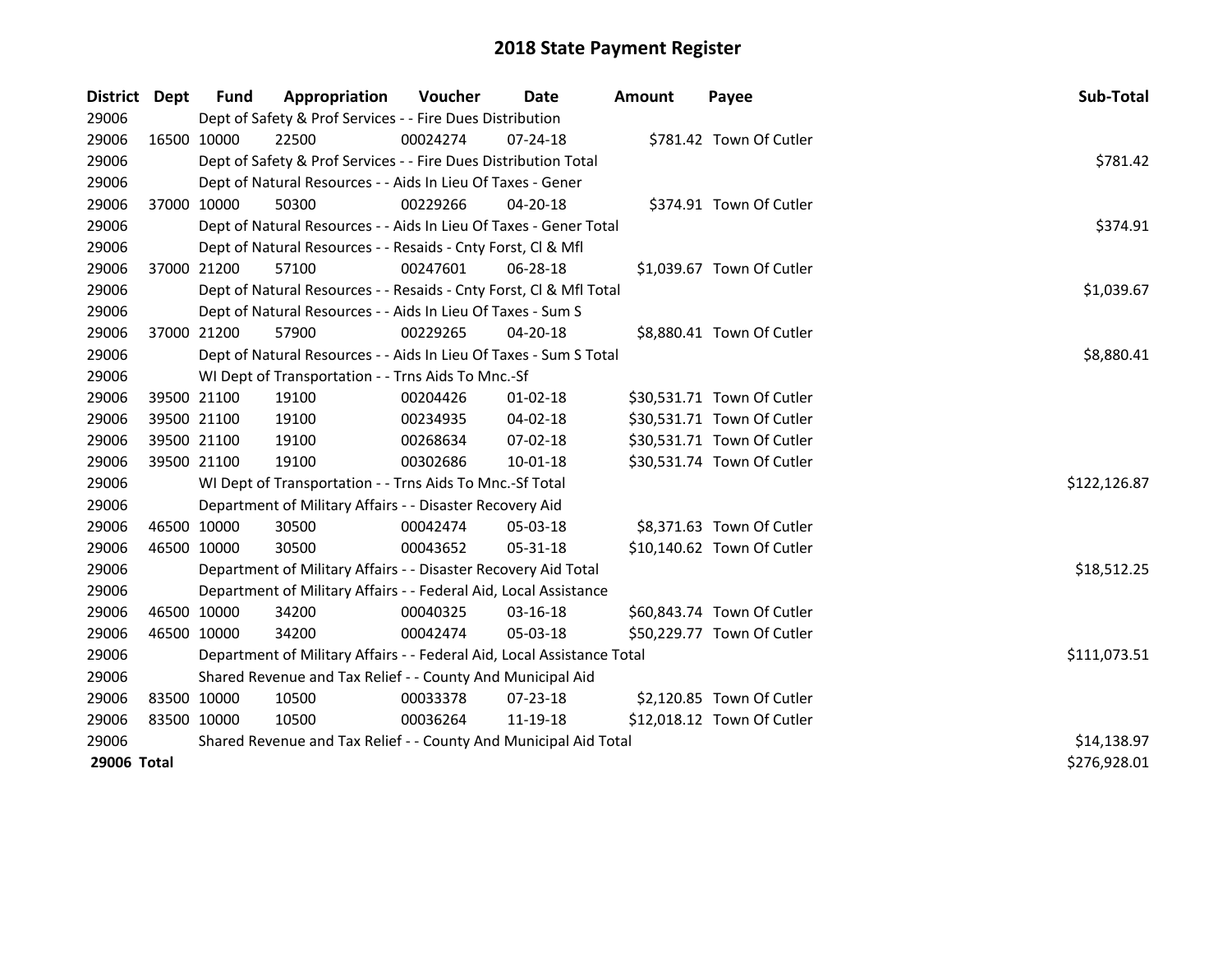| <b>District</b> | Dept | Fund        | Appropriation                                                      | <b>Voucher</b> | Date           | Amount | Payee                      | Sub-Total   |
|-----------------|------|-------------|--------------------------------------------------------------------|----------------|----------------|--------|----------------------------|-------------|
| 29008           |      |             | Dept of Safety & Prof Services - - Fire Dues Distribution          |                |                |        |                            |             |
| 29008           |      | 16500 10000 | 22500                                                              | 00024275       | $07 - 24 - 18$ |        | \$484.32 Town Of Finley    |             |
| 29008           |      |             | Dept of Safety & Prof Services - - Fire Dues Distribution Total    |                |                |        |                            | \$484.32    |
| 29008           |      |             | Dept of Natural Resources - - Aids In Lieu Of Taxes - Gener        |                |                |        |                            |             |
| 29008           |      | 37000 10000 | 50300                                                              | 00229176       | 04-20-18       |        | \$2,062.08 Town Of Finley  |             |
| 29008           |      |             | Dept of Natural Resources - - Aids In Lieu Of Taxes - Gener Total  |                |                |        |                            | \$2,062.08  |
| 29008           |      |             | Dept of Natural Resources - - Resaids - Cnty Forst, Cl & Mfl       |                |                |        |                            |             |
| 29008           |      | 37000 21200 | 57100                                                              | 00247602       | 06-28-18       |        | \$1,393.82 Town Of Finley  |             |
| 29008           |      |             | Dept of Natural Resources - - Resaids - Cnty Forst, Cl & Mfl Total |                |                |        |                            | \$1,393.82  |
| 29008           |      |             | Dept of Natural Resources - - Aids In Lieu Of Taxes - Sum S        |                |                |        |                            |             |
| 29008           |      | 37000 21200 | 57900                                                              | 00229175       | $04 - 20 - 18$ |        | \$206.21 Town Of Finley    |             |
| 29008           |      |             | Dept of Natural Resources - - Aids In Lieu Of Taxes - Sum S Total  | \$206.21       |                |        |                            |             |
| 29008           |      |             | WI Dept of Transportation - - Trns Aids To Mnc.-Sf                 |                |                |        |                            |             |
| 29008           |      | 39500 21100 | 19100                                                              | 00204427       | 01-02-18       |        | \$19,697.30 Town Of Finley |             |
| 29008           |      | 39500 21100 | 19100                                                              | 00234936       | 04-02-18       |        | \$19,697.30 Town Of Finley |             |
| 29008           |      | 39500 21100 | 19100                                                              | 00268635       | $07 - 02 - 18$ |        | \$19,697.30 Town Of Finley |             |
| 29008           |      | 39500 21100 | 19100                                                              | 00302687       | 10-01-18       |        | \$19,697.32 Town Of Finley |             |
| 29008           |      |             | WI Dept of Transportation - - Trns Aids To Mnc.-Sf Total           |                |                |        |                            | \$78,789.22 |
| 29008           |      |             | Shared Revenue and Tax Relief - - County And Municipal Aid         |                |                |        |                            |             |
| 29008           |      | 83500 10000 | 10500                                                              | 00033379       | $07 - 23 - 18$ |        | \$1,517.12 Town Of Finley  |             |
| 29008           |      | 83500 10000 | 10500                                                              | 00036265       | 11-19-18       |        | \$8,597.04 Town Of Finley  |             |
| 29008           |      |             | Shared Revenue and Tax Relief - - County And Municipal Aid Total   |                |                |        |                            | \$10,114.16 |
| 29008 Total     |      |             |                                                                    |                |                |        |                            | \$93,049.81 |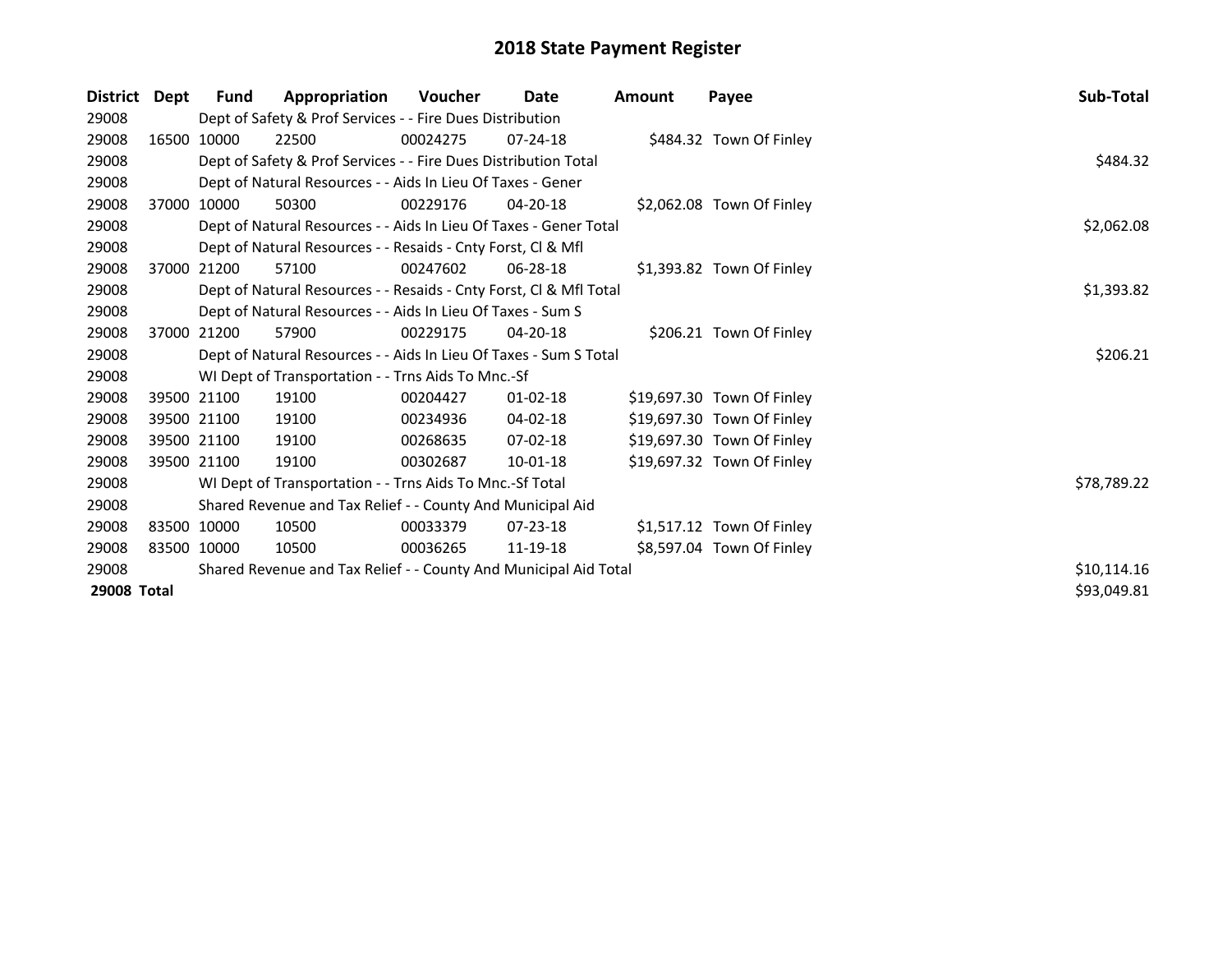| <b>District</b> | Dept | Fund                                                | Appropriation                                                      | <b>Voucher</b> | Date           | <b>Amount</b> | Payee                        | Sub-Total    |  |  |  |
|-----------------|------|-----------------------------------------------------|--------------------------------------------------------------------|----------------|----------------|---------------|------------------------------|--------------|--|--|--|
| 29010           |      |                                                     | Dept of Safety & Prof Services - - Fire Dues Distribution          |                |                |               |                              |              |  |  |  |
| 29010           |      | 16500 10000                                         | 22500                                                              | 00024276       | $07 - 25 - 18$ |               | \$1,430.16 Town Of Fountain  |              |  |  |  |
| 29010           |      |                                                     | Dept of Safety & Prof Services - - Fire Dues Distribution Total    |                |                |               |                              |              |  |  |  |
| 29010           |      |                                                     | Dept of Natural Resources - - Aids In Lieu Of Taxes - Gener        |                |                |               |                              |              |  |  |  |
| 29010           |      | 37000 10000                                         | 50300                                                              | 00211907       | $02 - 02 - 18$ |               | \$83.61 Town Of Fountain     |              |  |  |  |
| 29010           |      |                                                     | Dept of Natural Resources - - Aids In Lieu Of Taxes - Gener Total  |                |                |               |                              | \$83.61      |  |  |  |
| 29010           |      |                                                     | Dept of Natural Resources - - Resaids - Cnty Forst, CI & Mfl       |                |                |               |                              |              |  |  |  |
| 29010           |      | 37000 21200                                         | 57100                                                              | 00247603       | $06 - 28 - 18$ |               | \$627.48 Town Of Fountain    |              |  |  |  |
| 29010           |      |                                                     | Dept of Natural Resources - - Resaids - Cnty Forst, CI & Mfl Total |                |                |               |                              | \$627.48     |  |  |  |
| 29010           |      |                                                     | WI Dept of Transportation - - Trns Aids To Mnc.-Sf                 |                |                |               |                              |              |  |  |  |
| 29010           |      | 39500 21100                                         | 19100                                                              | 00204428       | 01-02-18       |               | \$23,465.95 Town Of Fountain |              |  |  |  |
| 29010           |      | 39500 21100                                         | 19100                                                              | 00234937       | 04-02-18       |               | \$23,465.95 Town Of Fountain |              |  |  |  |
| 29010           |      | 39500 21100                                         | 19100                                                              | 00268636       | $07-02-18$     |               | \$23,465.95 Town Of Fountain |              |  |  |  |
| 29010           |      | 39500 21100                                         | 19100                                                              | 00302688       | 10-01-18       |               | \$23,465.96 Town Of Fountain |              |  |  |  |
| 29010           |      |                                                     | WI Dept of Transportation - - Trns Aids To Mnc.-Sf Total           |                |                |               |                              | \$93,863.81  |  |  |  |
| 29010           |      |                                                     | Shared Revenue and Tax Relief - - County And Municipal Aid         |                |                |               |                              |              |  |  |  |
| 29010           |      | 83500 10000                                         | 10500                                                              | 00033380       | $07 - 23 - 18$ |               | \$8,518.53 Town Of Fountain  |              |  |  |  |
| 29010           |      | 83500 10000                                         | 10500                                                              | 00036266       | 11-19-18       |               | \$48,271.70 Town Of Fountain |              |  |  |  |
| 29010           |      |                                                     | Shared Revenue and Tax Relief - - County And Municipal Aid Total   |                |                |               |                              | \$56,790.23  |  |  |  |
| 29010           |      |                                                     | Shared Revenue and Tax Relief - - Utility Aid                      |                |                |               |                              |              |  |  |  |
| 29010           |      | 83500 10000                                         | 11000                                                              | 00033380       | $07 - 23 - 18$ |               | \$4.72 Town Of Fountain      |              |  |  |  |
| 29010           |      | 83500 10000                                         | 11000                                                              | 00036266       | 11-19-18       |               | \$21.30 Town Of Fountain     |              |  |  |  |
| 29010           |      | Shared Revenue and Tax Relief - - Utility Aid Total | \$26.02                                                            |                |                |               |                              |              |  |  |  |
| 29010 Total     |      |                                                     |                                                                    |                |                |               |                              | \$152,821.31 |  |  |  |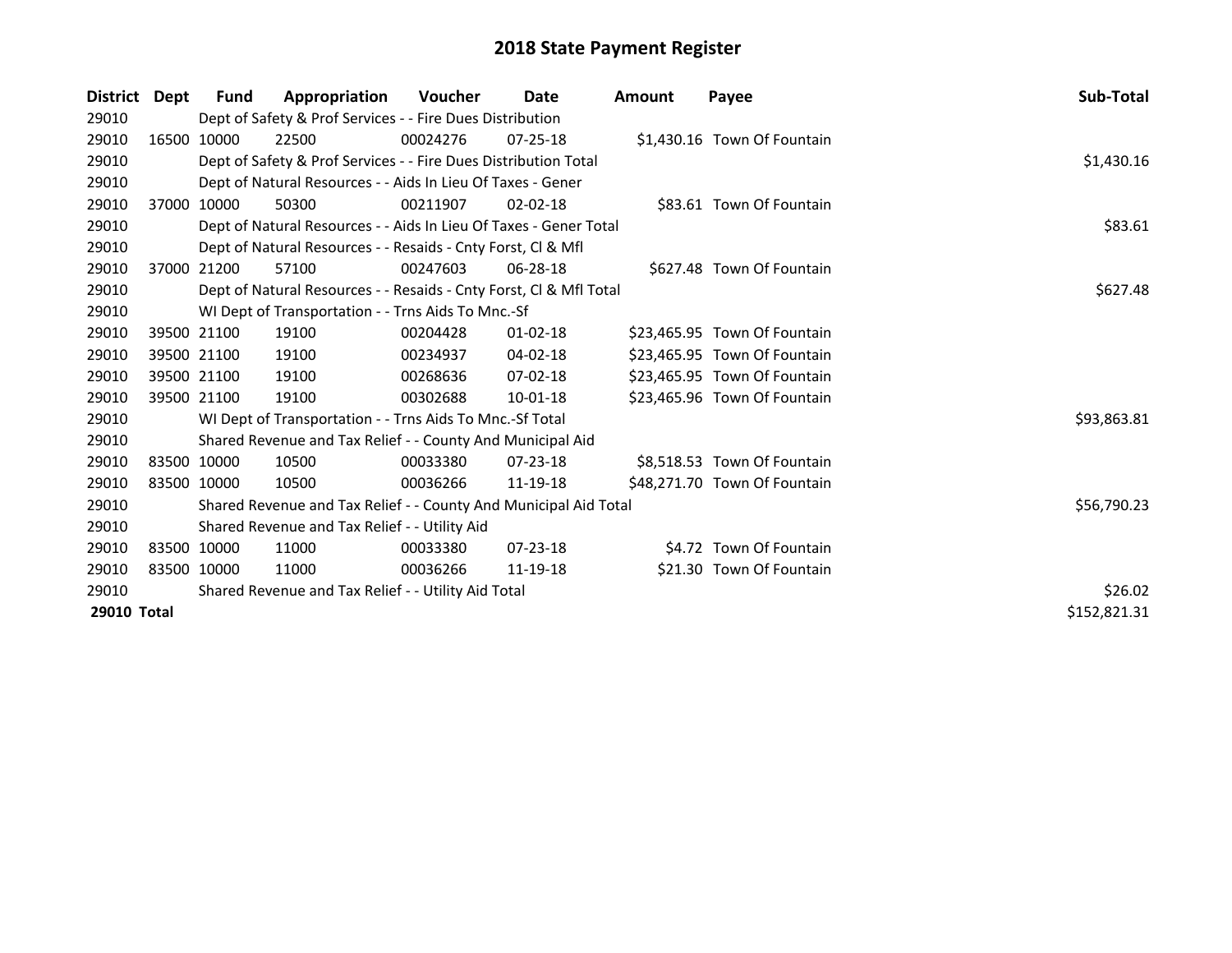| District Dept      |             | <b>Fund</b>                                   | Appropriation                                                      | Voucher  | Date           | <b>Amount</b> | Payee                           | Sub-Total    |  |  |
|--------------------|-------------|-----------------------------------------------|--------------------------------------------------------------------|----------|----------------|---------------|---------------------------------|--------------|--|--|
| 29012              |             |                                               | Dept of Safety & Prof Services - - Fire Dues Distribution          |          |                |               |                                 |              |  |  |
| 29012              |             | 16500 10000                                   | 22500                                                              | 00024277 | $07 - 25 - 18$ |               | \$12,367.04 Town Of Germantown  |              |  |  |
| 29012              |             |                                               | Dept of Safety & Prof Services - - Fire Dues Distribution Total    |          |                |               |                                 | \$12,367.04  |  |  |
| 29012              |             |                                               | Dept of Natural Resources - - Aids In Lieu Of Taxes - Gener        |          |                |               |                                 |              |  |  |
| 29012              |             | 37000 10000                                   | 50300                                                              | 00211713 | 02-02-18       |               | \$60,646.28 Town Of Germantown  |              |  |  |
| 29012              |             | 37000 10000                                   | 50300                                                              | 00211714 | 02-02-18       |               | \$144,573.49 Town Of Germantown |              |  |  |
| 29012              |             | 37000 10000                                   | 50300                                                              | 00229768 | 04-20-18       |               | \$1,197.49 Town Of Germantown   |              |  |  |
| 29012              | 37000 10000 |                                               | 50300                                                              | 00229769 | 04-20-18       |               | \$872.12 Town Of Germantown     |              |  |  |
| 29012              |             |                                               | Dept of Natural Resources - - Aids In Lieu Of Taxes - Gener Total  |          |                |               |                                 | \$207,289.38 |  |  |
| 29012              |             |                                               | Dept of Natural Resources - - Resaids - Cnty Forst, Cl & Mfl       |          |                |               |                                 |              |  |  |
| 29012              |             | 37000 21200                                   | 57100                                                              | 00247604 | 06-28-18       |               | \$511.90 Town Of Germantown     |              |  |  |
| 29012              |             |                                               | Dept of Natural Resources - - Resaids - Cnty Forst, Cl & Mfl Total |          |                |               |                                 | \$511.90     |  |  |
| 29012              |             |                                               | WI Dept of Transportation - - Trns Aids To Mnc.-Sf                 |          |                |               |                                 |              |  |  |
| 29012              |             | 39500 21100                                   | 19100                                                              | 00204429 | 01-02-18       |               | \$41,520.82 Town Of Germantown  |              |  |  |
| 29012              |             | 39500 21100                                   | 19100                                                              | 00234938 | 04-02-18       |               | \$41,520.82 Town Of Germantown  |              |  |  |
| 29012              |             | 39500 21100                                   | 19100                                                              | 00268637 | 07-02-18       |               | \$41,520.82 Town Of Germantown  |              |  |  |
| 29012              |             | 39500 21100                                   | 19100                                                              | 00302689 | 10-01-18       |               | \$41,520.82 Town Of Germantown  |              |  |  |
| 29012              |             |                                               | WI Dept of Transportation - - Trns Aids To Mnc.-Sf Total           |          |                |               |                                 | \$166,083.28 |  |  |
| 29012              |             |                                               | Department of Revenue - - Payments For Municipal Svcs              |          |                |               |                                 |              |  |  |
| 29012              |             | 56600 10000                                   | 50100                                                              | 00026801 | $01 - 31 - 18$ |               | \$390.02 Town Of Germantown     |              |  |  |
| 29012              |             |                                               | Department of Revenue - - Payments For Municipal Svcs Total        |          |                |               |                                 | \$390.02     |  |  |
| 29012              |             |                                               | Shared Revenue and Tax Relief - - County And Municipal Aid         |          |                |               |                                 |              |  |  |
| 29012              |             | 83500 10000                                   | 10500                                                              | 00033381 | $07 - 23 - 18$ |               | \$1,333.33 Town Of Germantown   |              |  |  |
| 29012              |             | 83500 10000                                   | 10500                                                              | 00036267 | 11-19-18       |               | \$7,555.52 Town Of Germantown   |              |  |  |
| 29012              |             |                                               | Shared Revenue and Tax Relief - - County And Municipal Aid Total   |          |                |               |                                 | \$8,888.85   |  |  |
| 29012              |             |                                               | Shared Revenue and Tax Relief - - Exempt Computer Aid              |          |                |               |                                 |              |  |  |
| 29012              |             | 83500 10000                                   | 10900                                                              | 00030644 | 07-23-18       |               | \$12.18 Town Of Germantown      |              |  |  |
| 29012              |             |                                               | Shared Revenue and Tax Relief - - Exempt Computer Aid Total        |          |                |               |                                 | \$12.18      |  |  |
| 29012              |             | Shared Revenue and Tax Relief - - Utility Aid |                                                                    |          |                |               |                                 |              |  |  |
| 29012              |             | 83500 10000                                   | 11000                                                              | 00033381 | 07-23-18       |               | \$568.86 Town Of Germantown     |              |  |  |
| 29012              | 83500 10000 |                                               | 11000                                                              | 00036267 | 11-19-18       |               | \$1,294.31 Town Of Germantown   |              |  |  |
| 29012              |             |                                               | Shared Revenue and Tax Relief - - Utility Aid Total                |          |                |               |                                 | \$1,863.17   |  |  |
| <b>29012 Total</b> |             |                                               |                                                                    |          |                |               |                                 | \$397,405.82 |  |  |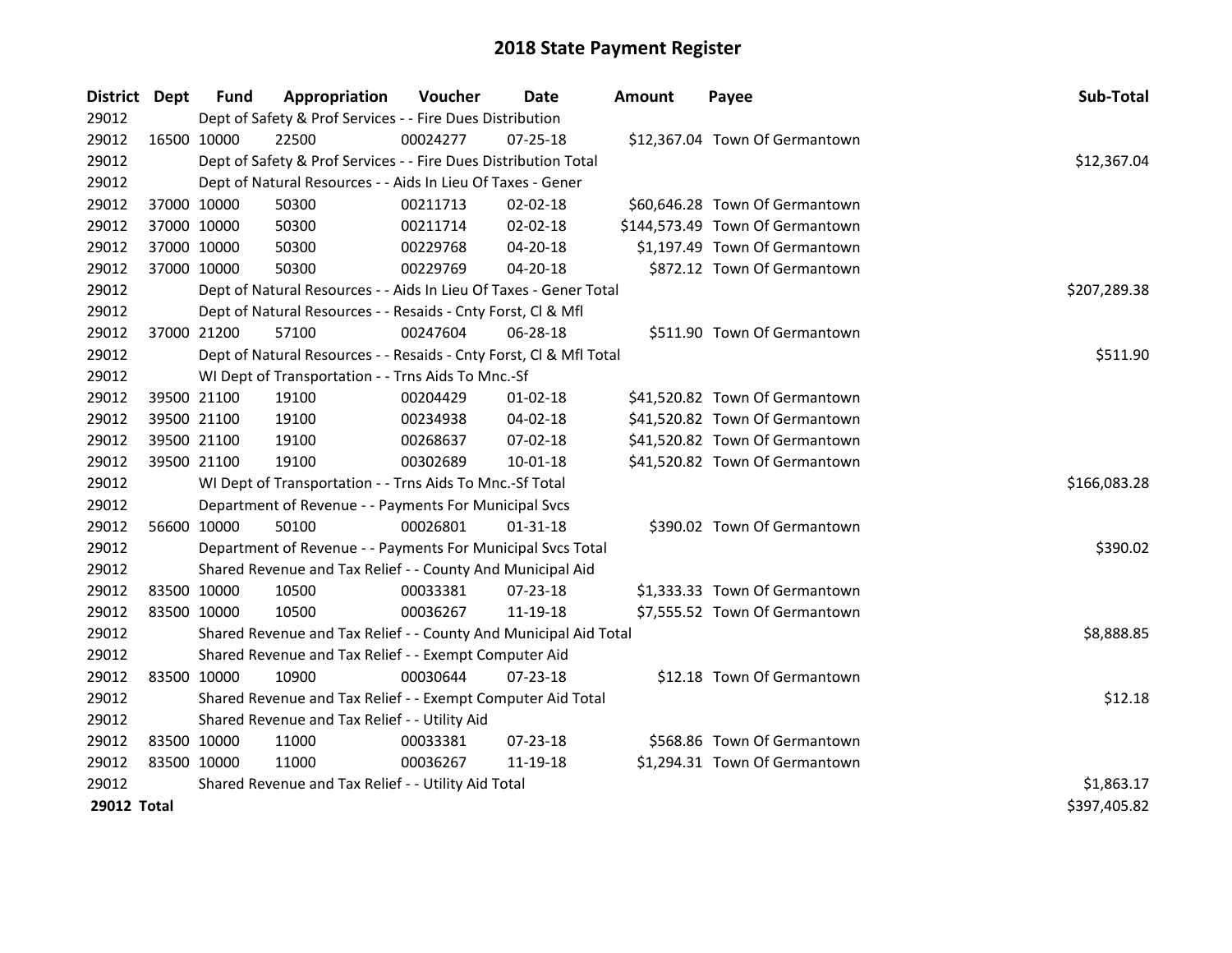| District Dept | <b>Fund</b>                                                | Appropriation                                                        | Voucher  | Date           | <b>Amount</b> | Payee                       | Sub-Total    |
|---------------|------------------------------------------------------------|----------------------------------------------------------------------|----------|----------------|---------------|-----------------------------|--------------|
| 29014         |                                                            | Dept of Safety & Prof Services - - Fire Dues Distribution            |          |                |               |                             |              |
| 29014         | 16500 10000                                                | 22500                                                                | 00024278 | $07 - 25 - 18$ |               | \$2,038.18 Town Of Kildare  |              |
| 29014         |                                                            | Dept of Safety & Prof Services - - Fire Dues Distribution Total      |          |                |               |                             | \$2,038.18   |
| 29014         |                                                            | Dept of Natural Resources - - Aids In Lieu Of Taxes - Gener          |          |                |               |                             |              |
| 29014         | 37000 10000                                                | 50300                                                                | 00211606 | 02-02-18       |               | \$826.40 Town Of Kildare    |              |
| 29014         | 37000 10000                                                | 50300                                                                | 00211607 | $02 - 02 - 18$ |               | \$785.08 Town Of Kildare    |              |
| 29014         |                                                            | Dept of Natural Resources - - Aids In Lieu Of Taxes - Gener Total    |          |                |               |                             | \$1,611.48   |
| 29014         |                                                            | Dept of Natural Resources - - Resaids - Cnty Forst, Cl & Mfl         |          |                |               |                             |              |
| 29014         | 37000 21200                                                | 57100                                                                | 00247605 | 06-28-18       |               | \$560.75 Town Of Kildare    |              |
| 29014         |                                                            | Dept of Natural Resources - - Resaids - Cnty Forst, Cl & Mfl Total   |          |                |               |                             | \$560.75     |
| 29014         |                                                            | Dept of Natural Resources - - Fin Asst For Responsible Units         |          |                |               |                             |              |
| 29014         | 37000 27400                                                | 67000                                                                | 00235608 | 05-11-18       |               | \$841.60 Town Of Kildare    |              |
| 29014         |                                                            | Dept of Natural Resources - - Fin Asst For Responsible Units Total   |          |                |               |                             | \$841.60     |
| 29014         |                                                            | WI Dept of Transportation - - Trns Aids To Mnc.-Sf                   |          |                |               |                             |              |
| 29014         | 39500 21100                                                | 19100                                                                | 00204430 | $01 - 02 - 18$ |               | \$25,829.58 Town Of Kildare |              |
| 29014         | 39500 21100                                                | 19100                                                                | 00234939 | 04-02-18       |               | \$25,829.58 Town Of Kildare |              |
| 29014         | 39500 21100                                                | 19100                                                                | 00268638 | 07-02-18       |               | \$25,829.58 Town Of Kildare |              |
| 29014         | 39500 21100                                                | 19100                                                                | 00302690 | $10 - 01 - 18$ |               | \$25,829.61 Town Of Kildare |              |
| 29014         |                                                            | WI Dept of Transportation - - Trns Aids To Mnc.-Sf Total             |          |                |               |                             | \$103,318.35 |
| 29014         |                                                            | WI Dept of Transportation - - Loc Rd Imp Prg St Fd                   |          |                |               |                             |              |
| 29014         | 39500 21100                                                | 27800                                                                | 00329590 | 12-07-18       |               | \$23,840.20 Town Of Kildare |              |
| 29014         |                                                            | WI Dept of Transportation - - Loc Rd Imp Prg St Fd Total             |          |                |               |                             | \$23,840.20  |
| 29014         |                                                            | Department of Administration - - Hv Trans Ln Annual Impact Fee       |          |                |               |                             |              |
| 29014         | 50500 10000                                                | 17400                                                                | 00078646 | 05-01-18       |               | \$23,000.00 Town Of Kildare |              |
| 29014         |                                                            | Department of Administration - - Hv Trans Ln Annual Impact Fee Total |          |                |               |                             | \$23,000.00  |
| 29014         |                                                            | Department of Revenue - - Payments For Municipal Svcs                |          |                |               |                             |              |
| 29014         | 56600 10000                                                | 50100                                                                | 00026802 | $01 - 31 - 18$ |               | \$47.63 Town Of Kildare     |              |
| 29014         |                                                            | Department of Revenue - - Payments For Municipal Svcs Total          |          |                |               |                             | \$47.63      |
| 29014         | Shared Revenue and Tax Relief - - County And Municipal Aid |                                                                      |          |                |               |                             |              |
| 29014         | 83500 10000                                                | 10500                                                                | 00033382 | 07-23-18       |               | \$1,329.48 Town Of Kildare  |              |
| 29014         | 83500 10000                                                | 10500                                                                | 00036268 | 11-19-18       |               | \$7,533.71 Town Of Kildare  |              |
| 29014         |                                                            | Shared Revenue and Tax Relief - - County And Municipal Aid Total     |          |                |               |                             | \$8,863.19   |
| 29014         |                                                            | Shared Revenue and Tax Relief - - Exempt Computer Aid                |          |                |               |                             |              |
| 29014         | 83500 10000                                                | 10900                                                                | 00030645 | $07 - 23 - 18$ |               | \$9.13 Town Of Kildare      |              |
| 29014         |                                                            | Shared Revenue and Tax Relief - - Exempt Computer Aid Total          |          |                |               |                             | \$9.13       |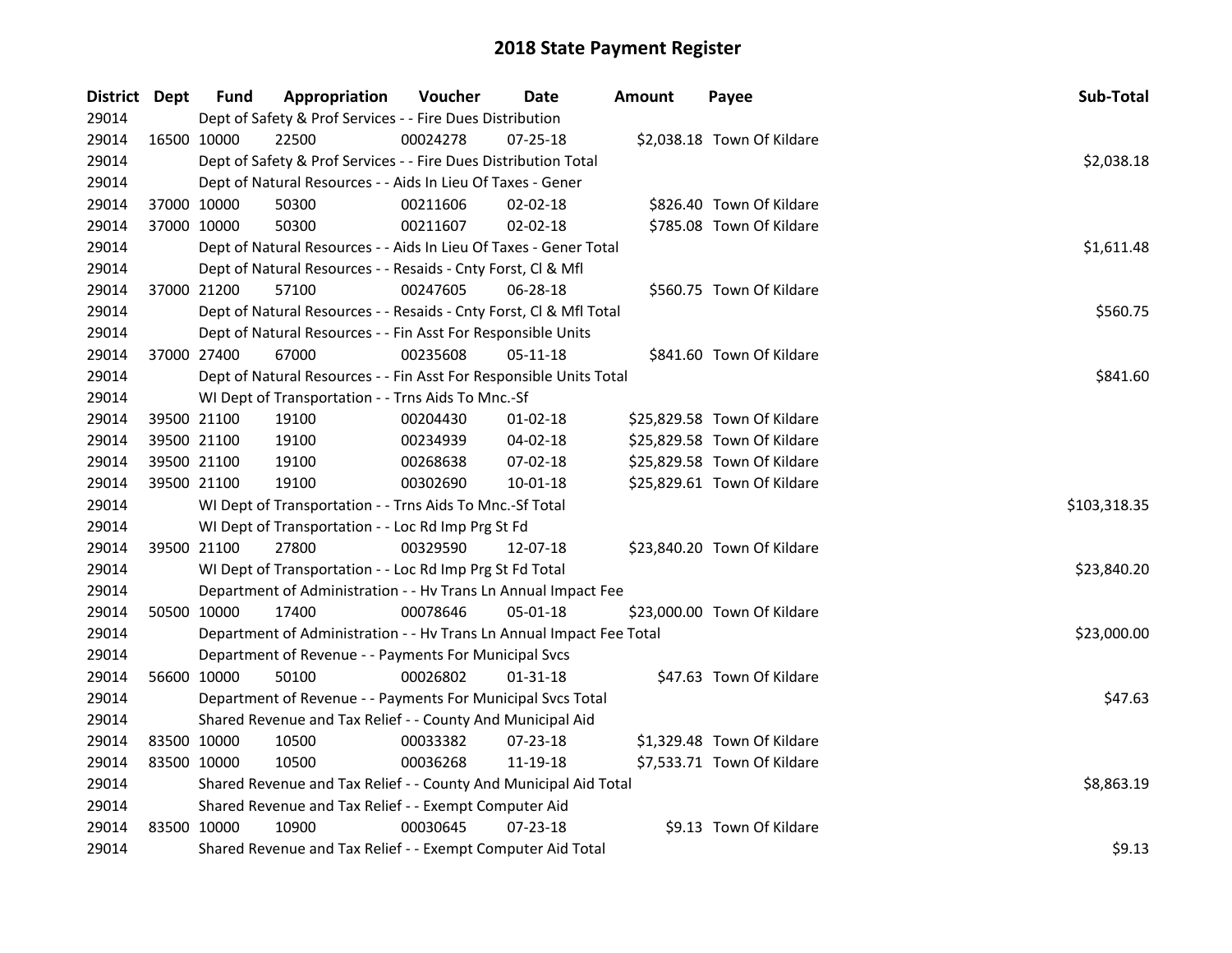| District Dept |             | <b>Fund</b> | Appropriation                                       | Voucher  | Date           | Amount | Pavee                   | Sub-Total    |
|---------------|-------------|-------------|-----------------------------------------------------|----------|----------------|--------|-------------------------|--------------|
| 29014         |             |             | Shared Revenue and Tax Relief - - Utility Aid       |          |                |        |                         |              |
| 29014         | 83500 10000 |             | 11000                                               | 00033382 | $07 - 23 - 18$ |        | \$10.86 Town Of Kildare |              |
| 29014         | 83500 10000 |             | 11000                                               | 00036268 | 11-19-18       |        | \$49.18 Town Of Kildare |              |
| 29014         |             |             | Shared Revenue and Tax Relief - - Utility Aid Total |          |                |        |                         | \$60.04      |
| 29014 Total   |             |             |                                                     |          |                |        |                         | \$164,190.55 |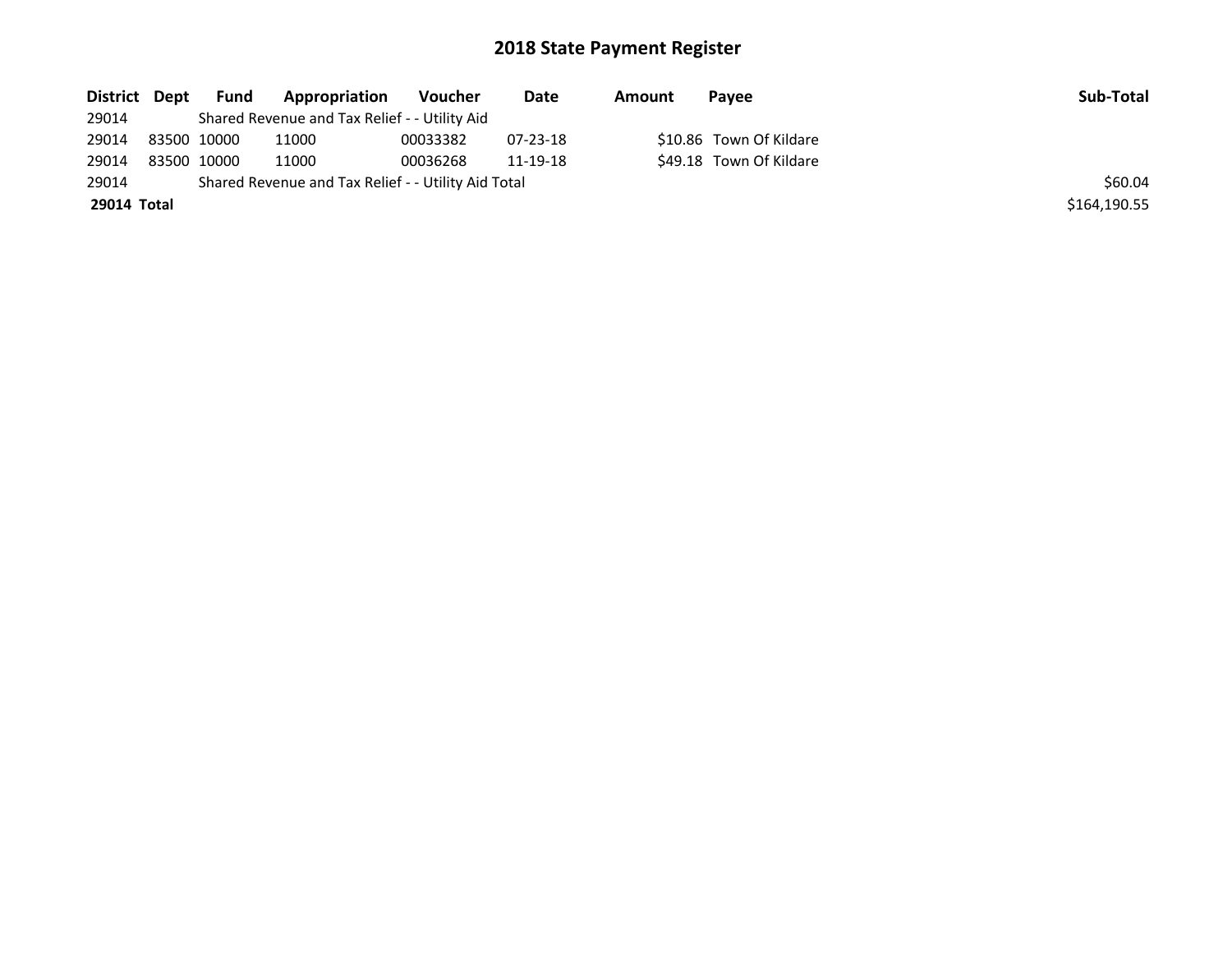| District    | Dept  | Fund        | Appropriation                                                     | Voucher     | Date           | Amount | Payee                        | Sub-Total    |
|-------------|-------|-------------|-------------------------------------------------------------------|-------------|----------------|--------|------------------------------|--------------|
| 29016       |       |             | Dept of Safety & Prof Services - - Fire Dues Distribution         |             |                |        |                              |              |
| 29016       | 16500 | 10000       | 22500                                                             | 00024279    | $07 - 24 - 18$ |        | \$102.81 Town Of Kingston    |              |
| 29016       |       |             | Dept of Safety & Prof Services - - Fire Dues Distribution Total   |             |                |        |                              | \$102.81     |
| 29016       |       |             | Dept of Natural Resources - - Aids In Lieu Of Taxes - Gener       |             |                |        |                              |              |
| 29016       | 37000 | 10000       | 50300                                                             | 00229070    | 04-20-18       |        | \$1,116.48 Town Of Kingston  |              |
| 29016       |       |             | Dept of Natural Resources - - Aids In Lieu Of Taxes - Gener Total |             |                |        |                              | \$1,116.48   |
| 29016       |       |             | Dept of Natural Resources - - Aids In Lieu Of Taxes - Sum S       |             |                |        |                              |              |
| 29016       |       | 37000 21200 | 57900                                                             | 00229069    | 04-20-18       |        | \$21,019.94 Town Of Kingston |              |
| 29016       |       |             | Dept of Natural Resources - - Aids In Lieu Of Taxes - Sum S Total | \$21,019.94 |                |        |                              |              |
| 29016       |       |             | WI Dept of Transportation - - Trns Aids To Mnc.-Sf                |             |                |        |                              |              |
| 29016       |       | 39500 21100 | 19100                                                             | 00204431    | $01 - 02 - 18$ |        | \$21,570.16 Town Of Kingston |              |
| 29016       |       | 39500 21100 | 19100                                                             | 00234940    | 04-02-18       |        | \$21,570.16 Town Of Kingston |              |
| 29016       |       | 39500 21100 | 19100                                                             | 00268639    | 07-02-18       |        | \$21,570.16 Town Of Kingston |              |
| 29016       |       | 39500 21100 | 19100                                                             | 00302691    | 10-01-18       |        | \$21,570.19 Town Of Kingston |              |
| 29016       |       |             | WI Dept of Transportation - - Trns Aids To Mnc.-Sf Total          |             |                |        |                              | \$86,280.67  |
| 29016       |       |             | Shared Revenue and Tax Relief - - County And Municipal Aid        |             |                |        |                              |              |
| 29016       |       | 83500 10000 | 10500                                                             | 00033383    | 07-23-18       |        | \$159.45 Town Of Kingston    |              |
| 29016       |       | 83500 10000 | 10500                                                             | 00036269    | 11-19-18       |        | \$903.54 Town Of Kingston    |              |
| 29016       |       |             | Shared Revenue and Tax Relief - - County And Municipal Aid Total  |             |                |        |                              | \$1,062.99   |
| 29016 Total |       |             |                                                                   |             |                |        |                              | \$109,582.89 |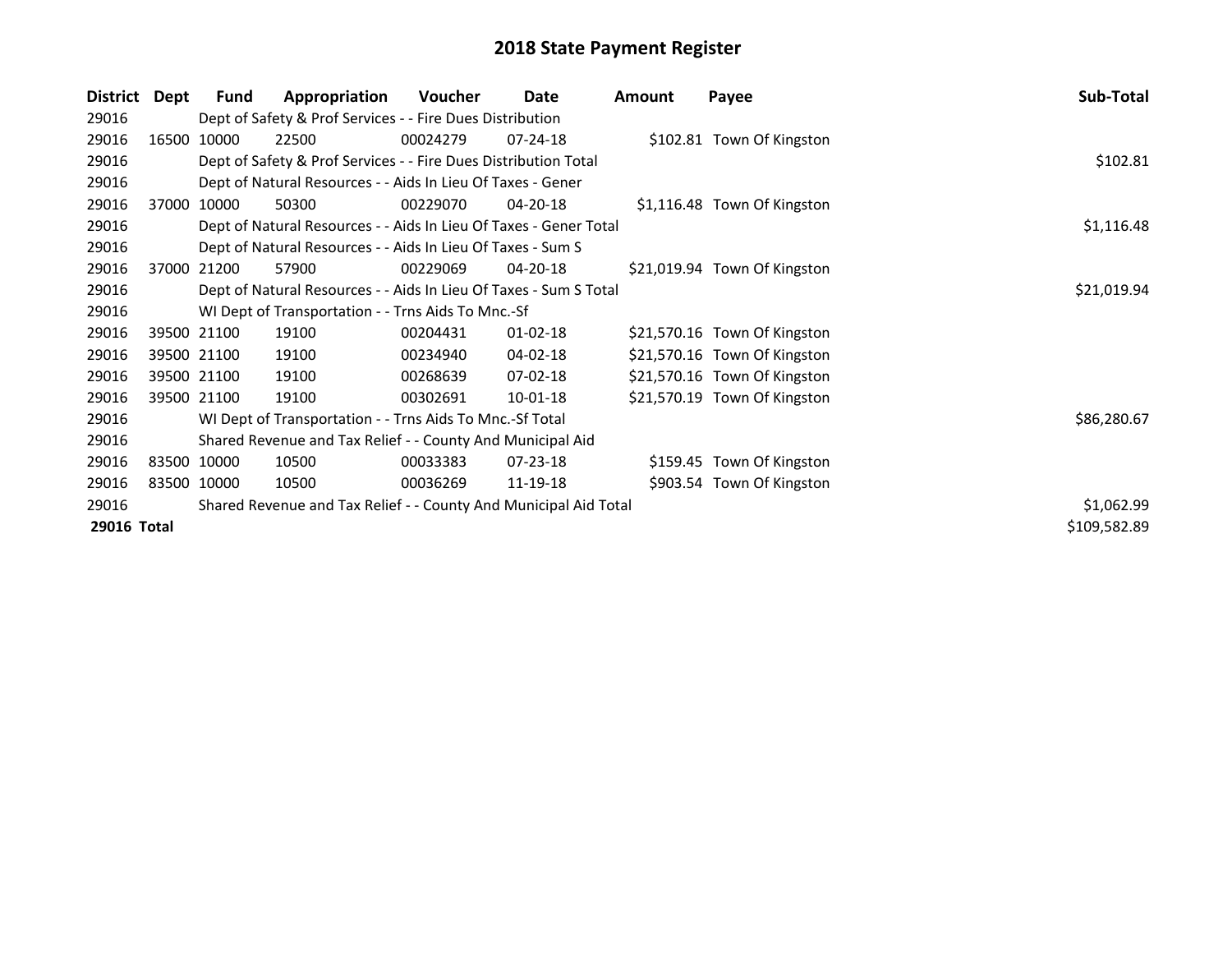| District Dept      | <b>Fund</b> | Appropriation                                                        | Voucher    | Date           | <b>Amount</b> | Payee                         | Sub-Total    |
|--------------------|-------------|----------------------------------------------------------------------|------------|----------------|---------------|-------------------------------|--------------|
| 29018              |             | Dept of Safety & Prof Services - - Fire Dues Distribution            |            |                |               |                               |              |
| 29018              | 16500 10000 | 22500                                                                | 00024280   | 07-25-18       |               | \$5,014.26 Town Of Lemonweir  |              |
| 29018              |             | Dept of Safety & Prof Services - - Fire Dues Distribution Total      |            |                |               |                               | \$5,014.26   |
| 29018              |             | Dept of Natural Resources - - Resaids - Cnty Forst, Cl & Mfl         |            |                |               |                               |              |
| 29018              | 37000 21200 | 57100                                                                | 00247606   | 06-28-18       |               | \$621.84 Town Of Lemonweir    |              |
| 29018              |             | Dept of Natural Resources - - Resaids - Cnty Forst, Cl & Mfl Total   |            |                |               |                               | \$621.84     |
| 29018              |             | WI Dept of Transportation - - Trns Aids To Mnc.-Sf                   |            |                |               |                               |              |
| 29018              | 39500 21100 | 19100                                                                | 00204432   | $01 - 02 - 18$ |               | \$33,314.60 Town Of Lemonweir |              |
| 29018              | 39500 21100 | 19100                                                                | 00234941   | 04-02-18       |               | \$33,314.60 Town Of Lemonweir |              |
| 29018              | 39500 21100 | 19100                                                                | 00268640   | 07-02-18       |               | \$33,314.60 Town Of Lemonweir |              |
| 29018              | 39500 21100 | 19100                                                                | 00302692   | 10-01-18       |               | \$33,314.62 Town Of Lemonweir |              |
| 29018              |             | WI Dept of Transportation - - Trns Aids To Mnc.-Sf Total             |            | \$133,258.42   |               |                               |              |
| 29018              |             | WI Dept of Transportation - - Hwy Mgmt & Opers Sf                    |            |                |               |                               |              |
| 29018              | 39500 21100 | 36500                                                                | 00250929   | 05-07-18       |               | \$500.00 Town Of Lemonweir    |              |
| 29018              | 39500 21100 | 36500                                                                | 00277771   | 07-20-18       |               | \$500.00 Town Of Lemonweir    |              |
| 29018              |             | WI Dept of Transportation - - Hwy Mgmt & Opers Sf Total              | \$1,000.00 |                |               |                               |              |
| 29018              |             | Department of Administration - - Hv Trans Ln Annual Impact Fee       |            |                |               |                               |              |
| 29018              | 50500 10000 | 17400                                                                | 00078690   | $05 - 01 - 18$ |               | \$38,826.00 Town Of Lemonweir |              |
| 29018              |             | Department of Administration - - Hv Trans Ln Annual Impact Fee Total |            |                |               |                               | \$38,826.00  |
| 29018              |             | Shared Revenue and Tax Relief - - County And Municipal Aid           |            |                |               |                               |              |
| 29018              | 83500 10000 | 10500                                                                | 00033384   | 07-23-18       |               | \$13,134.67 Town Of Lemonweir |              |
| 29018              | 83500 10000 | 10500                                                                | 00036270   | 11-19-18       |               | \$74,429.80 Town Of Lemonweir |              |
| 29018              |             | Shared Revenue and Tax Relief - - County And Municipal Aid Total     |            |                |               |                               | \$87,564.47  |
| 29018              |             | Shared Revenue and Tax Relief - - Exempt Computer Aid                |            |                |               |                               |              |
| 29018              | 83500 10000 | 10900                                                                | 00030646   | 07-23-18       |               | \$26.38 Town Of Lemonweir     |              |
| 29018              |             | Shared Revenue and Tax Relief - - Exempt Computer Aid Total          |            |                |               |                               | \$26.38      |
| 29018              |             | Shared Revenue and Tax Relief - - Utility Aid                        |            |                |               |                               |              |
| 29018              | 83500 10000 | 11000                                                                | 00033384   | 07-23-18       |               | \$204.96 Town Of Lemonweir    |              |
| 29018              | 83500 10000 | 11000                                                                | 00036270   | 11-19-18       |               | \$1,195.79 Town Of Lemonweir  |              |
| 29018              |             | Shared Revenue and Tax Relief - - Utility Aid Total                  |            |                |               |                               | \$1,400.75   |
| 29018              |             | Shared Revenue and Tax Relief - - Lottery & Gaming Credit            |            |                |               |                               |              |
| 29018              | 83500 52100 | 36300                                                                | 00027432   | 03-26-18       |               | \$9,073.68 Town Of Lemonweir  |              |
| 29018              |             | Shared Revenue and Tax Relief - - Lottery & Gaming Credit Total      |            |                |               |                               | \$9,073.68   |
| <b>29018 Total</b> |             |                                                                      |            |                |               |                               | \$276,785.80 |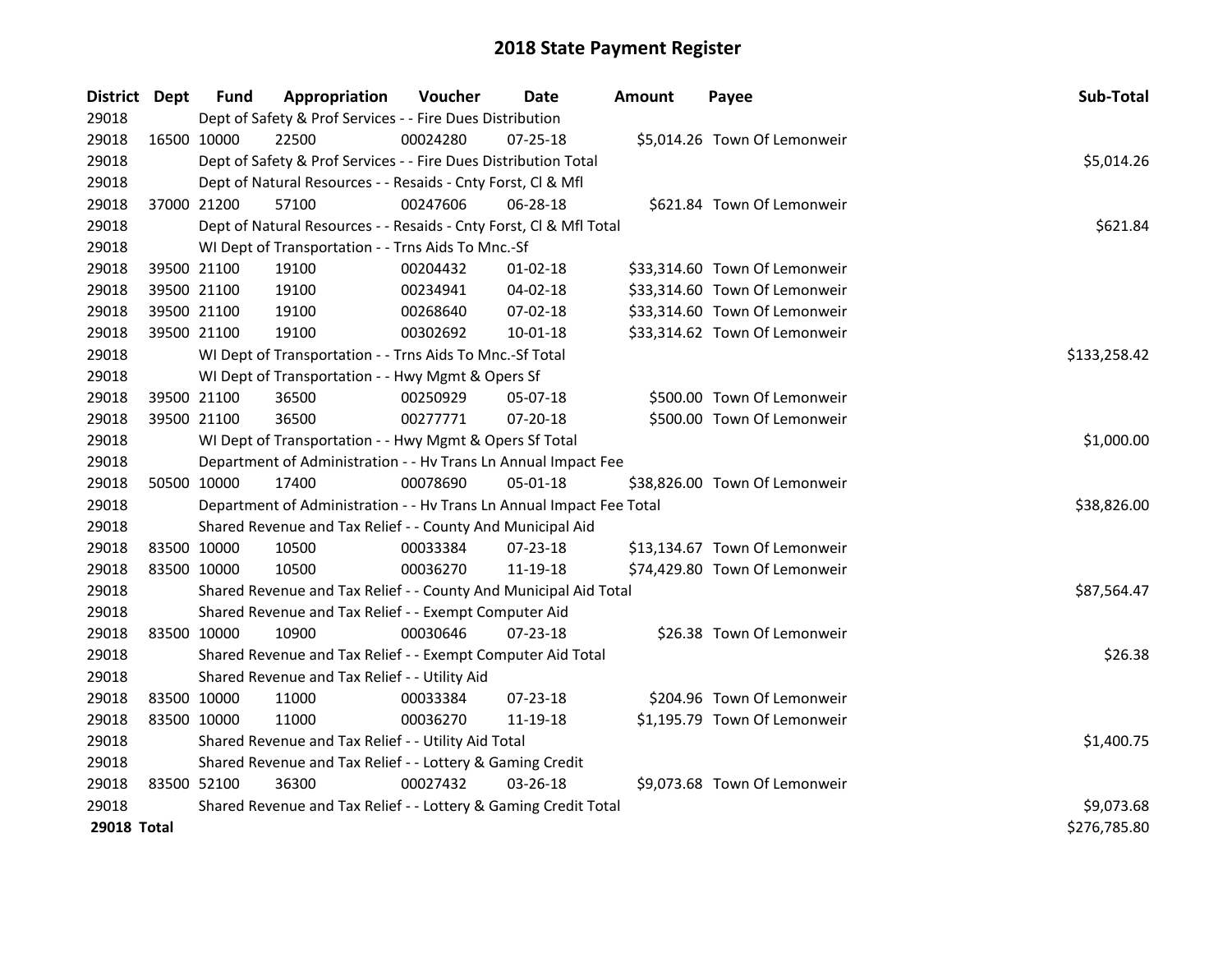| District    | Dept | Fund        | Appropriation                                                        | <b>Voucher</b> | Date           | <b>Amount</b> | Payee                       | Sub-Total    |
|-------------|------|-------------|----------------------------------------------------------------------|----------------|----------------|---------------|-----------------------------|--------------|
| 29020       |      |             | Dept of Safety & Prof Services - - Fire Dues Distribution            |                |                |               |                             |              |
| 29020       |      | 16500 10000 | 22500                                                                | 00024281       | 07-25-18       |               | \$2,179.50 Town Of Lindina  |              |
| 29020       |      |             | Dept of Safety & Prof Services - - Fire Dues Distribution Total      |                |                |               |                             | \$2,179.50   |
| 29020       |      |             | Dept of Natural Resources - - Aids In Lieu Of Taxes - Gener          |                |                |               |                             |              |
| 29020       |      | 37000 10000 | 50300                                                                | 00230065       | $04 - 20 - 18$ |               | \$43.54 Town Of Lindina     |              |
| 29020       |      |             | Dept of Natural Resources - - Aids In Lieu Of Taxes - Gener Total    |                |                |               |                             | \$43.54      |
| 29020       |      |             | Dept of Natural Resources - - Resaids - Cnty Forst, Cl & Mfl         |                |                |               |                             |              |
| 29020       |      | 37000 21200 | 57100                                                                | 00247607       | 06-28-18       |               | \$358.47 Town Of Lindina    |              |
| 29020       |      |             | Dept of Natural Resources - - Resaids - Cnty Forst, Cl & Mfl Total   | \$358.47       |                |               |                             |              |
| 29020       |      |             | WI Dept of Transportation - - Trns Aids To Mnc.-Sf                   |                |                |               |                             |              |
| 29020       |      | 39500 21100 | 19100                                                                | 00204433       | $01 - 02 - 18$ |               | \$26,744.85 Town Of Lindina |              |
| 29020       |      | 39500 21100 | 19100                                                                | 00234942       | 04-02-18       |               | \$26,744.85 Town Of Lindina |              |
| 29020       |      | 39500 21100 | 19100                                                                | 00268641       | 07-02-18       |               | \$26,744.85 Town Of Lindina |              |
| 29020       |      | 39500 21100 | 19100                                                                | 00302693       | 10-01-18       |               | \$26,744.87 Town Of Lindina |              |
| 29020       |      |             | WI Dept of Transportation - - Trns Aids To Mnc.-Sf Total             |                |                |               |                             | \$106,979.42 |
| 29020       |      |             | Department of Administration - - Hv Trans Ln Annual Impact Fee       |                |                |               |                             |              |
| 29020       |      | 50500 10000 | 17400                                                                | 00078719       | 05-01-18       |               | \$1,574.00 Town Of Lindina  |              |
| 29020       |      |             | Department of Administration - - Hv Trans Ln Annual Impact Fee Total |                |                |               |                             | \$1,574.00   |
| 29020       |      |             | Shared Revenue and Tax Relief - - County And Municipal Aid           |                |                |               |                             |              |
| 29020       |      | 83500 10000 | 10500                                                                | 00033385       | $07 - 23 - 18$ |               | \$6,411.12 Town Of Lindina  |              |
| 29020       |      | 83500 10000 | 10500                                                                | 00036271       | 11-19-18       |               | \$36,329.69 Town Of Lindina |              |
| 29020       |      |             | Shared Revenue and Tax Relief - - County And Municipal Aid Total     |                |                |               |                             | \$42,740.81  |
| 29020       |      |             | Shared Revenue and Tax Relief - - Exempt Computer Aid                |                |                |               |                             |              |
| 29020       |      | 83500 10000 | 10900                                                                | 00030647       | $07 - 23 - 18$ |               | \$16.24 Town Of Lindina     |              |
| 29020       |      |             | Shared Revenue and Tax Relief - - Exempt Computer Aid Total          |                |                |               |                             | \$16.24      |
| 29020       |      |             | Shared Revenue and Tax Relief - - Utility Aid                        |                |                |               |                             |              |
| 29020       |      | 83500 10000 | 11000                                                                | 00033385       | 07-23-18       |               | \$9.27 Town Of Lindina      |              |
| 29020       |      | 83500 10000 | 11000                                                                | 00036271       | 11-19-18       |               | \$116.57 Town Of Lindina    |              |
| 29020       |      |             | Shared Revenue and Tax Relief - - Utility Aid Total                  | \$125.84       |                |               |                             |              |
| 29020 Total |      |             |                                                                      |                |                |               |                             | \$154,017.82 |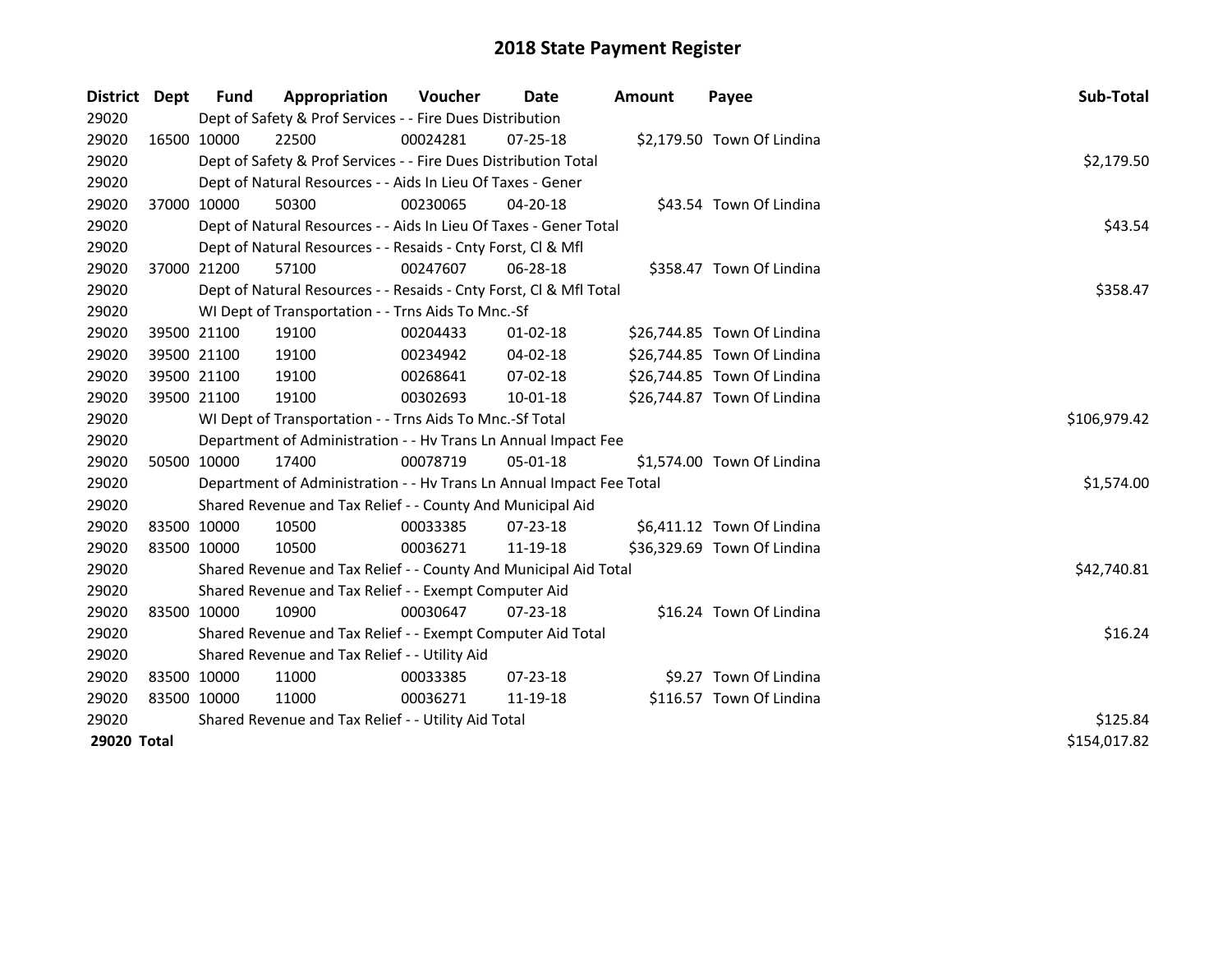| District Dept | <b>Fund</b> | Appropriation                                                        | Voucher  | Date           | <b>Amount</b> | Payee                      | Sub-Total   |
|---------------|-------------|----------------------------------------------------------------------|----------|----------------|---------------|----------------------------|-------------|
| 29022         |             | Dept of Safety & Prof Services - - Fire Dues Distribution            |          |                |               |                            |             |
| 29022         | 16500 10000 | 22500                                                                | 00024282 | $07 - 25 - 18$ |               | \$2,335.24 Town Of Lisbon  |             |
| 29022         |             | Dept of Safety & Prof Services - - Fire Dues Distribution Total      |          |                |               |                            | \$2,335.24  |
| 29022         |             | Dept of Natural Resources - - Resaids - Cnty Forst, Cl & Mfl         |          |                |               |                            |             |
| 29022         | 37000 21200 | 57100                                                                | 00247608 | 06-28-18       |               | \$567.23 Town Of Lisbon    |             |
| 29022         |             | Dept of Natural Resources - - Resaids - Cnty Forst, Cl & Mfl Total   |          |                |               |                            | \$567.23    |
| 29022         |             | WI Dept of Transportation - - Trns Aids To Mnc.-Sf                   |          |                |               |                            |             |
| 29022         | 39500 21100 | 19100                                                                | 00204434 | 01-02-18       |               | \$22,253.53 Town Of Lisbon |             |
| 29022         | 39500 21100 | 19100                                                                | 00234943 | 04-02-18       |               | \$22,253.53 Town Of Lisbon |             |
| 29022         | 39500 21100 | 19100                                                                | 00268642 | 07-02-18       |               | \$22,253.53 Town Of Lisbon |             |
| 29022         | 39500 21100 | 19100                                                                | 00302694 | 10-01-18       |               | \$22,253.55 Town Of Lisbon |             |
| 29022         |             | WI Dept of Transportation - - Trns Aids To Mnc.-Sf Total             |          |                |               |                            | \$89,014.14 |
| 29022         |             | WI Dept of Transportation - - Loc Rd Imp Prg St Fd                   |          |                |               |                            |             |
| 29022         | 39500 21100 | 27800                                                                | 00209110 | 01-08-18       |               | \$14,342.36 Town Of Lisbon |             |
| 29022         |             | WI Dept of Transportation - - Loc Rd Imp Prg St Fd Total             |          |                |               |                            | \$14,342.36 |
| 29022         |             | WI Dept of Transportation - - Hwy Mgmt & Opers Sf                    |          |                |               |                            |             |
| 29022         | 39500 21100 | 36500                                                                | 00258768 | 06-01-18       |               | \$500.00 Town Of Lisbon    |             |
| 29022         | 39500 21100 | 36500                                                                | 00314497 | 10-25-18       |               | \$300.00 Town Of Lisbon    |             |
| 29022         |             | WI Dept of Transportation - - Hwy Mgmt & Opers Sf Total              |          |                |               |                            | \$800.00    |
| 29022         |             | Department of Administration - - Hv Trans Ln Annual Impact Fee       |          |                |               |                            |             |
| 29022         | 50500 10000 | 17400                                                                | 00078746 | 05-01-18       |               | \$43,382.00 Town Of Lisbon |             |
| 29022         |             | Department of Administration - - Hv Trans Ln Annual Impact Fee Total |          |                |               |                            | \$43,382.00 |
| 29022         |             | Shared Revenue and Tax Relief - - County And Municipal Aid           |          |                |               |                            |             |
| 29022         | 83500 10000 | 10500                                                                | 00033386 | 07-23-18       |               | \$4,639.09 Town Of Lisbon  |             |
| 29022         | 83500 10000 | 10500                                                                | 00036272 | 11-19-18       |               | \$26,288.20 Town Of Lisbon |             |
| 29022         |             | Shared Revenue and Tax Relief - - County And Municipal Aid Total     |          |                |               |                            | \$30,927.29 |
| 29022         |             | Shared Revenue and Tax Relief - - Exempt Computer Aid                |          |                |               |                            |             |
| 29022         | 83500 10000 | 10900                                                                | 00030648 | 07-23-18       |               | \$46.68 Town Of Lisbon     |             |
| 29022         |             | Shared Revenue and Tax Relief - - Exempt Computer Aid Total          |          |                |               |                            | \$46.68     |
| 29022         |             | Shared Revenue and Tax Relief - - Utility Aid                        |          |                |               |                            |             |
| 29022         | 83500 10000 | 11000                                                                | 00033386 | $07 - 23 - 18$ |               | \$25.37 Town Of Lisbon     |             |
| 29022         | 83500 10000 | 11000                                                                | 00036272 | 11-19-18       |               | \$121.99 Town Of Lisbon    |             |
| 29022         |             | Shared Revenue and Tax Relief - - Utility Aid Total                  |          |                |               |                            | \$147.36    |
| 29022         |             | Shared Revenue and Tax Relief - - Lottery & Gaming Credit            |          |                |               |                            |             |
| 29022         | 83500 52100 | 36300                                                                | 00027433 | 03-26-18       |               | \$2,014.74 Town Of Lisbon  |             |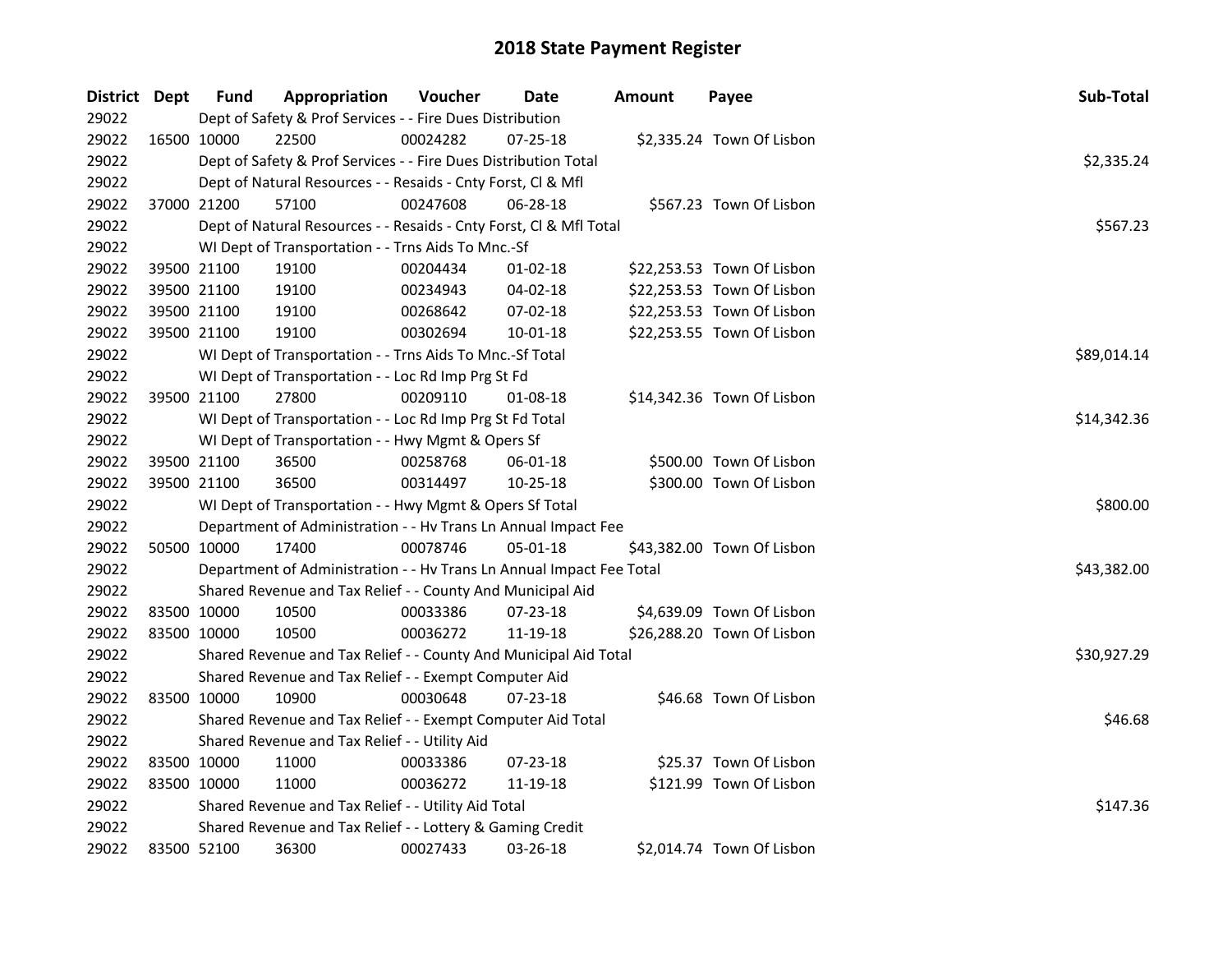| District Dept | Fund | <b>Appropriation</b>                                            | Voucher | Date | Amount | Payee | Sub-Total    |
|---------------|------|-----------------------------------------------------------------|---------|------|--------|-------|--------------|
| 29022         |      | Shared Revenue and Tax Relief - - Lottery & Gaming Credit Total |         |      |        |       | \$2.014.74   |
| 29022 Total   |      |                                                                 |         |      |        |       | \$183.577.04 |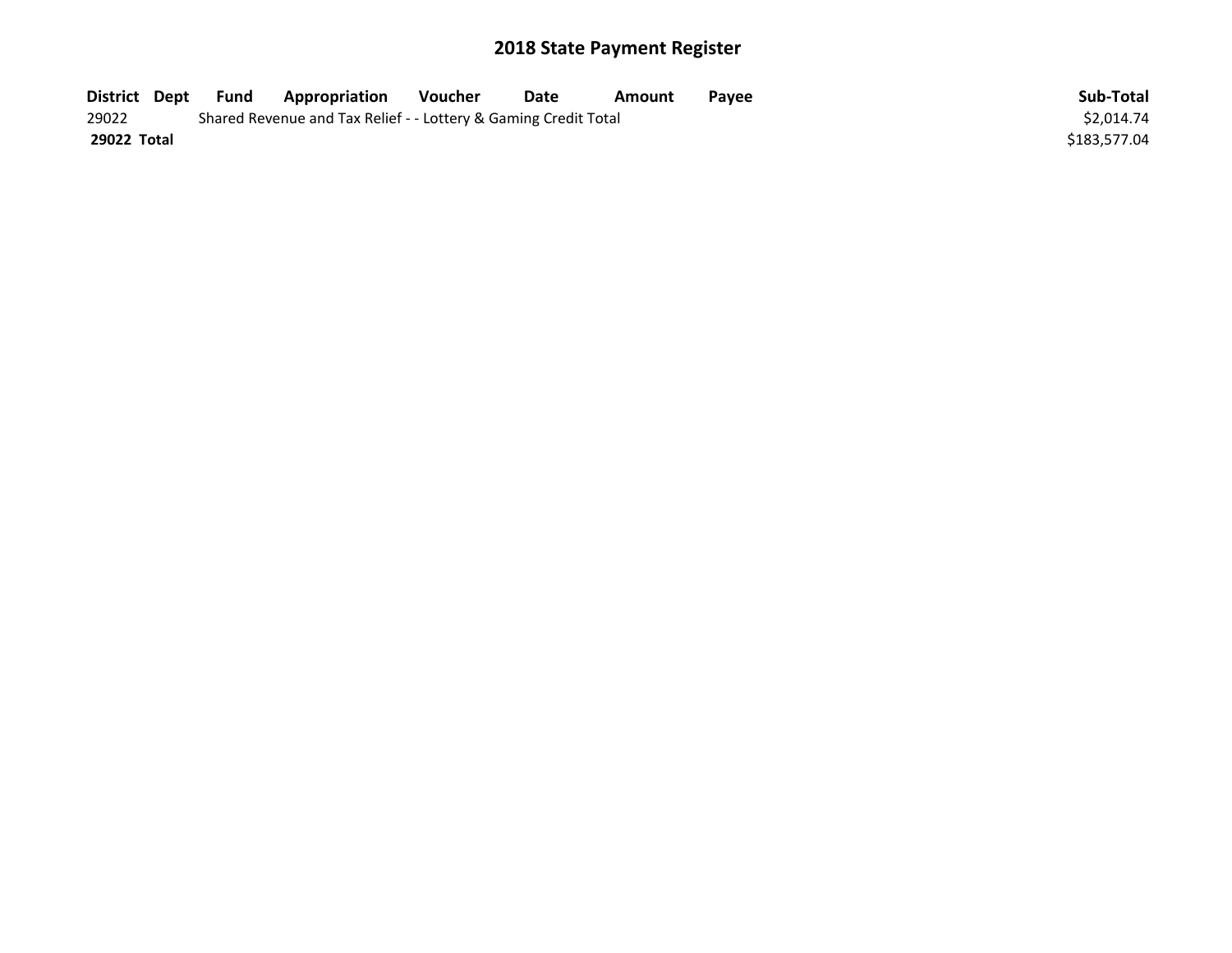| District Dept |             | <b>Fund</b> | Appropriation                                                        | Voucher  | <b>Date</b>    | <b>Amount</b> | Payee                      | Sub-Total   |
|---------------|-------------|-------------|----------------------------------------------------------------------|----------|----------------|---------------|----------------------------|-------------|
| 29024         |             |             | Dept of Safety & Prof Services - - Fire Dues Distribution            |          |                |               |                            |             |
| 29024         | 16500 10000 |             | 22500                                                                | 00024283 | 07-24-18       |               | \$4,416.54 Town Of Lyndon  |             |
| 29024         |             |             | Dept of Safety & Prof Services - - Fire Dues Distribution Total      |          |                |               |                            | \$4,416.54  |
| 29024         |             |             | Dept of Natural Resources - - Aids In Lieu Of Taxes - Gener          |          |                |               |                            |             |
| 29024         |             | 37000 10000 | 50300                                                                | 00212417 | 02-06-18       |               | \$28,925.56 Town Of Lyndon |             |
| 29024         |             | 37000 10000 | 50300                                                                | 00229137 | 04-20-18       |               | \$0.56 Town Of Lyndon      |             |
| 29024         | 37000 10000 |             | 50300                                                                | 00229139 | 04-20-18       |               | \$66.26 Town Of Lyndon     |             |
| 29024         | 37000 10000 |             | 50300                                                                | 00229140 | 04-20-18       |               | \$43.41 Town Of Lyndon     |             |
| 29024         |             |             | Dept of Natural Resources - - Aids In Lieu Of Taxes - Gener Total    |          |                |               |                            | \$29,035.79 |
| 29024         |             |             | Dept of Natural Resources - - Gen Program Ops-State Funds            |          |                |               |                            |             |
| 29024         | 37000 21200 |             | 16100                                                                | 00256381 | 08-09-18       |               | \$70.00 Town Of Lyndon     |             |
| 29024         |             |             | Dept of Natural Resources - - Gen Program Ops-State Funds Total      |          |                |               |                            | \$70.00     |
| 29024         |             |             | Dept of Natural Resources - - Resaids - Cnty Forst, Cl & Mfl         |          |                |               |                            |             |
| 29024         | 37000 21200 |             | 57100                                                                | 00247609 | 06-28-18       |               | \$275.37 Town Of Lyndon    |             |
| 29024         |             |             | Dept of Natural Resources - - Resaids - Cnty Forst, Cl & Mfl Total   |          |                |               |                            | \$275.37    |
| 29024         |             |             | Dept of Natural Resources - - Aids In Lieu Of Taxes - Sum S          |          |                |               |                            |             |
| 29024         | 37000 21200 |             | 57900                                                                | 00229138 | 04-20-18       |               | \$130.38 Town Of Lyndon    |             |
| 29024         | 37000 21200 |             | 57900                                                                | 00229141 | $04 - 20 - 18$ |               | \$35.20 Town Of Lyndon     |             |
| 29024         |             |             | Dept of Natural Resources - - Aids In Lieu Of Taxes - Sum S Total    |          |                |               |                            | \$165.58    |
| 29024         |             |             | Dept of Natural Resources - - Fin Asst For Responsible Units         |          |                |               |                            |             |
| 29024         | 37000 27400 |             | 67000                                                                | 00235453 | $05 - 11 - 18$ |               | \$911.34 Town Of Lyndon    |             |
| 29024         |             |             | Dept of Natural Resources - - Fin Asst For Responsible Units Total   |          |                |               |                            | \$911.34    |
| 29024         |             |             | WI Dept of Transportation - - Trns Aids To Mnc.-Sf                   |          |                |               |                            |             |
| 29024         |             | 39500 21100 | 19100                                                                | 00204435 | 01-02-18       |               | \$23,077.74 Town Of Lyndon |             |
| 29024         |             | 39500 21100 | 19100                                                                | 00234944 | 04-02-18       |               | \$23,077.74 Town Of Lyndon |             |
| 29024         |             | 39500 21100 | 19100                                                                | 00268643 | 07-02-18       |               | \$23,077.74 Town Of Lyndon |             |
| 29024         | 39500 21100 |             | 19100                                                                | 00302695 | $10 - 01 - 18$ |               | \$23,077.74 Town Of Lyndon |             |
| 29024         |             |             | WI Dept of Transportation - - Trns Aids To Mnc.-Sf Total             |          |                |               |                            | \$92,310.96 |
| 29024         |             |             | Department of Administration - - Hv Trans Ln Annual Impact Fee       |          |                |               |                            |             |
| 29024         | 50500 10000 |             | 17400                                                                | 00078635 | 05-01-18       |               | \$34,463.00 Town Of Lyndon |             |
| 29024         |             |             | Department of Administration - - Hv Trans Ln Annual Impact Fee Total |          |                |               |                            | \$34,463.00 |
| 29024         |             |             | Department of Revenue - - Payments For Municipal Svcs                |          |                |               |                            |             |
| 29024         | 56600 10000 |             | 50100                                                                | 00026803 | $01 - 31 - 18$ |               | \$789.73 Town Of Lyndon    |             |
| 29024         |             |             | Department of Revenue - - Payments For Municipal Svcs Total          |          |                |               |                            | \$789.73    |
| 29024         |             |             | Shared Revenue and Tax Relief - - County And Municipal Aid           |          |                |               |                            |             |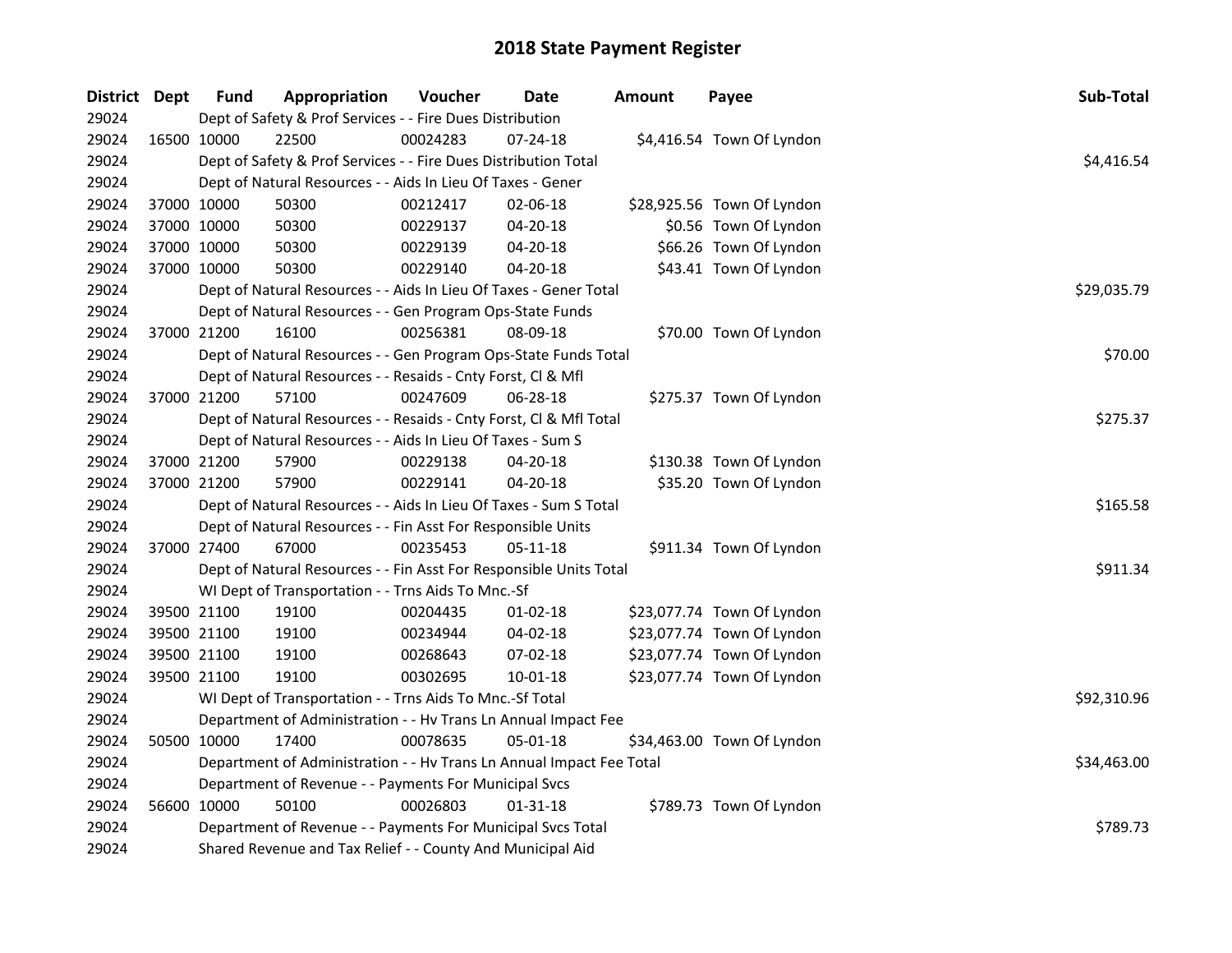| District    | Dept | <b>Fund</b> | Appropriation                                                    | Voucher     | Date           | Amount | Payee                      | Sub-Total    |
|-------------|------|-------------|------------------------------------------------------------------|-------------|----------------|--------|----------------------------|--------------|
| 29024       |      | 83500 10000 | 10500                                                            | 00033387    | 07-23-18       |        | \$1,924.24 Town Of Lyndon  |              |
| 29024       |      | 83500 10000 | 10500                                                            | 00036273    | 11-19-18       |        | \$10,904.04 Town Of Lyndon |              |
| 29024       |      |             | Shared Revenue and Tax Relief - - County And Municipal Aid Total | \$12,828.28 |                |        |                            |              |
| 29024       |      |             | Shared Revenue and Tax Relief - - Exempt Computer Aid            |             |                |        |                            |              |
| 29024       |      | 83500 10000 | 10900                                                            | 00030649    | 07-23-18       |        | \$90.31 Town Of Lyndon     |              |
| 29024       |      |             | Shared Revenue and Tax Relief - - Exempt Computer Aid Total      |             |                |        |                            | \$90.31      |
| 29024       |      |             | Shared Revenue and Tax Relief - - Utility Aid                    |             |                |        |                            |              |
| 29024       |      | 83500 10000 | 11000                                                            | 00033387    | $07 - 23 - 18$ |        | \$1,004.54 Town Of Lyndon  |              |
| 29024       |      | 83500 10000 | 11000                                                            | 00036273    | 11-19-18       |        | \$5,744.10 Town Of Lyndon  |              |
| 29024       |      |             | Shared Revenue and Tax Relief - - Utility Aid Total              |             |                |        |                            | \$6,748.64   |
| 29024 Total |      |             |                                                                  |             |                |        |                            | \$182,105.54 |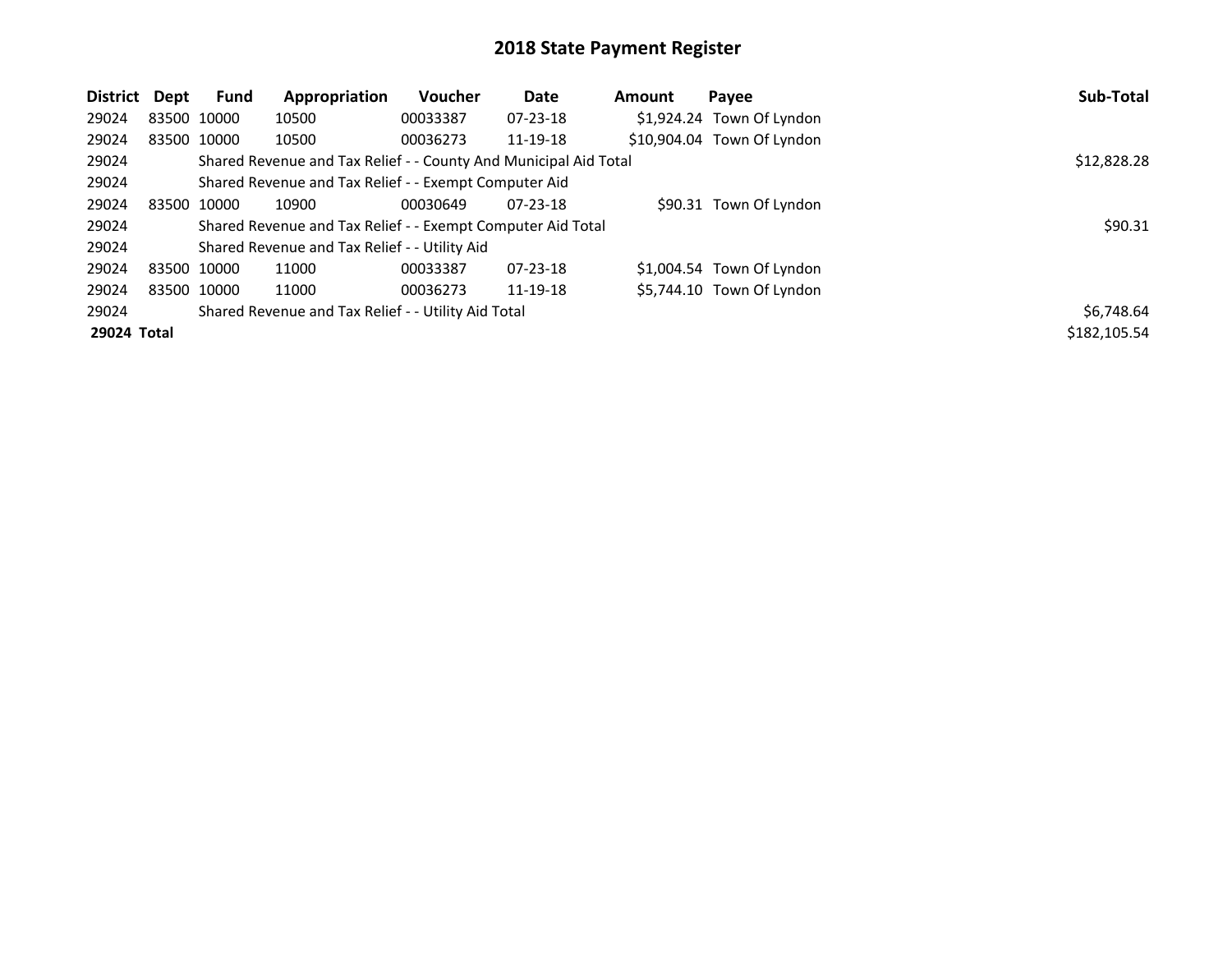| <b>District</b> | Dept  | Fund        | Appropriation                                                      | <b>Voucher</b> | Date           | Amount | Payee                      | Sub-Total   |  |  |  |  |
|-----------------|-------|-------------|--------------------------------------------------------------------|----------------|----------------|--------|----------------------------|-------------|--|--|--|--|
| 29026           |       |             | Dept of Safety & Prof Services - - Fire Dues Distribution          |                |                |        |                            |             |  |  |  |  |
| 29026           |       | 16500 10000 | 22500                                                              | 00024284       | $07 - 25 - 18$ |        | \$1,778.31 Town Of Marion  |             |  |  |  |  |
| 29026           |       |             | Dept of Safety & Prof Services - - Fire Dues Distribution Total    |                |                |        |                            | \$1,778.31  |  |  |  |  |
| 29026           |       |             | Dept of Natural Resources - - Aids In Lieu Of Taxes - Gener        |                |                |        |                            |             |  |  |  |  |
| 29026           |       | 37000 10000 | 50300                                                              | 00211705       | $02 - 02 - 18$ |        | \$7.029.40 Town Of Marion  |             |  |  |  |  |
| 29026           |       |             | Dept of Natural Resources - - Aids In Lieu Of Taxes - Gener Total  |                |                |        |                            | \$7,029.40  |  |  |  |  |
| 29026           |       |             | Dept of Natural Resources - - Resaids - Cnty Forst, CI & Mfl       |                |                |        |                            |             |  |  |  |  |
| 29026           | 37000 | 21200       | 57100                                                              | 00247610       | 06-28-18       |        | \$666.60 Town Of Marion    |             |  |  |  |  |
| 29026           |       |             | Dept of Natural Resources - - Resaids - Cnty Forst, CI & Mfl Total |                |                |        |                            | \$666.60    |  |  |  |  |
| 29026           |       |             | Dept of Natural Resources - - Aids In Lieu Of Taxes - Sum S        |                |                |        |                            |             |  |  |  |  |
| 29026           |       | 37000 21200 | 57900                                                              | 00229725       | 04-20-18       |        | \$32.03 Town Of Marion     |             |  |  |  |  |
| 29026           |       |             | Dept of Natural Resources - - Aids In Lieu Of Taxes - Sum S Total  |                |                |        |                            | \$32.03     |  |  |  |  |
| 29026           |       |             | WI Dept of Transportation - - Trns Aids To Mnc.-Sf                 |                |                |        |                            |             |  |  |  |  |
| 29026           |       | 39500 21100 | 19100                                                              | 00204436       | $01 - 02 - 18$ |        | \$10,308.51 Town Of Marion |             |  |  |  |  |
| 29026           |       | 39500 21100 | 19100                                                              | 00234945       | 04-02-18       |        | \$10,308.51 Town Of Marion |             |  |  |  |  |
| 29026           |       | 39500 21100 | 19100                                                              | 00268644       | $07-02-18$     |        | \$10,308.51 Town Of Marion |             |  |  |  |  |
| 29026           |       | 39500 21100 | 19100                                                              | 00302696       | $10-01-18$     |        | \$10,308.54 Town Of Marion |             |  |  |  |  |
| 29026           |       |             | WI Dept of Transportation - - Trns Aids To Mnc.-Sf Total           |                |                |        |                            | \$41,234.07 |  |  |  |  |
| 29026           |       |             | Shared Revenue and Tax Relief - - Exempt Computer Aid              |                |                |        |                            |             |  |  |  |  |
| 29026           |       | 83500 10000 | 10900                                                              | 00030650       | $07 - 23 - 18$ |        | \$1.01 Town Of Marion      |             |  |  |  |  |
| 29026           |       |             | Shared Revenue and Tax Relief - - Exempt Computer Aid Total        |                |                |        |                            | \$1.01      |  |  |  |  |
| 29026 Total     |       |             |                                                                    |                |                |        |                            | \$50,741.42 |  |  |  |  |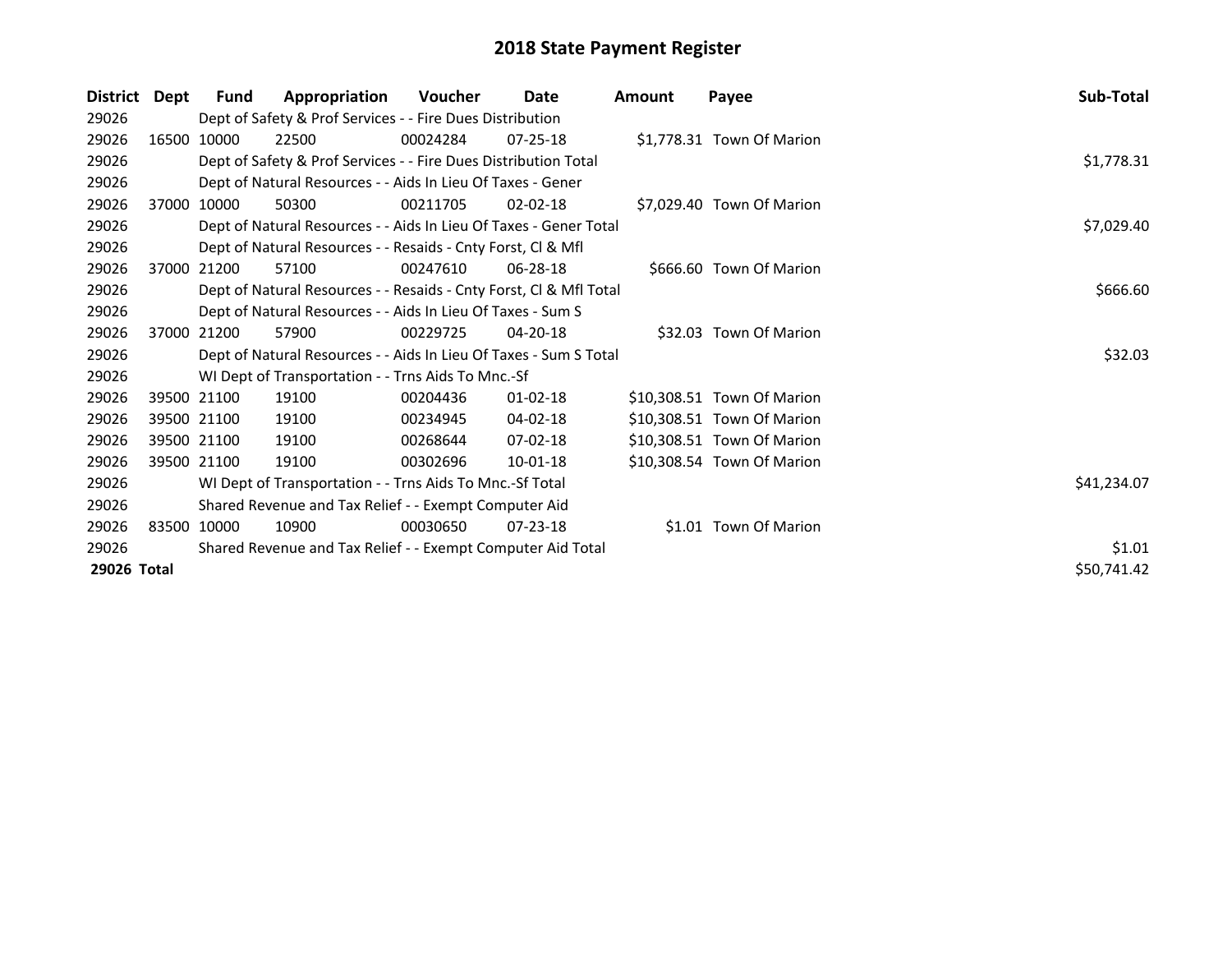| District Dept |             | <b>Fund</b> | Appropriation                                                          | Voucher  | Date           | <b>Amount</b> | Payee                       | Sub-Total    |
|---------------|-------------|-------------|------------------------------------------------------------------------|----------|----------------|---------------|-----------------------------|--------------|
| 29028         |             |             | Dept of Safety & Prof Services - - Fire Dues Distribution              |          |                |               |                             |              |
| 29028         | 16500 10000 |             | 22500                                                                  | 00024285 | 07-25-18       |               | \$7,154.93 Town Of Necedah  |              |
| 29028         |             |             | Dept of Safety & Prof Services - - Fire Dues Distribution Total        |          |                |               |                             | \$7,154.93   |
| 29028         |             |             | Dept of Natural Resources - - Aids In Lieu Of Taxes - Gener            |          |                |               |                             |              |
| 29028         |             | 37000 10000 | 50300                                                                  | 00211545 | 02-02-18       |               | \$210.98 Town Of Necedah    |              |
| 29028         |             | 37000 10000 | 50300                                                                  | 00211546 | 02-02-18       |               | \$7,731.88 Town Of Necedah  |              |
| 29028         |             |             | Dept of Natural Resources - - Aids In Lieu Of Taxes - Gener Total      |          |                |               |                             | \$7,942.86   |
| 29028         |             |             | Dept of Natural Resources - - Resaids - Cnty Forst, Cl & Mfl           |          |                |               |                             |              |
| 29028         |             | 37000 21200 | 57100                                                                  | 00247611 | 06-28-18       |               | \$1,475.02 Town Of Necedah  |              |
| 29028         |             |             | Dept of Natural Resources - - Resaids - Cnty Forst, Cl & Mfl Total     |          |                |               |                             | \$1,475.02   |
| 29028         |             |             | Dept of Natural Resources - - Aids In Lieu Of Taxes - Sum S            |          |                |               |                             |              |
| 29028         |             | 37000 21200 | 57900                                                                  | 00228915 | 04-20-18       |               | \$333.41 Town Of Necedah    |              |
| 29028         |             |             | Dept of Natural Resources - - Aids In Lieu Of Taxes - Sum S Total      |          |                |               |                             | \$333.41     |
| 29028         |             |             | Dept of Natural Resources - - Fin Asst For Responsible Units           |          |                |               |                             |              |
| 29028         |             | 37000 27400 | 67000                                                                  | 00235678 | $05 - 11 - 18$ |               | \$843.19 Town Of Necedah    |              |
| 29028         |             |             | Dept of Natural Resources - - Fin Asst For Responsible Units Total     | \$843.19 |                |               |                             |              |
| 29028         |             |             | WI Dept of Transportation - - Trns Aids To Mnc.-Sf                     |          |                |               |                             |              |
| 29028         |             | 39500 21100 | 19100                                                                  | 00204437 | $01 - 02 - 18$ |               | \$69,663.24 Town Of Necedah |              |
| 29028         |             | 39500 21100 | 19100                                                                  | 00234946 | 04-02-18       |               | \$69,663.24 Town Of Necedah |              |
| 29028         |             | 39500 21100 | 19100                                                                  | 00268645 | 07-02-18       |               | \$69,663.24 Town Of Necedah |              |
| 29028         |             | 39500 21100 | 19100                                                                  | 00302697 | $10 - 01 - 18$ |               | \$69,663.24 Town Of Necedah |              |
| 29028         |             |             | WI Dept of Transportation - - Trns Aids To Mnc.-Sf Total               |          |                |               |                             | \$278,652.96 |
| 29028         |             |             | WI Dept of Transportation - - Loc Rd Imp Prg St Fd                     |          |                |               |                             |              |
| 29028         |             | 39500 21100 | 27800                                                                  | 00211872 | $01 - 16 - 18$ |               | \$14,342.36 Town Of Necedah |              |
| 29028         |             | 39500 21100 | 27800                                                                  | 00334857 | 12-21-18       |               | \$21,853.52 Town Of Necedah |              |
| 29028         |             |             | WI Dept of Transportation - - Loc Rd Imp Prg St Fd Total               |          |                |               |                             | \$36,195.88  |
| 29028         |             |             | Department of Military Affairs - - Disaster Recovery Aid               |          |                |               |                             |              |
| 29028         | 46500 10000 |             | 30500                                                                  | 00042209 | 04-30-18       |               | \$2,121.90 Town Of Necedah  |              |
| 29028         |             |             | Department of Military Affairs - - Disaster Recovery Aid Total         |          |                |               |                             | \$2,121.90   |
| 29028         |             |             | Department of Military Affairs - - Federal Aid, Local Assistance       |          |                |               |                             |              |
| 29028         | 46500 10000 |             | 34200                                                                  | 00042209 | 04-30-18       |               | \$12,731.41 Town Of Necedah |              |
| 29028         |             |             | Department of Military Affairs - - Federal Aid, Local Assistance Total |          |                |               |                             | \$12,731.41  |
| 29028         |             |             | Department of Administration - - Telecom Access; School Dist           |          |                |               |                             |              |
| 29028         |             | 50500 25500 | 46600                                                                  | 00093093 | 12-06-18       |               | \$202.00 Town Of Necedah    |              |
| 29028         |             |             | Department of Administration - - Telecom Access; School Dist Total     |          |                |               |                             | \$202.00     |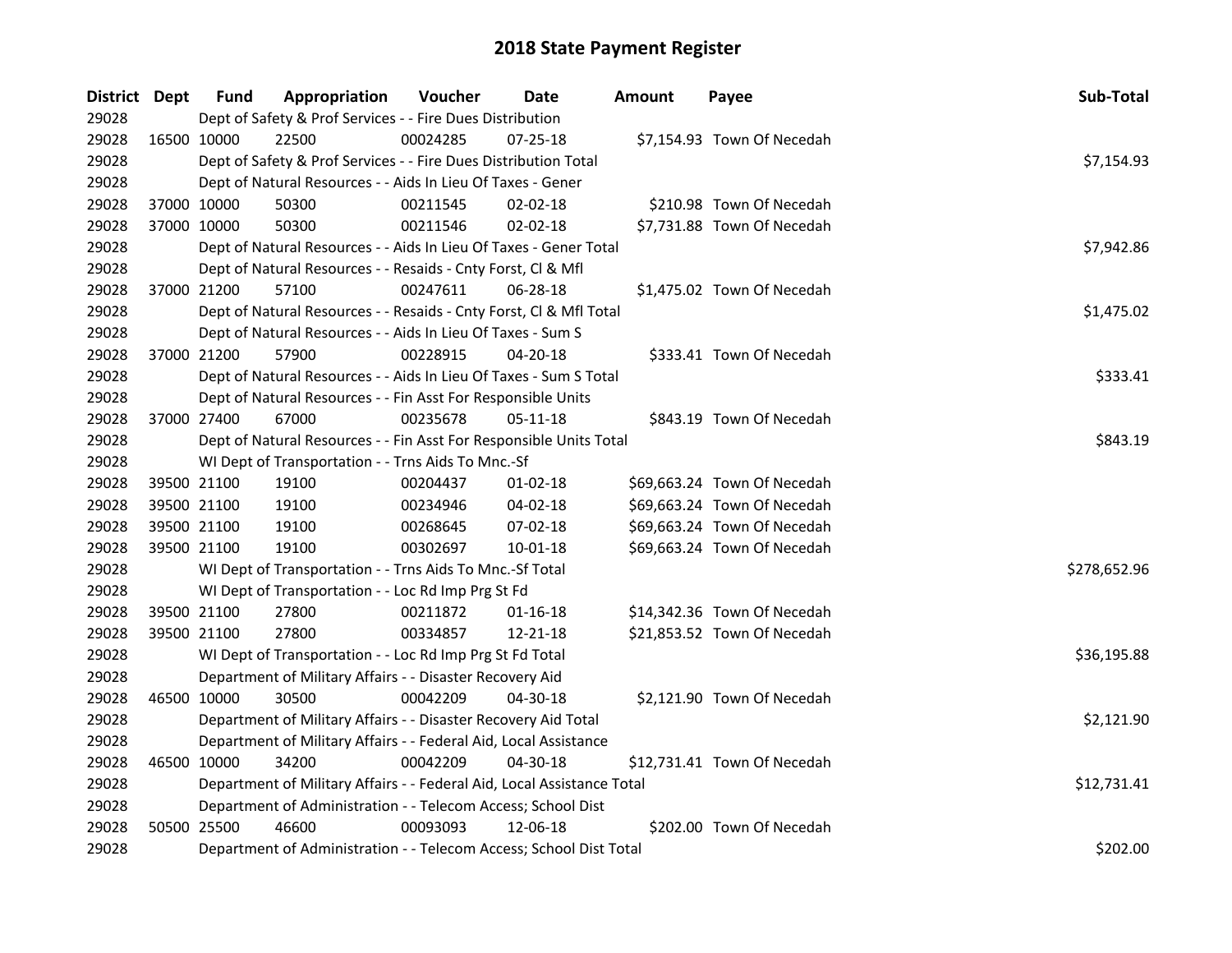| District Dept | <b>Fund</b> | Appropriation                                                    | <b>Voucher</b> | Date           | Amount | Payee                       | Sub-Total    |
|---------------|-------------|------------------------------------------------------------------|----------------|----------------|--------|-----------------------------|--------------|
| 29028         |             | Shared Revenue and Tax Relief - - County And Municipal Aid       |                |                |        |                             |              |
| 29028         | 83500 10000 | 10500                                                            | 00033388       | $07 - 23 - 18$ |        | \$6.649.39 Town Of Necedah  |              |
| 29028         | 83500 10000 | 10500                                                            | 00036274       | 11-19-18       |        | \$37,679.87 Town Of Necedah |              |
| 29028         |             | Shared Revenue and Tax Relief - - County And Municipal Aid Total | \$44,329.26    |                |        |                             |              |
| 29028         |             | Shared Revenue and Tax Relief - - Exempt Computer Aid            |                |                |        |                             |              |
| 29028         | 83500 10000 | 10900                                                            | 00030651       | $07 - 23 - 18$ |        | \$56.82 Town Of Necedah     |              |
| 29028         |             | Shared Revenue and Tax Relief - - Exempt Computer Aid Total      |                |                |        |                             | \$56.82      |
| 29028         |             | Shared Revenue and Tax Relief - - Utility Aid                    |                |                |        |                             |              |
| 29028         | 83500 10000 | 11000                                                            | 00033388       | $07 - 23 - 18$ |        | \$10.676.20 Town Of Necedah |              |
| 29028         | 83500 10000 | 11000                                                            | 00036274       | 11-19-18       |        | \$60.687.82 Town Of Necedah |              |
| 29028         |             | Shared Revenue and Tax Relief - - Utility Aid Total              |                |                |        |                             | \$71,364.02  |
| 29028 Total   |             |                                                                  |                |                |        |                             | \$463,403.66 |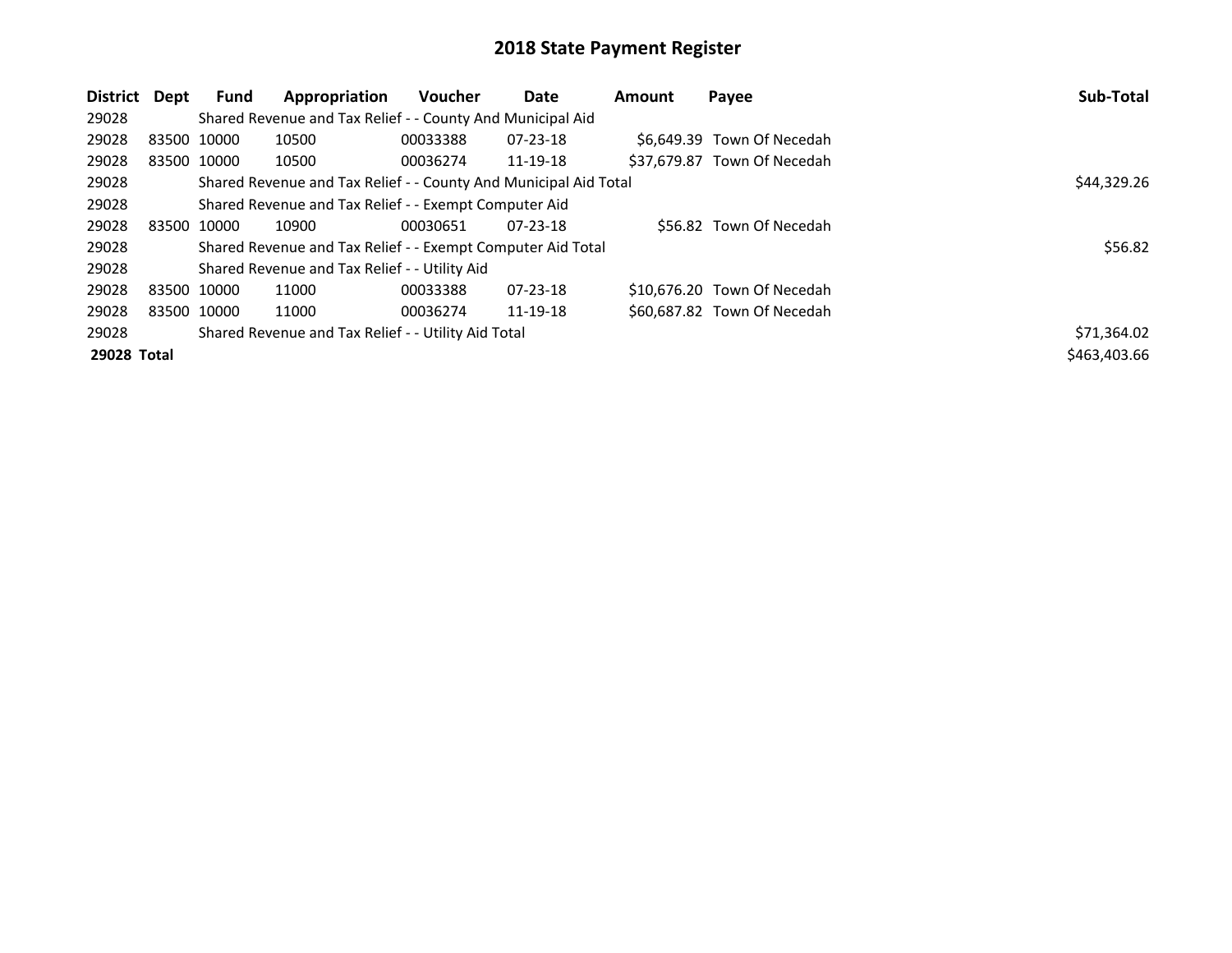| District    | <b>Dept</b> | <b>Fund</b> | Appropriation                                                        | Voucher  | <b>Date</b>    | <b>Amount</b> | Payee                      | Sub-Total    |
|-------------|-------------|-------------|----------------------------------------------------------------------|----------|----------------|---------------|----------------------------|--------------|
| 29030       |             |             | Dept of Safety & Prof Services - - Fire Dues Distribution            |          |                |               |                            |              |
| 29030       |             | 16500 10000 | 22500                                                                | 00024286 | 07-25-18       |               | \$1,166.07 Town Of Orange  |              |
| 29030       |             |             | Dept of Safety & Prof Services - - Fire Dues Distribution Total      |          |                |               |                            | \$1,166.07   |
| 29030       |             |             | Dept of Natural Resources - - Aids In Lieu Of Taxes - Gener          |          |                |               |                            |              |
| 29030       |             | 37000 10000 | 50300                                                                | 00212647 | $02 - 06 - 18$ |               | \$4,026.97 Town Of Orange  |              |
| 29030       |             | 37000 10000 | 50300                                                                | 00230455 | $04 - 20 - 18$ |               | \$250.21 Town Of Orange    |              |
| 29030       |             |             | Dept of Natural Resources - - Aids In Lieu Of Taxes - Gener Total    |          |                |               |                            | \$4,277.18   |
| 29030       |             |             | Dept of Natural Resources - - Resaids - Cnty Forst, Cl & Mfl         |          |                |               |                            |              |
| 29030       |             | 37000 21200 | 57100                                                                | 00247612 | $06 - 28 - 18$ |               | \$505.20 Town Of Orange    |              |
| 29030       |             |             | Dept of Natural Resources - - Resaids - Cnty Forst, Cl & Mfl Total   | \$505.20 |                |               |                            |              |
| 29030       |             |             | WI Dept of Transportation - - Trns Aids To Mnc.-Sf                   |          |                |               |                            |              |
| 29030       |             | 39500 21100 | 19100                                                                | 00204438 | $01 - 02 - 18$ |               | \$20,425.95 Town Of Orange |              |
| 29030       |             | 39500 21100 | 19100                                                                | 00234947 | 04-02-18       |               | \$20,425.95 Town Of Orange |              |
| 29030       |             | 39500 21100 | 19100                                                                | 00268646 | 07-02-18       |               | \$20,425.95 Town Of Orange |              |
| 29030       |             | 39500 21100 | 19100                                                                | 00302698 | 10-01-18       |               | \$20,425.95 Town Of Orange |              |
| 29030       |             |             | WI Dept of Transportation - - Trns Aids To Mnc.-Sf Total             |          |                |               |                            | \$81,703.80  |
| 29030       |             |             | Department of Administration - - Hv Trans Ln Annual Impact Fee       |          |                |               |                            |              |
| 29030       |             | 50500 10000 | 17400                                                                | 00078756 | $05 - 01 - 18$ |               | \$43,732.00 Town Of Orange |              |
| 29030       |             |             | Department of Administration - - Hv Trans Ln Annual Impact Fee Total |          |                |               |                            | \$43,732.00  |
| 29030       |             |             | Shared Revenue and Tax Relief - - County And Municipal Aid           |          |                |               |                            |              |
| 29030       |             | 83500 10000 | 10500                                                                | 00033389 | 07-23-18       |               | \$6,374.74 Town Of Orange  |              |
| 29030       |             | 83500 10000 | 10500                                                                | 00036275 | 11-19-18       |               | \$36,123.53 Town Of Orange |              |
| 29030       |             |             | Shared Revenue and Tax Relief - - County And Municipal Aid Total     |          |                |               |                            | \$42,498.27  |
| 29030       |             |             | Shared Revenue and Tax Relief - - Exempt Computer Aid                |          |                |               |                            |              |
| 29030       |             | 83500 10000 | 10900                                                                | 00030652 | 07-23-18       |               | \$1.01 Town Of Orange      |              |
| 29030       |             |             | Shared Revenue and Tax Relief - - Exempt Computer Aid Total          | \$1.01   |                |               |                            |              |
| 29030       |             |             | Shared Revenue and Tax Relief - - Utility Aid                        |          |                |               |                            |              |
| 29030       |             | 83500 10000 | 11000                                                                | 00033389 | 07-23-18       |               | \$17.03 Town Of Orange     |              |
| 29030       |             | 83500 10000 | 11000                                                                | 00036275 | 11-19-18       |               | \$77.03 Town Of Orange     |              |
| 29030       |             |             | Shared Revenue and Tax Relief - - Utility Aid Total                  | \$94.06  |                |               |                            |              |
| 29030 Total |             |             |                                                                      |          |                |               |                            | \$173,977.59 |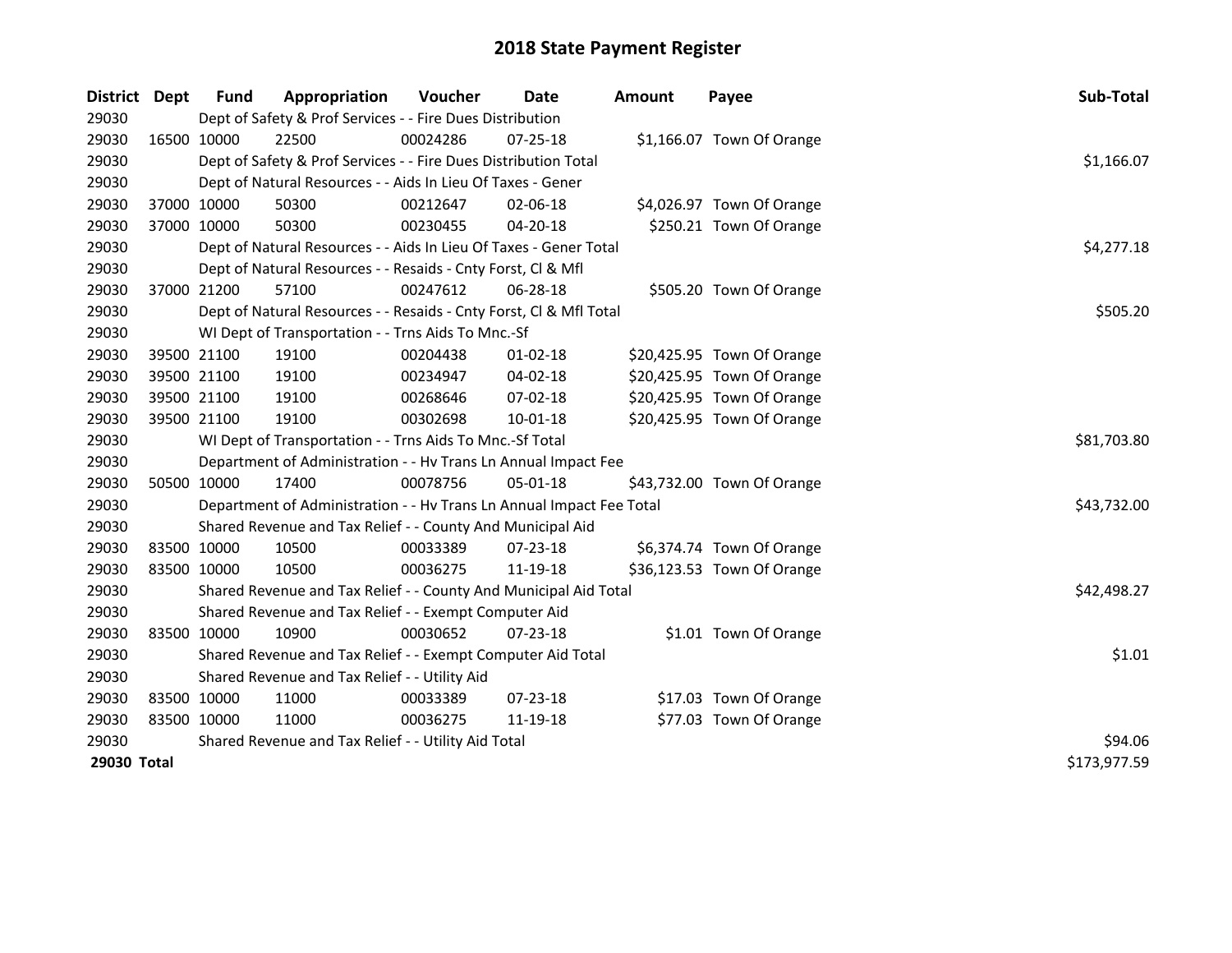| <b>District</b> | <b>Dept</b> | <b>Fund</b>                                         | Appropriation                                                      | <b>Voucher</b> | Date           | Amount | Payee                        | Sub-Total    |  |
|-----------------|-------------|-----------------------------------------------------|--------------------------------------------------------------------|----------------|----------------|--------|------------------------------|--------------|--|
| 29032           |             |                                                     | Dept of Safety & Prof Services - - Fire Dues Distribution          |                |                |        |                              |              |  |
| 29032           |             | 16500 10000                                         | 22500                                                              | 00021120       | $07-19-18$     |        | \$2,065.99 Town Of Plymouth  |              |  |
| 29032           |             |                                                     | Dept of Safety & Prof Services - - Fire Dues Distribution Total    |                |                |        |                              | \$2,065.99   |  |
| 29032           |             |                                                     | Dept of Natural Resources - - Aids In Lieu Of Taxes - Gener        |                |                |        |                              |              |  |
| 29032           |             | 37000 10000                                         | 50300                                                              | 00230161       | $04 - 20 - 18$ |        | \$18.67 Town Of Plymouth     |              |  |
| 29032           |             |                                                     | Dept of Natural Resources - - Aids In Lieu Of Taxes - Gener Total  |                |                |        |                              | \$18.67      |  |
| 29032           |             |                                                     | Dept of Natural Resources - - Resaids - Cnty Forst, Cl & Mfl       |                |                |        |                              |              |  |
| 29032           |             | 37000 21200                                         | 57100                                                              | 00247613       | 06-28-18       |        | \$684.91 Town Of Plymouth    |              |  |
| 29032           |             |                                                     | Dept of Natural Resources - - Resaids - Cnty Forst, CI & Mfl Total |                |                |        |                              | \$684.91     |  |
| 29032           |             |                                                     | Dept of Natural Resources - - Aids In Lieu Of Taxes - Sum S        |                |                |        |                              |              |  |
| 29032           |             | 37000 21200                                         | 57900                                                              | 00230160       | 04-20-18       |        | \$1.73 Town Of Plymouth      |              |  |
| 29032           |             |                                                     | Dept of Natural Resources - - Aids In Lieu Of Taxes - Sum S Total  |                |                |        |                              | \$1.73       |  |
| 29032           |             |                                                     | WI Dept of Transportation - - Trns Aids To Mnc.-Sf                 |                |                |        |                              |              |  |
| 29032           |             | 39500 21100                                         | 19100                                                              | 00204439       | $01 - 02 - 18$ |        | \$26,971.81 Town Of Plymouth |              |  |
| 29032           |             | 39500 21100                                         | 19100                                                              | 00234948       | 04-02-18       |        | \$26,971.81 Town Of Plymouth |              |  |
| 29032           |             | 39500 21100                                         | 19100                                                              | 00268647       | 07-02-18       |        | \$26,971.81 Town Of Plymouth |              |  |
| 29032           |             | 39500 21100                                         | 19100                                                              | 00302699       | $10 - 01 - 18$ |        | \$26,971.81 Town Of Plymouth |              |  |
| 29032           |             |                                                     | WI Dept of Transportation - - Trns Aids To Mnc.-Sf Total           |                |                |        |                              | \$107,887.24 |  |
| 29032           |             |                                                     | Shared Revenue and Tax Relief - - County And Municipal Aid         |                |                |        |                              |              |  |
| 29032           |             | 83500 10000                                         | 10500                                                              | 00033390       | $07 - 23 - 18$ |        | \$8,011.25 Town Of Plymouth  |              |  |
| 29032           |             | 83500 10000                                         | 10500                                                              | 00036276       | 11-19-18       |        | \$45,422.79 Town Of Plymouth |              |  |
| 29032           |             |                                                     | Shared Revenue and Tax Relief - - County And Municipal Aid Total   |                |                |        |                              | \$53,434.04  |  |
| 29032           |             |                                                     | Shared Revenue and Tax Relief - - Exempt Computer Aid              |                |                |        |                              |              |  |
| 29032           |             | 83500 10000                                         | 10900                                                              | 00030653       | $07 - 23 - 18$ |        | \$9.13 Town Of Plymouth      |              |  |
| 29032           |             |                                                     | Shared Revenue and Tax Relief - - Exempt Computer Aid Total        |                |                |        |                              | \$9.13       |  |
| 29032           |             | Shared Revenue and Tax Relief - - Utility Aid       |                                                                    |                |                |        |                              |              |  |
| 29032           |             | 83500 10000                                         | 11000                                                              | 00036276       | 11-19-18       |        | \$144.80 Town Of Plymouth    |              |  |
| 29032           |             | Shared Revenue and Tax Relief - - Utility Aid Total | \$144.80                                                           |                |                |        |                              |              |  |
| 29032 Total     |             |                                                     |                                                                    |                |                |        |                              | \$164,246.51 |  |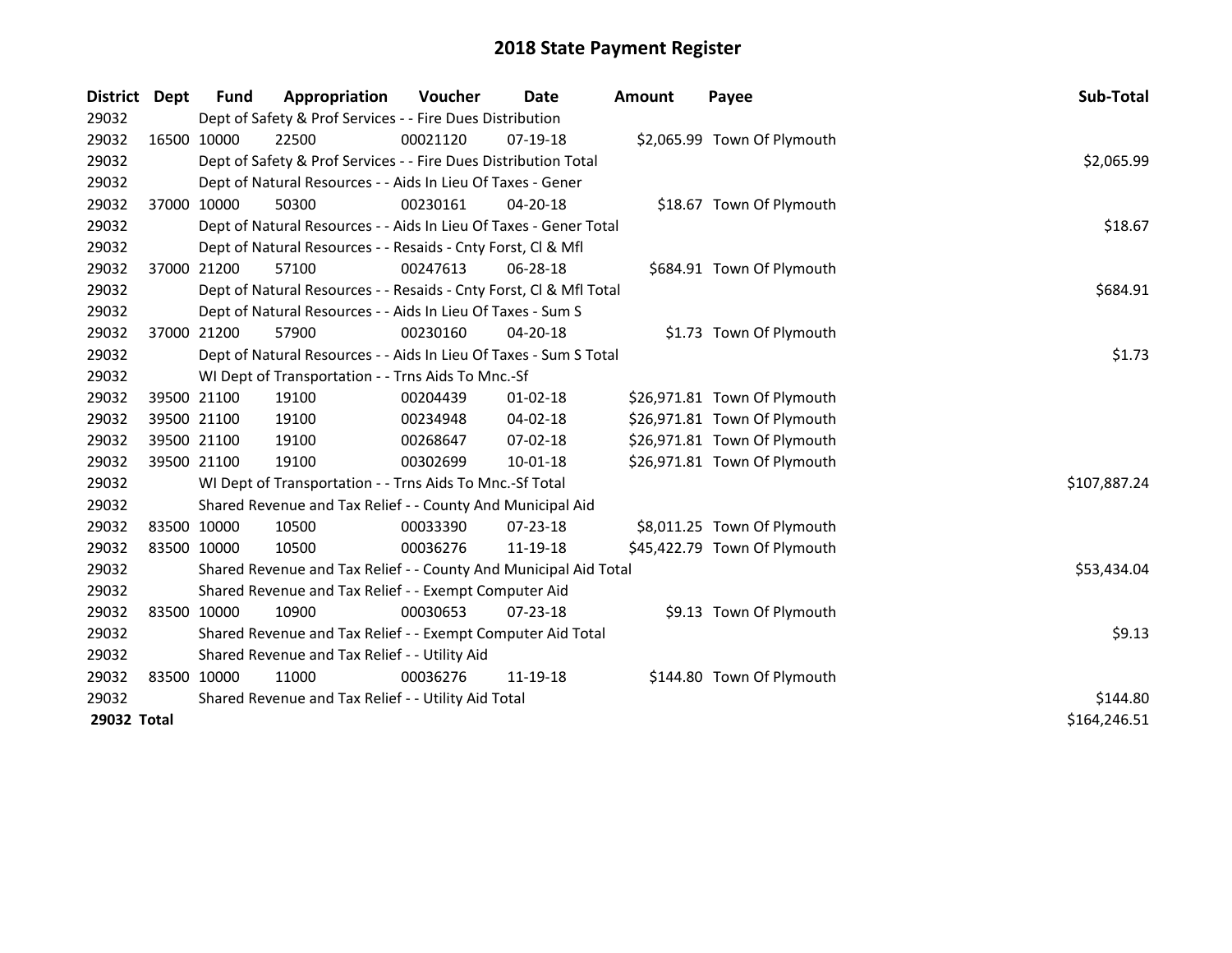| District Dept |             | <b>Fund</b>                                           | Appropriation                                                          | Voucher  | Date           | <b>Amount</b> | Payee                                | Sub-Total    |
|---------------|-------------|-------------------------------------------------------|------------------------------------------------------------------------|----------|----------------|---------------|--------------------------------------|--------------|
| 29034         |             |                                                       | Dept of Safety & Prof Services - - Fire Dues Distribution              |          |                |               |                                      |              |
| 29034         | 16500 10000 |                                                       | 22500                                                                  | 00024287 | 07-24-18       |               | \$990.41 Town Of Seven Mile Creek    |              |
| 29034         |             |                                                       | Dept of Safety & Prof Services - - Fire Dues Distribution Total        |          |                |               |                                      | \$990.41     |
| 29034         |             |                                                       | Dept of Natural Resources - - Aids In Lieu Of Taxes - Gener            |          |                |               |                                      |              |
| 29034         | 37000 10000 |                                                       | 50300                                                                  | 00212381 | 02-06-18       |               | \$6,738.58 Town Of Seven Mile Creek  |              |
| 29034         |             |                                                       | Dept of Natural Resources - - Aids In Lieu Of Taxes - Gener Total      |          |                |               |                                      | \$6,738.58   |
| 29034         |             |                                                       | Dept of Natural Resources - - Resaids - Cnty Forst, Cl & Mfl           |          |                |               |                                      |              |
| 29034         |             | 37000 21200                                           | 57100                                                                  | 00247614 | 06-28-18       |               | \$810.06 Town Of Seven Mile Creek    |              |
| 29034         |             |                                                       | Dept of Natural Resources - - Resaids - Cnty Forst, Cl & Mfl Total     |          |                |               |                                      | \$810.06     |
| 29034         |             |                                                       | Dept of Natural Resources - - Aids In Lieu Of Taxes - Sum S            |          |                |               |                                      |              |
| 29034         |             | 37000 21200                                           | 57900                                                                  | 00228929 | 04-20-18       |               | \$8.80 Town Of Seven Mile Creek      |              |
| 29034         |             |                                                       | Dept of Natural Resources - - Aids In Lieu Of Taxes - Sum S Total      |          |                |               |                                      | \$8.80       |
| 29034         |             |                                                       | Dept of Natural Resources - - Fin Asst For Responsible Units           |          |                |               |                                      |              |
| 29034         | 37000 27400 |                                                       | 67000                                                                  | 00235636 | 05-11-18       |               | \$168.00 Town Of Seven Mile Creek    |              |
| 29034         |             |                                                       | Dept of Natural Resources - - Fin Asst For Responsible Units Total     |          |                |               |                                      | \$168.00     |
| 29034         |             |                                                       | WI Dept of Transportation - - Trns Aids To Mnc.-Sf                     |          |                |               |                                      |              |
| 29034         |             | 39500 21100                                           | 19100                                                                  | 00204440 | $01-02-18$     |               | \$34,640.50 Town Of Seven Mile Creek |              |
| 29034         |             | 39500 21100                                           | 19100                                                                  | 00234949 | 04-02-18       |               | \$34,640.50 Town Of Seven Mile Creek |              |
| 29034         | 39500 21100 |                                                       | 19100                                                                  | 00268648 | 07-02-18       |               | \$34,640.50 Town Of Seven Mile Creek |              |
| 29034         |             | 39500 21100                                           | 19100                                                                  | 00302700 | 10-01-18       |               | \$34,640.50 Town Of Seven Mile Creek |              |
| 29034         |             |                                                       | WI Dept of Transportation - - Trns Aids To Mnc.-Sf Total               |          |                |               |                                      | \$138,562.00 |
| 29034         |             |                                                       | Department of Military Affairs - - Disaster Recovery Aid               |          |                |               |                                      |              |
| 29034         | 46500 10000 |                                                       | 30500                                                                  | 00044913 | $06 - 15 - 18$ |               | \$779.46 Town Of Seven Mile Creek    |              |
| 29034         |             |                                                       | Department of Military Affairs - - Disaster Recovery Aid Total         |          |                |               |                                      | \$779.46     |
| 29034         |             |                                                       | Department of Military Affairs - - Federal Aid, Local Assistance       |          |                |               |                                      |              |
| 29034         | 46500 10000 |                                                       | 34200                                                                  | 00041396 | 04-06-18       |               | \$4,676.73 Town Of Seven Mile Creek  |              |
| 29034         |             |                                                       | Department of Military Affairs - - Federal Aid, Local Assistance Total |          |                |               |                                      | \$4,676.73   |
| 29034         |             |                                                       | Shared Revenue and Tax Relief - - County And Municipal Aid             |          |                |               |                                      |              |
| 29034         | 83500 10000 |                                                       | 10500                                                                  | 00033391 | 07-23-18       |               | \$3,055.71 Town Of Seven Mile Creek  |              |
| 29034         | 83500 10000 |                                                       | 10500                                                                  | 00036277 | 11-19-18       |               | \$17,315.69 Town Of Seven Mile Creek |              |
| 29034         |             |                                                       | Shared Revenue and Tax Relief - - County And Municipal Aid Total       |          |                |               |                                      | \$20,371.40  |
| 29034         |             | Shared Revenue and Tax Relief - - Exempt Computer Aid |                                                                        |          |                |               |                                      |              |
| 29034         | 83500 10000 |                                                       | 10900                                                                  | 00030654 | 07-23-18       |               | \$4.06 Town Of Seven Mile Creek      |              |
| 29034         |             |                                                       | Shared Revenue and Tax Relief - - Exempt Computer Aid Total            |          |                |               |                                      | \$4.06       |
| 29034 Total   |             |                                                       |                                                                        |          |                |               |                                      | \$173,109.50 |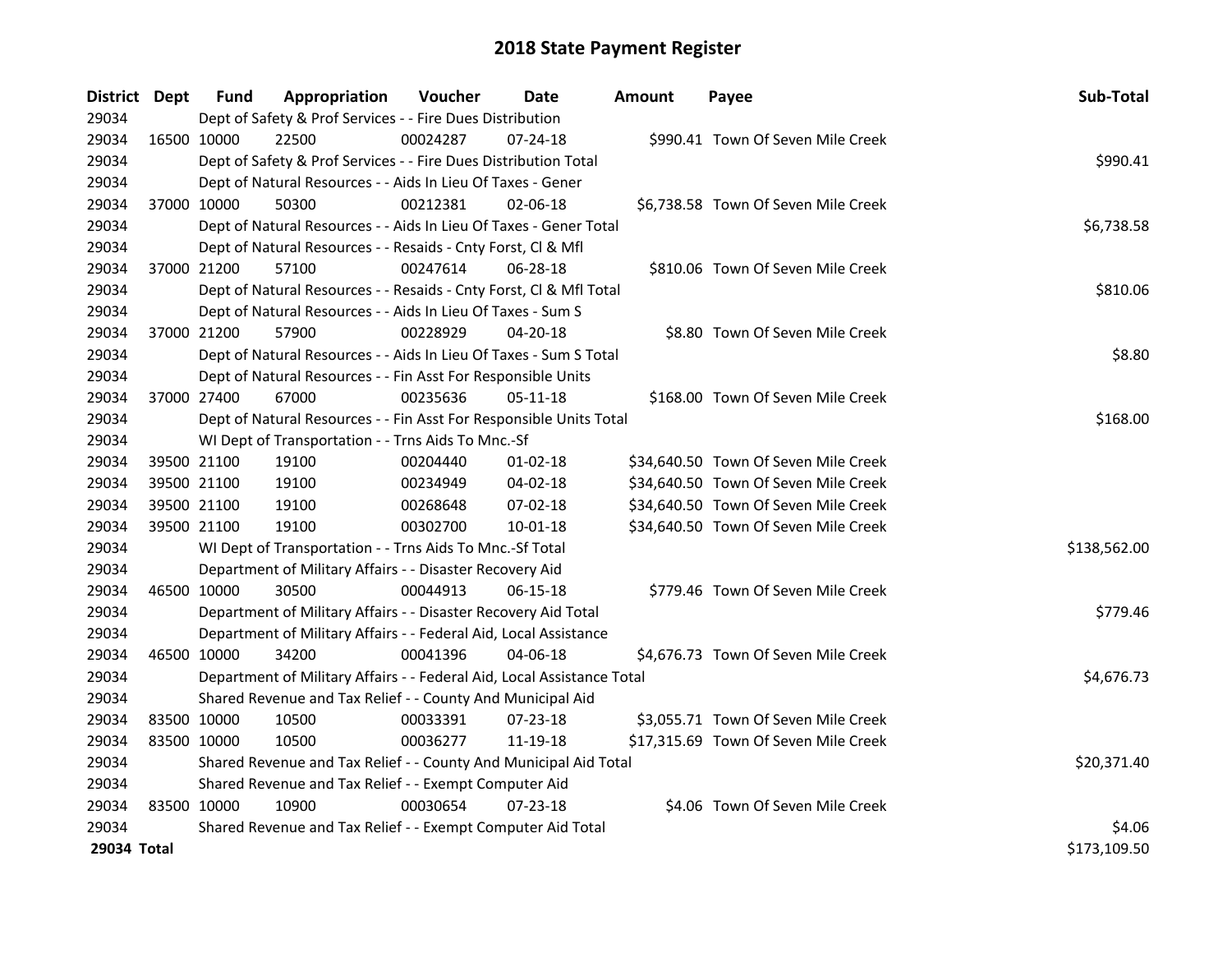| <b>District</b> | <b>Dept</b>  | <b>Fund</b> | Appropriation                                                         | <b>Voucher</b> | Date           | Amount | Payee                      | Sub-Total    |
|-----------------|--------------|-------------|-----------------------------------------------------------------------|----------------|----------------|--------|----------------------------|--------------|
| 29036           |              |             | Dept of Safety & Prof Services - - Fire Dues Distribution             |                |                |        |                            |              |
| 29036           |              | 16500 10000 | 22500                                                                 | 00024288       | $07 - 25 - 18$ |        | \$1,966.83 Town Of Summit  |              |
| 29036           |              |             | Dept of Safety & Prof Services - - Fire Dues Distribution Total       |                |                |        |                            | \$1,966.83   |
| 29036           |              |             | Dept of Natural Resources - - Resaids - Cnty Forst, Cl & Mfl          |                |                |        |                            |              |
| 29036           |              | 37000 21200 | 57100                                                                 | 00247615       | 06-28-18       |        | \$460.28 Town Of Summit    |              |
| 29036           |              |             | Dept of Natural Resources - - Resaids - Cnty Forst, CI & Mfl Total    |                |                |        |                            | \$460.28     |
| 29036           |              |             | Dept of Natural Resources - - Fin Asst For Responsible Units          |                |                |        |                            |              |
| 29036           |              | 37000 27400 | 67000                                                                 | 00235508       | 05-11-18       |        | \$2,134.91 Town Of Summit  |              |
| 29036           |              |             | Dept of Natural Resources - - Fin Asst For Responsible Units Total    |                |                |        |                            | \$2,134.91   |
| 29036           |              |             | WI Dept of Transportation - - Trns Aids To Mnc.-Sf                    |                |                |        |                            |              |
| 29036           |              | 39500 21100 | 19100                                                                 | 00204441       | $01-02-18$     |        | \$33,816.29 Town Of Summit |              |
| 29036           |              | 39500 21100 | 19100                                                                 | 00234950       | 04-02-18       |        | \$33,816.29 Town Of Summit |              |
| 29036           |              | 39500 21100 | 19100                                                                 | 00268649       | $07 - 02 - 18$ |        | \$33,816.29 Town Of Summit |              |
| 29036           |              | 39500 21100 | 19100                                                                 | 00302701       | 10-01-18       |        | \$33,816.31 Town Of Summit |              |
| 29036           |              |             | WI Dept of Transportation - - Trns Aids To Mnc.-Sf Total              |                |                |        |                            | \$135,265.18 |
| 29036           |              |             | Shared Revenue and Tax Relief - - Expenditure Restraint Program       |                |                |        |                            |              |
| 29036           | 83500 10000  |             | 10100                                                                 | 00033392       | $07 - 23 - 18$ |        | \$2,177.99 Town Of Summit  |              |
| 29036           | 83500 10000  |             | 10100                                                                 | 00036278       | 11-19-18       |        | \$0.07 Town Of Summit      |              |
| 29036           |              |             | Shared Revenue and Tax Relief - - Expenditure Restraint Program Total |                |                |        |                            | \$2,178.06   |
| 29036           |              |             | Shared Revenue and Tax Relief - - County And Municipal Aid            |                |                |        |                            |              |
| 29036           | 83500 10000  |             | 10500                                                                 | 00033392       | $07 - 23 - 18$ |        | \$9,343.89 Town Of Summit  |              |
| 29036           | 83500 10000  |             | 10500                                                                 | 00036278       | 11-19-18       |        | \$52,948.70 Town Of Summit |              |
| 29036           |              |             | Shared Revenue and Tax Relief - - County And Municipal Aid Total      |                |                |        |                            | \$62,292.59  |
| 29036           |              |             | Shared Revenue and Tax Relief - - Exempt Computer Aid                 |                |                |        |                            |              |
| 29036           |              | 83500 10000 | 10900                                                                 | 00030655       | $07 - 23 - 18$ |        | \$13.19 Town Of Summit     |              |
| 29036           |              |             | Shared Revenue and Tax Relief - - Exempt Computer Aid Total           | \$13.19        |                |        |                            |              |
| 29036 Total     | \$204,311.04 |             |                                                                       |                |                |        |                            |              |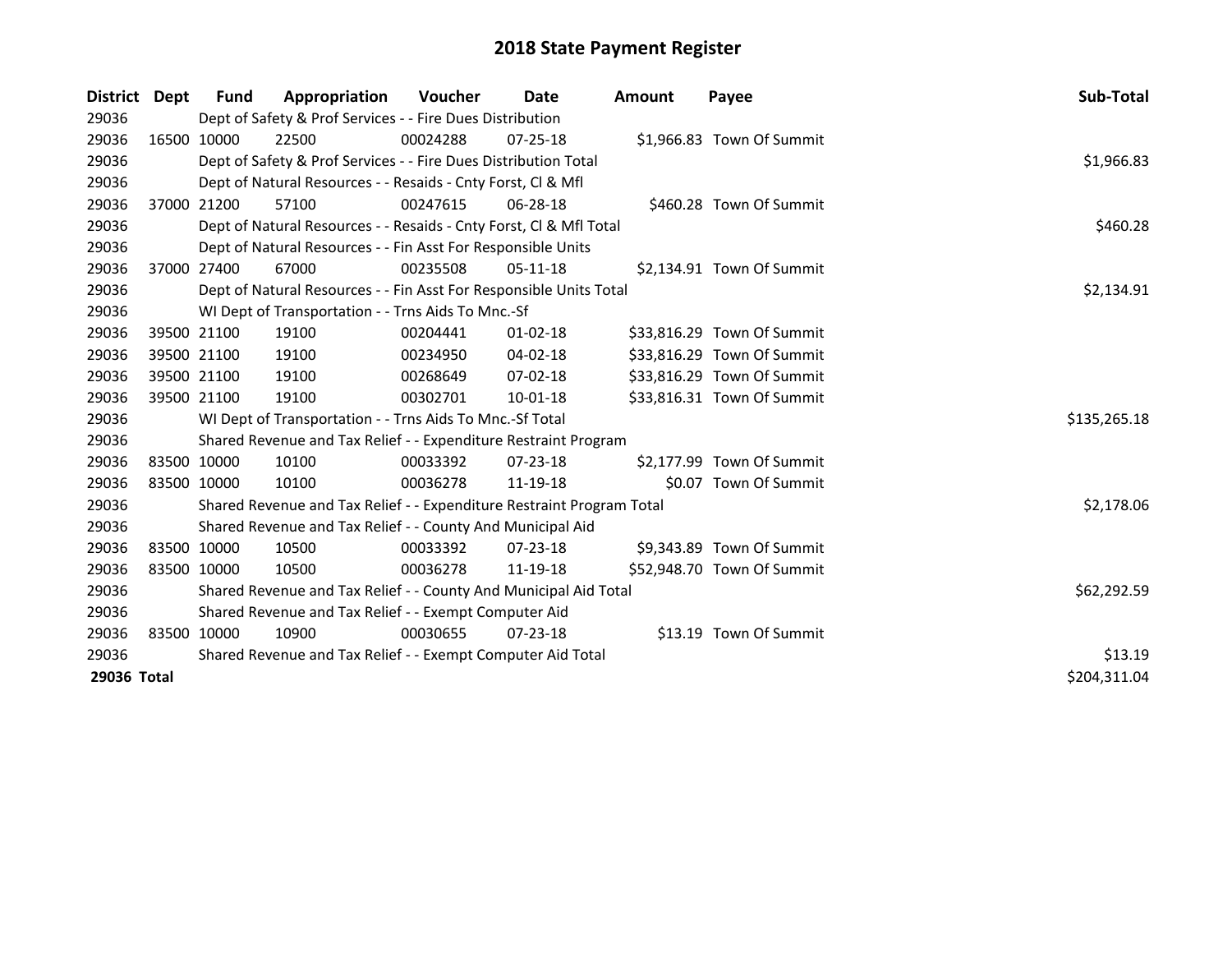| District Dept |             | <b>Fund</b>                                                 | Appropriation                                                          | Voucher  | Date           | Amount | Payee                       | Sub-Total    |
|---------------|-------------|-------------------------------------------------------------|------------------------------------------------------------------------|----------|----------------|--------|-----------------------------|--------------|
| 29038         |             |                                                             | Dept of Safety & Prof Services - - Fire Dues Distribution              |          |                |        |                             |              |
| 29038         | 16500 10000 |                                                             | 22500                                                                  | 00024289 | $07 - 25 - 18$ |        | \$1,622.91 Town Of Wonewoc  |              |
| 29038         |             |                                                             | Dept of Safety & Prof Services - - Fire Dues Distribution Total        |          |                |        |                             | \$1,622.91   |
| 29038         |             |                                                             | Dept of Natural Resources - - Aids In Lieu Of Taxes - Gener            |          |                |        |                             |              |
| 29038         | 37000 10000 |                                                             | 50300                                                                  | 00230318 | $04 - 20 - 18$ |        | \$97.60 Town Of Wonewoc     |              |
| 29038         | 37000 10000 |                                                             | 50300                                                                  | 00230319 | $04 - 20 - 18$ |        | \$77.15 Town Of Wonewoc     |              |
| 29038         |             |                                                             | Dept of Natural Resources - - Aids In Lieu Of Taxes - Gener Total      |          |                |        |                             | \$174.75     |
| 29038         |             |                                                             | Dept of Natural Resources - - Resaids - Cnty Forst, Cl & Mfl           |          |                |        |                             |              |
| 29038         | 37000 21200 |                                                             | 57100                                                                  | 00247616 | 06-28-18       |        | \$268.53 Town Of Wonewoc    |              |
| 29038         |             |                                                             | Dept of Natural Resources - - Resaids - Cnty Forst, Cl & Mfl Total     |          |                |        |                             | \$268.53     |
| 29038         |             |                                                             | Dept of Natural Resources - - Aids In Lieu Of Taxes - Sum S            |          |                |        |                             |              |
| 29038         | 37000 21200 |                                                             | 57900                                                                  | 00230317 | 04-20-18       |        | \$9.76 Town Of Wonewoc      |              |
| 29038         |             |                                                             | Dept of Natural Resources - - Aids In Lieu Of Taxes - Sum S Total      |          |                |        |                             | \$9.76       |
| 29038         |             |                                                             | Dept of Natural Resources - - Fin Asst For Responsible Units           |          |                |        |                             |              |
| 29038         | 37000 27400 |                                                             | 67000                                                                  | 00235862 | 05-11-18       |        | \$2,783.94 Town Of Wonewoc  |              |
| 29038         |             |                                                             | Dept of Natural Resources - - Fin Asst For Responsible Units Total     |          |                |        |                             | \$2,783.94   |
| 29038         |             |                                                             | WI Dept of Transportation - - Trns Aids To Mnc.-Sf                     |          |                |        |                             |              |
| 29038         | 39500 21100 |                                                             | 19100                                                                  | 00204442 | $01 - 02 - 18$ |        | \$32,239.55 Town Of Wonewoc |              |
| 29038         | 39500 21100 |                                                             | 19100                                                                  | 00234951 | 04-02-18       |        | \$32,239.55 Town Of Wonewoc |              |
| 29038         | 39500 21100 |                                                             | 19100                                                                  | 00268650 | 07-02-18       |        | \$32,239.55 Town Of Wonewoc |              |
| 29038         | 39500 21100 |                                                             | 19100                                                                  | 00302702 | $10 - 01 - 18$ |        | \$32,239.57 Town Of Wonewoc |              |
| 29038         |             |                                                             | WI Dept of Transportation - - Trns Aids To Mnc.-Sf Total               |          |                |        |                             | \$128,958.22 |
| 29038         |             |                                                             | Department of Military Affairs - - Federal Aid, Local Assistance       |          |                |        |                             |              |
| 29038         | 46500 10000 |                                                             | 34200                                                                  | 00040333 | 03-16-18       |        | \$14,667.78 Town Of Wonewoc |              |
| 29038         |             |                                                             | Department of Military Affairs - - Federal Aid, Local Assistance Total |          |                |        |                             | \$14,667.78  |
| 29038         |             |                                                             | Shared Revenue and Tax Relief - - County And Municipal Aid             |          |                |        |                             |              |
| 29038         | 83500 10000 |                                                             | 10500                                                                  | 00033393 | 07-23-18       |        | \$12,709.85 Town Of Wonewoc |              |
| 29038         | 83500 10000 |                                                             | 10500                                                                  | 00036279 | 11-19-18       |        | \$72,022.45 Town Of Wonewoc |              |
| 29038         |             |                                                             | Shared Revenue and Tax Relief - - County And Municipal Aid Total       |          |                |        |                             | \$84,732.30  |
| 29038         |             |                                                             | Shared Revenue and Tax Relief - - Exempt Computer Aid                  |          |                |        |                             |              |
| 29038         | 83500 10000 |                                                             | 10900                                                                  | 00030656 | 07-23-18       |        | \$8.12 Town Of Wonewoc      |              |
| 29038         |             | Shared Revenue and Tax Relief - - Exempt Computer Aid Total | \$8.12                                                                 |          |                |        |                             |              |
| 29038         |             |                                                             | Shared Revenue and Tax Relief - - Utility Aid                          |          |                |        |                             |              |
| 29038         | 83500 10000 |                                                             | 11000                                                                  | 00033393 | 07-23-18       |        | \$19.41 Town Of Wonewoc     |              |
| 29038         | 83500 10000 |                                                             | 11000                                                                  | 00036279 | 11-19-18       |        | \$102.97 Town Of Wonewoc    |              |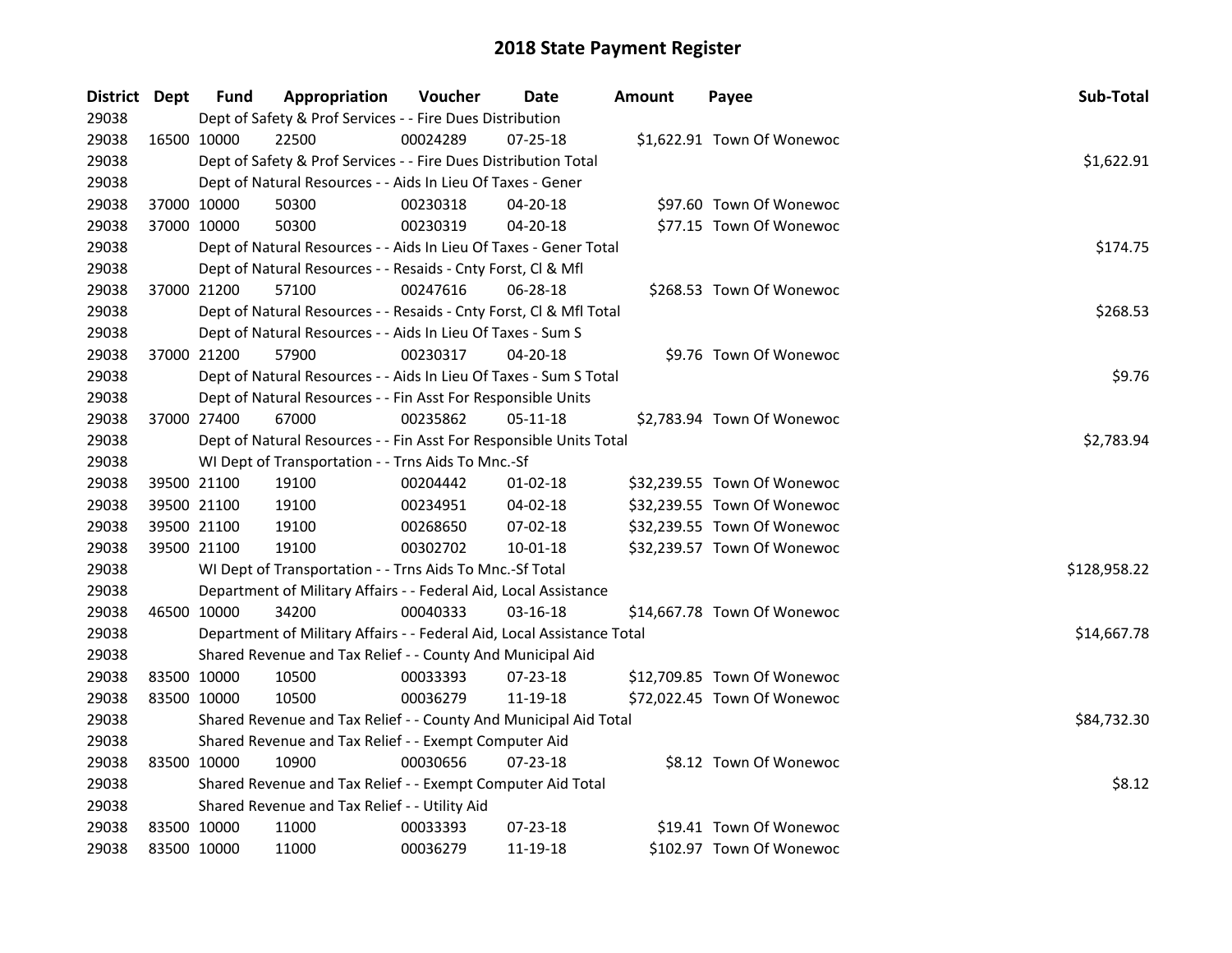| District Dept | Fund | <b>Appropriation</b>                                | Voucher | Date | Amount | Pavee | Sub-Total    |
|---------------|------|-----------------------------------------------------|---------|------|--------|-------|--------------|
| 29038         |      | Shared Revenue and Tax Relief - - Utility Aid Total |         |      |        |       | \$122.38     |
| 29038 Total   |      |                                                     |         |      |        |       | \$233,348.69 |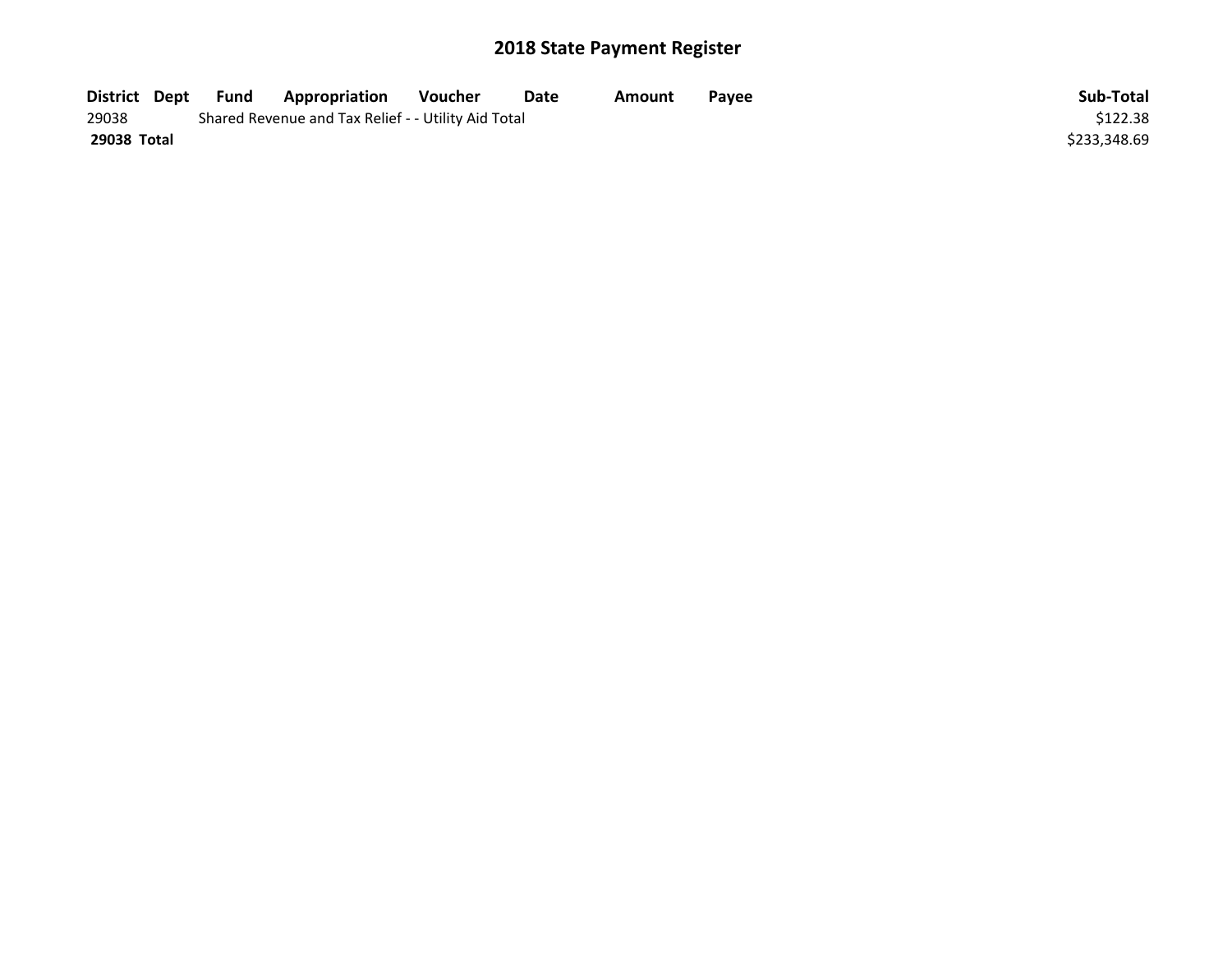| District Dept |             | <b>Fund</b> | Appropriation                                                         | Voucher  | Date           | <b>Amount</b> | Payee                                 | Sub-Total    |
|---------------|-------------|-------------|-----------------------------------------------------------------------|----------|----------------|---------------|---------------------------------------|--------------|
| 29111         |             |             | Dept of Safety & Prof Services - - Fire Dues Distribution             |          |                |               |                                       |              |
| 29111         |             | 16500 10000 | 22500                                                                 | 00024290 | 07-24-18       |               | \$1,066.34 Camp Douglas, Village Of   |              |
| 29111         |             |             | Dept of Safety & Prof Services - - Fire Dues Distribution Total       |          |                |               |                                       | \$1,066.34   |
| 29111         |             |             | Dept of Natural Resources - - General Program Operations --           |          |                |               |                                       |              |
| 29111         |             | 37000 21200 | 25400                                                                 | 00246416 | $07 - 06 - 18$ |               | \$120.00 Camp Douglas, Village Of     |              |
| 29111         |             |             | Dept of Natural Resources - - General Program Operations -- Total     |          |                |               |                                       | \$120.00     |
| 29111         |             |             | Dept of Natural Resources - - Resaids - Cnty Forst, Cl & Mfl          |          |                |               |                                       |              |
| 29111         |             | 37000 21200 | 57100                                                                 | 00247617 | 06-28-18       |               | \$7.40 Camp Douglas, Village Of       |              |
| 29111         |             |             | Dept of Natural Resources - - Resaids - Cnty Forst, Cl & Mfl Total    |          |                |               |                                       | \$7.40       |
| 29111         |             |             | Dept of Natural Resources - - Fin Asst For Responsible Units          |          |                |               |                                       |              |
| 29111         |             | 37000 27400 | 67000                                                                 | 00235754 | 05-11-18       |               | \$6,897.93 Camp Douglas, Village Of   |              |
| 29111         |             |             | Dept of Natural Resources - - Fin Asst For Responsible Units Total    |          |                |               |                                       | \$6,897.93   |
| 29111         |             |             | WI Dept of Transportation - - Trns Aids To Mnc.-Sf                    |          |                |               |                                       |              |
| 29111         |             | 39500 21100 | 19100                                                                 | 00204443 | 01-02-18       |               | \$7,023.39 Camp Douglas, Village Of   |              |
| 29111         |             | 39500 21100 | 19100                                                                 | 00234952 | 04-02-18       |               | \$7,023.39 Camp Douglas, Village Of   |              |
| 29111         |             | 39500 21100 | 19100                                                                 | 00268651 | 07-02-18       |               | \$7,023.39 Camp Douglas, Village Of   |              |
| 29111         |             | 39500 21100 | 19100                                                                 | 00302703 | 10-01-18       |               | \$7,023.41 Camp Douglas, Village Of   |              |
| 29111         |             |             | WI Dept of Transportation - - Trns Aids To Mnc.-Sf Total              |          |                |               |                                       | \$28,093.58  |
| 29111         |             |             | Department of Revenue - - Payments For Municipal Svcs                 |          |                |               |                                       |              |
| 29111         |             | 56600 10000 | 50100                                                                 | 00026804 | $01 - 31 - 18$ |               | \$21,015.86 Camp Douglas, Village Of  |              |
| 29111         |             |             | Department of Revenue - - Payments For Municipal Svcs Total           |          |                |               |                                       | \$21,015.86  |
| 29111         |             |             | Shared Revenue and Tax Relief - - Expenditure Restraint Program       |          |                |               |                                       |              |
| 29111         | 83500 10000 |             | 10100                                                                 | 00033394 | 07-23-18       |               | \$7,902.19 Camp Douglas, Village Of   |              |
| 29111         |             |             | Shared Revenue and Tax Relief - - Expenditure Restraint Program Total |          |                |               |                                       | \$7,902.19   |
| 29111         |             |             | Shared Revenue and Tax Relief - - County And Municipal Aid            |          |                |               |                                       |              |
| 29111         | 83500 10000 |             | 10500                                                                 | 00033394 | 07-23-18       |               | \$25,396.78 Camp Douglas, Village Of  |              |
| 29111         | 83500 10000 |             | 10500                                                                 | 00036280 | 11-19-18       |               | \$143,915.08 Camp Douglas, Village Of |              |
| 29111         |             |             | Shared Revenue and Tax Relief - - County And Municipal Aid Total      |          |                |               |                                       | \$169,311.86 |
| 29111         |             |             | Shared Revenue and Tax Relief - - Exempt Computer Aid                 |          |                |               |                                       |              |
| 29111         | 83500 10000 |             | 10900                                                                 | 00030657 | 07-23-18       |               | \$501.26 Camp Douglas, Village Of     |              |
| 29111         | 83500 10000 |             | 10900                                                                 | 00032362 | 07-23-18       |               | \$5.40 Camp Douglas, Village Of       |              |
| 29111         |             |             | Shared Revenue and Tax Relief - - Exempt Computer Aid Total           |          |                |               |                                       | \$506.66     |
| 29111         |             |             | Shared Revenue and Tax Relief - - Utility Aid                         |          |                |               |                                       |              |
| 29111         | 83500 10000 |             | 11000                                                                 | 00033394 | 07-23-18       |               | \$41.64 Camp Douglas, Village Of      |              |
| 29111         | 83500 10000 |             | 11000                                                                 | 00036280 | 11-19-18       |               | \$227.71 Camp Douglas, Village Of     |              |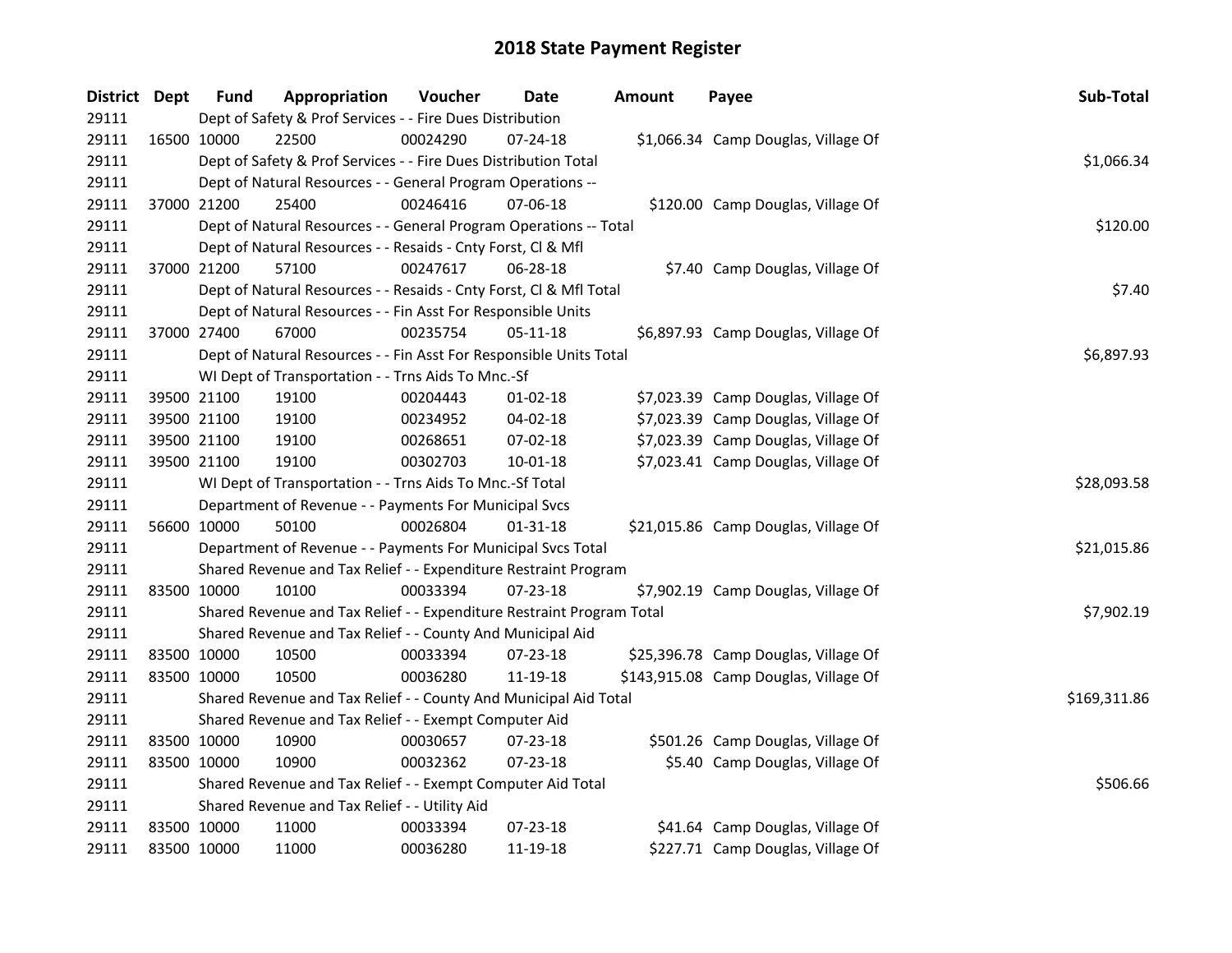| District Dept | <b>Fund</b>                                               | Appropriation                                                   | Voucher  | Date           | Amount | Payee                               | Sub-Total    |
|---------------|-----------------------------------------------------------|-----------------------------------------------------------------|----------|----------------|--------|-------------------------------------|--------------|
| 29111         |                                                           | Shared Revenue and Tax Relief - - Utility Aid Total             |          |                |        |                                     | \$269.35     |
| 29111         | Shared Revenue and Tax Relief - - Lottery & Gaming Credit |                                                                 |          |                |        |                                     |              |
| 29111         | 83500 52100                                               | 36300                                                           | 00027434 | $03 - 26 - 18$ |        | \$1,530.53 Camp Douglas, Village Of |              |
| 29111         |                                                           | Shared Revenue and Tax Relief - - Lottery & Gaming Credit Total |          |                |        |                                     | \$1.530.53   |
| 29111 Total   |                                                           |                                                                 |          |                |        |                                     | \$236,721.70 |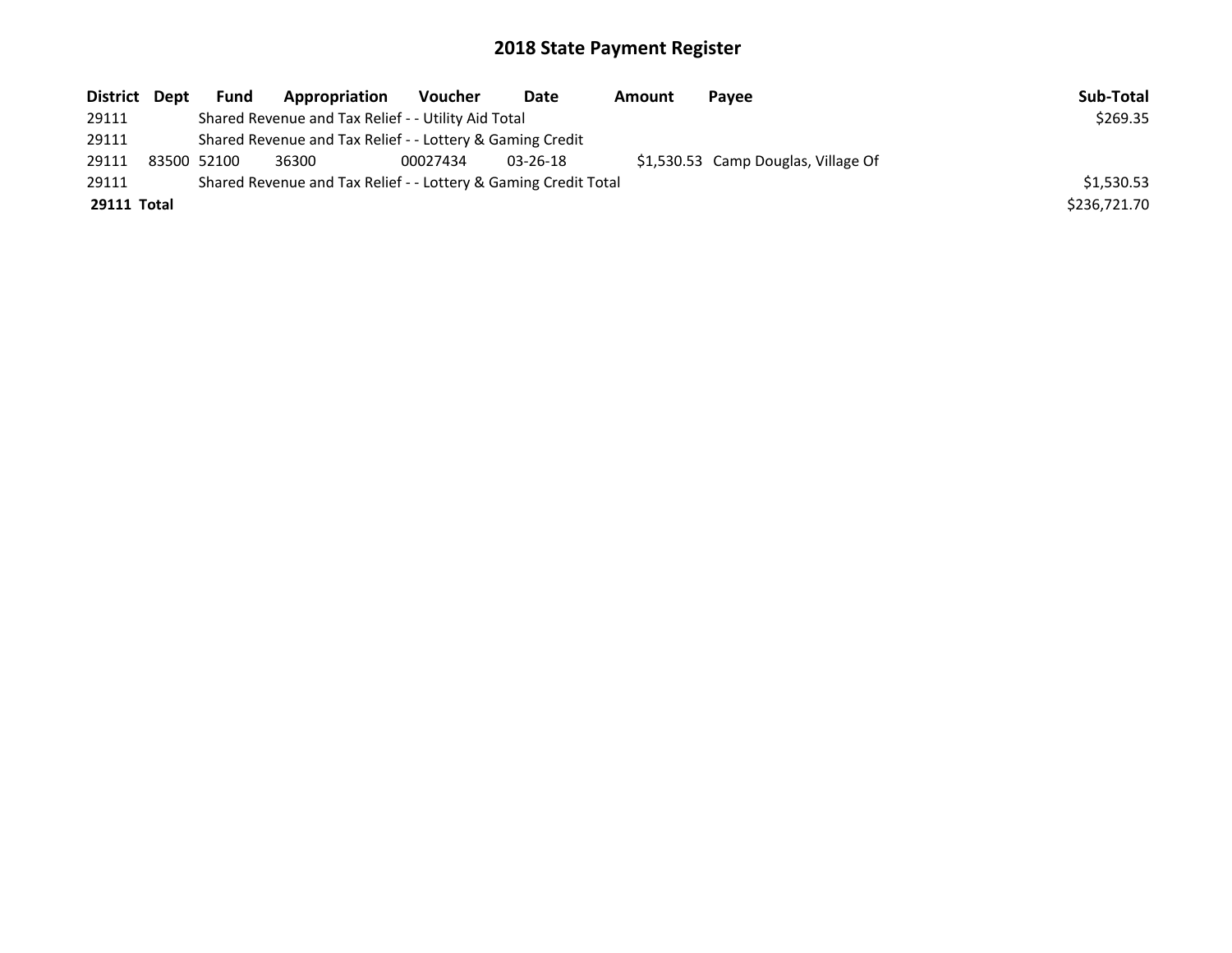| <b>District</b> | Dept | <b>Fund</b>                                                 | Appropriation                                                      | <b>Voucher</b> | Date           | <b>Amount</b> | Payee                          | Sub-Total   |  |  |  |
|-----------------|------|-------------------------------------------------------------|--------------------------------------------------------------------|----------------|----------------|---------------|--------------------------------|-------------|--|--|--|
| 29136           |      |                                                             | Dept of Safety & Prof Services - - Fire Dues Distribution          |                |                |               |                                |             |  |  |  |
| 29136           |      | 16500 10000                                                 | 22500                                                              | 00024291       | $07 - 24 - 18$ |               | \$456.13 Village Of Hustler    |             |  |  |  |
| 29136           |      |                                                             | Dept of Safety & Prof Services - - Fire Dues Distribution Total    |                |                |               |                                |             |  |  |  |
| 29136           |      |                                                             | Dept of Natural Resources - - Fin Asst For Responsible Units       |                |                |               |                                |             |  |  |  |
| 29136           |      | 37000 27400                                                 | 67000                                                              | 00235332       | $05-11-18$     |               | \$561.86 Village Of Hustler    |             |  |  |  |
| 29136           |      |                                                             | Dept of Natural Resources - - Fin Asst For Responsible Units Total |                |                |               |                                | \$561.86    |  |  |  |
| 29136           |      |                                                             | WI Dept of Transportation - - Trns Aids To Mnc.-Sf                 |                |                |               |                                |             |  |  |  |
| 29136           |      | 39500 21100                                                 | 19100                                                              | 00204444       | $01 - 02 - 18$ |               | \$1,857.44 Village Of Hustler  |             |  |  |  |
| 29136           |      | 39500 21100                                                 | 19100                                                              | 00234953       | $04 - 02 - 18$ |               | \$1,857.44 Village Of Hustler  |             |  |  |  |
| 29136           |      | 39500 21100                                                 | 19100                                                              | 00268652       | $07 - 02 - 18$ |               | \$1,857.44 Village Of Hustler  |             |  |  |  |
| 29136           |      | 39500 21100                                                 | 19100                                                              | 00302704       | $10 - 01 - 18$ |               | \$1,857.47 Village Of Hustler  |             |  |  |  |
| 29136           |      |                                                             | WI Dept of Transportation - - Trns Aids To Mnc.-Sf Total           |                |                |               |                                | \$7,429.79  |  |  |  |
| 29136           |      |                                                             | WI Dept of Transportation - - Loc Rd Imp Prg St Fd                 |                |                |               |                                |             |  |  |  |
| 29136           |      | 39500 21100                                                 | 27800                                                              | 00335142       | $12 - 27 - 18$ |               | \$11,685.68 Village Of Hustler |             |  |  |  |
| 29136           |      |                                                             | WI Dept of Transportation - - Loc Rd Imp Prg St Fd Total           |                |                |               |                                | \$11,685.68 |  |  |  |
| 29136           |      |                                                             | Shared Revenue and Tax Relief - - County And Municipal Aid         |                |                |               |                                |             |  |  |  |
| 29136           |      | 83500 10000                                                 | 10500                                                              | 00033395       | $07 - 23 - 18$ |               | \$7,393.43 Village Of Hustler  |             |  |  |  |
| 29136           |      | 83500 10000                                                 | 10500                                                              | 00036281       | 11-19-18       |               | \$41,896.07 Village Of Hustler |             |  |  |  |
| 29136           |      |                                                             | Shared Revenue and Tax Relief - - County And Municipal Aid Total   | \$49,289.50    |                |               |                                |             |  |  |  |
| 29136           |      | Shared Revenue and Tax Relief - - Exempt Computer Aid       |                                                                    |                |                |               |                                |             |  |  |  |
| 29136           |      | 83500 10000                                                 | 10900                                                              | 00030658       | $07 - 23 - 18$ |               | \$2.03 Village Of Hustler      |             |  |  |  |
| 29136           |      | Shared Revenue and Tax Relief - - Exempt Computer Aid Total |                                                                    |                |                |               |                                |             |  |  |  |
| 29136 Total     |      |                                                             |                                                                    |                |                |               |                                | \$69,424.99 |  |  |  |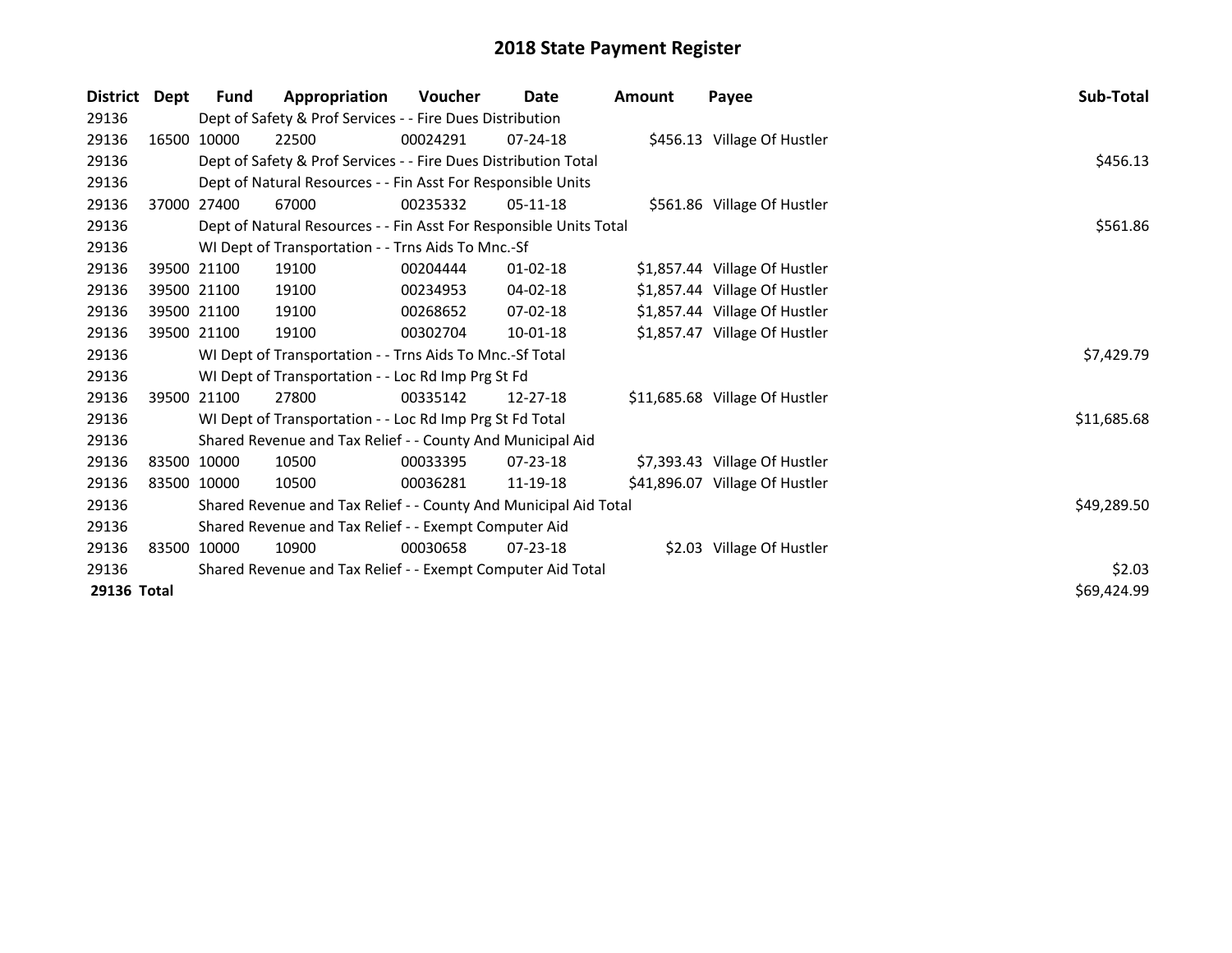| District Dept |             | <b>Fund</b> | Appropriation                                                        | Voucher  | Date           | <b>Amount</b> | Payee                                  | Sub-Total    |
|---------------|-------------|-------------|----------------------------------------------------------------------|----------|----------------|---------------|----------------------------------------|--------------|
| 29146         |             |             | Dept of Safety & Prof Services - - Fire Dues Distribution            |          |                |               |                                        |              |
| 29146         | 16500 10000 |             | 22500                                                                | 00024292 | $07 - 24 - 18$ |               | \$1,074.20 Village Of Lyndon Station   |              |
| 29146         |             |             | Dept of Safety & Prof Services - - Fire Dues Distribution Total      |          |                |               |                                        | \$1,074.20   |
| 29146         |             |             | Dept of Natural Resources - - Resaids - Cnty Forst, Cl & Mfl         |          |                |               |                                        |              |
| 29146         | 37000 21200 |             | 57100                                                                | 00247618 | 06-28-18       |               | \$18.20 Village Of Lyndon Station      |              |
| 29146         |             |             | Dept of Natural Resources - - Resaids - Cnty Forst, Cl & Mfl Total   |          |                |               |                                        | \$18.20      |
| 29146         |             |             | Dept of Natural Resources - - Fin Asst For Responsible Units         |          |                |               |                                        |              |
| 29146         |             | 37000 27400 | 67000                                                                | 00235943 | 05-11-18       |               | \$2,338.80 Village Of Lyndon Station   |              |
| 29146         |             |             | Dept of Natural Resources - - Fin Asst For Responsible Units Total   |          |                |               |                                        | \$2,338.80   |
| 29146         |             |             | WI Dept of Transportation - - Hwy Sfty Loc Aid Ffd                   |          |                |               |                                        |              |
| 29146         |             | 39500 21100 | 18500                                                                | 00264998 | 06-25-18       |               | \$4,415.87 Village Of Lyndon Station   |              |
| 29146         |             |             | WI Dept of Transportation - - Hwy Sfty Loc Aid Ffd Total             |          |                |               |                                        | \$4,415.87   |
| 29146         |             |             | WI Dept of Transportation - - Trns Aids To Mnc.-Sf                   |          |                |               |                                        |              |
| 29146         |             | 39500 21100 | 19100                                                                | 00204445 | $01-02-18$     |               | \$3,894.07 Village Of Lyndon Station   |              |
| 29146         |             | 39500 21100 | 19100                                                                | 00234954 | 04-02-18       |               | \$3,894.07 Village Of Lyndon Station   |              |
| 29146         |             | 39500 21100 | 19100                                                                | 00268653 | 07-02-18       |               | \$3,894.07 Village Of Lyndon Station   |              |
| 29146         |             | 39500 21100 | 19100                                                                | 00302705 | 10-01-18       |               | \$3,894.07 Village Of Lyndon Station   |              |
| 29146         |             |             | WI Dept of Transportation - - Trns Aids To Mnc.-Sf Total             |          |                |               |                                        | \$15,576.28  |
| 29146         |             |             | Department of Justice - - Law Enforcement Train, Local               |          |                |               |                                        |              |
| 29146         |             | 45500 10000 | 23100                                                                | 00053278 | 10-18-18       |               | \$160.00 Village Of Lyndon Station     |              |
| 29146         |             |             | Department of Justice - - Law Enforcement Train, Local Total         |          |                |               |                                        | \$160.00     |
| 29146         |             |             | Department of Administration - - Hv Trans Ln Annual Impact Fee       |          |                |               |                                        |              |
| 29146         |             | 50500 10000 | 17400                                                                | 00078629 | 05-01-18       |               | \$14,476.00 Village Of Lyndon Station  |              |
| 29146         |             |             | Department of Administration - - Hv Trans Ln Annual Impact Fee Total |          |                |               |                                        | \$14,476.00  |
| 29146         |             |             | Shared Revenue and Tax Relief - - County And Municipal Aid           |          |                |               |                                        |              |
| 29146         |             | 83500 10000 | 10500                                                                | 00033396 | 07-23-18       |               | \$19,870.72 Village Of Lyndon Station  |              |
| 29146         |             | 83500 10000 | 10500                                                                | 00036282 | 11-19-18       |               | \$113,552.68 Village Of Lyndon Station |              |
| 29146         |             |             | Shared Revenue and Tax Relief - - County And Municipal Aid Total     |          |                |               |                                        | \$133,423.40 |
| 29146         |             |             | Shared Revenue and Tax Relief - - Exempt Computer Aid                |          |                |               |                                        |              |
| 29146         |             | 83500 10000 | 10900                                                                | 00030659 | 07-23-18       |               | \$105.53 Village Of Lyndon Station     |              |
| 29146         |             |             | Shared Revenue and Tax Relief - - Exempt Computer Aid Total          |          |                |               |                                        | \$105.53     |
| 29146         |             |             | Shared Revenue and Tax Relief - - Utility Aid                        |          |                |               |                                        |              |
| 29146         |             | 83500 10000 | 11000                                                                | 00036282 | 11-19-18       |               | \$190.19 Village Of Lyndon Station     |              |
| 29146         |             |             | Shared Revenue and Tax Relief - - Utility Aid Total                  | \$190.19 |                |               |                                        |              |
| 29146         |             |             | Shared Revenue and Tax Relief - - Lottery & Gaming Credit            |          |                |               |                                        |              |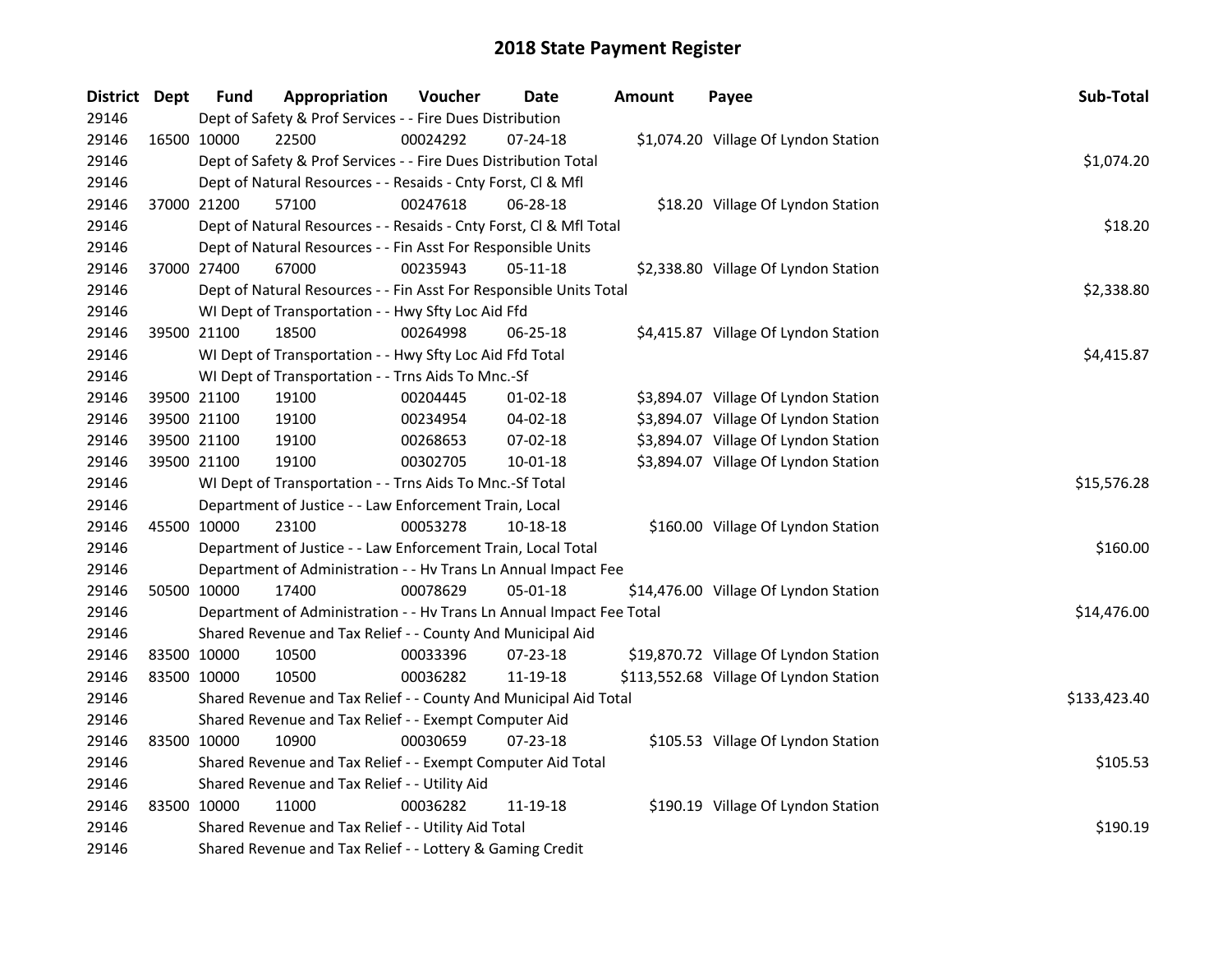| District Dept |             | Fund | Appropriation                                                   | <b>Voucher</b> | Date     | Amount | <b>Pavee</b>                         | Sub-Total    |
|---------------|-------------|------|-----------------------------------------------------------------|----------------|----------|--------|--------------------------------------|--------------|
| 29146         | 83500 52100 |      | 36300                                                           | 00027435       | 03-26-18 |        | \$1,814.56 Village Of Lyndon Station |              |
| 29146         |             |      | Shared Revenue and Tax Relief - - Lottery & Gaming Credit Total |                |          |        |                                      | \$1.814.56   |
| 29146 Total   |             |      |                                                                 |                |          |        |                                      | \$173.593.03 |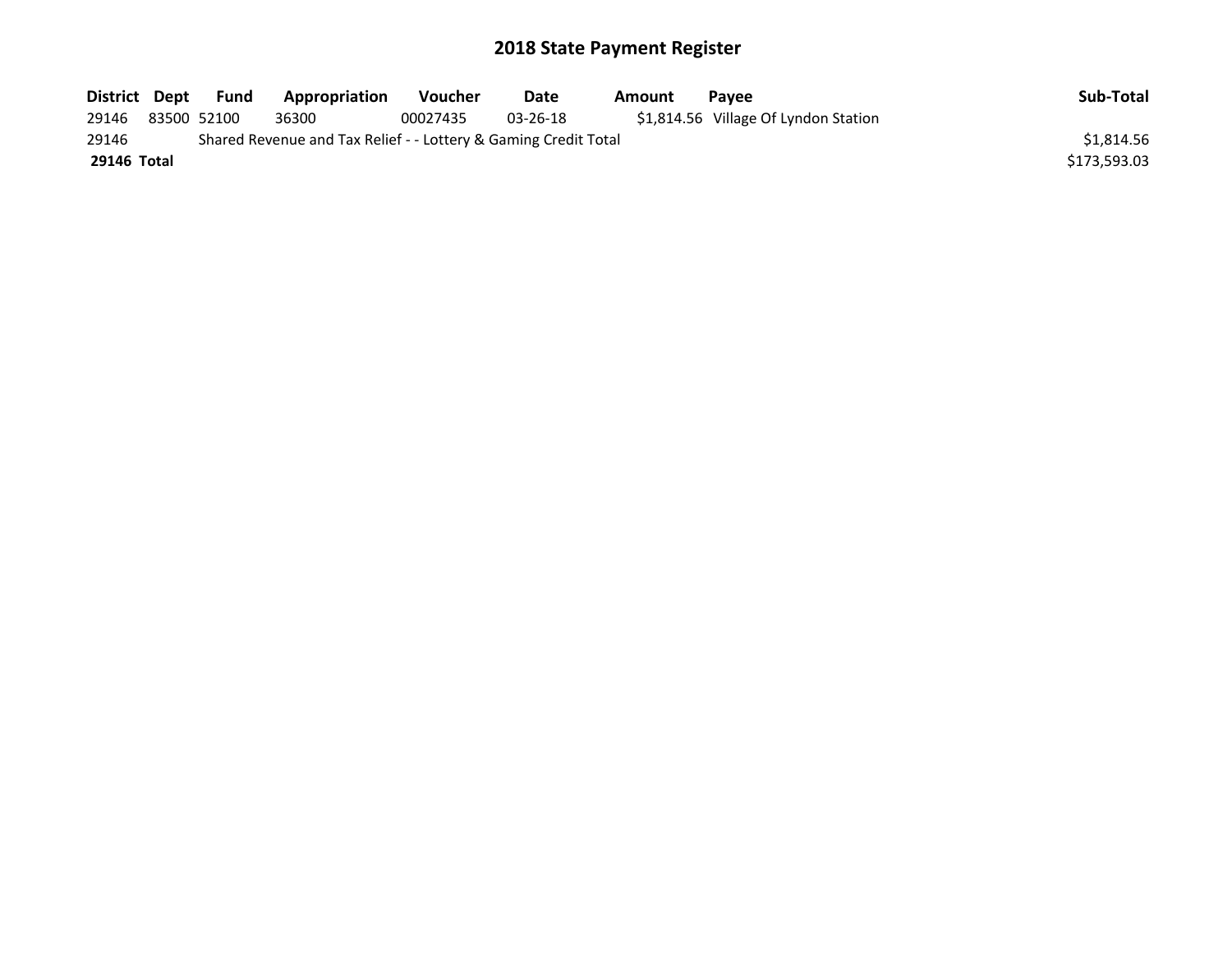| District Dept |             | <b>Fund</b> | Appropriation                                                                                                      | Voucher  | Date           | <b>Amount</b> | Payee                          | Sub-Total   |  |  |  |  |
|---------------|-------------|-------------|--------------------------------------------------------------------------------------------------------------------|----------|----------------|---------------|--------------------------------|-------------|--|--|--|--|
| 29161         |             |             | Dept of Safety & Prof Services - - Fire Dues Distribution                                                          |          |                |               |                                |             |  |  |  |  |
| 29161         |             | 16500 10000 | 22500                                                                                                              | 00024293 | 07-25-18       |               | \$1,887.54 Village Of Necedah  |             |  |  |  |  |
| 29161         |             |             | Dept of Safety & Prof Services - - Fire Dues Distribution Total                                                    |          |                |               |                                | \$1,887.54  |  |  |  |  |
| 29161         |             |             | Dept of Natural Resources - - Gen Program Ops-State Funds-Fr                                                       |          |                |               |                                |             |  |  |  |  |
| 29161         |             | 37000 21200 | 16600                                                                                                              | 00210018 | $01 - 26 - 18$ |               | \$550.38 Village Of Necedah    |             |  |  |  |  |
| 29161         | 37000 21200 |             | 16600                                                                                                              | 00210025 | $01 - 26 - 18$ |               | \$441.35 Village Of Necedah    |             |  |  |  |  |
| 29161         |             |             | Dept of Natural Resources - - Gen Program Ops-State Funds-Fr Total                                                 |          |                |               |                                | \$991.73    |  |  |  |  |
| 29161         |             |             | Dept of Natural Resources - - General Program Operations --                                                        |          |                |               |                                |             |  |  |  |  |
| 29161         |             | 37000 21200 | 25400                                                                                                              | 00225398 | 04-09-18       |               | \$581.18 Village Of Necedah    |             |  |  |  |  |
| 29161         |             | 37000 21200 | 25400                                                                                                              | 00225403 | 04-09-18       |               | \$566.89 Village Of Necedah    |             |  |  |  |  |
| 29161         |             | 37000 21200 | 25400                                                                                                              | 00251798 | $07-12-18$     |               | \$554.27 Village Of Necedah    |             |  |  |  |  |
| 29161         |             | 37000 21200 | 25400                                                                                                              | 00251810 | $07-12-18$     |               | \$568.51 Village Of Necedah    |             |  |  |  |  |
| 29161         |             | 37000 21200 | 25400                                                                                                              | 00253519 | 08-02-18       |               | \$56.99 Village Of Necedah     |             |  |  |  |  |
| 29161         | 37000 21200 |             | 25400                                                                                                              | 00270704 | 10-04-18       |               | \$552.97 Village Of Necedah    |             |  |  |  |  |
| 29161         |             | 37000 21200 | 25400                                                                                                              | 00270710 | 10-04-18       |               | \$554.27 Village Of Necedah    |             |  |  |  |  |
| 29161         |             |             | Dept of Natural Resources - - General Program Operations -- Total                                                  |          |                |               |                                | \$3,435.08  |  |  |  |  |
| 29161         |             |             | Dept of Natural Resources - - Gpo--State Funds                                                                     |          |                |               |                                |             |  |  |  |  |
| 29161         |             | 37000 21200 | 36100                                                                                                              | 00210025 | $01 - 26 - 18$ |               | \$110.33 Village Of Necedah    |             |  |  |  |  |
| 29161         |             |             | Dept of Natural Resources - - Gpo--State Funds Total                                                               |          |                |               |                                | \$110.33    |  |  |  |  |
| 29161         |             |             | Dept of Natural Resources - - Aids In Lieu Of Taxes - Sum S                                                        |          |                |               |                                |             |  |  |  |  |
| 29161         |             | 37000 21200 | 57900                                                                                                              | 00228916 | $04 - 20 - 18$ |               | \$3.41 Village Of Necedah      |             |  |  |  |  |
| 29161         |             |             | Dept of Natural Resources - - Aids In Lieu Of Taxes - Sum S Total                                                  |          |                |               |                                | \$3.41      |  |  |  |  |
| 29161         |             |             | Dept of Natural Resources - - Fin Asst For Responsible Units                                                       |          |                |               |                                |             |  |  |  |  |
| 29161         |             | 37000 27400 | 67000                                                                                                              | 00235204 | 05-11-18       |               | \$1,823.47 Village Of Necedah  |             |  |  |  |  |
| 29161         |             |             | Dept of Natural Resources - - Fin Asst For Responsible Units Total                                                 |          |                |               |                                | \$1,823.47  |  |  |  |  |
| 29161         |             |             | Dept of Natural Resources - - Dnr-Dam Safety Projects                                                              |          |                |               |                                |             |  |  |  |  |
| 29161         |             | 37000 36300 | <b>TX100</b>                                                                                                       | 00214837 | $02 - 20 - 18$ |               | \$6,010.70 Village Of Necedah  |             |  |  |  |  |
| 29161         |             |             | Dept of Natural Resources - - Dnr-Dam Safety Projects Total                                                        |          |                |               |                                | \$6,010.70  |  |  |  |  |
| 29161         |             |             | WI Dept of Transportation - - Trns Aids To Mnc.-Sf                                                                 |          |                |               |                                |             |  |  |  |  |
| 29161         |             | 39500 21100 | 19100                                                                                                              | 00204446 | $01 - 02 - 18$ |               | \$13,046.35 Village Of Necedah |             |  |  |  |  |
| 29161         | 39500 21100 |             | 19100                                                                                                              | 00234955 | 04-02-18       |               | \$13,046.35 Village Of Necedah |             |  |  |  |  |
| 29161         | 39500 21100 |             | 19100                                                                                                              | 00268654 | 07-02-18       |               | \$13,046.35 Village Of Necedah |             |  |  |  |  |
| 29161         |             | 39500 21100 | 19100                                                                                                              | 00302706 | 10-01-18       |               | \$13,046.38 Village Of Necedah |             |  |  |  |  |
| 29161         |             |             |                                                                                                                    |          |                |               |                                | \$52,185.43 |  |  |  |  |
| 29161         |             |             | WI Dept of Transportation - - Trns Aids To Mnc.-Sf Total<br>Department of Justice - - Law Enforcement Train, Local |          |                |               |                                |             |  |  |  |  |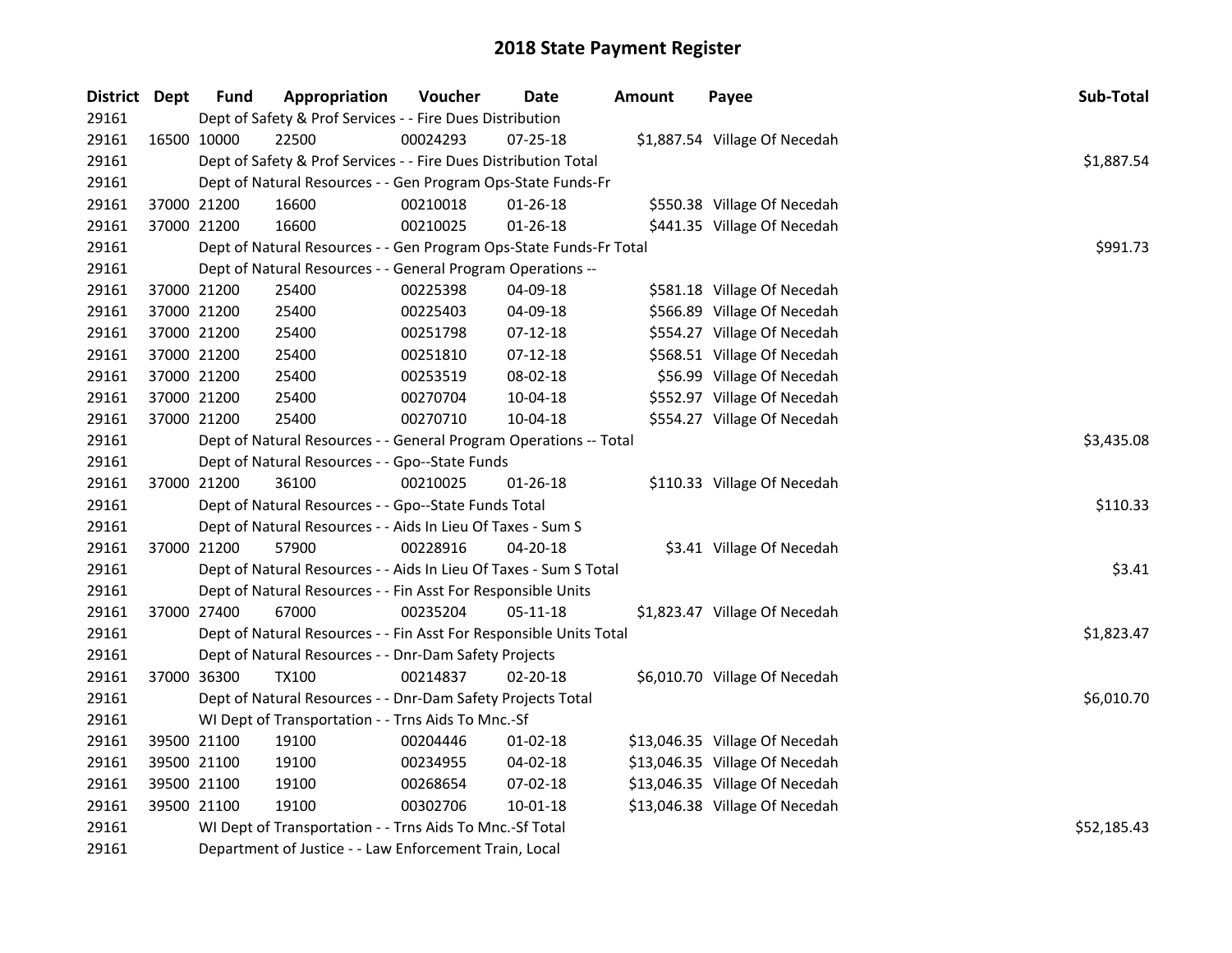| District Dept |             | <b>Fund</b> | Appropriation                                                          | Voucher  | Date           | Amount | Payee                           | Sub-Total    |
|---------------|-------------|-------------|------------------------------------------------------------------------|----------|----------------|--------|---------------------------------|--------------|
| 29161         | 45500 10000 |             | 23100                                                                  | 00053571 | 10-18-18       |        | \$160.00 Village Of Necedah     |              |
| 29161         |             |             | Department of Justice - - Law Enforcement Train, Local Total           |          |                |        |                                 | \$160.00     |
| 29161         |             |             | Department of Military Affairs - - Disaster Recovery Aid               |          |                |        |                                 |              |
| 29161         | 46500 10000 |             | 30500                                                                  | 00040324 | 03-16-18       |        | \$512.50 Village Of Necedah     |              |
| 29161         | 46500 10000 |             | 30500                                                                  | 00044883 | 06-15-18       |        | \$599.60 Village Of Necedah     |              |
| 29161         |             |             | Department of Military Affairs - - Disaster Recovery Aid Total         |          |                |        |                                 | \$1,112.10   |
| 29161         |             |             | Department of Military Affairs - - Federal Aid, Local Assistance       |          |                |        |                                 |              |
| 29161         | 46500 10000 |             | 34200                                                                  | 00040324 | 03-16-18       |        | \$6,672.60 Village Of Necedah   |              |
| 29161         |             |             | Department of Military Affairs - - Federal Aid, Local Assistance Total |          |                |        |                                 | \$6,672.60   |
| 29161         |             |             | Department of Administration - - Federal Aid, Local Assistance         |          |                |        |                                 |              |
| 29161         | 50500 10000 |             | 74300                                                                  | 00090146 | $10-17-18$     |        | \$410,000.00 Village Of Necedah |              |
| 29161         |             |             | Department of Administration - - Federal Aid, Local Assistance Total   |          |                |        |                                 | \$410,000.00 |
| 29161         |             |             | Department of Revenue - - Payments For Municipal Svcs                  |          |                |        |                                 |              |
| 29161         | 56600 10000 |             | 50100                                                                  | 00026805 | $01 - 31 - 18$ |        | \$384.78 Village Of Necedah     |              |
| 29161         |             |             | Department of Revenue - - Payments For Municipal Svcs Total            |          |                |        |                                 | \$384.78     |
| 29161         |             |             | Shared Revenue and Tax Relief - - Expenditure Restraint Program        |          |                |        |                                 |              |
| 29161         | 83500 10000 |             | 10100                                                                  | 00033397 | 07-23-18       |        | \$21,761.40 Village Of Necedah  |              |
| 29161         | 83500 10000 |             | 10100                                                                  | 00036283 | 11-19-18       |        | \$0.06 Village Of Necedah       |              |
| 29161         |             |             | Shared Revenue and Tax Relief - - Expenditure Restraint Program Total  |          |                |        |                                 | \$21,761.46  |
| 29161         |             |             | Shared Revenue and Tax Relief - - County And Municipal Aid             |          |                |        |                                 |              |
| 29161         | 83500 10000 |             | 10500                                                                  | 00033397 | 07-23-18       |        | \$31,179.44 Village Of Necedah  |              |
| 29161         | 83500 10000 |             | 10500                                                                  | 00036283 | 11-19-18       |        | \$176,683.48 Village Of Necedah |              |
| 29161         |             |             | Shared Revenue and Tax Relief - - County And Municipal Aid Total       |          |                |        |                                 | \$207,862.92 |
| 29161         |             |             | Shared Revenue and Tax Relief - - Exempt Computer Aid                  |          |                |        |                                 |              |
| 29161         | 83500 10000 |             | 10900                                                                  | 00030660 | 07-23-18       |        | \$245.56 Village Of Necedah     |              |
| 29161         | 83500 10000 |             | 10900                                                                  | 00032363 | 07-23-18       |        | \$1,171.75 Village Of Necedah   |              |
| 29161         |             |             | Shared Revenue and Tax Relief - - Exempt Computer Aid Total            |          |                |        |                                 | \$1,417.31   |
| 29161         |             |             | Shared Revenue and Tax Relief - - Utility Aid                          |          |                |        |                                 |              |
| 29161         | 83500 10000 |             | 11000                                                                  | 00033397 | 07-23-18       |        | \$115.11 Village Of Necedah     |              |
| 29161         | 83500 10000 |             | 11000                                                                  | 00036283 | 11-19-18       |        | \$658.04 Village Of Necedah     |              |
| 29161         |             |             | Shared Revenue and Tax Relief - - Utility Aid Total                    |          |                |        |                                 | \$773.15     |
| 29161         |             |             | Shared Revenue and Tax Relief - - Lottery & Gaming Credit              |          |                |        |                                 |              |
| 29161         | 83500 52100 |             | 36300                                                                  | 00027436 | 03-26-18       |        | \$322.70 Village Of Necedah     |              |
| 29161         |             |             | Shared Revenue and Tax Relief - - Lottery & Gaming Credit Total        |          |                |        |                                 | \$322.70     |
| 29161 Total   |             |             |                                                                        |          |                |        |                                 | \$716,914.71 |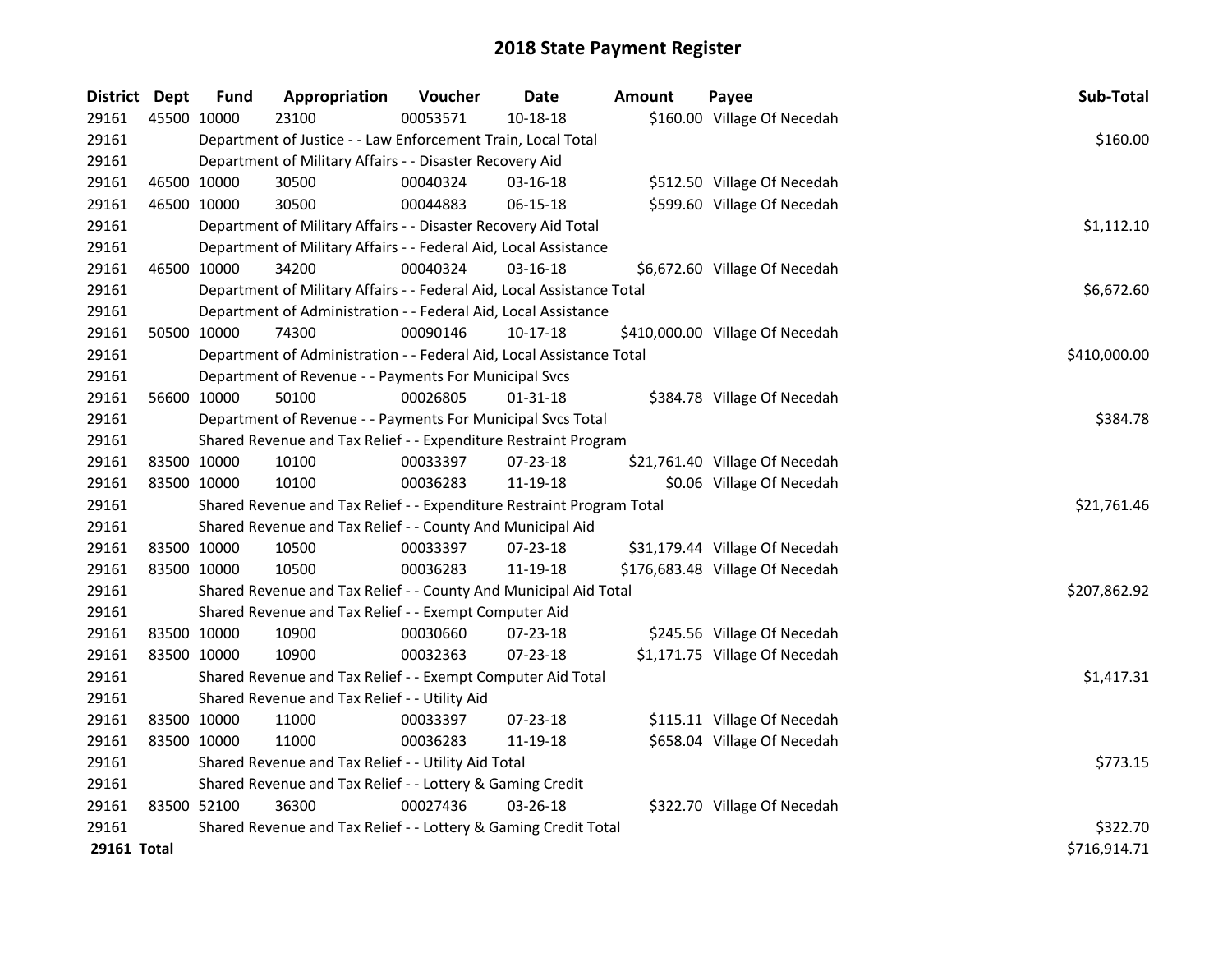| District Dept |             | <b>Fund</b> | Appropriation                                                      | Voucher  | Date           | <b>Amount</b> | Payee                                | Sub-Total   |
|---------------|-------------|-------------|--------------------------------------------------------------------|----------|----------------|---------------|--------------------------------------|-------------|
| 29186         |             |             | Dept of Safety & Prof Services - - Fire Dues Distribution          |          |                |               |                                      |             |
| 29186         |             | 16500 10000 | 22500                                                              | 00024294 | $07 - 24 - 18$ |               | \$507.05 Union Center, Village Of    |             |
| 29186         |             |             | Dept of Safety & Prof Services - - Fire Dues Distribution Total    |          |                |               |                                      | \$507.05    |
| 29186         |             |             | Dept of Natural Resources - - Aids In Lieu Of Taxes - Gener        |          |                |               |                                      |             |
| 29186         | 37000 10000 |             | 50300                                                              | 00211930 | 02-02-18       |               | \$37.08 Union Center, Village Of     |             |
| 29186         | 37000 10000 |             | 50300                                                              | 00230531 | 04-20-18       |               | \$181.59 Union Center, Village Of    |             |
| 29186         |             |             | Dept of Natural Resources - - Aids In Lieu Of Taxes - Gener Total  |          |                |               |                                      | \$218.67    |
| 29186         |             |             | Dept of Natural Resources - - Gen Program Ops-State Funds          |          |                |               |                                      |             |
| 29186         | 37000 21200 |             | 16100                                                              | 00245213 | 06-26-18       |               | \$100.66 Union Center, Village Of    |             |
| 29186         | 37000 21200 |             | 16100                                                              | 00251948 | 07-12-18       |               | \$128.97 Union Center, Village Of    |             |
| 29186         | 37000 21200 |             | 16100                                                              | 00261457 | 08-21-18       |               | \$101.31 Union Center, Village Of    |             |
| 29186         | 37000 21200 |             | 16100                                                              | 00265519 | 09-11-18       |               | \$107.16 Union Center, Village Of    |             |
| 29186         | 37000 21200 |             | 16100                                                              | 00271241 | 10-09-18       |               | \$96.76 Union Center, Village Of     |             |
| 29186         | 37000 21200 |             | 16100                                                              | 00276940 | 11-01-18       |               | \$94.16 Union Center, Village Of     |             |
| 29186         |             |             | Dept of Natural Resources - - Gen Program Ops-State Funds Total    |          |                |               |                                      | \$629.02    |
| 29186         |             |             | Dept of Natural Resources - - Fin Asst For Responsible Units       |          |                |               |                                      |             |
| 29186         | 37000 27400 |             | 67000                                                              | 00235213 | $05 - 11 - 18$ |               | \$267.06 Union Center, Village Of    |             |
| 29186         |             |             | Dept of Natural Resources - - Fin Asst For Responsible Units Total |          |                |               |                                      | \$267.06    |
| 29186         |             |             | WI Dept of Transportation - - Hwy Sfty Loc Aid Ffd                 |          |                |               |                                      |             |
| 29186         | 39500 21100 |             | 18500                                                              | 00239973 | 04-20-18       |               | \$1,000.00 Union Center, Village Of  |             |
| 29186         |             |             | WI Dept of Transportation - - Hwy Sfty Loc Aid Ffd Total           |          |                |               |                                      | \$1,000.00  |
| 29186         |             |             | WI Dept of Transportation - - Trns Aids To Mnc.-Sf                 |          |                |               |                                      |             |
| 29186         | 39500 21100 |             | 19100                                                              | 00204447 | 01-02-18       |               | \$3,034.46 Union Center, Village Of  |             |
| 29186         | 39500 21100 |             | 19100                                                              | 00234956 | 04-02-18       |               | \$3,034.46 Union Center, Village Of  |             |
| 29186         | 39500 21100 |             | 19100                                                              | 00268655 | 07-02-18       |               | \$3,034.46 Union Center, Village Of  |             |
| 29186         | 39500 21100 |             | 19100                                                              | 00302707 | 10-01-18       |               | \$3,034.48 Union Center, Village Of  |             |
| 29186         |             |             | WI Dept of Transportation - - Trns Aids To Mnc.-Sf Total           |          |                |               |                                      | \$12,137.86 |
| 29186         |             |             | Department of Justice - - Law Enforcement Train, Local             |          |                |               |                                      |             |
| 29186         | 45500 10000 |             | 23100                                                              | 00053779 | 10-25-18       |               | \$160.00 Union Center, Village Of    |             |
| 29186         |             |             | Department of Justice - - Law Enforcement Train, Local Total       |          |                |               |                                      | \$160.00    |
| 29186         |             |             | Department of Military Affairs - - Disaster Recovery Aid           |          |                |               |                                      |             |
| 29186         |             | 46500 10000 | 30500                                                              | 00040326 | 03-16-18       |               | \$1,729.45 Union Center, Village Of  |             |
| 29186         |             |             | Department of Military Affairs - - Disaster Recovery Aid Total     |          |                |               |                                      | \$1,729.45  |
| 29186         |             |             | Department of Military Affairs - - Federal Aid, Local Assistance   |          |                |               |                                      |             |
| 29186         | 46500 10000 |             | 34200                                                              | 00040326 | 03-16-18       |               | \$10,376.69 Union Center, Village Of |             |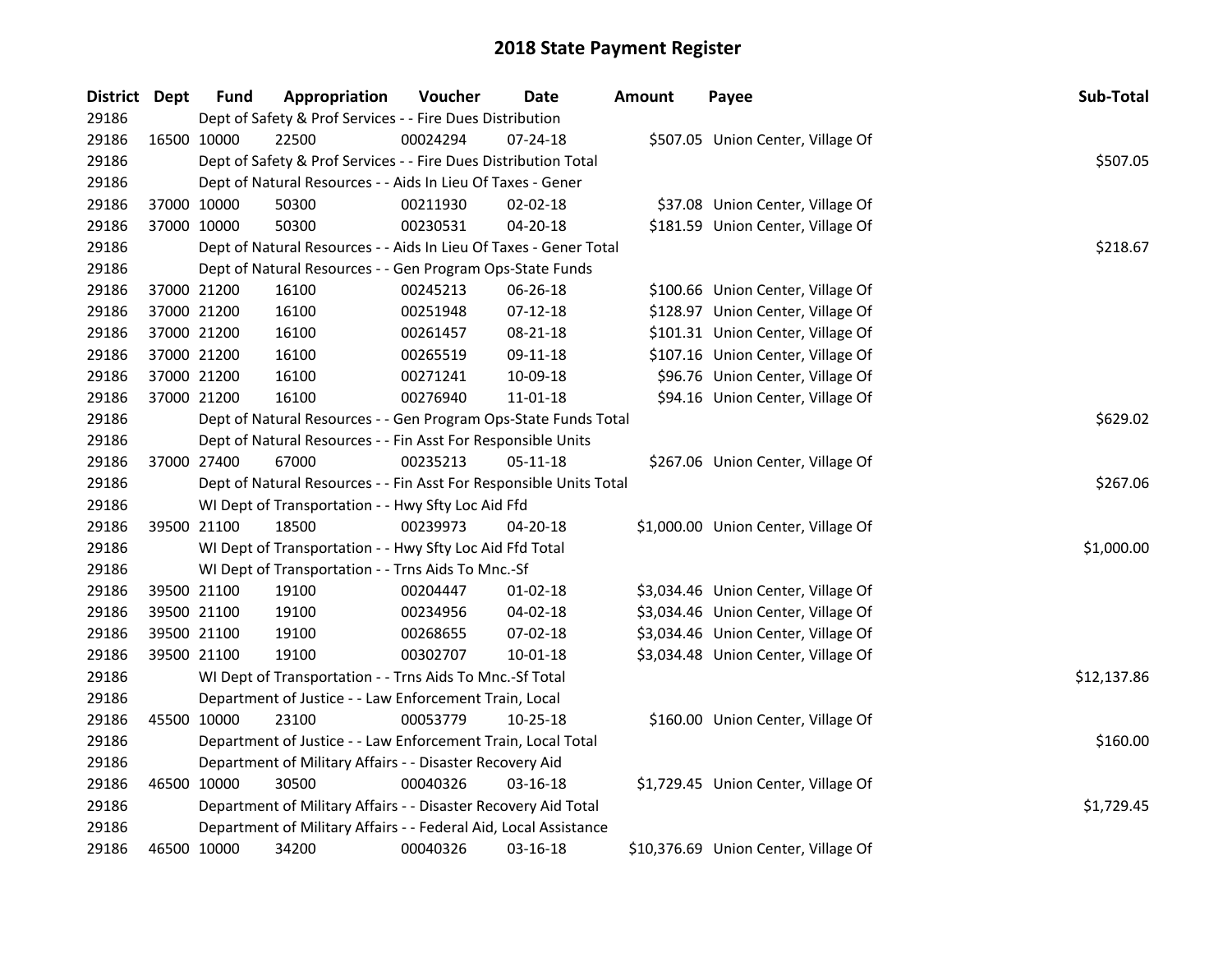| <b>District</b> | Dept | <b>Fund</b>                                                     | Appropriation                                                          | Voucher  | Date           | <b>Amount</b> | Payee                                | Sub-Total   |
|-----------------|------|-----------------------------------------------------------------|------------------------------------------------------------------------|----------|----------------|---------------|--------------------------------------|-------------|
| 29186           |      |                                                                 | Department of Military Affairs - - Federal Aid, Local Assistance Total |          |                |               |                                      | \$10,376.69 |
| 29186           |      |                                                                 | Department of Military Affairs - - Major Disaster Assist; Pif          |          |                |               |                                      |             |
| 29186           |      | 46500 27200                                                     | 36500                                                                  | 00048902 | $09-12-18$     |               | \$3,575.24 Union Center, Village Of  |             |
| 29186           |      |                                                                 | Department of Military Affairs - - Major Disaster Assist; Pif Total    |          |                |               |                                      | \$3,575.24  |
| 29186           |      |                                                                 | Department of Revenue - - Payments For Municipal Svcs                  |          |                |               |                                      |             |
| 29186           |      | 56600 10000                                                     | 50100                                                                  | 00026806 | $01 - 31 - 18$ |               | \$87.19 Union Center, Village Of     |             |
| 29186           |      |                                                                 | Department of Revenue - - Payments For Municipal Svcs Total            |          |                |               |                                      | \$87.19     |
| 29186           |      |                                                                 | Shared Revenue and Tax Relief - - Expenditure Restraint Program        |          |                |               |                                      |             |
| 29186           |      | 83500 10000                                                     | 10100                                                                  | 00033398 | $07 - 23 - 18$ |               | \$1,196.58 Union Center, Village Of  |             |
| 29186           |      | 83500 10000                                                     | 10100                                                                  | 00036284 | 11-19-18       |               | \$0.01 Union Center, Village Of      |             |
| 29186           |      |                                                                 | Shared Revenue and Tax Relief - - Expenditure Restraint Program Total  |          |                |               |                                      | \$1,196.59  |
| 29186           |      |                                                                 | Shared Revenue and Tax Relief - - County And Municipal Aid             |          |                |               |                                      |             |
| 29186           |      | 83500 10000                                                     | 10500                                                                  | 00033398 | $07 - 23 - 18$ |               | \$9,493.04 Union Center, Village Of  |             |
| 29186           |      | 83500 10000                                                     | 10500                                                                  | 00036284 | 11-19-18       |               | \$53,793.90 Union Center, Village Of |             |
| 29186           |      |                                                                 | Shared Revenue and Tax Relief - - County And Municipal Aid Total       |          |                |               |                                      | \$63,286.94 |
| 29186           |      |                                                                 | Shared Revenue and Tax Relief - - Exempt Computer Aid                  |          |                |               |                                      |             |
| 29186           |      | 83500 10000                                                     | 10900                                                                  | 00030661 | $07 - 23 - 18$ |               | \$94.37 Union Center, Village Of     |             |
| 29186           |      |                                                                 | Shared Revenue and Tax Relief - - Exempt Computer Aid Total            |          |                |               |                                      | \$94.37     |
| 29186           |      |                                                                 | Shared Revenue and Tax Relief - - Utility Aid                          |          |                |               |                                      |             |
| 29186           |      | 83500 10000                                                     | 11000                                                                  | 00033398 | $07 - 23 - 18$ |               | \$80.72 Union Center, Village Of     |             |
| 29186           |      | 83500 10000                                                     | 11000                                                                  | 00036284 | 11-19-18       |               | \$464.01 Union Center, Village Of    |             |
| 29186           |      | \$544.73<br>Shared Revenue and Tax Relief - - Utility Aid Total |                                                                        |          |                |               |                                      |             |
| 29186 Total     |      |                                                                 |                                                                        |          |                |               |                                      | \$95,810.86 |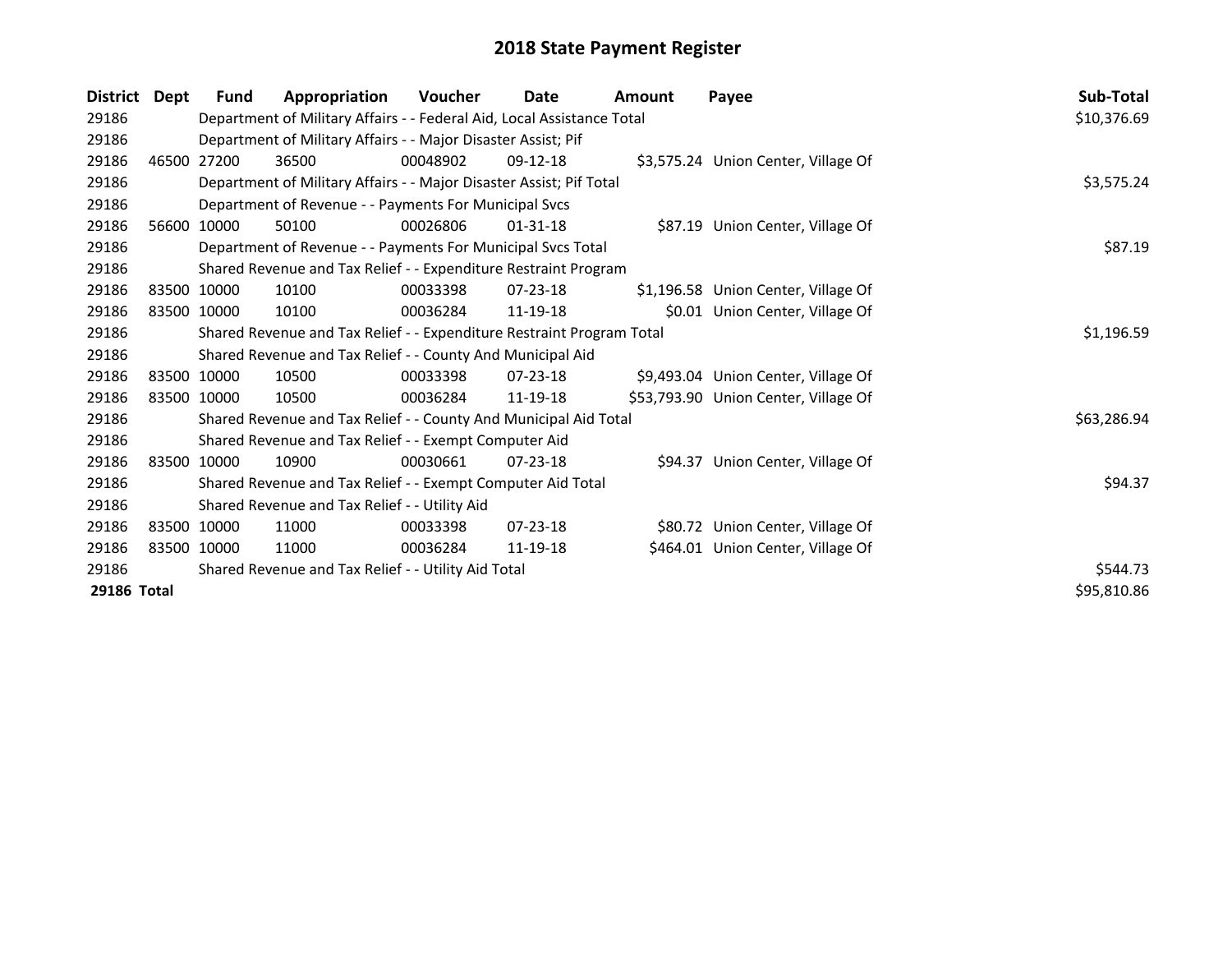| District Dept | <b>Fund</b>                                        | Appropriation                                                      | Voucher  | <b>Date</b>    | <b>Amount</b> | Payee                         | Sub-Total   |  |  |  |  |
|---------------|----------------------------------------------------|--------------------------------------------------------------------|----------|----------------|---------------|-------------------------------|-------------|--|--|--|--|
| 29191         |                                                    | Dept of Safety & Prof Services - - Fire Dues Distribution          |          |                |               |                               |             |  |  |  |  |
| 29191         | 16500 10000                                        | 22500                                                              | 00024295 | $07 - 24 - 18$ |               | \$1,078.11 Village Of Wonewoc |             |  |  |  |  |
| 29191         |                                                    | Dept of Safety & Prof Services - - Fire Dues Distribution Total    |          |                |               |                               | \$1,078.11  |  |  |  |  |
| 29191         |                                                    | Dept of Natural Resources - - Aids In Lieu Of Taxes - Gener        |          |                |               |                               |             |  |  |  |  |
| 29191         | 37000 10000                                        | 50300                                                              | 00211889 | 02-02-18       |               | \$444.85 Village Of Wonewoc   |             |  |  |  |  |
| 29191         | 37000 10000                                        | 50300                                                              | 00230372 | 04-20-18       |               | \$24.70 Village Of Wonewoc    |             |  |  |  |  |
| 29191         |                                                    | Dept of Natural Resources - - Aids In Lieu Of Taxes - Gener Total  |          |                |               |                               | \$469.55    |  |  |  |  |
| 29191         |                                                    | Dept of Natural Resources - - Gen Program Ops-State Funds          |          |                |               |                               |             |  |  |  |  |
| 29191         | 37000 21200                                        | 16100                                                              | 00207024 | $01 - 12 - 18$ |               | \$30.00 Village Of Wonewoc    |             |  |  |  |  |
| 29191         | 37000 21200                                        | 16100                                                              | 00213484 | 02-09-18       |               | \$39.79 Village Of Wonewoc    |             |  |  |  |  |
| 29191         | 37000 21200                                        | 16100                                                              | 00221617 | 03-20-18       |               | \$30.00 Village Of Wonewoc    |             |  |  |  |  |
| 29191         | 37000 21200                                        | 16100                                                              | 00226525 | $04 - 12 - 18$ |               | \$31.34 Village Of Wonewoc    |             |  |  |  |  |
| 29191         | 37000 21200                                        | 16100                                                              | 00234549 | 05-09-18       |               | \$30.00 Village Of Wonewoc    |             |  |  |  |  |
| 29191         | 37000 21200                                        | 16100                                                              | 00245117 | 06-22-18       |               | \$30.00 Village Of Wonewoc    |             |  |  |  |  |
| 29191         | 37000 21200                                        | 16100                                                              | 00251965 | $07-12-18$     |               | \$42.37 Village Of Wonewoc    |             |  |  |  |  |
| 29191         | 37000 21200                                        | 16100                                                              | 00251968 | $07 - 12 - 18$ |               | \$42.37 Village Of Wonewoc    |             |  |  |  |  |
| 29191         | 37000 21200                                        | 16100                                                              | 00260238 | 08-20-18       |               | \$15.97 Village Of Wonewoc    |             |  |  |  |  |
| 29191         | 37000 21200                                        | 16100                                                              | 00265255 | 09-07-18       |               | \$59.28 Village Of Wonewoc    |             |  |  |  |  |
| 29191         | 37000 21200                                        | 16100                                                              | 00271129 | 10-09-18       |               | \$37.80 Village Of Wonewoc    |             |  |  |  |  |
| 29191         | 37000 21200                                        | 16100                                                              | 00277608 | 11-08-18       |               | \$36.60 Village Of Wonewoc    |             |  |  |  |  |
| 29191         | 37000 21200                                        | 16100                                                              | 00283400 | 12-07-18       |               | \$30.00 Village Of Wonewoc    |             |  |  |  |  |
| 29191         |                                                    | Dept of Natural Resources - - Gen Program Ops-State Funds Total    |          |                |               |                               | \$455.52    |  |  |  |  |
| 29191         |                                                    | Dept of Natural Resources - - Fin Asst For Responsible Units       |          |                |               |                               |             |  |  |  |  |
| 29191         | 37000 27400                                        | 67000                                                              | 00235196 | $05 - 11 - 18$ |               | \$4,116.00 Village Of Wonewoc |             |  |  |  |  |
| 29191         |                                                    | Dept of Natural Resources - - Fin Asst For Responsible Units Total |          |                |               |                               | \$4,116.00  |  |  |  |  |
| 29191         |                                                    | WI Dept of Transportation - - Hwy Sfty Loc Aid Ffd                 |          |                |               |                               |             |  |  |  |  |
| 29191         | 39500 21100                                        | 18500                                                              | 00292408 | 09-10-18       |               | \$2,322.84 Village Of Wonewoc |             |  |  |  |  |
| 29191         |                                                    | WI Dept of Transportation - - Hwy Sfty Loc Aid Ffd Total           |          |                |               |                               | \$2,322.84  |  |  |  |  |
| 29191         | WI Dept of Transportation - - Trns Aids To Mnc.-Sf |                                                                    |          |                |               |                               |             |  |  |  |  |
| 29191         | 39500 21100                                        | 19100                                                              | 00204448 | $01 - 02 - 18$ |               | \$8,629.68 Village Of Wonewoc |             |  |  |  |  |
| 29191         | 39500 21100                                        | 19100                                                              | 00234957 | 04-02-18       |               | \$8,629.68 Village Of Wonewoc |             |  |  |  |  |
| 29191         | 39500 21100                                        | 19100                                                              | 00268656 | 07-02-18       |               | \$8,629.68 Village Of Wonewoc |             |  |  |  |  |
| 29191         | 39500 21100                                        | 19100                                                              | 00302708 | 10-01-18       |               | \$8,629.71 Village Of Wonewoc |             |  |  |  |  |
| 29191         |                                                    | WI Dept of Transportation - - Trns Aids To Mnc.-Sf Total           |          |                |               |                               | \$34,518.75 |  |  |  |  |
| 29191         |                                                    | Department of Justice - - Law Enforcement Train, Local             |          |                |               |                               |             |  |  |  |  |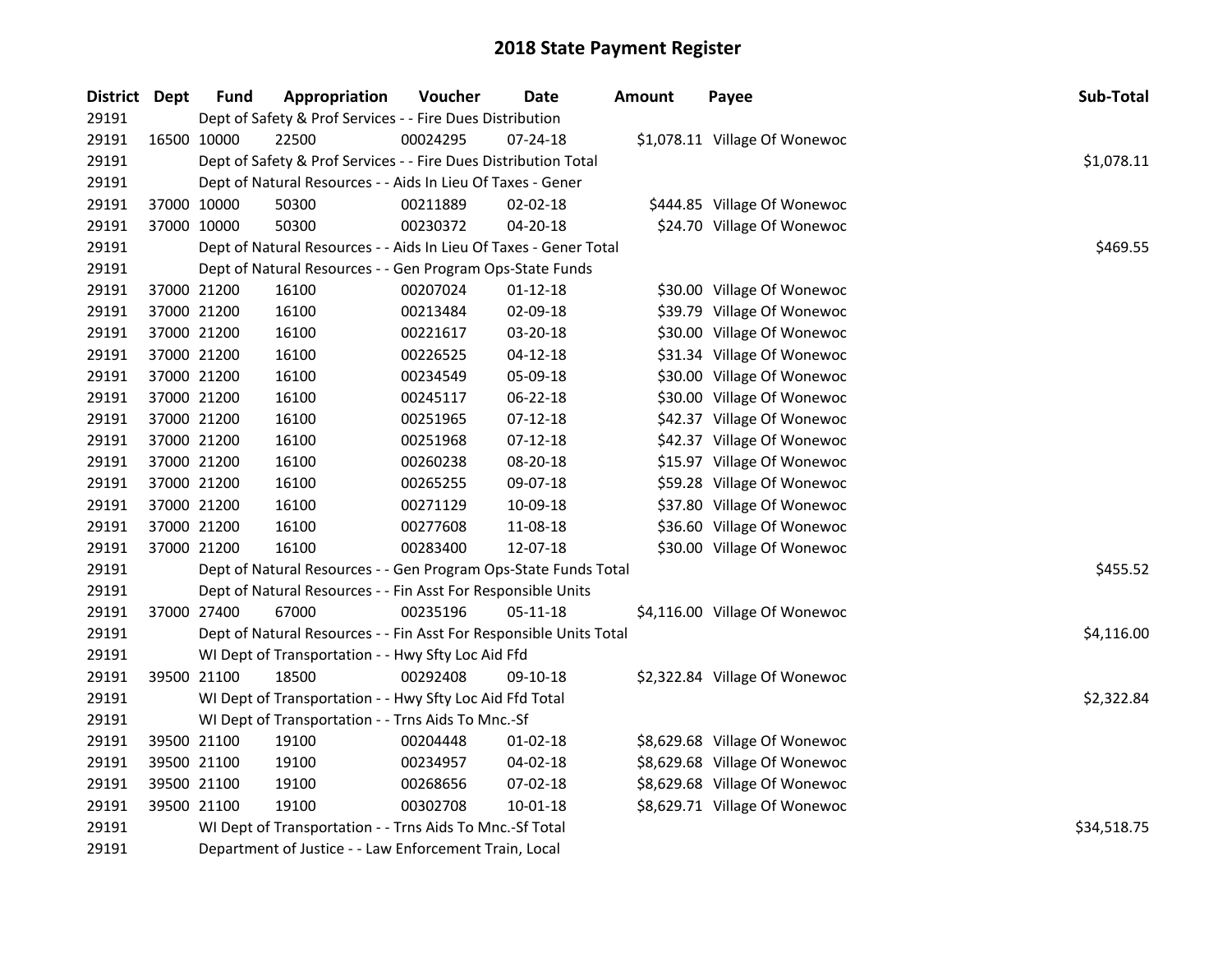| District Dept | <b>Fund</b> | Appropriation                                                         | Voucher  | Date           | <b>Amount</b> | Payee                           | Sub-Total    |  |  |
|---------------|-------------|-----------------------------------------------------------------------|----------|----------------|---------------|---------------------------------|--------------|--|--|
| 29191         | 45500 10000 | 23100                                                                 | 00053843 | 10-25-18       |               | \$320.00 Village Of Wonewoc     |              |  |  |
| 29191         |             | Department of Justice - - Law Enforcement Train, Local Total          |          |                |               |                                 | \$320.00     |  |  |
| 29191         |             | Department of Military Affairs - - Major Disaster Assist; Pif         |          |                |               |                                 |              |  |  |
| 29191         | 46500 27200 | 36500                                                                 | 00048727 | 09-11-18       |               | \$2,876.33 Village Of Wonewoc   |              |  |  |
| 29191         |             | Department of Military Affairs - - Major Disaster Assist; Pif Total   |          |                |               |                                 | \$2,876.33   |  |  |
| 29191         |             | Department of Administration - - Telecom Access; School Dist          |          |                |               |                                 |              |  |  |
| 29191         | 50500 25500 | 46600                                                                 | 00088598 | $09 - 26 - 18$ |               | \$302.00 Village Of Wonewoc     |              |  |  |
| 29191         |             | Department of Administration - - Telecom Access; School Dist Total    |          |                |               |                                 | \$302.00     |  |  |
| 29191         |             | Department of Revenue - - Payments For Municipal Svcs                 |          |                |               |                                 |              |  |  |
| 29191         | 56600 10000 | 50100                                                                 | 00026807 | $01 - 31 - 18$ |               | \$147.67 Village Of Wonewoc     |              |  |  |
| 29191         |             | Department of Revenue - - Payments For Municipal Svcs Total           |          |                |               |                                 | \$147.67     |  |  |
| 29191         |             | Shared Revenue and Tax Relief - - Expenditure Restraint Program       |          |                |               |                                 |              |  |  |
| 29191         | 83500 10000 | 10100                                                                 | 00033399 | 07-23-18       |               | \$6,650.36 Village Of Wonewoc   |              |  |  |
| 29191         | 83500 10000 | 10100                                                                 | 00036285 | 11-19-18       |               | \$0.07 Village Of Wonewoc       |              |  |  |
| 29191         |             | Shared Revenue and Tax Relief - - Expenditure Restraint Program Total |          |                |               |                                 | \$6,650.43   |  |  |
| 29191         |             | Shared Revenue and Tax Relief - - County And Municipal Aid            |          |                |               |                                 |              |  |  |
| 29191         | 83500 10000 | 10500                                                                 | 00033399 | $07 - 23 - 18$ |               | \$38,205.37 Village Of Wonewoc  |              |  |  |
| 29191         | 83500 10000 | 10500                                                                 | 00036285 | 11-19-18       |               | \$216,497.09 Village Of Wonewoc |              |  |  |
| 29191         |             | Shared Revenue and Tax Relief - - County And Municipal Aid Total      |          |                |               |                                 | \$254,702.46 |  |  |
| 29191         |             | Shared Revenue and Tax Relief - - Exempt Computer Aid                 |          |                |               |                                 |              |  |  |
| 29191         | 83500 10000 | 10900                                                                 | 00030662 | 07-23-18       |               | \$693.04 Village Of Wonewoc     |              |  |  |
| 29191         |             | Shared Revenue and Tax Relief - - Exempt Computer Aid Total           |          |                |               |                                 | \$693.04     |  |  |
| 29191         |             | Shared Revenue and Tax Relief - - Utility Aid                         |          |                |               |                                 |              |  |  |
| 29191         | 83500 10000 | 11000                                                                 | 00033399 | $07 - 23 - 18$ |               | \$108.85 Village Of Wonewoc     |              |  |  |
| 29191         | 83500 10000 | 11000                                                                 | 00036285 | 11-19-18       |               | \$608.70 Village Of Wonewoc     |              |  |  |
| 29191         |             | Shared Revenue and Tax Relief - - Utility Aid Total                   |          |                |               |                                 | \$717.55     |  |  |
| 29191         |             | Shared Revenue and Tax Relief - - Lottery & Gaming Credit             |          |                |               |                                 |              |  |  |
| 29191         | 83500 52100 | 36300                                                                 | 00027437 | 03-26-18       |               | \$1,799.76 Village Of Wonewoc   |              |  |  |
| 29191         |             | Shared Revenue and Tax Relief - - Lottery & Gaming Credit Total       |          |                |               |                                 | \$1,799.76   |  |  |
| 29191 Total   |             |                                                                       |          |                |               |                                 | \$311,170.01 |  |  |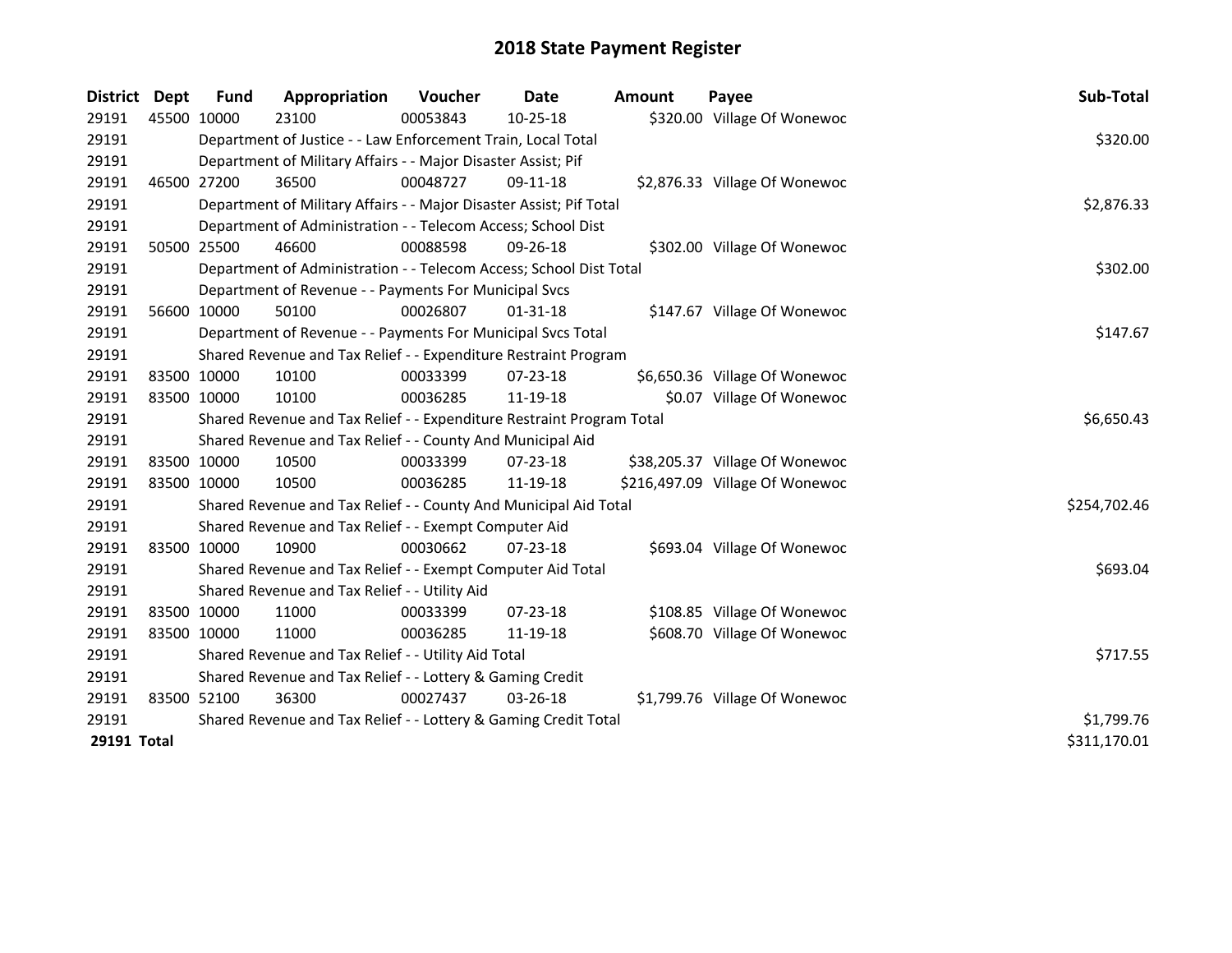| District Dept |             | <b>Fund</b>                                                     | Appropriation                                                      | Voucher  | <b>Date</b>    | <b>Amount</b> | Payee                     | Sub-Total   |  |  |
|---------------|-------------|-----------------------------------------------------------------|--------------------------------------------------------------------|----------|----------------|---------------|---------------------------|-------------|--|--|
| 29221         |             |                                                                 | Dept of Safety & Prof Services - - Fire Dues Distribution          |          |                |               |                           |             |  |  |
| 29221         | 16500 10000 |                                                                 | 22500                                                              | 00024296 | 07-26-18       |               | \$2,582.93 City Of Elroy  |             |  |  |
| 29221         |             |                                                                 | Dept of Safety & Prof Services - - Fire Dues Distribution Total    |          |                |               |                           | \$2,582.93  |  |  |
| 29221         |             |                                                                 | Dept of Natural Resources - - Aids In Lieu Of Taxes - Gener        |          |                |               |                           |             |  |  |
| 29221         | 37000 10000 |                                                                 | 50300                                                              | 00229790 | 04-20-18       |               | \$40.97 City Of Elroy     |             |  |  |
| 29221         |             |                                                                 | Dept of Natural Resources - - Aids In Lieu Of Taxes - Gener Total  |          |                |               |                           | \$40.97     |  |  |
| 29221         |             |                                                                 | Dept of Natural Resources - - Aids In Lieu Of Taxes - Sum S        |          |                |               |                           |             |  |  |
| 29221         |             | 37000 21200                                                     | 57900                                                              | 00229791 | $04 - 20 - 18$ |               | \$0.29 City Of Elroy      |             |  |  |
| 29221         |             |                                                                 | Dept of Natural Resources - - Aids In Lieu Of Taxes - Sum S Total  |          |                |               |                           | \$0.29      |  |  |
| 29221         |             |                                                                 | Dept of Natural Resources - - Fin Asst For Responsible Units       |          |                |               |                           |             |  |  |
| 29221         | 37000 27400 |                                                                 | 67000                                                              | 00235173 | 05-11-18       |               | \$10,374.93 City Of Elroy |             |  |  |
| 29221         |             |                                                                 | Dept of Natural Resources - - Fin Asst For Responsible Units Total |          |                |               |                           | \$10,374.93 |  |  |
| 29221         |             |                                                                 | Dept of Natural Resources - - Land Acquisition                     |          |                |               |                           |             |  |  |
| 29221         | 37000 36300 |                                                                 | TA100                                                              | 00286668 | 12-21-18       |               | \$7,160.00 City Of Elroy  |             |  |  |
| 29221         |             |                                                                 | Dept of Natural Resources - - Land Acquisition Total               |          |                |               |                           | \$7,160.00  |  |  |
| 29221         |             |                                                                 | WI Dept of Transportation - - Trns Aids To Mnc.-Sf                 |          |                |               |                           |             |  |  |
| 29221         |             | 39500 21100                                                     | 19100                                                              | 00204449 | 01-02-18       |               | \$24,858.52 City Of Elroy |             |  |  |
| 29221         | 39500 21100 |                                                                 | 19100                                                              | 00234958 | 04-02-18       |               | \$24,858.52 City Of Elroy |             |  |  |
| 29221         | 39500 21100 |                                                                 | 19100                                                              | 00268657 | 07-02-18       |               | \$24,858.52 City Of Elroy |             |  |  |
| 29221         | 39500 21100 |                                                                 | 19100                                                              | 00302709 | $10 - 01 - 18$ |               | \$24,858.55 City Of Elroy |             |  |  |
| 29221         |             |                                                                 | WI Dept of Transportation - - Trns Aids To Mnc.-Sf Total           |          |                |               |                           | \$99,434.11 |  |  |
| 29221         |             |                                                                 | Dept of Workforce Development - - Title Ib Aids Federal Prf        |          |                |               |                           |             |  |  |
| 29221         | 44500 10000 |                                                                 | 54400                                                              | 00170124 | 06-14-18       |               | \$2,337.50 City Of Elroy  |             |  |  |
| 29221         |             |                                                                 | Dept of Workforce Development - - Title Ib Aids Federal Prf Total  |          |                |               |                           | \$2,337.50  |  |  |
| 29221         |             |                                                                 | Department of Justice - - Law Enforcement Train, Local             |          |                |               |                           |             |  |  |
| 29221         | 45500 10000 |                                                                 | 23100                                                              | 00052741 | 10-04-18       |               | \$480.00 City Of Elroy    |             |  |  |
| 29221         |             |                                                                 | Department of Justice - - Law Enforcement Train, Local Total       |          |                |               |                           | \$480.00    |  |  |
| 29221         |             |                                                                 | Department of Administration - - Telecom Access; School Dist       |          |                |               |                           |             |  |  |
| 29221         | 50500 25500 |                                                                 | 46600                                                              | 00093090 | 12-06-18       |               | \$302.00 City Of Elroy    |             |  |  |
| 29221         |             |                                                                 | Department of Administration - - Telecom Access; School Dist Total |          |                |               |                           | \$302.00    |  |  |
| 29221         |             |                                                                 | Department of Revenue - - Payments For Municipal Svcs              |          |                |               |                           |             |  |  |
| 29221         | 56600 10000 |                                                                 | 50100                                                              | 00026808 | $01 - 31 - 18$ |               | \$222.54 City Of Elroy    |             |  |  |
| 29221         |             |                                                                 | Department of Revenue - - Payments For Municipal Svcs Total        |          |                |               |                           | \$222.54    |  |  |
| 29221         |             | Shared Revenue and Tax Relief - - Expenditure Restraint Program |                                                                    |          |                |               |                           |             |  |  |
| 29221         | 83500 10000 |                                                                 | 10100                                                              | 00033400 | 07-23-18       |               | \$18,364.97 City Of Elroy |             |  |  |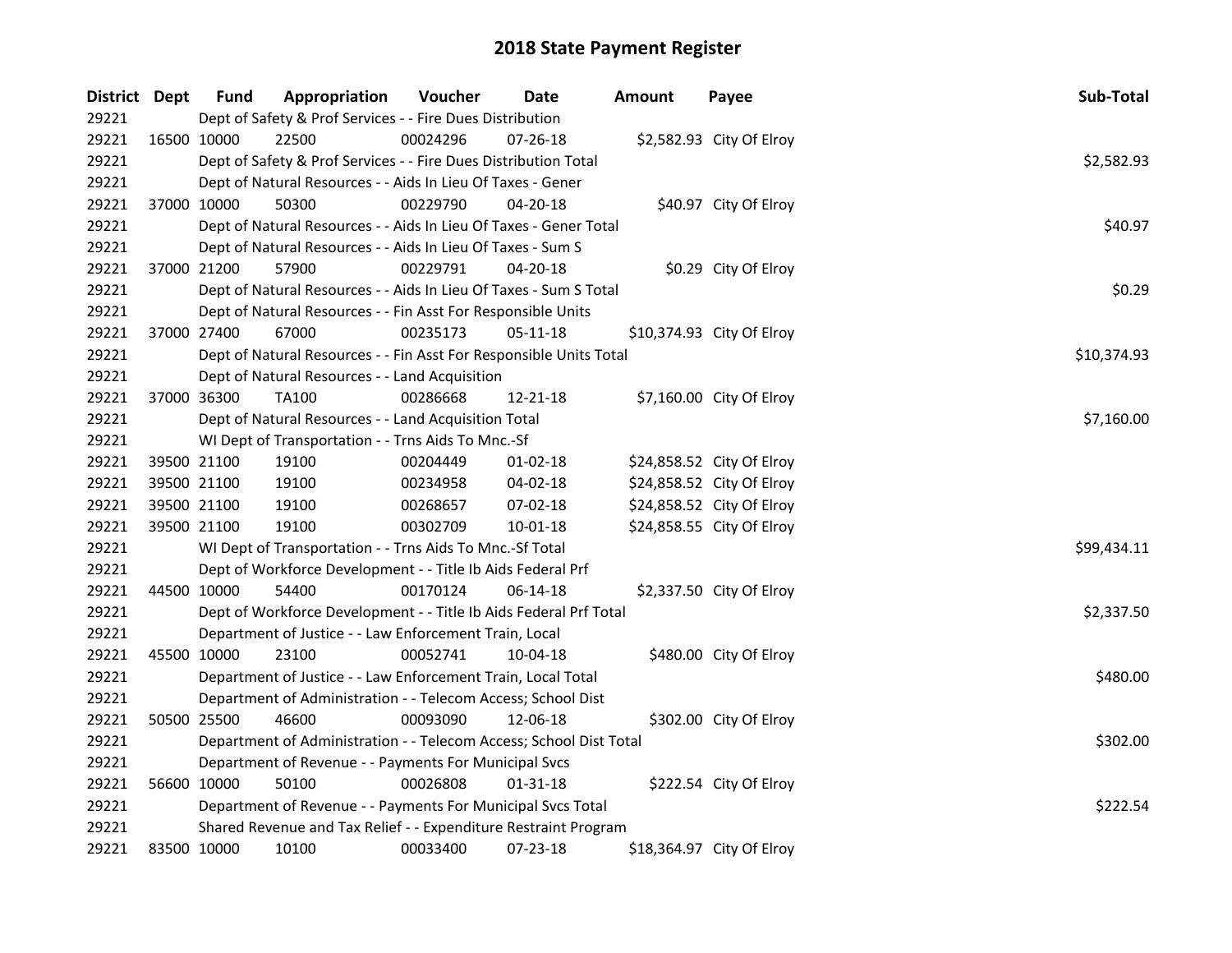| District    | Dept        | Fund        | Appropriation                                                         | <b>Voucher</b> | Date           | Amount | Payee                      | Sub-Total    |
|-------------|-------------|-------------|-----------------------------------------------------------------------|----------------|----------------|--------|----------------------------|--------------|
| 29221       | 83500 10000 |             | 10100                                                                 | 00036286       | 11-19-18       |        | \$0.06 City Of Elroy       |              |
| 29221       |             |             | Shared Revenue and Tax Relief - - Expenditure Restraint Program Total |                |                |        |                            | \$18,365.03  |
| 29221       |             |             | Shared Revenue and Tax Relief - - County And Municipal Aid            |                |                |        |                            |              |
| 29221       |             | 83500 10000 | 10500                                                                 | 00033400       | 07-23-18       |        | \$85,717.86 City Of Elroy  |              |
| 29221       |             | 83500 10000 | 10500                                                                 | 00036286       | 11-19-18       |        | \$485,734.55 City Of Elroy |              |
| 29221       |             |             | Shared Revenue and Tax Relief - - County And Municipal Aid Total      |                |                |        |                            | \$571,452.41 |
| 29221       |             |             | Shared Revenue and Tax Relief - - Exempt Computer Aid                 |                |                |        |                            |              |
| 29221       | 83500 10000 |             | 10900                                                                 | 00030663       | 07-23-18       |        | \$3,271.39 City Of Elroy   |              |
| 29221       | 83500 10000 |             | 10900                                                                 | 00032364       | $07 - 23 - 18$ |        | \$609.81 City Of Elroy     |              |
| 29221       |             |             | Shared Revenue and Tax Relief - - Exempt Computer Aid Total           |                |                |        |                            | \$3,881.20   |
| 29221       |             |             | Shared Revenue and Tax Relief - - Utility Aid                         |                |                |        |                            |              |
| 29221       | 83500 10000 |             | 11000                                                                 | 00033400       | 07-23-18       |        | \$277.69 City Of Elroy     |              |
| 29221       |             | 83500 10000 | 11000                                                                 | 00036286       | 11-19-18       |        | \$1,455.00 City Of Elroy   |              |
| 29221       |             |             | Shared Revenue and Tax Relief - - Utility Aid Total                   |                |                |        |                            | \$1,732.69   |
| 29221       |             |             | Shared Revenue and Tax Relief - - Lottery & Gaming Credit             |                |                |        |                            |              |
| 29221       |             | 83500 52100 | 36300                                                                 | 00029000       | $06 - 15 - 18$ |        | \$59.70 City Of Elroy      |              |
| 29221       |             |             | Shared Revenue and Tax Relief - - Lottery & Gaming Credit Total       |                |                |        |                            | \$59.70      |
| 29221 Total |             |             |                                                                       |                |                |        |                            | \$718,426.30 |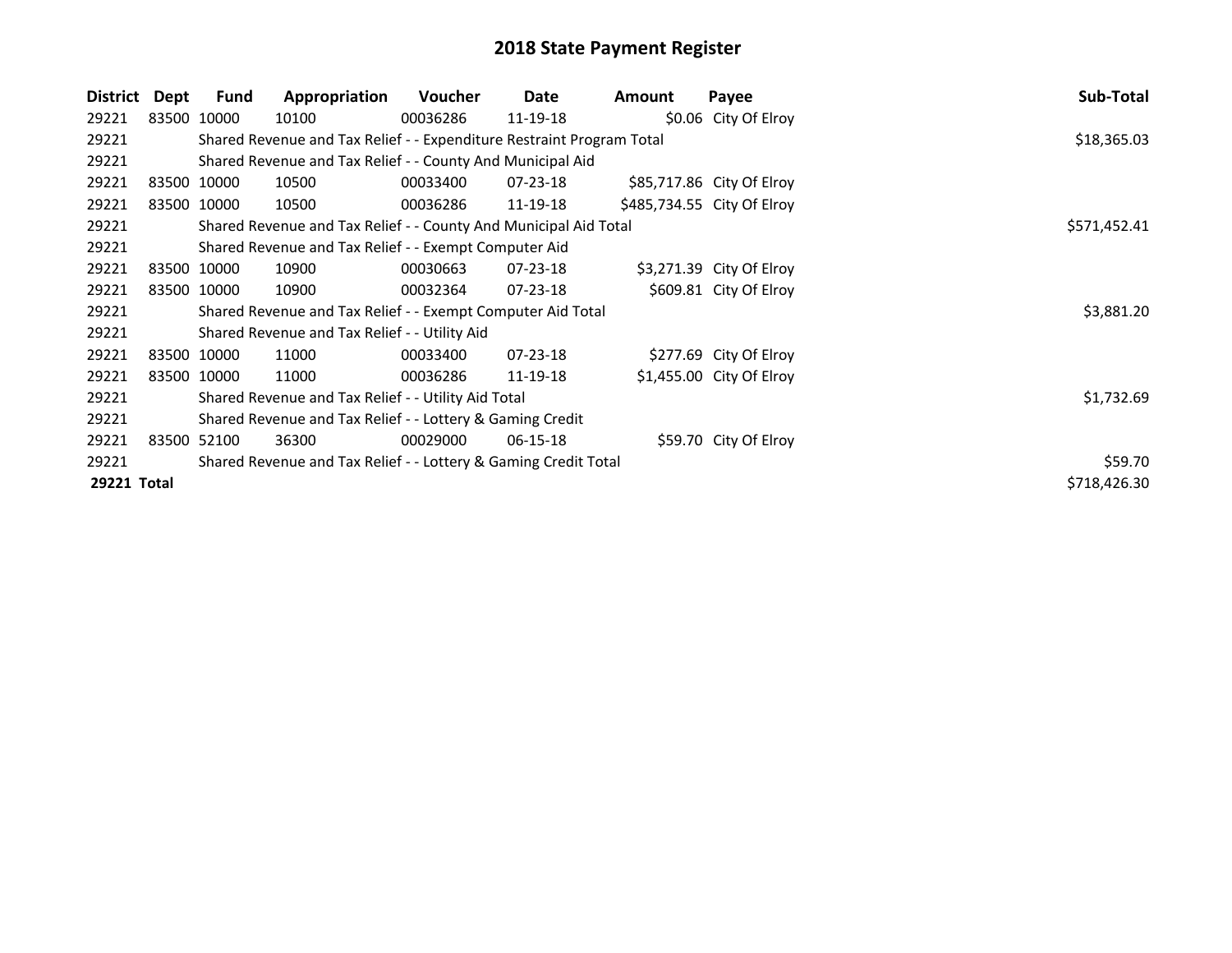| District Dept | <b>Fund</b> | Appropriation                                                       | Voucher    | Date           | <b>Amount</b> | Payee                        | Sub-Total    |
|---------------|-------------|---------------------------------------------------------------------|------------|----------------|---------------|------------------------------|--------------|
| 29251         |             | Dept of Safety & Prof Services - - Fire Dues Distribution           |            |                |               |                              |              |
| 29251         | 16500 10000 | 22500                                                               | 00024297   | 07-25-18       |               | \$9,488.24 City Of Mauston   |              |
| 29251         |             | Dept of Safety & Prof Services - - Fire Dues Distribution Total     | \$9,488.24 |                |               |                              |              |
| 29251         |             | Dept of Public Instruction - - Federal Funds, Local Assistanc       |            |                |               |                              |              |
| 29251         | 25500 10000 | 34300                                                               | 00147486   | 11-05-18       |               | \$3,730.00 City Of Mauston   |              |
| 29251         |             | Dept of Public Instruction - - Federal Funds, Local Assistanc Total |            |                |               |                              | \$3,730.00   |
| 29251         |             | Dept of Natural Resources - - Fin Asst For Responsible Units        |            |                |               |                              |              |
| 29251         | 37000 27400 | 67000                                                               | 00235027   | $05 - 11 - 18$ |               | \$13,286.51 City Of Mauston  |              |
| 29251         |             | Dept of Natural Resources - - Fin Asst For Responsible Units Total  |            |                |               |                              | \$13,286.51  |
| 29251         |             | WI Dept of Transportation - - Conn Hwy Aids St Fds                  |            |                |               |                              |              |
| 29251         | 39500 21100 | 16200                                                               | 00205576   | 01-02-18       |               | \$16,066.90 City Of Mauston  |              |
| 29251         | 39500 21100 | 16200                                                               | 00236084   | 04-02-18       |               | \$16,066.90 City Of Mauston  |              |
| 29251         | 39500 21100 | 16200                                                               | 00269783   | 07-02-18       |               | \$16,066.90 City Of Mauston  |              |
| 29251         | 39500 21100 | 16200                                                               | 00303835   | 10-01-18       |               | \$16,066.93 City Of Mauston  |              |
| 29251         |             | WI Dept of Transportation - - Conn Hwy Aids St Fds Total            |            |                |               |                              | \$64,267.63  |
| 29251         |             | WI Dept of Transportation - - Tc, Trns Oper Aid Sf                  |            |                |               |                              |              |
| 29251         | 39500 21100 | 17700                                                               | 00230014   | 03-15-18       |               | \$5,064.00 City Of Mauston   |              |
| 29251         | 39500 21100 | 17700                                                               | 00262488   | 06-14-18       |               | \$12,743.00 City Of Mauston  |              |
| 29251         | 39500 21100 | 17700                                                               | 00289440   | 08-27-18       |               | \$38,230.00 City Of Mauston  |              |
| 29251         |             | WI Dept of Transportation - - Tc, Trns Oper Aid Sf Total            |            |                |               |                              | \$56,037.00  |
| 29251         |             | WI Dept of Transportation - - Trnst/Trns-Rel Aid F                  |            |                |               |                              |              |
| 29251         | 39500 21100 | 18200                                                               | 00226384   | 03-01-18       |               | \$16,039.82 City Of Mauston  |              |
| 29251         | 39500 21100 | 18200                                                               | 00323467   | 11-15-18       |               | \$18,689.89 City Of Mauston  |              |
| 29251         | 39500 21100 | 18200                                                               | 00323487   | 11-15-18       |               | \$16,450.64 City Of Mauston  |              |
| 29251         | 39500 21100 | 18200                                                               | 00323550   | 11-15-18       |               | \$18,490.30 City Of Mauston  |              |
| 29251         |             | WI Dept of Transportation - - Trnst/Trns-Rel Aid F Total            |            |                |               |                              | \$69,670.65  |
| 29251         |             | WI Dept of Transportation - - Trns Aids To Mnc.-Sf                  |            |                |               |                              |              |
| 29251         | 39500 21100 | 19100                                                               | 00204450   | $01 - 02 - 18$ |               | \$110,524.09 City Of Mauston |              |
| 29251         | 39500 21100 | 19100                                                               | 00234959   | 04-02-18       |               | \$110,524.09 City Of Mauston |              |
| 29251         | 39500 21100 | 19100                                                               | 00268658   | 07-02-18       |               | \$110,524.09 City Of Mauston |              |
| 29251         | 39500 21100 | 19100                                                               | 00302710   | 10-01-18       |               | \$110,524.10 City Of Mauston |              |
| 29251         |             | WI Dept of Transportation - - Trns Aids To Mnc.-Sf Total            |            |                |               |                              | \$442,096.37 |
| 29251         |             | WI Dept of Transportation - - St Hwy Rehab, Lf                      |            |                |               |                              |              |
| 29251         | 39500 21100 | 37300                                                               | 00325738   | 11-21-18       |               | \$5,270.81 City Of Mauston   |              |
| 29251         | 39500 21100 | 37300                                                               | 00325739   | 11-21-18       |               | \$117,853.72 City Of Mauston |              |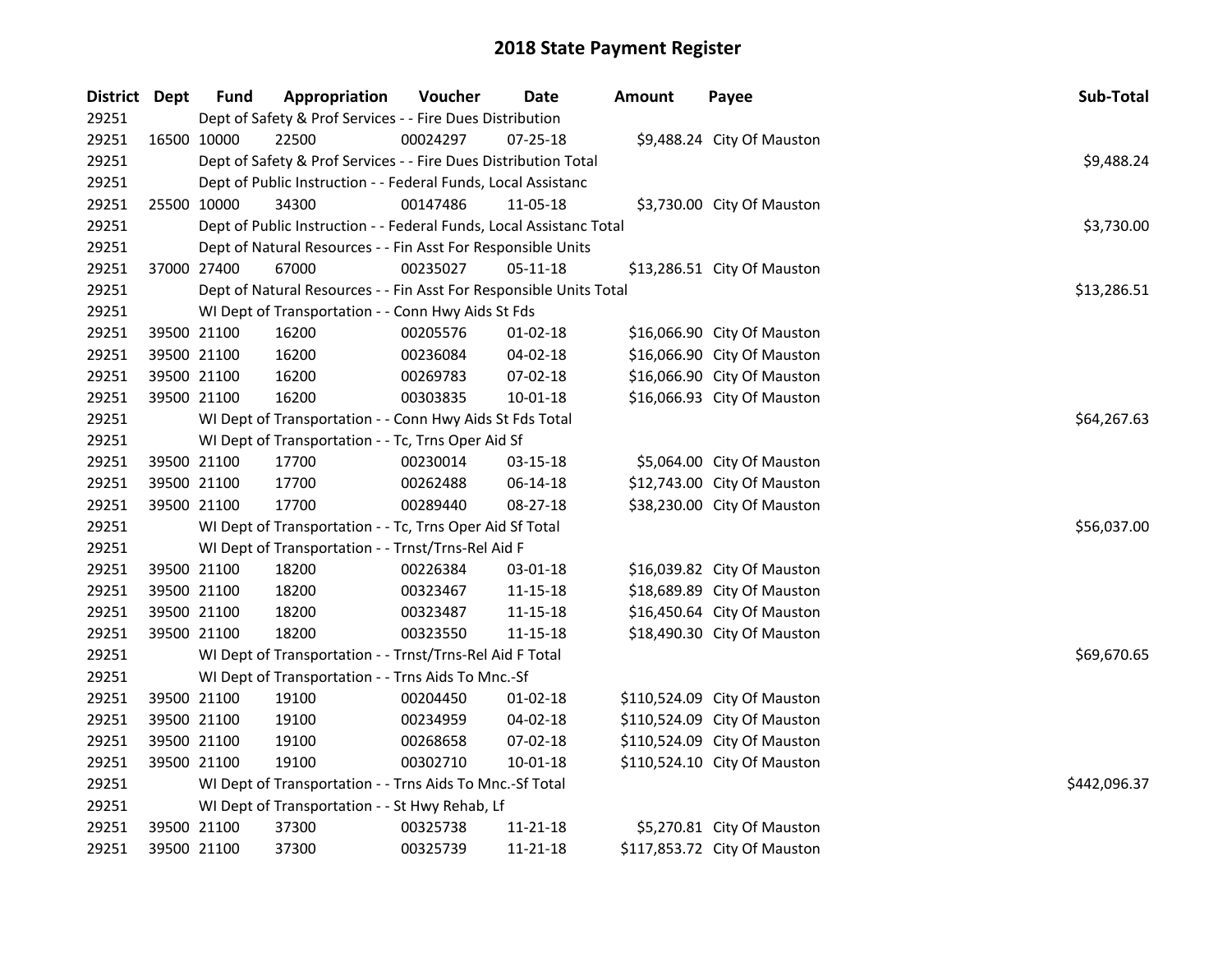| District Dept | <b>Fund</b> | Appropriation                                                           | Voucher  | <b>Date</b>    | Amount | Payee                        | Sub-Total    |
|---------------|-------------|-------------------------------------------------------------------------|----------|----------------|--------|------------------------------|--------------|
| 29251         | 39500 21100 | 37300                                                                   | 00325740 | 11-21-18       |        | \$69,672.31 City Of Mauston  |              |
| 29251         |             | WI Dept of Transportation - - St Hwy Rehab, Lf Total                    |          |                |        |                              | \$192,796.84 |
| 29251         |             | Department of Health Services - - Energy Costs, Energy-Related A        |          |                |        |                              |              |
| 29251         | 43500 10000 | 20600                                                                   | 00183494 | $01 - 31 - 18$ |        | \$11,473.41 City Of Mauston  |              |
| 29251         | 43500 10000 | 20600                                                                   | 00197349 | 04-04-18       |        | \$10,825.78 City Of Mauston  |              |
| 29251         | 43500 10000 | 20600                                                                   | 00202187 | $04 - 27 - 18$ |        | \$11,475.00 City Of Mauston  |              |
| 29251         | 43500 10000 | 20600                                                                   | 00203982 | 05-17-18       |        | \$110,816.22 City Of Mauston |              |
| 29251         | 43500 10000 | 20600                                                                   | 00209141 | 05-31-18       |        | \$23,217.28 City Of Mauston  |              |
| 29251         | 43500 10000 | 20600                                                                   | 00213389 | 06-19-18       |        | \$11,713.66 City Of Mauston  |              |
| 29251         | 43500 10000 | 20600                                                                   | 00221884 | 07-27-18       |        | \$11,164.73 City Of Mauston  |              |
| 29251         | 43500 10000 | 20600                                                                   | 00228351 | 08-27-18       |        | \$11,359.60 City Of Mauston  |              |
| 29251         | 43500 10000 | 20600                                                                   | 00235288 | 10-09-18       |        | \$11,880.40 City Of Mauston  |              |
| 29251         | 43500 10000 | 20600                                                                   | 00239316 | 10-18-18       |        | \$4,821.70 City Of Mauston   |              |
| 29251         | 43500 10000 | 20600                                                                   | 00242508 | 10-31-18       |        | \$23,390.10 City Of Mauston  |              |
| 29251         | 43500 10000 | 20600                                                                   | 00254054 | 12-28-18       |        | \$10,934.72 City Of Mauston  |              |
| 29251         |             | Department of Health Services - - Energy Costs, Energy-Related A Total  |          |                |        |                              | \$253,072.60 |
| 29251         |             | Department of Justice - - Law Enforcement Train, Local                  |          |                |        |                              |              |
| 29251         | 45500 10000 | 23100                                                                   | 00053523 | 10-18-18       |        | \$1,440.00 City Of Mauston   |              |
| 29251         |             | Department of Justice - - Law Enforcement Train, Local Total            |          |                |        |                              | \$1,440.00   |
| 29251         |             | Department of Military Affairs - - Energy Costs, Energy-Related A       |          |                |        |                              |              |
| 29251         | 46500 10000 | 10600                                                                   | 00037872 | 01-24-18       |        | \$296.58 City Of Mauston     |              |
| 29251         | 46500 10000 | 10600                                                                   | 00040380 | 03-14-18       |        | \$304.53 City Of Mauston     |              |
| 29251         | 46500 10000 | 10600                                                                   | 00041006 | 03-28-18       |        | \$298.17 City Of Mauston     |              |
| 29251         | 46500 10000 | 10600                                                                   | 00042498 | 05-02-18       |        | \$308.93 City Of Mauston     |              |
| 29251         | 46500 10000 | 10600                                                                   | 00044100 | 06-05-18       |        | \$298.17 City Of Mauston     |              |
| 29251         | 46500 10000 | 10600                                                                   | 00045807 | 06-29-18       |        | \$302.43 City Of Mauston     |              |
| 29251         | 46500 10000 | 10600                                                                   | 00047499 | 08-08-18       |        | \$298.17 City Of Mauston     |              |
| 29251         | 46500 10000 | 10600                                                                   | 00048342 | 08-30-18       |        | \$327.87 City Of Mauston     |              |
| 29251         | 46500 10000 | 10600                                                                   | 00049424 | 09-24-18       |        | \$298.17 City Of Mauston     |              |
| 29251         | 46500 10000 | 10600                                                                   | 00051438 | 11-01-18       |        | \$298.17 City Of Mauston     |              |
| 29251         | 46500 10000 | 10600                                                                   | 00052197 | 11-23-18       |        | \$298.17 City Of Mauston     |              |
| 29251         | 46500 10000 | 10600                                                                   | 00053713 | 12-27-18       |        | \$298.17 City Of Mauston     |              |
| 29251         |             | Department of Military Affairs - - Energy Costs, Energy-Related A Total |          |                |        |                              | \$3,627.53   |
| 29251         |             | Department of Administration - - Hv Trans Ln Annual Impact Fee          |          |                |        |                              |              |
| 29251         | 50500 10000 | 17400                                                                   | 00078696 | 05-01-18       |        | \$14,458.00 City Of Mauston  |              |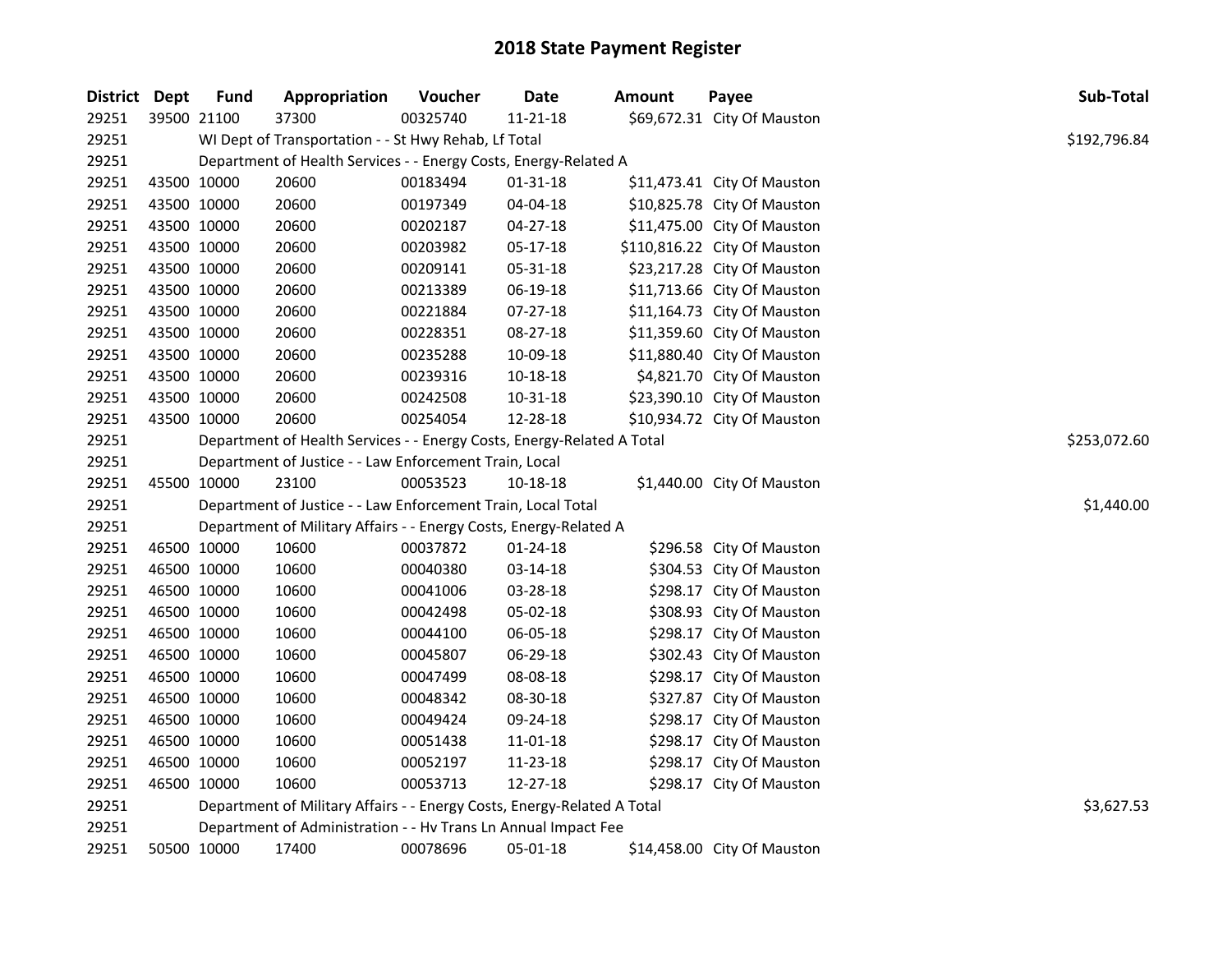| <b>District</b> | Dept | <b>Fund</b> | Appropriation                                                         | Voucher  | Date           | Amount | Payee                        | Sub-Total      |
|-----------------|------|-------------|-----------------------------------------------------------------------|----------|----------------|--------|------------------------------|----------------|
| 29251           |      |             | Department of Administration - - Hv Trans Ln Annual Impact Fee Total  |          |                |        |                              | \$14,458.00    |
| 29251           |      |             | Department of Revenue - - Payments For Municipal Svcs                 |          |                |        |                              |                |
| 29251           |      | 56600 10000 | 50100                                                                 | 00026809 | $01 - 31 - 18$ |        | \$75,284.60 City Of Mauston  |                |
| 29251           |      |             | Department of Revenue - - Payments For Municipal Svcs Total           |          |                |        |                              | \$75,284.60    |
| 29251           |      |             | Shared Revenue and Tax Relief - - Expenditure Restraint Program       |          |                |        |                              |                |
| 29251           |      | 83500 10000 | 10100                                                                 | 00033401 | $07 - 23 - 18$ |        | \$72,386.55 City Of Mauston  |                |
| 29251           |      |             | Shared Revenue and Tax Relief - - Expenditure Restraint Program Total |          |                |        |                              | \$72,386.55    |
| 29251           |      |             | Shared Revenue and Tax Relief - - County And Municipal Aid            |          |                |        |                              |                |
| 29251           |      | 83500 10000 | 10500                                                                 | 00033401 | $07 - 23 - 18$ |        | \$151,573.13 City Of Mauston |                |
| 29251           |      | 83500 10000 | 10500                                                                 | 00036287 | 11-19-18       |        | \$858,914.42 City Of Mauston |                |
| 29251           |      |             | Shared Revenue and Tax Relief - - County And Municipal Aid Total      |          |                |        |                              | \$1,010,487.55 |
| 29251           |      |             | Shared Revenue and Tax Relief - - Exempt Computer Aid                 |          |                |        |                              |                |
| 29251           |      | 83500 10000 | 10900                                                                 | 00030664 | $07 - 23 - 18$ |        | \$6,817.77 City Of Mauston   |                |
| 29251           |      | 83500 10000 | 10900                                                                 | 00032365 | $07 - 23 - 18$ |        | \$6,970.83 City Of Mauston   |                |
| 29251           |      |             | Shared Revenue and Tax Relief - - Exempt Computer Aid Total           |          |                |        |                              | \$13,788.60    |
| 29251           |      |             | Shared Revenue and Tax Relief - - Utility Aid                         |          |                |        |                              |                |
| 29251           |      | 83500 10000 | 11000                                                                 | 00033401 | $07 - 23 - 18$ |        | \$1,477.08 City Of Mauston   |                |
| 29251           |      | 83500 10000 | 11000                                                                 | 00036287 | 11-19-18       |        | \$8,547.93 City Of Mauston   |                |
| 29251           |      |             | Shared Revenue and Tax Relief - - Utility Aid Total                   |          |                |        |                              | \$10,025.01    |
| 29251           |      |             | Shared Revenue and Tax Relief - - Lottery & Gaming Credit             |          |                |        |                              |                |
| 29251           |      | 83500 52100 | 36300                                                                 | 00027438 | $03 - 26 - 18$ |        | \$6,571.08 City Of Mauston   |                |
| 29251           |      |             | Shared Revenue and Tax Relief - - Lottery & Gaming Credit Total       |          |                |        |                              | \$6,571.08     |
| 29251 Total     |      |             |                                                                       |          |                |        |                              | \$2,312,514.76 |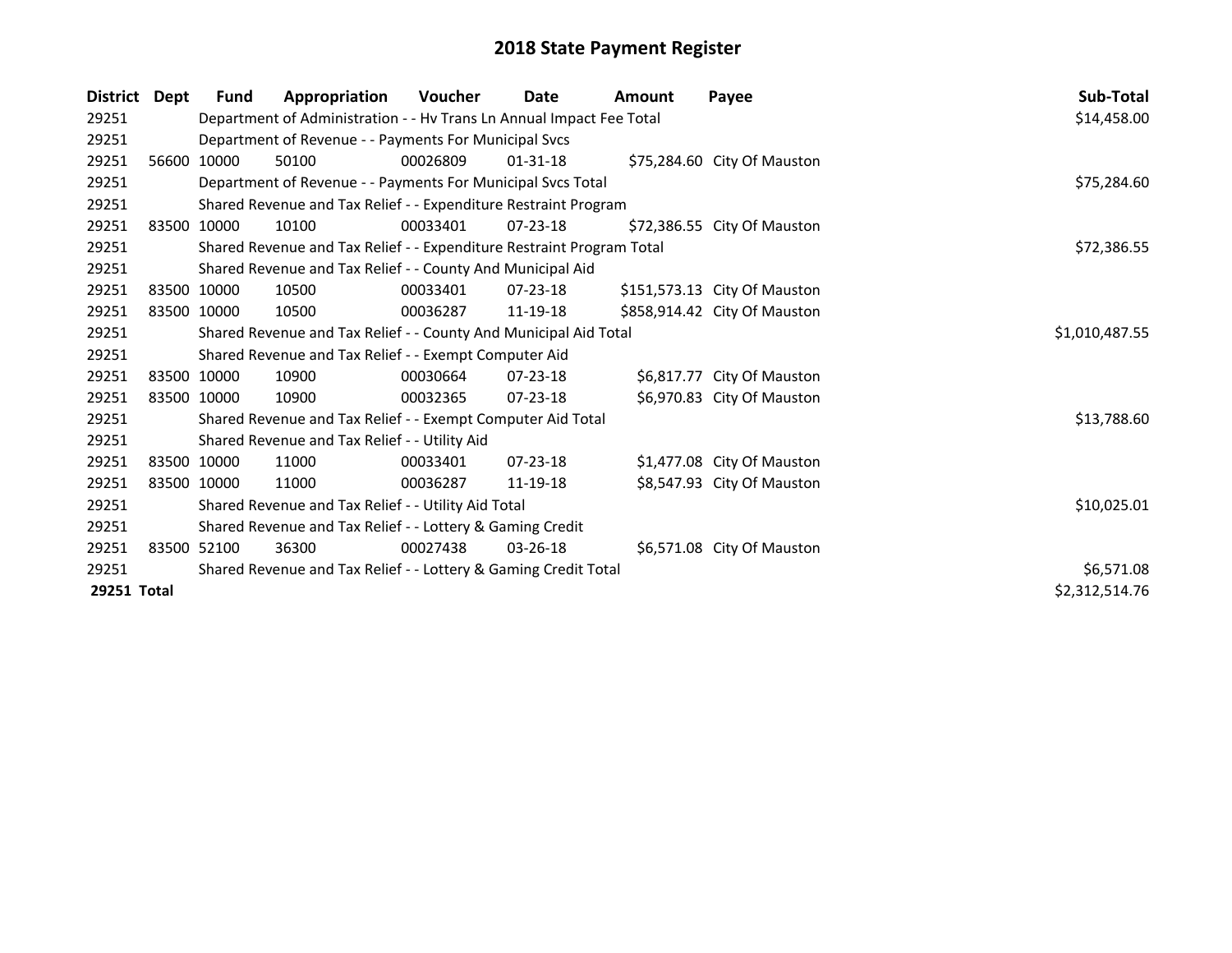| District Dept |             | <b>Fund</b> | Appropriation                                                      | Voucher  | Date           | <b>Amount</b> | Payee                           | Sub-Total    |
|---------------|-------------|-------------|--------------------------------------------------------------------|----------|----------------|---------------|---------------------------------|--------------|
| 29261         |             |             | Dept of Safety & Prof Services - - Fire Dues Distribution          |          |                |               |                                 |              |
| 29261         |             | 16500 10000 | 22500                                                              | 00024298 | $07 - 24 - 18$ |               | \$3,399.25 New Lisbon, City Of  |              |
| 29261         |             |             | Dept of Safety & Prof Services - - Fire Dues Distribution Total    |          |                |               |                                 | \$3,399.25   |
| 29261         |             |             | Dept of Natural Resources - - Rec & Resource Aids, Fed             |          |                |               |                                 |              |
| 29261         |             | 37000 21200 | 58300                                                              | 00262128 | 08-27-18       |               | \$860.90 New Lisbon, City Of    |              |
| 29261         |             |             | Dept of Natural Resources - - Rec & Resource Aids, Fed Total       |          |                |               |                                 | \$860.90     |
| 29261         |             |             | Dept of Natural Resources - - Fin Asst For Responsible Units       |          |                |               |                                 |              |
| 29261         |             | 37000 27400 | 67000                                                              | 00235603 | 05-11-18       |               | \$5,310.32 New Lisbon, City Of  |              |
| 29261         |             |             | Dept of Natural Resources - - Fin Asst For Responsible Units Total |          |                |               |                                 | \$5,310.32   |
| 29261         |             |             | WI Dept of Transportation - - Trns Aids To Mnc.-Sf                 |          |                |               |                                 |              |
| 29261         |             | 39500 21100 | 19100                                                              | 00204451 | $01 - 02 - 18$ |               | \$30,193.52 New Lisbon, City Of |              |
| 29261         |             | 39500 21100 | 19100                                                              | 00234960 | 04-02-18       |               | \$30,193.52 New Lisbon, City Of |              |
| 29261         |             | 39500 21100 | 19100                                                              | 00268659 | 07-02-18       |               | \$30,193.52 New Lisbon, City Of |              |
| 29261         |             | 39500 21100 | 19100                                                              | 00302711 | 10-01-18       |               | \$30,193.52 New Lisbon, City Of |              |
| 29261         |             |             | WI Dept of Transportation - - Trns Aids To Mnc.-Sf Total           |          |                |               |                                 | \$120,774.08 |
| 29261         |             |             | WI Dept of Transportation - - Hwy Mgmt & Opers Sf                  |          |                |               |                                 |              |
| 29261         |             | 39500 21100 | 36500                                                              | 00209884 | 01-09-18       |               | \$60.23 New Lisbon, City Of     |              |
| 29261         |             | 39500 21100 | 36500                                                              | 00221332 | $02 - 12 - 18$ |               | \$80.84 New Lisbon, City Of     |              |
| 29261         |             | 39500 21100 | 36500                                                              | 00228318 | 03-06-18       |               | \$69.35 New Lisbon, City Of     |              |
| 29261         |             | 39500 21100 | 36500                                                              | 00239527 | 04-06-18       |               | \$51.84 New Lisbon, City Of     |              |
| 29261         |             | 39500 21100 | 36500                                                              | 00250123 | 05-02-18       |               | \$61.51 New Lisbon, City Of     |              |
| 29261         |             | 39500 21100 | 36500                                                              | 00263050 | 06-13-18       |               | \$47.54 New Lisbon, City Of     |              |
| 29261         |             | 39500 21100 | 36500                                                              | 00275224 | 07-13-18       |               | \$49.66 New Lisbon, City Of     |              |
| 29261         |             | 39500 21100 | 36500                                                              | 00285122 | 08-09-18       |               | \$48.78 New Lisbon, City Of     |              |
| 29261         |             | 39500 21100 | 36500                                                              | 00296047 | 09-12-18       |               | \$51.22 New Lisbon, City Of     |              |
| 29261         |             | 39500 21100 | 36500                                                              | 00309024 | 10-09-18       |               | \$51.77 New Lisbon, City Of     |              |
| 29261         |             | 39500 21100 | 36500                                                              | 00329205 | 12-06-18       |               | \$115.85 New Lisbon, City Of    |              |
| 29261         |             |             | WI Dept of Transportation - - Hwy Mgmt & Opers Sf Total            |          |                |               |                                 | \$688.59     |
| 29261         |             |             | Department of Corrections - - Energy Costs, Energy-Related A       |          |                |               |                                 |              |
| 29261         |             | 41000 10000 | 10600                                                              | 00180595 | 01-09-18       |               | \$71,694.37 New Lisbon, City Of |              |
| 29261         |             | 41000 10000 | 10600                                                              | 00180598 | 01-09-18       |               | \$210.00 New Lisbon, City Of    |              |
| 29261         |             | 41000 10000 | 10600                                                              | 00180600 | 01-09-18       |               | \$793.69 New Lisbon, City Of    |              |
| 29261         | 41000 10000 |             | 10600                                                              | 00183636 | $01 - 22 - 18$ |               | \$5,156.25 New Lisbon, City Of  |              |
| 29261         | 41000 10000 |             | 10600                                                              | 00186746 | 02-06-18       |               | \$77,569.73 New Lisbon, City Of |              |
| 29261         |             | 41000 10000 | 10600                                                              | 00186750 | 02-06-18       |               | \$210.00 New Lisbon, City Of    |              |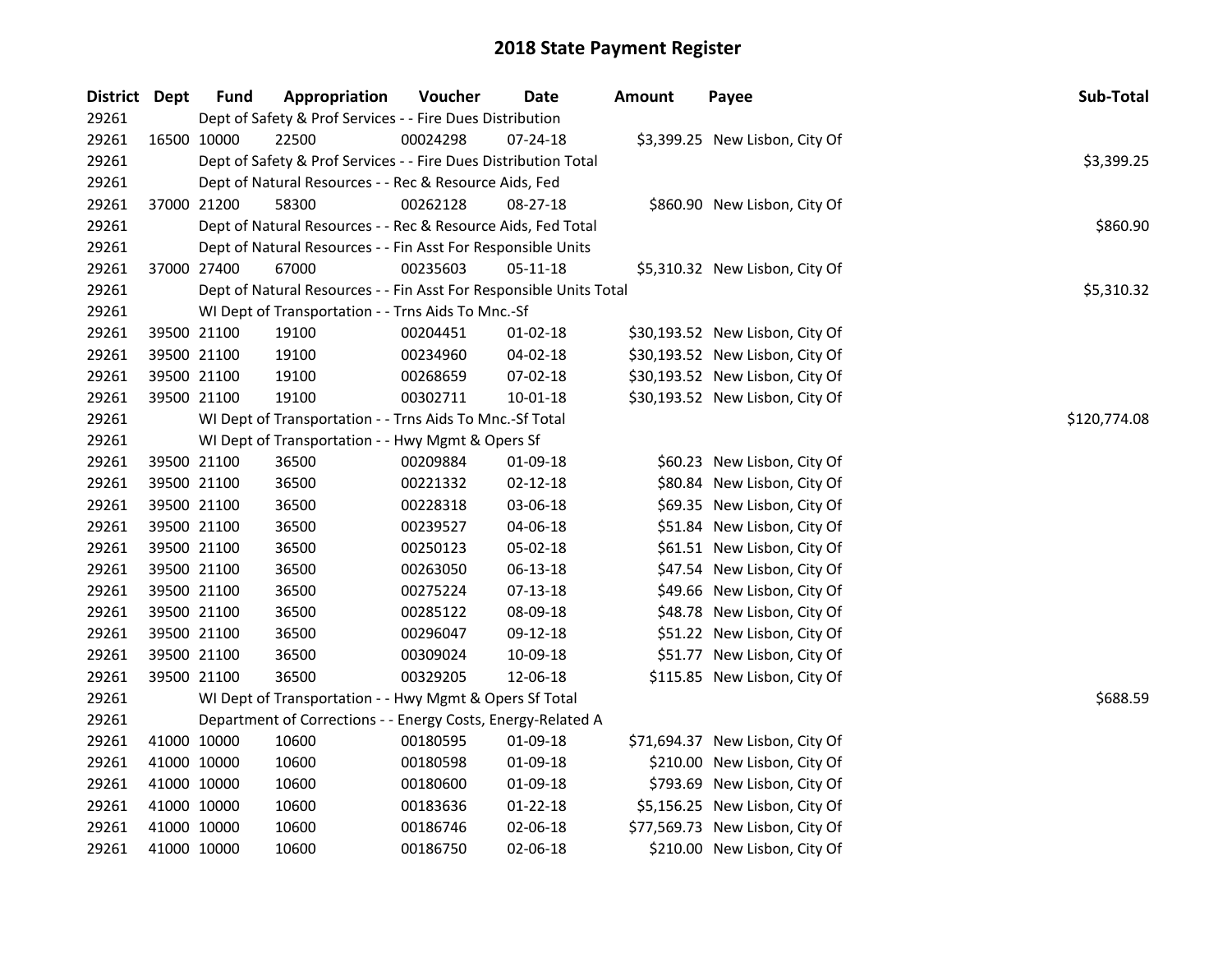| District Dept |             | <b>Fund</b> | Appropriation | Voucher  | <b>Date</b> | <b>Amount</b> | Payee                            | Sub-Total |
|---------------|-------------|-------------|---------------|----------|-------------|---------------|----------------------------------|-----------|
| 29261         | 41000 10000 |             | 10600         | 00186755 | 02-06-18    |               | \$1,188.52 New Lisbon, City Of   |           |
| 29261         | 41000 10000 |             | 10600         | 00193461 | 03-06-18    |               | \$73,532.27 New Lisbon, City Of  |           |
| 29261         | 41000 10000 |             | 10600         | 00193469 | 03-06-18    |               | \$210.00 New Lisbon, City Of     |           |
| 29261         | 41000 10000 |             | 10600         | 00193473 | 03-06-18    |               | \$747.41 New Lisbon, City Of     |           |
| 29261         |             | 41000 10000 | 10600         | 00196840 | 03-21-18    |               | \$3,239.50 New Lisbon, City Of   |           |
| 29261         | 41000 10000 |             | 10600         | 00199785 | 04-05-18    |               | \$65,348.05 New Lisbon, City Of  |           |
| 29261         | 41000 10000 |             | 10600         | 00199791 | 04-05-18    |               | \$210.00 New Lisbon, City Of     |           |
| 29261         | 41000 10000 |             | 10600         | 00199796 | 04-05-18    |               | \$885.36 New Lisbon, City Of     |           |
| 29261         | 41000 10000 |             | 10600         | 00204126 | 04-23-18    |               | \$280,443.72 New Lisbon, City Of |           |
| 29261         | 41000 10000 |             | 10600         | 00204175 | 04-23-18    |               | \$325,617.00 New Lisbon, City Of |           |
| 29261         | 41000 10000 |             | 10600         | 00206662 | 05-04-18    |               | \$77,390.93 New Lisbon, City Of  |           |
| 29261         | 41000 10000 |             | 10600         | 00206666 | 05-04-18    |               | \$210.00 New Lisbon, City Of     |           |
| 29261         | 41000 10000 |             | 10600         | 00206668 | 05-04-18    |               | \$998.99 New Lisbon, City Of     |           |
| 29261         | 41000 10000 |             | 10600         | 00215159 | 06-14-18    |               | \$70,191.07 New Lisbon, City Of  |           |
| 29261         | 41000 10000 |             | 10600         | 00215161 | 06-14-18    |               | \$210.00 New Lisbon, City Of     |           |
| 29261         | 41000 10000 |             | 10600         | 00215162 | 06-14-18    |               | \$856.20 New Lisbon, City Of     |           |
| 29261         | 41000 10000 |             | 10600         | 00215164 | 06-14-18    |               | \$10,658.71 New Lisbon, City Of  |           |
| 29261         | 41000 10000 |             | 10600         | 00220800 | 07-11-18    |               | \$75,059.82 New Lisbon, City Of  |           |
| 29261         | 41000 10000 |             | 10600         | 00220806 | 07-10-18    |               | \$210.00 New Lisbon, City Of     |           |
| 29261         | 41000 10000 |             | 10600         | 00220825 | 07-10-18    |               | \$944.92 New Lisbon, City Of     |           |
| 29261         | 41000 10000 |             | 10600         | 00225755 | 08-17-18    |               | \$4,207.54 New Lisbon, City Of   |           |
| 29261         | 41000 10000 |             | 10600         | 00226922 | 08-06-18    |               | \$74,220.55 New Lisbon, City Of  |           |
| 29261         |             | 41000 10000 | 10600         | 00226924 | 08-06-18    |               | \$210.00 New Lisbon, City Of     |           |
| 29261         | 41000 10000 |             | 10600         | 00226927 | 08-06-18    |               | \$979.04 New Lisbon, City Of     |           |
| 29261         | 41000 10000 |             | 10600         | 00233416 | 10-01-18    |               | \$75,851.43 New Lisbon, City Of  |           |
| 29261         | 41000 10000 |             | 10600         | 00233417 | 10-01-18    |               | \$210.00 New Lisbon, City Of     |           |
| 29261         | 41000 10000 |             | 10600         | 00233419 | 10-01-18    |               | \$972.15 New Lisbon, City Of     |           |
| 29261         | 41000 10000 |             | 10600         | 00239484 | 10-04-18    |               | \$71,840.96 New Lisbon, City Of  |           |
| 29261         | 41000 10000 |             | 10600         | 00239513 | 10-04-18    |               | \$210.00 New Lisbon, City Of     |           |
| 29261         | 41000 10000 |             | 10600         | 00239517 | 10-04-18    |               | \$903.39 New Lisbon, City Of     |           |
| 29261         | 41000 10000 |             | 10600         | 00239538 | 10-19-18    |               | \$4,207.54 New Lisbon, City Of   |           |
| 29261         | 41000 10000 |             | 10600         | 00247421 | 11-08-18    |               | \$74,887.19 New Lisbon, City Of  |           |
| 29261         | 41000 10000 |             | 10600         | 00247428 | 11-08-18    |               | \$210.00 New Lisbon, City Of     |           |
| 29261         | 41000 10000 |             | 10600         | 00247441 | 11-13-18    |               | \$913.38 New Lisbon, City Of     |           |
| 29261         | 41000 10000 |             | 10600         | 00250543 | 11-23-18    |               | \$23,573.64 New Lisbon, City Of  |           |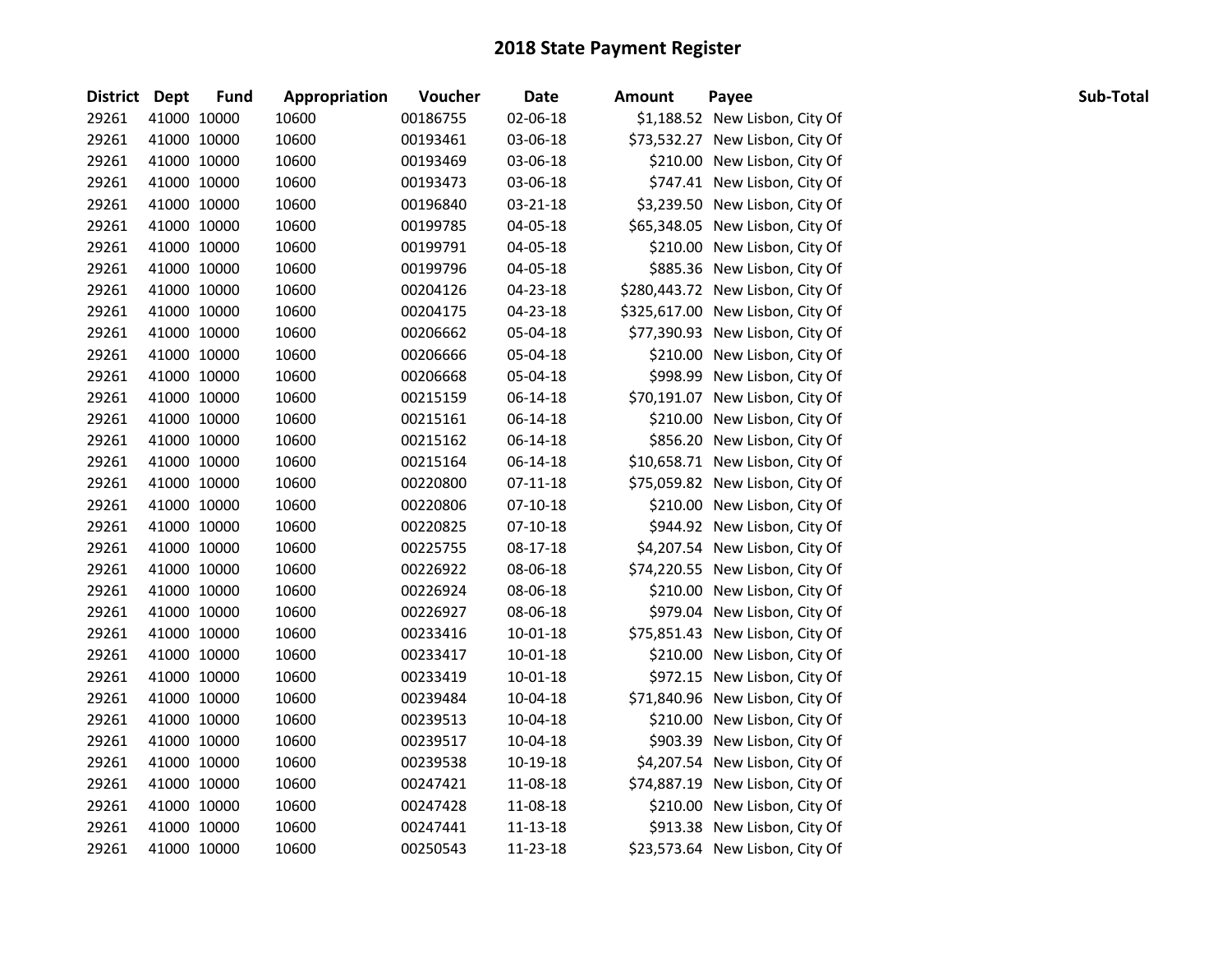| District Dept |             | <b>Fund</b> | Appropriation                                                         | Voucher  | Date           | <b>Amount</b> | Payee                            | Sub-Total      |
|---------------|-------------|-------------|-----------------------------------------------------------------------|----------|----------------|---------------|----------------------------------|----------------|
| 29261         |             | 41000 10000 | 10600                                                                 | 00253049 | 12-07-18       |               | \$73,998.56 New Lisbon, City Of  |                |
| 29261         |             | 41000 10000 | 10600                                                                 | 00253053 | 12-07-18       |               | \$210.00 New Lisbon, City Of     |                |
| 29261         |             | 41000 10000 | 10600                                                                 | 00253056 | 12-07-18       |               | \$785.48 New Lisbon, City Of     |                |
| 29261         |             |             | Department of Corrections - - Energy Costs, Energy-Related A Total    |          |                |               |                                  | \$1,552,177.36 |
| 29261         |             |             | Department of Justice - - Law Enforcement Train, Local                |          |                |               |                                  |                |
| 29261         |             | 45500 10000 | 23100                                                                 | 00053562 | 10-18-18       |               | \$640.00 New Lisbon, City Of     |                |
| 29261         |             |             | Department of Justice - - Law Enforcement Train, Local Total          |          |                |               |                                  | \$640.00       |
| 29261         |             |             | Department of Administration - - Hv Trans Ln Annual Impact Fee        |          |                |               |                                  |                |
| 29261         |             | 50500 10000 | 17400                                                                 | 00078744 | 05-01-18       |               | \$6,407.00 New Lisbon, City Of   |                |
| 29261         |             |             | Department of Administration - - Hv Trans Ln Annual Impact Fee Total  |          |                |               |                                  | \$6,407.00     |
| 29261         |             |             | Department of Administration - - Federal Aid, Local Assistance        |          |                |               |                                  |                |
| 29261         |             | 50500 10000 | 74300                                                                 | 00074096 | 03-08-18       |               | \$173,049.00 New Lisbon, City Of |                |
| 29261         |             | 50500 10000 | 74300                                                                 | 00091478 | 11-06-18       |               | \$183,988.00 New Lisbon, City Of |                |
| 29261         |             |             | Department of Administration - - Federal Aid, Local Assistance Total  |          |                |               |                                  | \$357,037.00   |
| 29261         |             |             | Department of Administration - - Telecom Access; School Dist          |          |                |               |                                  |                |
| 29261         |             | 50500 25500 | 46600                                                                 | 00089597 | 10-03-18       |               | \$286.00 New Lisbon, City Of     |                |
| 29261         |             | 50500 25500 | 46600                                                                 | 00093087 | 12-06-18       |               | \$16.00 New Lisbon, City Of      |                |
| 29261         |             |             | Department of Administration - - Telecom Access; School Dist Total    |          |                |               |                                  | \$302.00       |
| 29261         |             |             | Department of Revenue - - Payments For Municipal Svcs                 |          |                |               |                                  |                |
| 29261         |             | 56600 10000 | 50100                                                                 | 00026810 | $01 - 31 - 18$ |               | \$26,106.23 New Lisbon, City Of  |                |
| 29261         |             |             | Department of Revenue - - Payments For Municipal Svcs Total           |          |                |               |                                  | \$26,106.23    |
| 29261         |             |             | Shared Revenue and Tax Relief - - Expenditure Restraint Program       |          |                |               |                                  |                |
| 29261         |             | 83500 10000 | 10100                                                                 | 00033402 | 07-23-18       |               | \$22,682.99 New Lisbon, City Of  |                |
| 29261         |             |             | Shared Revenue and Tax Relief - - Expenditure Restraint Program Total |          |                |               |                                  | \$22,682.99    |
| 29261         |             |             | Shared Revenue and Tax Relief - - County And Municipal Aid            |          |                |               |                                  |                |
| 29261         |             | 83500 10000 | 10500                                                                 | 00033402 | 07-23-18       |               | \$85,215.33 New Lisbon, City Of  |                |
| 29261         |             | 83500 10000 | 10500                                                                 | 00036288 | 11-19-18       |               | \$482,886.88 New Lisbon, City Of |                |
| 29261         |             |             | Shared Revenue and Tax Relief - - County And Municipal Aid Total      |          |                |               |                                  | \$568,102.21   |
| 29261         |             |             | Shared Revenue and Tax Relief - - Exempt Computer Aid                 |          |                |               |                                  |                |
| 29261         |             | 83500 10000 | 10900                                                                 | 00030665 | 07-23-18       |               | \$2,279.02 New Lisbon, City Of   |                |
| 29261         |             | 83500 10000 | 10900                                                                 | 00032366 | 07-23-18       |               | \$3,135.89 New Lisbon, City Of   |                |
| 29261         |             |             | Shared Revenue and Tax Relief - - Exempt Computer Aid Total           |          |                |               |                                  | \$5,414.91     |
| 29261         |             |             | Shared Revenue and Tax Relief - - Utility Aid                         |          |                |               |                                  |                |
| 29261         |             | 83500 10000 | 11000                                                                 | 00033402 | 07-23-18       |               | \$426.10 New Lisbon, City Of     |                |
| 29261         | 83500 10000 |             | 11000                                                                 | 00036288 | 11-19-18       |               | \$2,272.34 New Lisbon, City Of   |                |